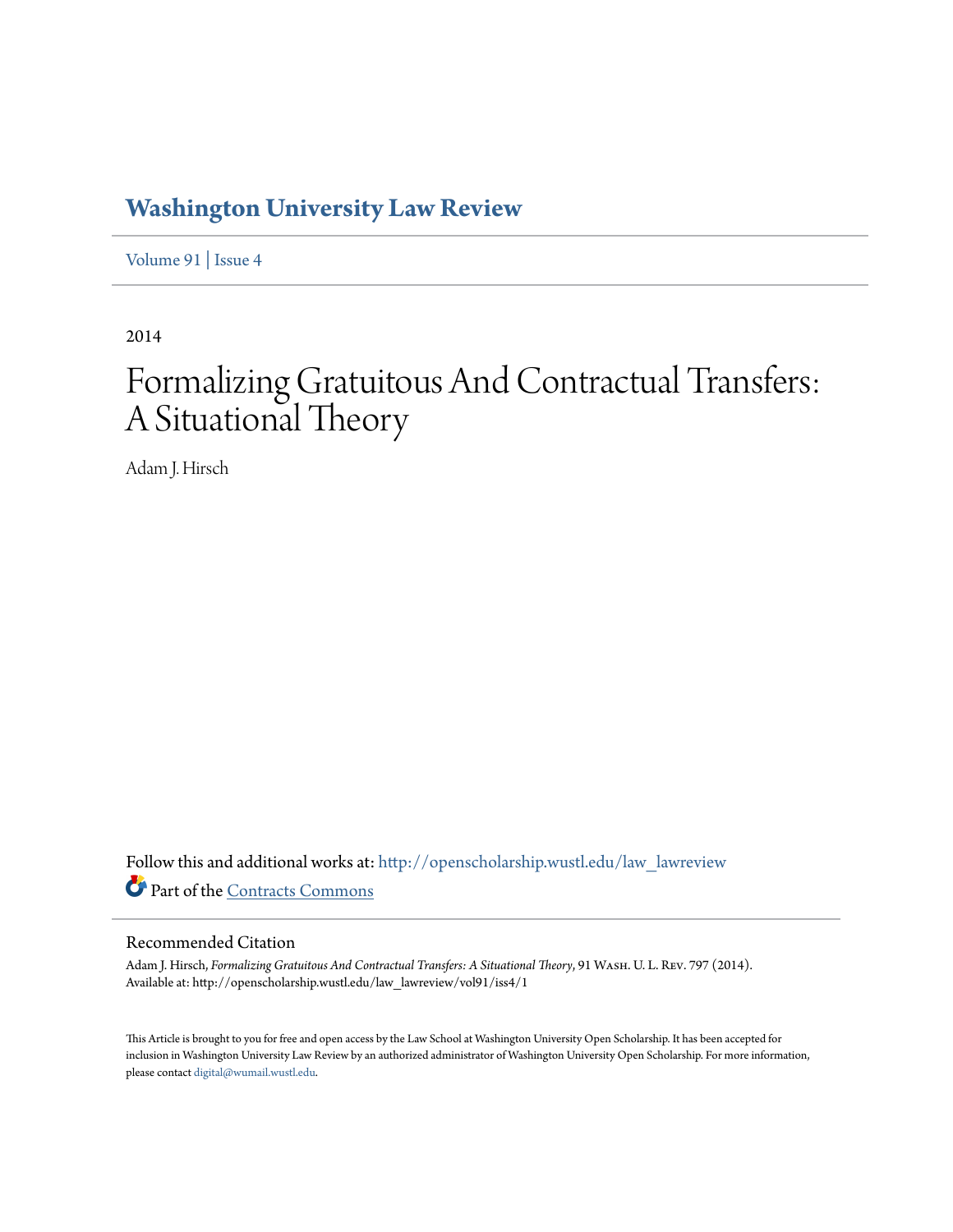# Washington University Law Review

VOLUME 91 NUMBER 4 2014

### **FORMALIZING GRATUITOUS AND CONTRACTUAL TRANSFERS: A SITUATIONAL THEORY**

#### **ADAM J. HIRSCH**

#### ABSTRACT

*By tradition, gifts, wills, and contracts are formalized according to protocols established within each legal category. This Article examines the policies that underlie these "formalizing rules" and concludes that the utility of those rules depends fundamentally on the background conditions under which a gift, will, or contract occurs. Those background conditions, rather than the category into which the transfer falls, dictate the optimal formalizing rule for a transfer. In light of this observation, this Article proposes an integrated approach to formalizing rules that varies the required formalities for a transfer on the basis of situational criteria rather than the prevailing categorical ones.*

Professor of Law, University of San Diego. M.A. (1979), J.D. (1982), Ph.D. (1987) Yale University. My thanks to William Baude, David Horton, Grayson McCouch, and auditors at faculty colloquia at the University of California, Davis School of Law, Florida State University College of Law, and Loyola Law School, Los Angeles, and at a meeting of the Legal Education Committee of ACTEC, for helpful comments.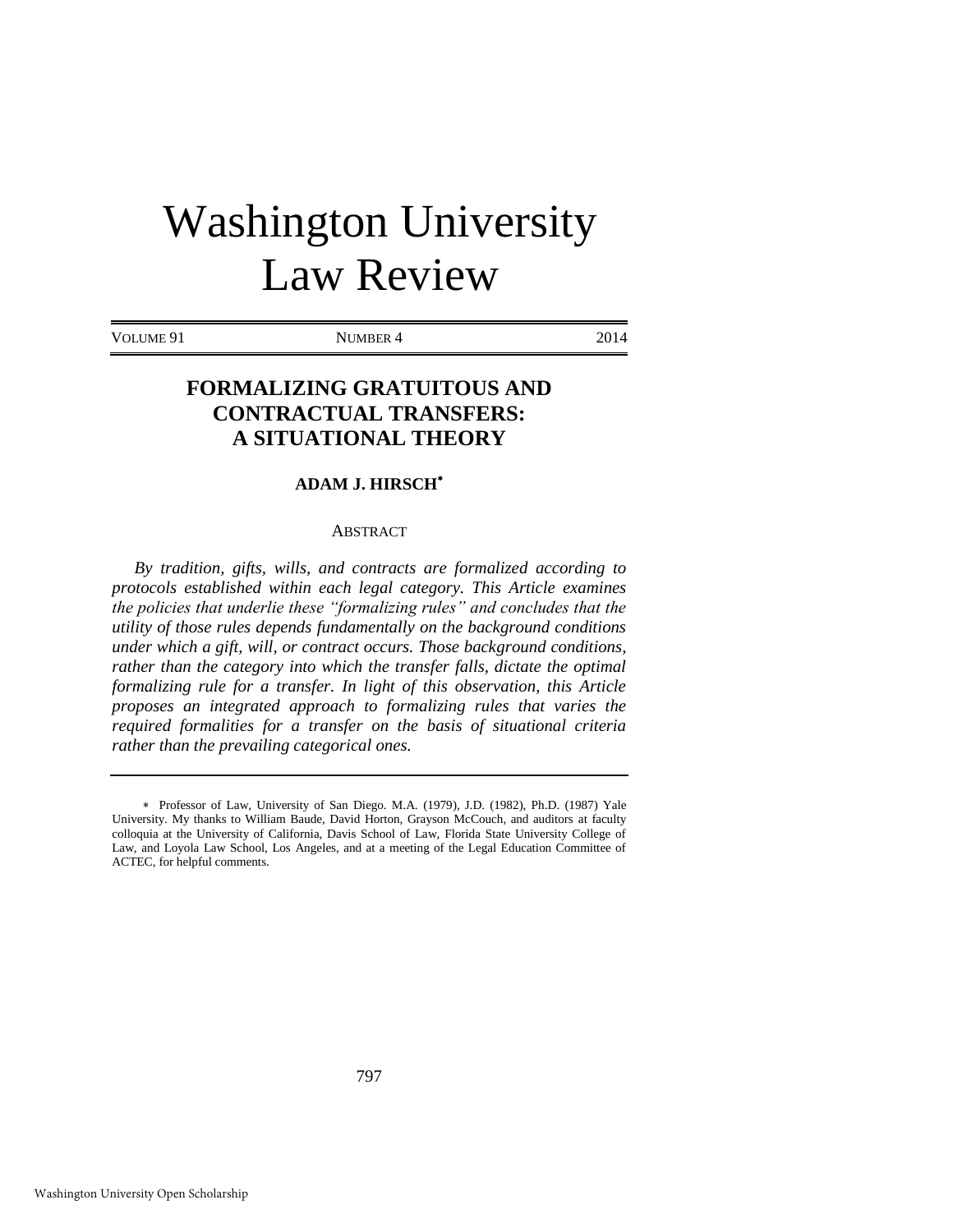#### TABLE OF CONTENTS

| A.            |  |  |
|---------------|--|--|
| $\bm{B}$      |  |  |
| $C_{\cdot}$   |  |  |
|               |  |  |
| $A_{\cdot}$   |  |  |
| B.            |  |  |
|               |  |  |
| $\mathbf{A}$  |  |  |
| B.            |  |  |
| $\mathcal{C}$ |  |  |
|               |  |  |
| A.            |  |  |
| B.            |  |  |
|               |  |  |
|               |  |  |
|               |  |  |

#### **INTRODUCTION**

An owner who intends to transfer property into the hands of another must employ a legal vehicle suitable to the occasion. When a transfer occurs during the owner's lifetime, and is made without material compensation, the transfer takes the form of a *gift*. The same gratuitous transfer, when planned to take effect at death, instead comes about via a *will*. Finally, a transfer of ownership made in exchange for ownership of different property occurs by virtue of a *contract*. These represent the three voluntary carriages of property.<sup>1</sup> And each is formalized—that is to say, rendered legally operative—according to its own, unique requirements: gifts are formalized classically by delivery of the gift corpus; wills, by a writing and an execution ceremony, conducted in the presence of witnesses; contracts, in many instances, by a mere parol agreement

<sup>1.</sup> We could also conceptualize the trust as an instrument of transfer, although it is more exact to say that a trust is *created* by gift or by will. We shall address the problem of formalizing trusts below in Parts II and V.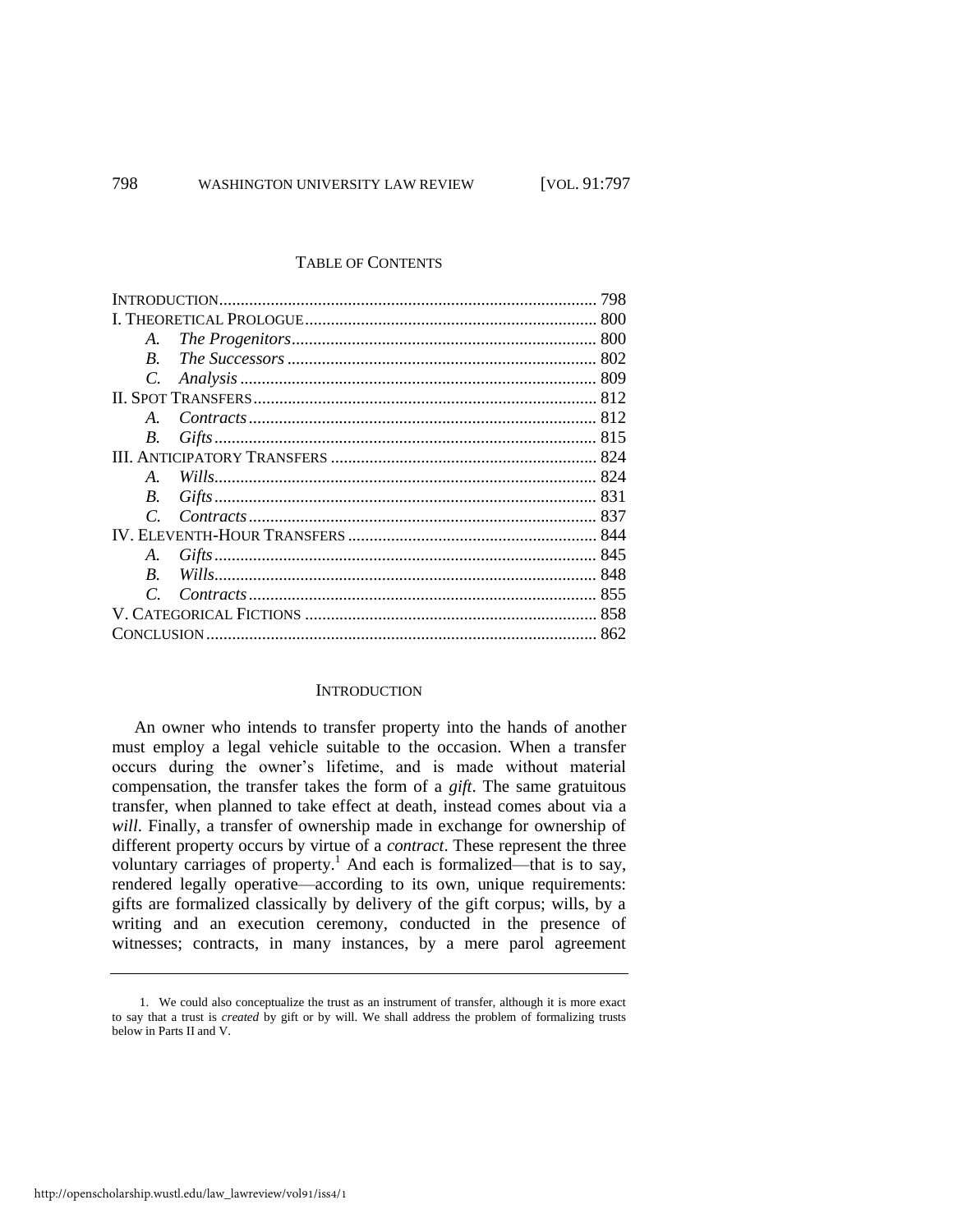between the parties.<sup>2</sup> Considered structurally, the "formalizing rules" for transfers, as we shall call them, thus vary by legal category.<sup>3</sup> In theory, those categories have defined boundaries and cover mutually exclusive sets of transfers.

This Article proposes a different organizing principle for formalizing rules. It assays prior discussions of the jurisprudence of legal formalities and distills from them various situational criteria that dictate the need, *vel non*, for particular aspects of formality in any given instance. As we shall see, those situational variations cut across the traditional categorical lines. My thesis is that formalizing rules for transfers would better serve their purposes if lawmakers broke down the rules not by legal category, but by other characteristics of the transfers in question. Transfers that share the same situational characteristics should be treated alike from the standpoint of formalizing rules, irrespective of whether those transfers fall under the rubric of gifts, wills, or contracts. In the process, we could unify the three categories of transfer, at least insofar as formalizing rules are concerned.<sup>4</sup>

<span id="page-3-0"></span>We may rate this reorientation as particularly useful in those instances where categories of transfer have become distorted. Lawmakers have seen fit to permit certain types of transfers to masquerade as different ones allowing these transfers to operate, so to say, under assumed names. Formalizing rules divided by legal category may be suboptimal in general; those tied to *nominal* classifications become arbitrary and dysfunctional in particular. A new framework for formalizing rules based upon a transfer's objective characteristics would avoid such arbitrariness, a considerable fringe benefit when categories of transfer have become corrupted by fiction.

As usual, the analysis shall progress in stages. In Part I, we lay our theoretical foundation by rehearsing and examining the accepted (and not-

<sup>2.</sup> Other modes of formalization have come and gone. *See, e.g.*, RESTATEMENT (THIRD) OF PROP.: WILLS & OTHER DONATIVE TRANSFERS § 6.3 cmt. b (2003); *infra* text accompanying notes [191–](#page-40-0)92. For an ancient formalizing rule for gifts, developed before even the invention of papyrus, see THE HAMMURABI CODE: AND THE SINAITIC LEGISLATION § 165, at 32 (Chilperic Edwards ed., 3d ed. 1921) (c. 2084–81 BC) ("seal[ing] . . . a tablet").

<sup>3.</sup> Formalizing rules are not confined to the law of transfers but also pertain to the formation of other sorts of relationships and statuses, such as an agency or a marriage. *See, e.g.*, UNIF. DURABLE POWER OF ATTORNEY ACT § 1 (amended 1984), 8A U.L.A. 233, 246 (2003). The instant discussion focuses exclusively on the formalization of transfers of property.

<sup>4.</sup> In prior work, I have offered a unified analysis of default rules for transfers, *see* Adam J. Hirsch, *Default Rules in Inheritance Law: A Problem in Search of Its Context*, 73 FORDHAM L. REV. 1031 (2004) [hereinafter Hirsch, *Default Rules*], and of mandatory rules setting the boundaries of freedom to make transfers, *see* Adam J. Hirsch, *Freedom of Testation / Freedom of Contract*, 95 MINN. L. REV. 2180 (2011) [hereinafter Hirsch, *Freedom*]. The instant discussion extends this program of categorical unification.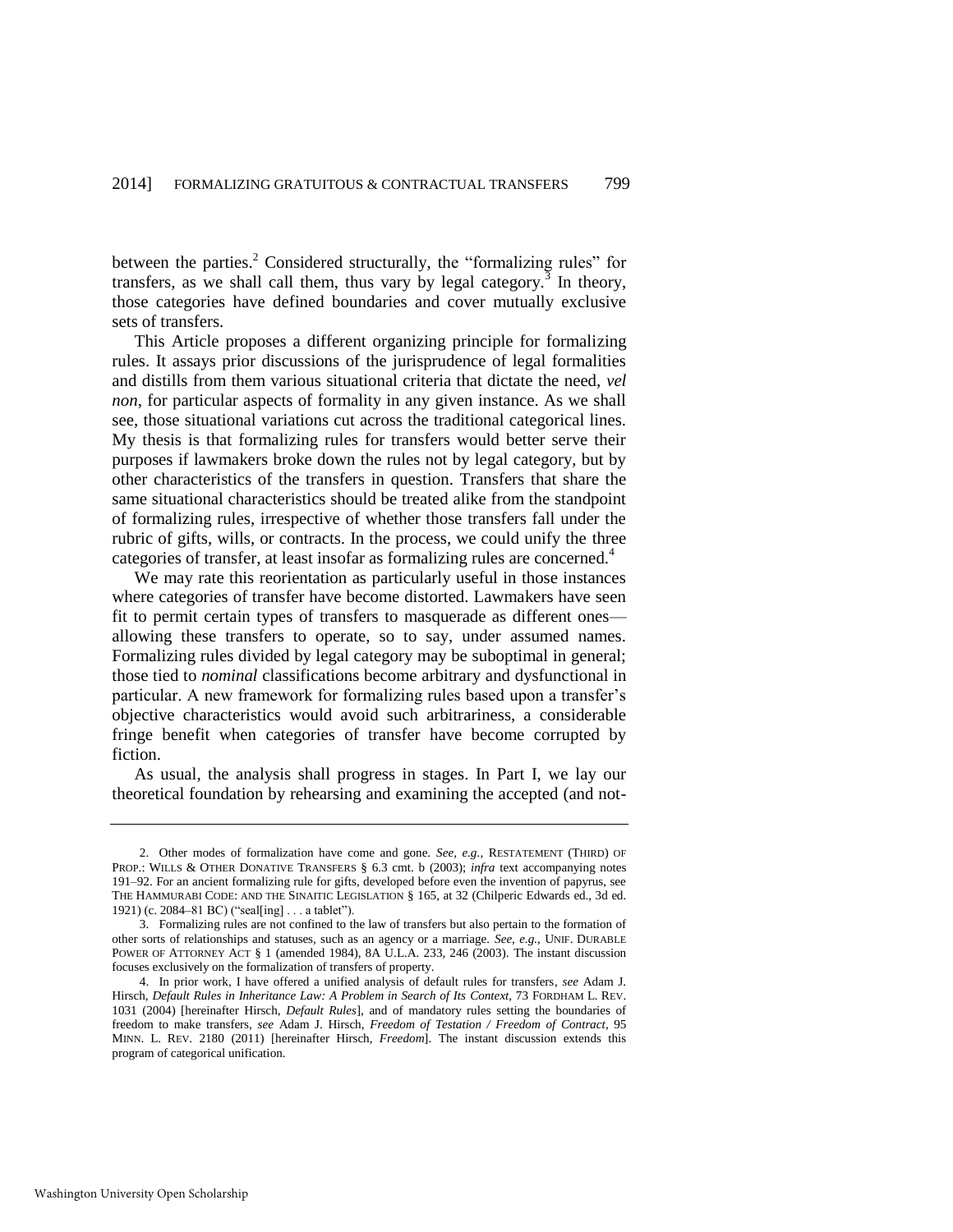so-well accepted) visions of the functions of formalizing rules. The next three parts explore how formalizing rules operate in a variety of settings that might affect the benefits that various modes of formalization bring to the table. Part II looks at transfers that occur hard on the decision to make them. Part III addresses transfers that take place, by contrast, only after an interval of time has passed. Part IV completes the trio by considering transfers that again unfold rapidly, but near the death of the transferor. Finally, in Part V, we turn to the special problem of formalizing transfers that are not what they seem—transfers whose properties belie the legal category to which they are conventionally assigned.

#### <span id="page-4-2"></span><span id="page-4-1"></span><span id="page-4-0"></span>I. THEORETICAL PROLOGUE

#### *A. The Progenitors*

The problem of formalizing rules has attracted a modicum of scholarly attention over the years and inspired two articles widely recognized as classics in their respective fields. Both appeared, coincidentally, in the same year—1941—and as a consequence neither cites to the other. These are Dean Ashbel Gulliver and Catherine Tilson's *Classification of*  Gratuitous Transfers, focusing on wills,<sup>5</sup> and Professor Lon Fuller's Consideration and Form, focusing on contracts.<sup>6</sup> A comparative reading reveals that these two sets of scholars, working independently, had been thinking along similar, if not quite parallel, lines—and in one instance even lighted on the same nomenclature.

As Gulliver and Tilson emphasized from the outset—and Fuller surely agreed—formalities "should not be revered as ends in themselves." Because a failure to meet formalities can invalidate transfers and hence frustrate intent, they require substantive justification. Gulliver and Tilson identified, first of all, what they called the "ritual function" of formality.<sup>8</sup> "Casual language, whether oral or written, is not intended to be legally operative," and lawmakers would thwart intent if they gave language merely contemplating a transfer greater effect.<sup>9</sup> By requiring transferors to

<sup>5.</sup> Ashbel G. Gulliver & Catherine J. Tilson, *Classification of Gratuitous Transfers*, 51 YALE L.J. 1 (1941).

<sup>6.</sup> Lon L. Fuller, *Consideration and Form*, 41 COLUM. L. REV. 799 (1941).

<sup>7.</sup> Gulliver & Tilson, *supra* note [5,](#page-4-0) at 3. *See also* Fuller, *supra* not[e 6,](#page-4-1) at 805 ("Forms must be reserved for relatively important transactions. We must preserve a proportion between means and end . . . [and] support the use of a form if a form is needed . . . .").

<sup>8.</sup> Gulliver & Tilson, *supra* not[e 5,](#page-4-0) at 4.

<sup>9.</sup> *Id.* at 3.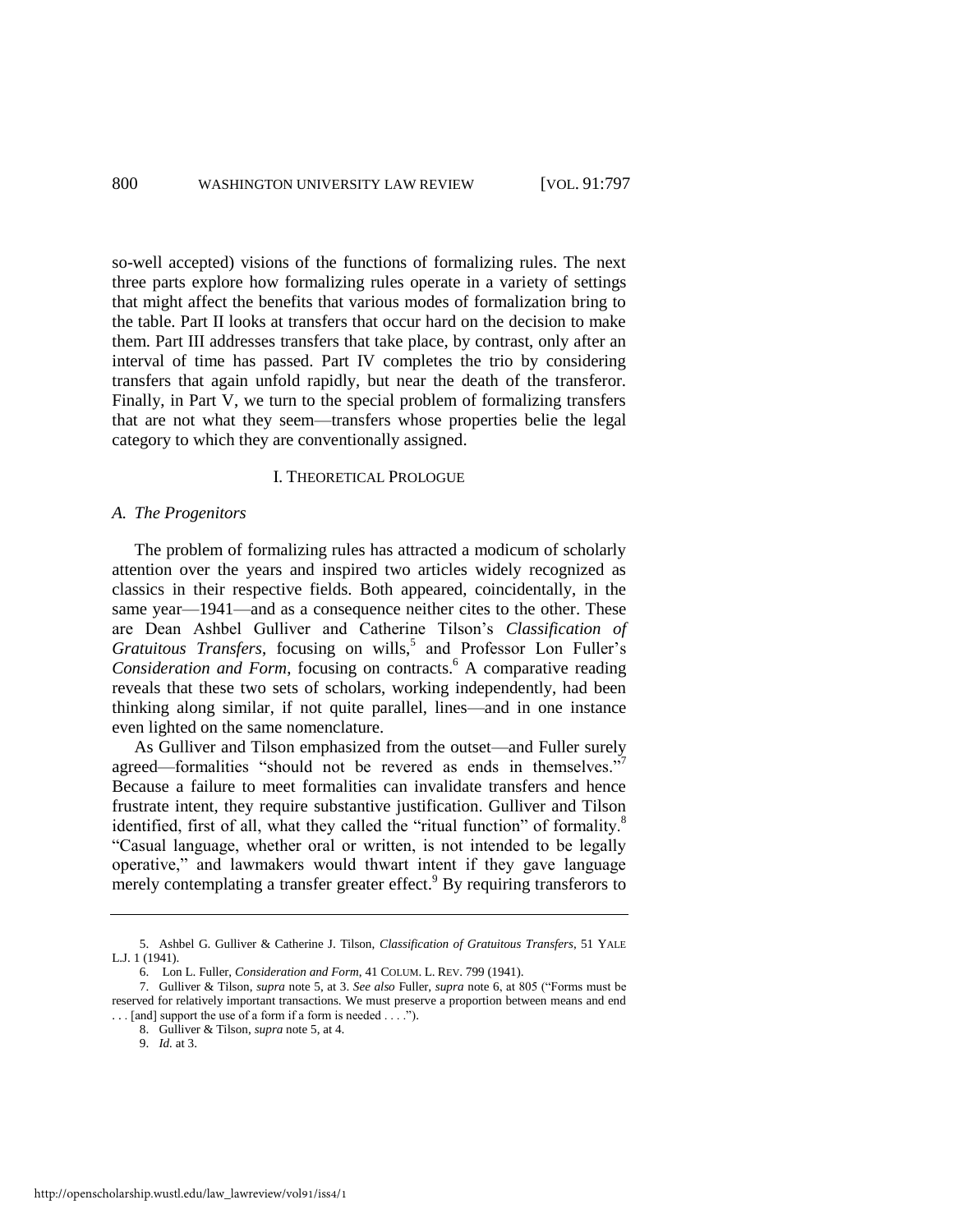<span id="page-5-2"></span><span id="page-5-1"></span>engage in "some ceremonial" in order to render a transfer effective, lawmakers help to clarify transferors' "finality of intention."<sup>10</sup> Calling this instead the "channeling function," Fuller elaborated the point: Formality both "signalize[s]" and "canalize[s]" intent to render a transfer enforceable, furnishing "a simple and external test of enforceability," as well as an indication of the kind of transfer intended.<sup>11</sup> Formalities serve not only to clarify intent to a court, Fuller pointed out, but also afford parties a simple means of making their intentions known to each other, thereby facilitating agreements "out of court," without the need for a state proceeding to ratify transfers.<sup>12</sup> Translated into economic jargon, formality reduces *error costs* in the understanding and adjudication of what sort of transfer, if any, the transferor sought to make, while simultaneously offering him or her an *efficient* means of clarifying intention.

The other principal purpose of formality is to provide reliable proof of a transfer's authenticity and substantive terms, thereby again conducing to adjudicative accuracy when a court sets about reconstructing those terms. Both Gulliver and Tilson, and Fuller dubbed this purpose the "evidentiary function" of formality, and both in common acknowledged its centrality.<sup>13</sup>

<span id="page-5-0"></span>Beyond that, the authors parted company. Gulliver and Tilson identified what they called the protective function of formality—that is, protecting a party from undue influence or duress by ensuring that other persons witness the transfer.<sup>14</sup> Gulliver and Tilson deemed this function significant only for dying transferors, whose "normal judgment and . . . resistance to improper influences may be seriously affected by a decrepit physical condition, [or] a weakened mentality."<sup>15</sup> Others subjected to

<sup>10.</sup> *Id.* at 3–4. For a judicial recognition, see for example *Estate of Utterback*, 521 A.2d 1184, 1188 (Me. 1987) (observing that will formalities serve "to provide a reliable source of the testator's intent expressed under circumstances where the testator fully understands the significance and permanence of [his or her] statements").

<sup>11.</sup> Fuller, *supra* not[e 6,](#page-4-1) at 801–02.

<sup>12.</sup> *Id.* at 801–02. Compare the formalization of marriage, where tradition demands a proceeding of some sort to ratify the change of status.

<sup>13.</sup> Gulliver & Tilson, *supra* note [5,](#page-4-0) at 6–9; Fuller, *supra* note [6,](#page-4-1) at 800. For a judicial recognition, see for example *Estate of Charitou*, 595 N.Y.S.2d 308, 311 (Sur. Ct. 1993) (indicating that will formalities function "to protect a decedent's estate, preserve the integrity of a testator's plan for the distribution of his assets, and to close the door as far as possible to the obvious temptations of fraud, perjury, and collusion").

<sup>14.</sup> Gulliver & Tilson, *supra* not[e 5,](#page-4-0) at 9–10. For a judicial recognition, see for example *Bell v. Timmins*, 58 S.E.2d 55, 59 (Va. 1950) (remarking that will formalities operate "to prevent forgery and imposition").

<sup>15.</sup> Gulliver & Tilson, *supra* not[e 5,](#page-4-0) at 10.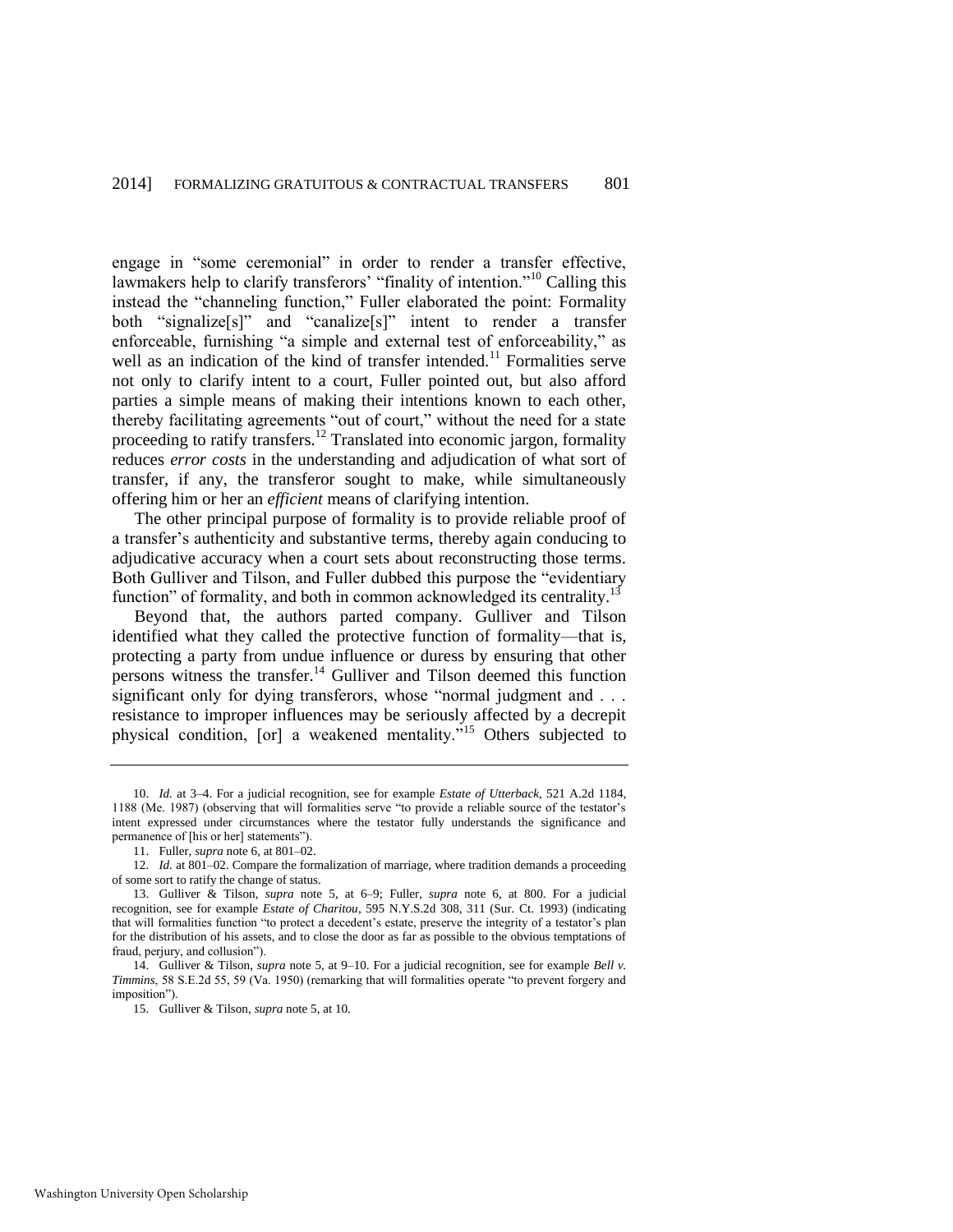<span id="page-6-2"></span>momentary influence or duress retain the power to challenge (or, in the case of wills, simply to revoke) the transfer ex post facto.<sup>16</sup>

<span id="page-6-1"></span><span id="page-6-0"></span>Undue influence and duress likewise constitute grounds for overturning a contract.<sup>17</sup> Nevertheless, Fuller ignored the protective function altogether. Instead, he brought up another purpose of formality that, for their part, Gulliver and Tilson had failed to identify. By infusing transfers with symbols of "weightiness," formalities cause transferors to take heed and thereby "act<sup>[]</sup> as a check against inconsiderate action."<sup>18</sup> Fuller termed this the "cautionary function" of formality, serving to produce the degree of "circumspecti[on] . . . appropriate in one pledging his future."<sup>19</sup> Again translated into modern jargon, Fuller here accepted that formalities can serve *paternalistic* ends, protecting a transferor against the hazards of subsequent regret. Fuller did not, however, take the occasion to advocate any mandatory regulation of the behavior of transferors. Formalizing rules operate, in Fuller's conception, simply to cause transferors to think twice. In this connection, he became an early advocate of what we would today call libertarian paternalism.<sup>20</sup>

#### <span id="page-6-3"></span>*B. The Successors*

These two treatments of the problem of formalities appeared over seventy years ago. Nothing lasts forever, of course, but some intellectual fashions wear better than others. Both Gulliver and Tilson's, and Fuller's studies remain widely cited to this day.<sup>21</sup> Nevertheless, a number of subsequent scholars have expanded on, or reacted to, these works, offering up an assortment of analyses that merit consideration.

In unison, Professors Lawrence Friedman, John Langbein, and Bruce Mann, all focusing on wills, identify another virtue of formalizing rules in their potential to promote standardization: "Compliance with the Wills Act formalities for executing witnessed wills results in considerable uniformity

<sup>16.</sup> *Id.* at 9–10.

<sup>17.</sup> RESTATEMENT (SECOND) OF CONTRACTS §§ 174–77 (1981).

<sup>18.</sup> Fuller, *supra* not[e 6,](#page-4-1) at 800.

<sup>19.</sup> *Id.*

<sup>20.</sup> For a discussion, see Cass R. Sunstein & Richard H. Thaler, *Libertarian Paternalism Is Not an Oxymoron*, 70 U. CHI. L. REV. 1159 (2003). For a criticism, see Gregory Mitchell, *Libertarian Paternalism Is an Oxymoron*, 99 NW. U. L. REV. 1245 (2005). *See also infra* not[e 178.](#page-37-0)

<sup>21.</sup> *See, e.g.*, RESTATEMENT (SECOND) OF CONTRACTS § 72 cmt. c & reporter's note; RESTATEMENT (THIRD) OF PROP.: WILLS & OTHER DONATIVE TRANSFERS § 3.3 cmt. a & reporter's note 1 (1998); *In re* Will of Ranney, 589 A.2d 1339, 1344 (N.J. 1991). For a modern discussion elaborating on Fuller, see Joseph M. Perillo, *The Statute of Frauds in the Light of the Functions and Dysfunctions of Form*, 43 FORDHAM L. REV. 39 (1974).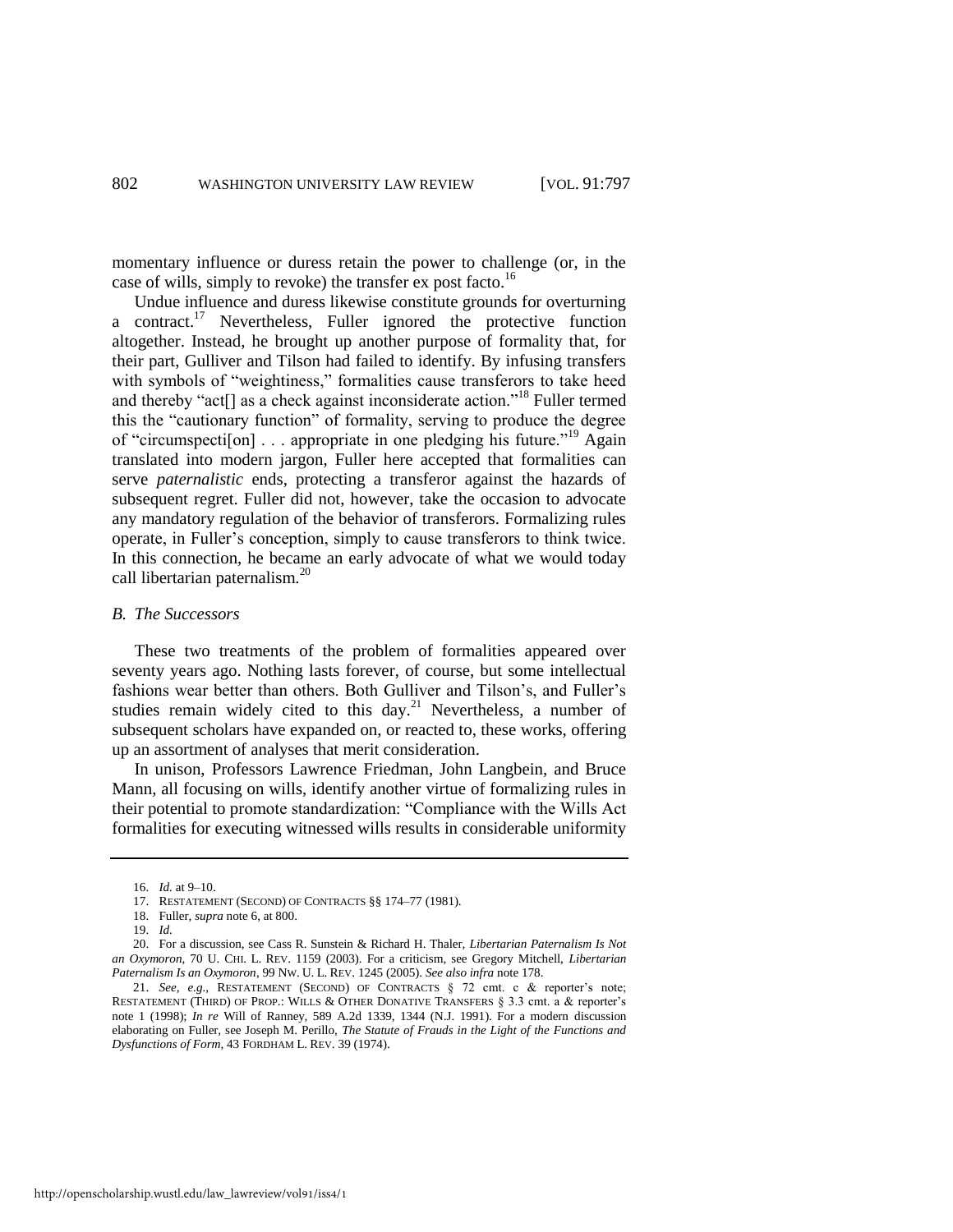<span id="page-7-0"></span>in the organization, language, and content of most wills. $12^{22}$  On first sight, the suggestion seems surprising; after all, the manner in which a transfer is executed has no direct bearing on its content. In theory, uniformity of execution could be accompanied by a cacophony of expression. But in practice, laypersons often recognize that formalizing rules exist without fully comprehending how to satisfy them. Their desire to meet the requirements leads them to seek professional counsel, and that counsel knows how to structure a transfer (and express an intention).<sup>23</sup> At least one court made the same supposition years before any of these scholars did.<sup>24</sup>

<span id="page-7-1"></span>To be sure, this molding of expression comes at a price. Ordinarily, we achieve efficiency by reducing transaction costs; encouraging professional intervention instead causes those costs to increase. But transaction costs here are tied to, and function to diminish, the eventual administrative costs of implementing transfers judicially—a cost that the state traditionally subsidizes.<sup>25</sup> In this context, the immediate cost borne by parties is, by hypothesis, more than made up for by subsequent savings to the state. It would appear that courts, which bear the burden, agree with this assessment. Homemade wills are notorious litigation breeders, $26$  and courts can be found (wearily) complaining about them between the lines of their opinions.<sup>27</sup>

24. Said the New Jersey Supreme Court:

[One] not [professionally] advised may easily trip in the execution of [will] formalities, and it would rather seem that the Legislature may have intended him therefore to look to counsel for assistance. The Legislature may have deemed—and with reason—that the interposition of a person schooled in those formalities and draftsmanship would serve, in part, to prevent mistakes in drafting the will.

*In re* Taylor's Estate, 100 A.2d 346, 348 (N.J. 1953).

25. *See, e.g.*, Stephen J. Ware, *Is Adjudication a Public Good? "Overcrowded Courts" and the Private Sector Alternative of Arbitration*, 14 CARDOZO J. CONFLICT RESOL. 899, 899 (2013) ("Courts provide a service . . . heavily subsidized by tax dollars, as only a portion of courts' costs are covered by fees paid by litigants.").

26. For a recent discussion, see Richard Lewis Brown, *The Holograph Problem—The Case Against Holographic Wills*, 74 TENN. L. REV. 93, 120–26 (2006). *But cf.* Stephen Clowney, *In Their Own Hand: An Analysis of Holographic Wills and Homemade Willmaking*, 43 REAL PROP. TR. & EST. L.J. 27, 38–43, 59–61 (2008) (finding no empirical evidence that homemade wills are more prone to litigation than executed wills, and criticizing prior empirical findings to the contrary).

27. *See, e.g.*, Anthony v. Harris, 100 A.2d 229, 230 (Del. Ch. 1953) ("The court is confronted once again with the difficult problem of determining the meaning of an apparently 'home made'

<span id="page-7-2"></span><sup>22.</sup> John H. Langbein, *Substantial Compliance with the Wills Act*, 88 HARV. L. REV. 489, 493–94 (1975) (quotation at 494); *see also* Lawrence M. Friedman, *The Law of the Living, the Law of the Dead: Property, Succession, and Society*, 1966 WIS. L. REV. 340, 367–68; Bruce H. Mann, *Formalities and Formalism in the Uniform Probate Code*, 142 U. PA. L. REV. 1033, 1036, 1048 (1994). Inspired by Fuller, Professor Langbein confusingly labels this the "channeling function," *see* Langbein, *supra*, at 493, although what he means by this term differs from what Fuller had meant by it.

<sup>23.</sup> *See* Friedman, *supra* not[e 22,](#page-7-0) at 367–68; Langbein, *supra* not[e 22,](#page-7-0) at 493–94.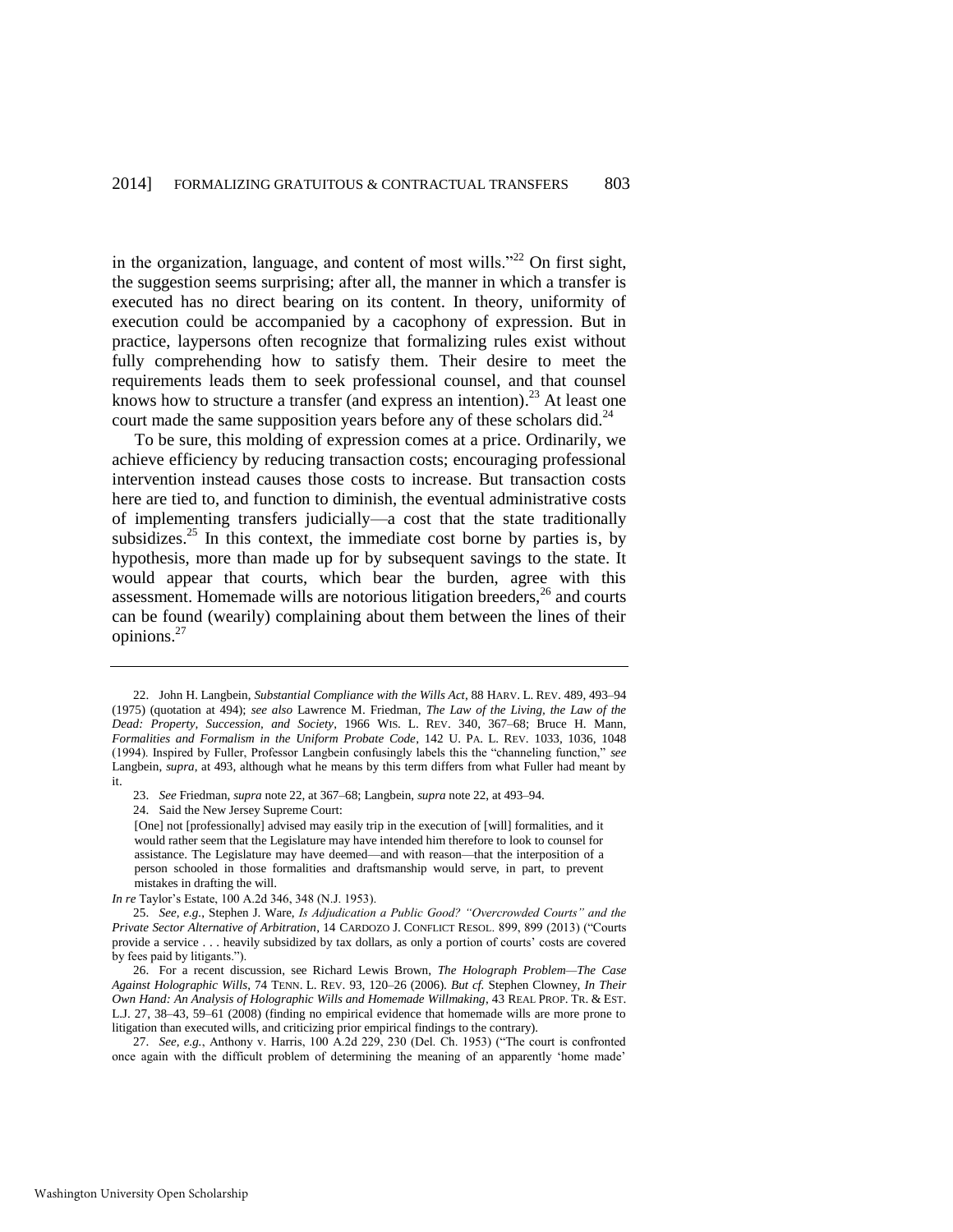In economic terms, then, we can justify the imposition of expensive formalities on parties as functioning to avoid spillover costs—internalizing the negative externality created by state-supported construction proceedings for transfers formulated in ambiguous ways. Given the inefficiency of spillover costs, lawmakers might go a step further and require either professional drafting or the use of statutory forms (currently made available for will-drafting as an option in a number of states<sup>28</sup>). Alternatively, lawmakers could eliminate spillover costs by discontinuing the subsidy for construction proceedings.<sup>29</sup> Either move would comprise a major break with tradition, however, and would entail significant transition costs.<sup>30</sup> By merely encouraging standardization indirectly, lawmakers avoid those costs.

<span id="page-8-3"></span><span id="page-8-2"></span><span id="page-8-1"></span><span id="page-8-0"></span>Professor Mark Glover suggests a quite different purpose served by will formalities, at odds with the functions addressed so far, and implicitly distinguishing formalizing rules for wills from those applicable to other transfers: namely, to obstruct rather than to facilitate testation. $31$  In Glover's analysis, formalities serve as "barriers" to will execution, by making the process more tedious, time consuming, and costly.<sup>32</sup> In "making the exercise of testamentary power difficult," Glover asserts, "the formal execution process serves a family-protection policy, $\frac{333}{2}$  because only the surviving spouse and blood relatives take as intestate heirs. Glover contrasts the elaborate requirements for executing a will with the simple rules for revoking one, achieved by nothing more than the physical act of destroying or cancelling the document with intent thereby to render it ineffective. The law makes formal execution relatively difficult and

will."); *In re* Estate of Weiss, 279 A.2d 189, 192 n.2 (Pa. 1971) ("This is another case of a holographic will[,] which is sometimes disheartening.").

<sup>28.</sup> Statutory will forms are intended to guide testators who write their own wills toward a more standardized, less litigation-prone product. Gerry W. Beyer, *Statutory Fill-In Will Forms—The First Decade: Theoretical Constructs and Empirical Findings*, 72 OR. L. REV. 769, 782 (1993).

<sup>29.</sup> *See supra* not[e 25.](#page-7-1) 

<sup>30.</sup> For an economic discussion of the general problem of legal transitions, see Louis Kaplow, *Transition Policy: A Conceptual Framework*, 13 J. CONTEMP. LEGAL ISSUES 161 (2003).

<sup>31.</sup> Mark Glover, *Formal Execution and Informal Revocation: Manifestations of Probate's Family Protection Policy*, 34 OKLA. CITY U. L. REV. 411 (2009). *Cf.* Jane B. Baron, *Gifts, Bargains, and Form*, 64 IND. L.J. 155, 167–79 (1989) (questioning more fundamentally the functional explanations for formalities as premised on false assumptions about human nature).

<sup>32.</sup> Glover, *supra* not[e 31,](#page-8-0) at 432–33.

<sup>33.</sup> *Id.* at 453. *Cf.* Melanie B. Leslie, *The Myth of Testamentary Freedom*, 38 ARIZ. L. REV. 235, 236–38, 258–68 (1996) (arguing that courts have manipulated formalizing rules to invalidate wills that fail to provide for a testator's family members). Glover distinguishes his thesis from Leslie's: "Instead of protecting family interests by merely providing courts a means to invalidate wills to nonfamily members, will formalities promote family protection by their very operation." Glover, *supra* not[e 31,](#page-8-0)  at 413.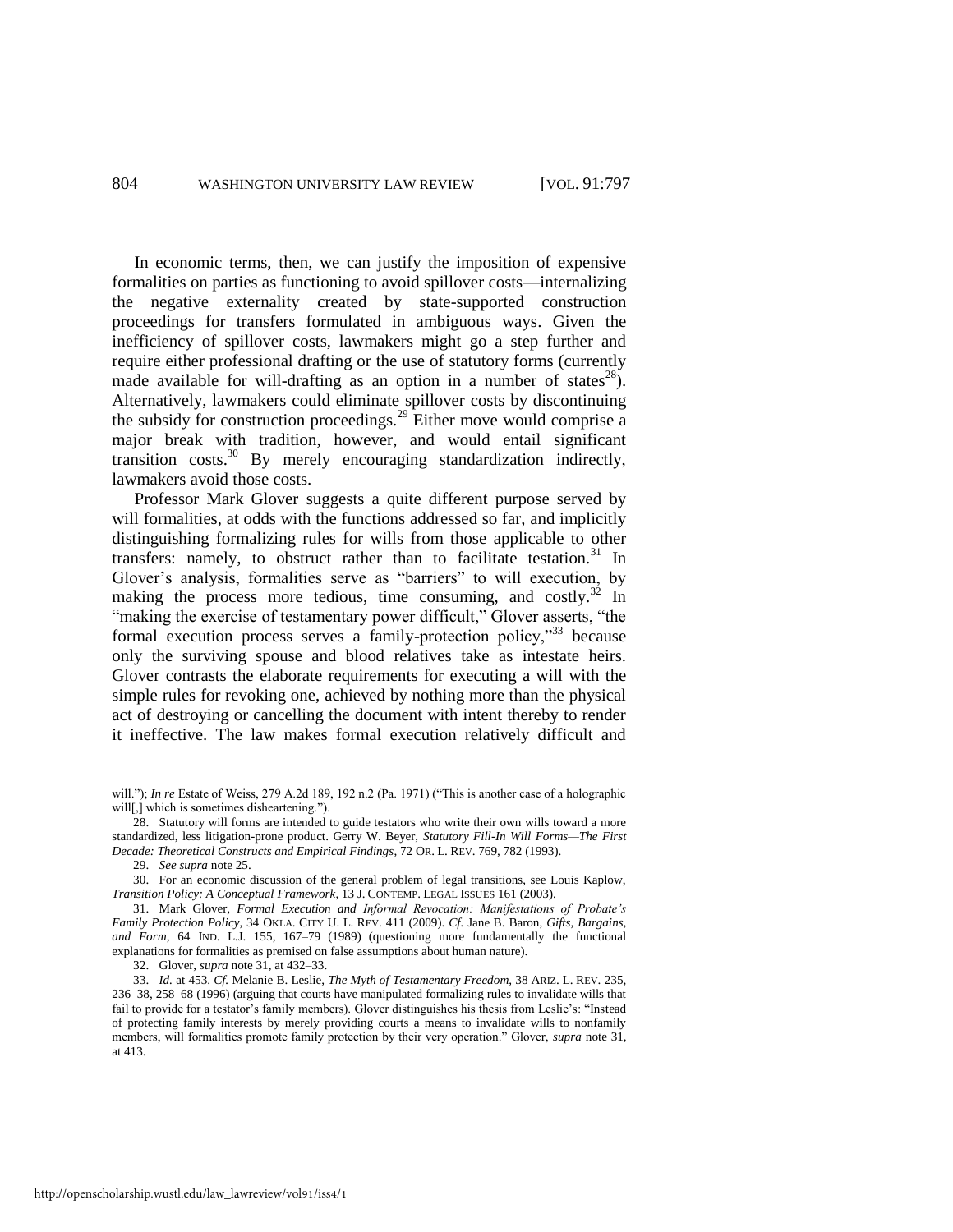revocation relatively easy, Glover submits, in order to render intestacy the path of least resistance—and lawmakers have "designed"<sup>34</sup> these rules with this bias in mind.

The perversity of Glover's analysis is readily apparent. His suggestion that formalities function to discourage effective will-making contradicts the longstanding ideology of inheritance law, whose central tenet is freedom of testation.<sup>35</sup> Lawmakers and courts at least purport to view formality as a sort of necessary evil intended to realize freedom of testation by ensuring that only the testator's true wishes are put into operation, while recognizing that some testators will nevertheless trip over the formalities and forfeit that freedom. At times, lawmakers may have failed to get the balance right. Remarking on an English act of 1677 which required at least three attesting witnesses for a will devising land, Lord Mansfield observed—hardly approvingly—that "many more fair wills have been overturned for want of the form, than fraudulent have been prevented by introducing it."<sup>36</sup> At the same time, Mansfield maintained, Parliament "did not mean to restrain testamentary dispositions of land" but rather had "thought [the rules of attestation] would soon be universally known, and might very easily be complied with."<sup>37</sup> The act's effect was unforeseen. More recent courts likewise object to formalities that serve, in Mansfield's words, to "spread a snare."<sup>38</sup> "The philosophy underlying the provisions on execution of wills . . . is to allow every citizen the right and privilege of disposing of his property as he sees fit," one court insists, and "[t]his absolute right would be a solemn mockery, if any mere arbitrary rules were suffered to frustrate and defeat that intention."<sup>39</sup> Other courts echo this sentiment, claiming that the formal requirements "are not intended to restrain or abridge the power of a testator to dispose of his property. . . . [They] are not designed to make the execution of wills a mere trap and pitfall . . . ."<sup>40</sup>

<sup>34.</sup> Glover, *supra* not[e 31,](#page-8-0) at 453.

<sup>35.</sup> *E.g.*, Whaley v. Avery (*In re* Wilkins' Estate), 211 N.W. 652, 653 (Wis. 1927) ("This sacred right to make a will rests entirely with the testator, who under our law can dispose of his property in accordance with his volition . . . ."); Ball v. Boston (*In re* Ball's Estate), 141 N.W. 8, 10 (Wis. 1913) ("As often, and not too often, said, the testamentary right is one of the most important of the inherent incidents of human existence.").

<sup>36.</sup> Windham v. Chetwynd, 97 Eng. Rep. 377, 381 (K.B. 1757).

<sup>37.</sup> *Id.*

<sup>38.</sup> *Id.*

<sup>39.</sup> Wich v. Fleming, 652 S.W.2d 353, 357 (Tex. 1983) (Robertson, J., dissenting) (quoting Paul v. Ball, 31 Tex. 10, 13 (1868)) (internal quotation marks omitted).

<sup>40.</sup> Robinson v. Ward, 387 S.E.2d 735, 738 (Va. 1990) (quoting French v. Beville, 62 S.E.2d 883, 885 (Va. 1951) and Bell v. Timmins, 58 S.E.2d 55, 59 (Va. 1950)) (internal quotation marks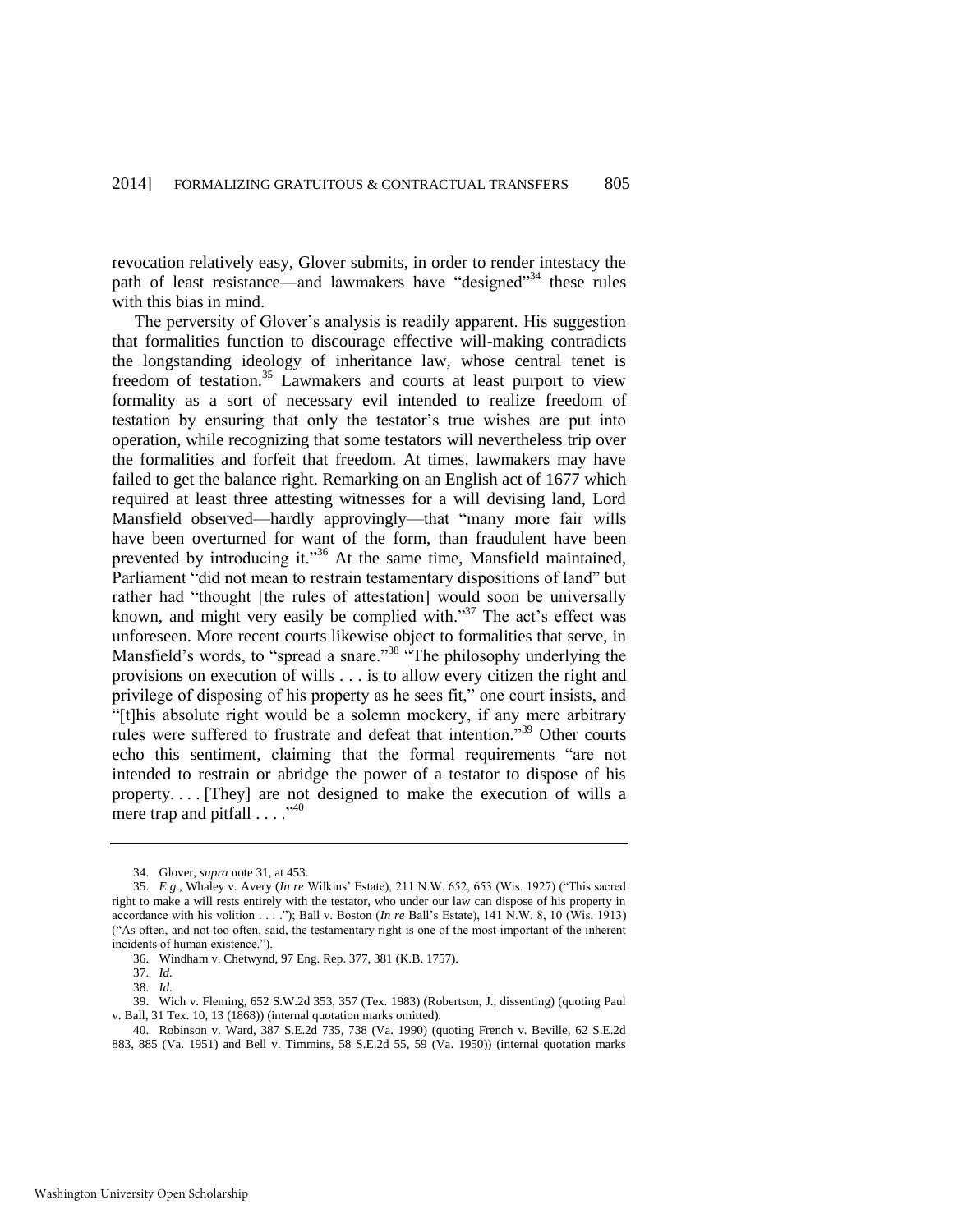To the extent that he is right, then, Glover has identified a policy that lawmakers pursue surreptitiously. That need not make it any less real. When confronted with legal principles that they wish to override, some lawmakers might be tempted to tackle those principles covertly, as Karl Llewellyn noticed long ago in connection with encroachments on freedom of contract.<sup>41</sup> To turn around an old adage, some things are easier *done* than *said*. But Glover's interpretation fails to account for the modern statutory trend in favor of rolling back testamentary formalities that appear superfluous.<sup>42</sup> Nowadays, as the Uniform Law Commissioners observe, "formalities for a . . . will are kept to a minimum," in order "to validate wills whenever possible."<sup>43</sup> Under Glover's model, superfluity should comprise a virtue, and the formalities of execution should remain thick and robust.

<span id="page-10-0"></span>The asymmetry between will formalization and revocation that Glover finds so telling in fact conforms to a more widespread pattern identified earlier by Fuller: "There is in our law a noticeable, though not consistently expressed tendency to treat the surrender of rights differently from the creation of rights. . . . In general it may be said that it is easier to give up a right than to create one."<sup>44</sup> Fuller surmised that a lower threshold of formality can often accomplish its purposes in connection with the surrender of rights, $45$  and that, in fact, appears to be the case here: Revocation by act involves an action that the testator performs upon an executed will, one that lay culture recognizes as imbued with symbolism, and which bespeaks finality without the need for a ceremony, expressing the withdrawal of intent to make whatever distribution the will specified.

41.

omitted); *see also In re* Fouche's Estate, 23 A. 547, 548 (Pa. 1892) (suggesting that it would be "cruel" to testators to add to existing will formalities).

Our courts are loath indeed to throw out a contract clause under the plain justification that it is contrary to public policy, that it is such a clause as "private" parties *cannot* make legally effective . . . . But . . . we have developed a whole series of semi-covert techniques for somewhat balancing these bargains.

K. N. Llewellyn, Book Review, 52 HARV. L. REV. 700, 702 (1939) (reviewing O. PRAUSNITZ, THE STANDARDIZATION OF COMMERCIAL CONTRACTS IN ENGLISH AND CONTINENTAL LAW (1937)) (emphasis in original). For modern jurisprudential discussions, see Larry Alexander & Emily Sherwin, *The Deceptive Nature of Rules*, 142 U. PA. L. REV. 1191 (1994); Scott C. Idleman, *A Prudential Theory of Judicial Candor*, 73 TEX. L. REV. 1307 (1995).

<sup>42.</sup> For a discussion and references, see Adam J. Hirsch, *Inheritance and Inconsistency*, 57 OHIO ST. L.J. 1057, 1067–68 (1996).

<sup>43.</sup> UNIF. PROBATE CODE art. 2, pt. 5, gen. cmt. (amended 2010) (pre-1990 art. 2), 8 pt. 1 U.L.A. 491 (2013).

<sup>44.</sup> Fuller, *supra* not[e 6,](#page-4-1) at 820.

<sup>45.</sup> *See id.* at 820–21.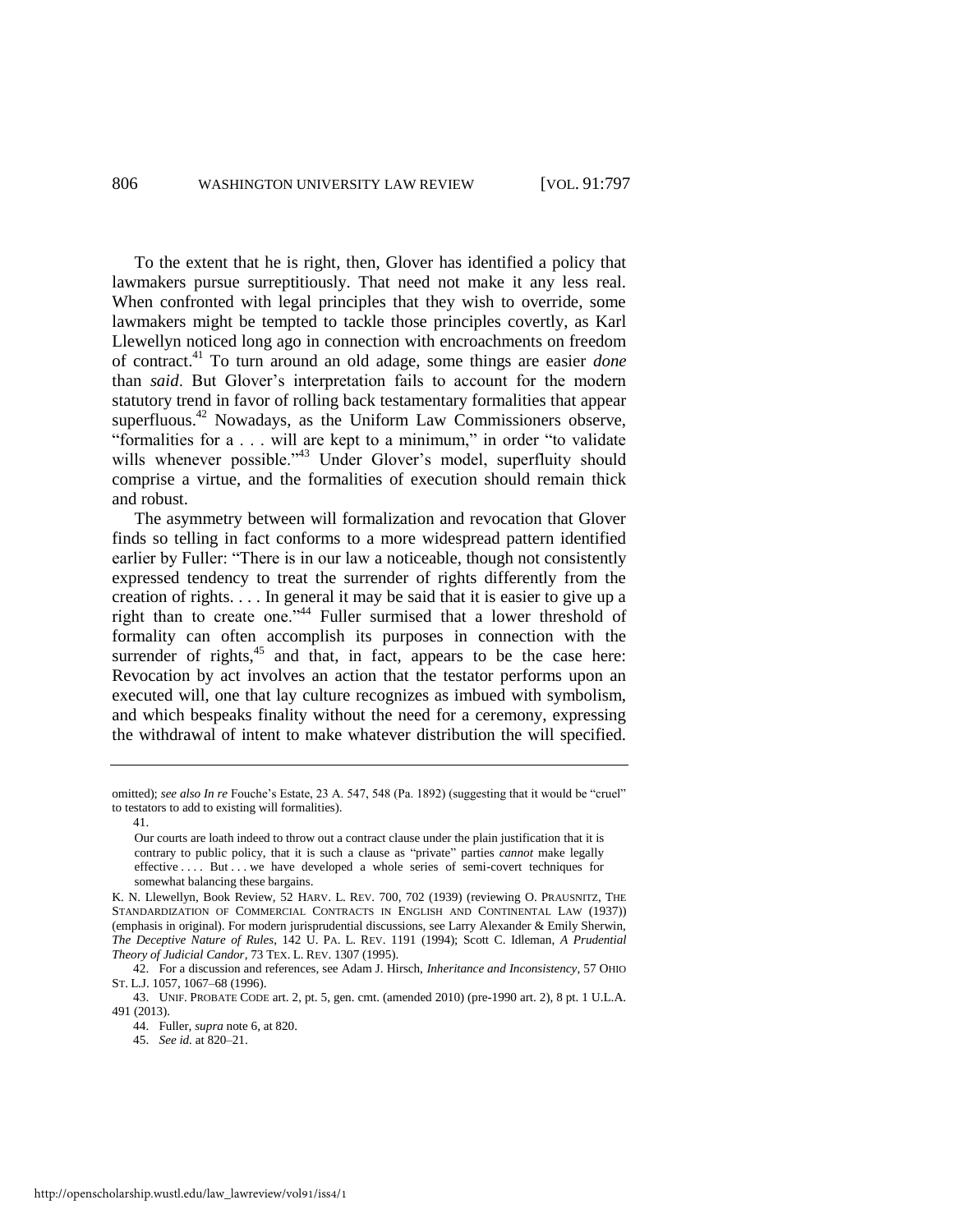The testator can perform no comparable action initially to express intent to make any one of an infinite number of alternative distributions by will. He or she can only do so by using words—words that then require solemnization in some more elaborate way.

As a prescriptive model, even putting aside the propriety of legal subterfuge, Glover's analysis stands vulnerable to criticism. At a functional level, freedom of testation and protection of the family are not incompatible policies. On the contrary, one of the accepted virtues of freedom of testation is that it exploits the comparative advantage of testators to craft estate plans benefitting successors, taking into account the unique circumstances of each family; by comparison, intestacy law operates mechanically and inflexibly.<sup>46</sup> At another level, the pattern of inertia that would result if lawmakers placed needless obstacles in the way of testation invites criticism. In economic terms, formalities make intestacy law a so-called "sticky" default rule<sup>47</sup>—but the burden falls disproportionately on testators of lesser means, for they are more apt to be deterred by, or to fall prey to, punctilious formalities. We can question the equity of a system of succession that discriminates along socioeconomic lines, defeating the intent of the poor while giving free rein to the preferences of well-heeled testators.<sup>48</sup> Only mandatory rules, applicable to all, can afford equal protection for the families of testators.<sup>49</sup>

We should therefore reject this account of formalizing rules as unsound, both descriptively and prescriptively.<sup>50</sup> The public policy in favor of protection of the family fails to justify any difference between the specification of will formalities and other transfer formalities.

In another provocative critique, shifting back to the contracts side, Professor Eric Posner argues that most of the functions of formality

<sup>46.</sup> *See* Adam J. Hirsch & William K.S. Wang, *A Qualitative Theory of the Dead Hand*, 68 IND. L.J. 1, 12–13 (1992); *see also* Langbein, *supra* not[e 22,](#page-7-0) at 499–501 (anticipating Glover's critique).

<sup>47.</sup> *E.g.*, Brett H. McDonnell, *Sticky Defaults and Altering Rules in Corporate Law*, 60 S.M.U. L. REV. 383 *passim* (2007).

<sup>48.</sup> For a further discussion, see Hirsch, *Default Rules, supra* not[e 4,](#page-3-0) at 1051–52.

<sup>49.</sup> The fact remains that no regime of testation can wholly escape discrimination as an epiphenomenon, because transaction costs never drop to zero, even in the absence of *any* required formalities. Professor Ian Ayres calls this limitation "the iron law of default inertia." Ian Ayres & Robert Gertner, *Majoritarian vs. Minoritarian Defaults*, 51 STAN. L. REV. 1591, 1598 (1999).

<sup>50.</sup> In another recent work, Professor Glover suggests that legal formalities also have psychological consequences for testators, although it remains unclear how those consequences are distinct from the psychological consequences of estate planning per se. *See* Mark Glover, *The Therapeutic Function of Testamentary Formality*, 61 U. KAN. L. REV. 139 (2012). *Cf.* Mark Glover, *A Therapeutic Jurisprudential Framework of Estate Planning*, 35 SEATTLE U. L. REV. 427 (2012). If formalities served primarily to afford testators peace of mind that their wills would be put into practice, then those formalities would not have to be mandatory.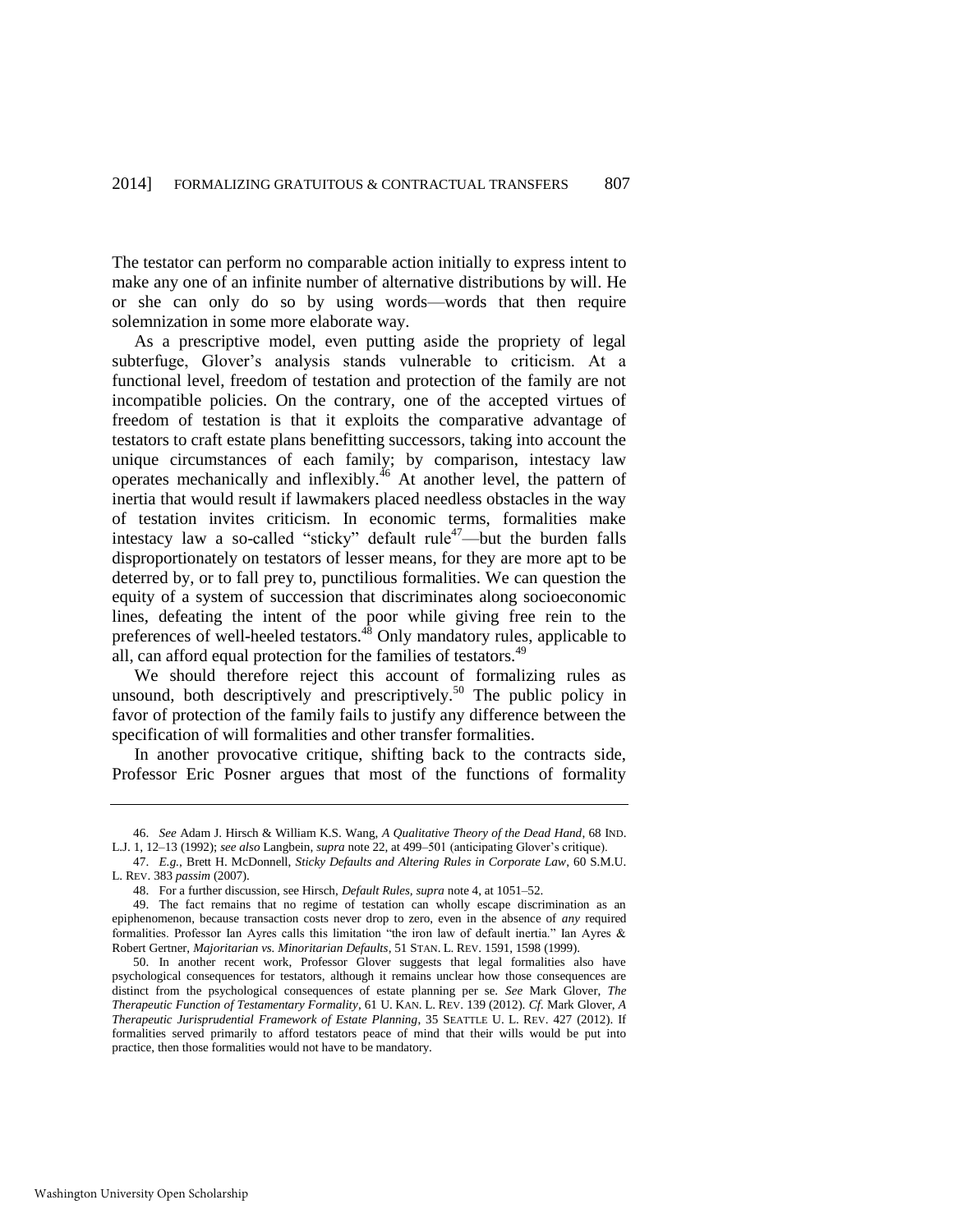identified by Fuller fail to withstand analysis.<sup>51</sup> Relating formalizing rules to the mandatory and default rule paradigm, Posner argues that formalizing rules should become mandatory (as they traditionally are) only when they serve some clear economic purpose—otherwise, parties should retain the right to bargain around them, avoiding the transaction costs that they impose. Although the principal functions of formality that Fuller lighted on aid and abet contracting parties, "they do not explain why the Statute of Frauds and other formalities should [be] . . . immutable.<sup>552</sup>

Hence, in respect of the need to signal the finality of a contract, "there is no reason that the use of a writing should *necessarily* count as a signal."<sup>53</sup> Parties to a contract "could send such a signal by simply stating orally whether they desire legal enforcement or not. If they want to increase the likelihood of the result they desire, they might write it down."<sup>54</sup> No interests other than those of the contracting parties are implicated. Likewise, if they could decide for themselves whether or not to undertake the expense of memorializing their agreement in order to reduce evidentiary error costs, parties would make the choice that better served their interests in any given instance.<sup>55</sup> The one component of the evidentiary function that Posner acknowledges as justifying a mandatory rule is the avoidance of fabricated agreements, which harm innocent third parties.<sup>56</sup> Accordingly, "[t]he optimal formality is a rule that prescribes an act that is cheap for a promisor to engage in but costly for a wrongdoer to mimic."<sup>57</sup>

<span id="page-12-2"></span><span id="page-12-1"></span><span id="page-12-0"></span>Posner makes a valuable contribution when he points out how the market itself could, in theory, sort out optimal levels of formalization. In some respects, the process might efficiently regulate itself, at least among sophisticated parties who understand the costs and benefits. But for those who do not—including many gratuitous transferors—information costs would create an imperfect market for formalities, again justifying state intervention in the shape of mandatory formalizing rules.<sup>58</sup> What is more,

<sup>51.</sup> *See* Eric A. Posner, *Norms, Formalities, and the Statute of Frauds: A Comment*, 144 U. PA. L. REV. 1971, 1980–86 (1996).

<sup>52.</sup> *Id.* at 1981–84 (quotation at 1983–84).

<sup>53.</sup> *Id.* at 1984 (emphasis in original).

<sup>54.</sup> *Id.*

<sup>55.</sup> *See id.* at 1984–85.

<sup>56.</sup> *See id.* at 1982–83, 1986.

<sup>57.</sup> *Id.* at 1983.

<sup>58.</sup> Although Posner focuses exclusively on the formalization of contracts, he notes in passing the question whether his critique also applies to, or confronts "some crucial distinction" with respect to, the formalization of wills. *Id.* at 1984 n.18. *See also id.* at 1985 (raising and responding to another potential objection to his thesis).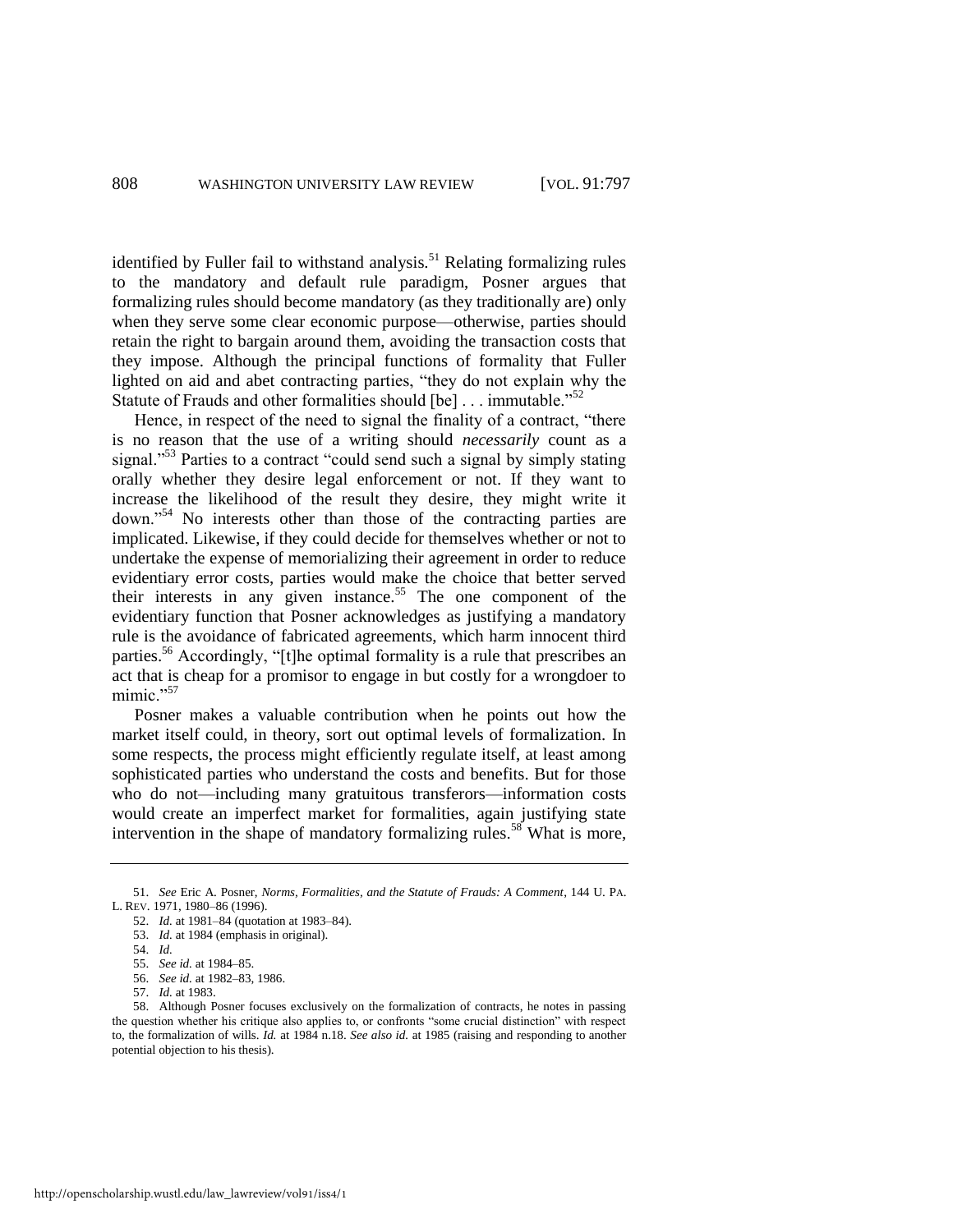<span id="page-13-1"></span><span id="page-13-0"></span>Posner fails to perceive the difficulties inherent in finalizing transfers without a mandatory formalizing rule. Words alone fail to denote finality unless we already have some external, accepted means of distinguishing what the philosopher J.L. Austin called "performative" words from communicative ones.<sup>59</sup> A formalizing rule creates such a bright dividing line. If parties sought merely to say when their words were final, in the absence of a required formality, the finality of those assertions *about* finality would remain ambiguous, leading to an infinite regress. $60$  In connection with transactions, like contracts, that parties engage in frequently, social customs might nevertheless crystalize in the absence of legal rules to permit parties unambiguously to finalize deals. In the United States, the proverbial handshake, when coupled with words, would appear to operate in this capacity as an "informal" formalizing rule.

#### *C. Analysis*

What conclusions can we draw from this overview of formalizing rules? Individual modes of formality (such as witnessing) can serve multiple purposes simultaneously, and those purposes also appear complementary. Hence, we have no need to introduce balancing tests here. Furthermore, and crucially for purposes of our analysis, the uses of formality appear *contextual*. Whether any given formality will prove efficacious, in light of its ends, depends on the circumstances. Fuller was first to propound the idea: "The need for investing a particular transaction with some legal formality will depend upon the extent to which the guaranties that the formality would afford are rendered superfluous by

<sup>59.</sup> J.L. AUSTIN, HOW TO DO THINGS WITH WORDS 6 (J.O. Urmson & Marina Sbisà eds., 2d ed. 1975). For words to become unambiguously performative "[t]here must exist an accepted conventional procedure having a certain conventional effect, the procedure to include the uttering of certain words by certain persons in certain circumstances." *Id.* at 26.

<sup>60.</sup> Once parties have finalized a transfer via legally accepted formalities, the agreement or instrument of transfer might create its own formalizing rules for any *subsequent* modifications of the transfer. Here, at least, any such variation from the formalizing rules that would otherwise apply will have been ratified by the original agreement or instrument which *did* comply with the applicable formalizing rules. Hence, the parties' intent to abide by the variation is unambiguous. In some instances, lawmakers expressly allow this sort of ex post revision of the formalizing rules for transfers. *See* UNIF. TRUST CODE § 602(c)(1) (amended 2010), 7C U.L.A. 546 (2006) (allowing the settlor of a trust to specify the means of its subsequent revocation or amendment). But in other instances, lawmakers expressly disallow such ex post revisions, a doubtful policy judgment. *See* UNIF. PROBATE CODE § 2-512 (amended 2010), 8 pt. 1 U.L.A. 231 (2013) (codifying the common-law acts of independent significance doctrine, which forbids testators from specifying in a will purely formal acts that will operate thereafter to modify the will). For a criticism of the doctrine of acts of independent significance, see Hirsch, *supra* not[e 42,](#page-10-0) at 1083–89.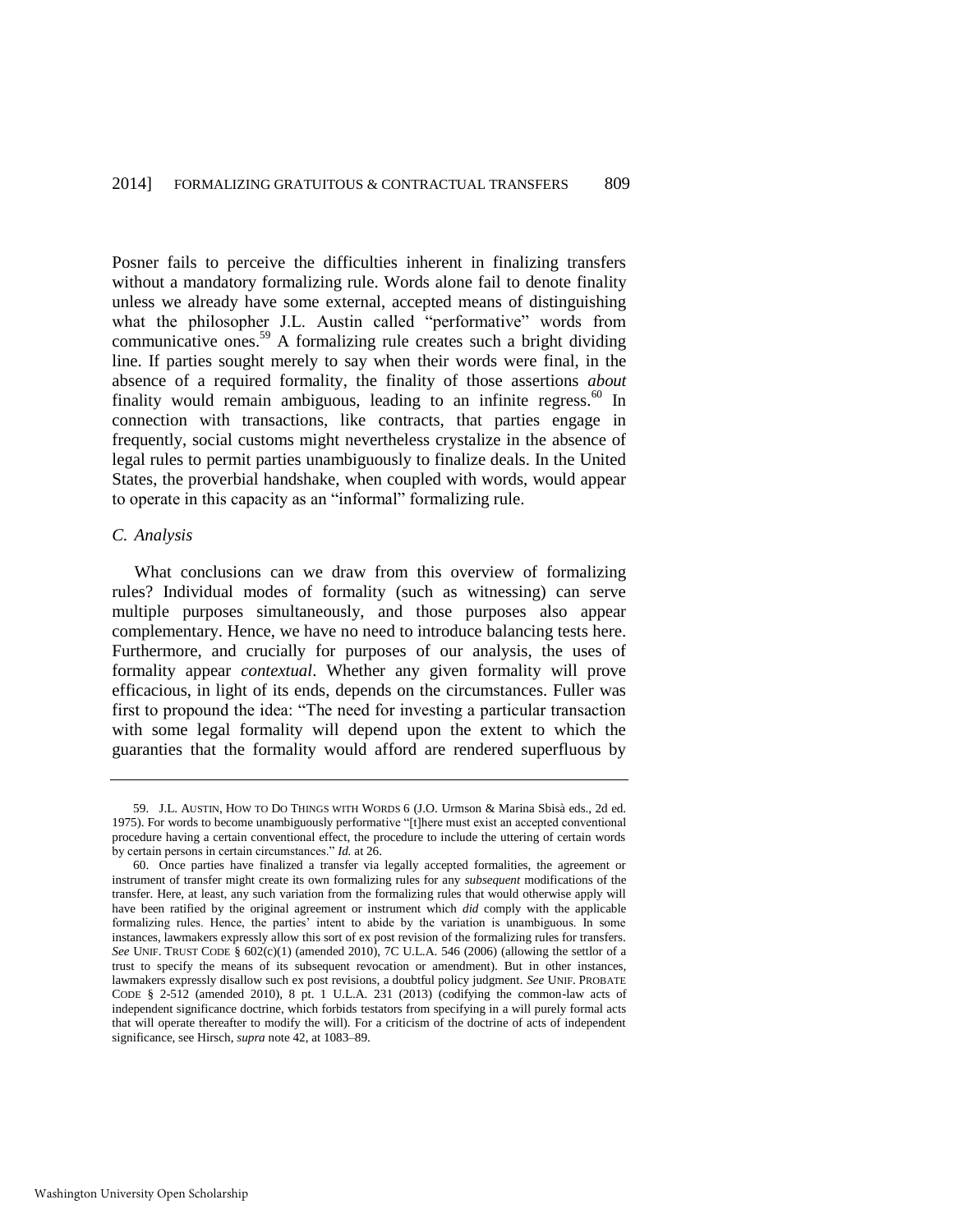forces native to the situation out of which the transaction arises  $\dots$ ."<sup>61</sup> Examining the problem inter-categorically, we can expand on Fuller's insight. The need for, or superfluity of, any given formality depends more fundamentally on "forces native to the situation"<sup>62</sup> than on the type of transfer at issue. Put otherwise, the category into which a transfer falls does not, in and of itself, alter the circumstances in consequential ways, although certain types of transfers may be statistically associated with particular circumstances that, in turn, either augment or diminish the utility of a given formalizing rule.

Consider again the principal functions of formality. Lawmakers can clarify the finality of intent by introducing a ritual or action of some sort to accompany, or even to substitute for, words expressing a transfer. Such a ritual or action serves to distinguish the final word from preliminary contemplations as concerns *any* variety of transfer. But at the same time, the events leading up to, or attending, a transfer could already function to draw the desired distinction, producing what Fuller called "natural formality."<sup>63</sup> In the presence of natural formality, the artificial sort becomes redundant and therefore unnecessary for lawmakers to require.<sup>64</sup>

<span id="page-14-2"></span><span id="page-14-1"></span>More concrete variables present themselves in connection with other aims of formalizing rules. As Gulliver and Tilson observed, the need to protect testators from duress or undue influence depends upon their vulnerability.<sup>65</sup> Those in good health with a strong will are, we might say by analogy, "naturally protected." Likewise, the benefit of lawyergenerated standardization varies with the complexity of the terms of a transfer.<sup>66</sup> A simple transfer is "naturally standardized." And in respect of both variables, the type of transfer at issue again appears irrelevant. Complex wills, gifts, and contracts all profit from professional drafting; simple ones, not much.

<span id="page-14-0"></span>Lastly, the value of the evidence generated by a formality—be it a writing, or the presence of witnesses—also depends on several factors:

65. *See supra* text accompanying note[s 14](#page-5-0)[–16.](#page-6-2)

<sup>61.</sup> Fuller, *supra* not[e 6,](#page-4-1) at 805 (emphasis omitted).

<sup>62.</sup> *Id.*

<sup>63.</sup> *Id.* at 815.

<sup>64.</sup> Fuller made the same observation in connection with his proposed cautionary function: "Whether there is any need . . . to set up a formality designed to induce deliberation will depend upon the degree to which the factual situation, innocent of any legal remolding, tends to bring about the desired circumspective frame of mind." *Id.* at 805; *see also supra* text accompanying note[s 18](#page-6-0)[–19.](#page-6-1) 

<sup>66.</sup> For a brief recognition of the relevance of complexity as a situational variable, see RESTATEMENT (SECOND) OF CONTRACTS ch. 5, statutory note (1981). For an early recognition, see JEREMY BENTHAM, *Rationale of Judicial Evidence*, in 6 THE WORKS OF JEREMY BENTHAM 189, 525 (John Bowring ed., 1962) (1827).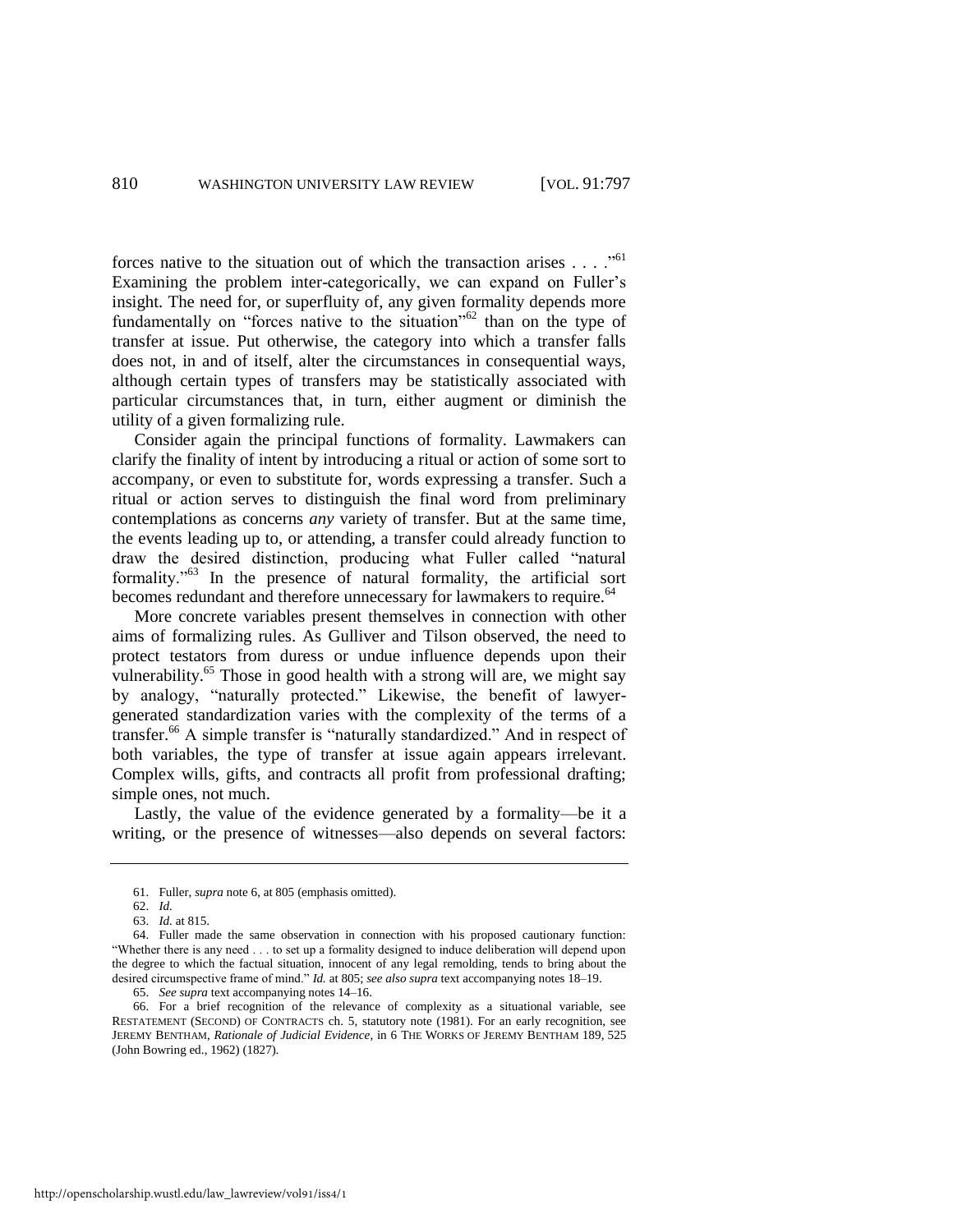(1) the availability of the parties themselves to substantiate the relevant facts about a transfer, (2) the space of time that elapses before such a factual reconstruction becomes necessary, and (3) the complexity of the terms that require reconstruction. Because "forgery may be more difficult to achieve than perjury,"<sup>67</sup> and certainly requires greater effort, writings provide a bulwark against fraud. And they also protect against lapses of memory concerning complicated or bygone facts.

<span id="page-15-0"></span>This last point, however, we should not accept too hastily. The popular notion that memory decays over time, like a radioactive isotope, was exploded as early as the  $1930s$ .<sup>68</sup> Items of fact may be forgotten at one point in time and then called back to mind at another. The process does not unfold along a constant slope, or even necessarily a continuous line.

That said, psychological studies of memory do raise the concern that temporal distance can endanger the accuracy of recollection. The accumulation of memories of similar episodes interferes with a subject's ability to recall accurately any single one of them.<sup>69</sup> Here, we might expect to find some variation among different sorts of transfers, stemming from their variable frequency. Parties who make or witness wills probably stand at less risk of memory loss caused by episodic interference, because will execution occurs so rarely.<sup>70</sup> By contrast, business persons who make deals for a living, embarking on more contractual transfers than they can count, should have greater difficulty recalling any one of them. Eventually, though, the onset of old age causes organic changes in the brain that can damage long-term memory for every elder, even in the absence of cognitive pathology.<sup>71</sup> Donors, testators, witnesses, and contracting parties alike are bound to become forgetful sooner or later. In addition, the routine experience that complicated data are more difficult to remember than simple data—a function of our limited capacity to process data into memory—is well-accepted today and confirmed by any number

<sup>67.</sup> JAMES J. WHITE & ROBERT S. SUMMERS, UNIFORM COMMERCIAL CODE § 3-8, at 112 (6th ed. 2010).

<sup>68.</sup> For the classic study, see John A. McGeoch, *Forgetting and the Law of Disuse*, 39 PSYCHOL. REV. 352 (1932).

<sup>69.</sup> For a review, see John T. Wixted, *The Role of Retroactive Interference and Consolidation in Everyday Forgetting*, *in* FORGETTING 285 (Sergio Della Sala ed., 2010).

<sup>70.</sup> At the same time, personnel within law firms often serve repeatedly as witnesses for wills executed at firm offices.

<sup>71.</sup> For a recent discussion, see Bryce A. Mander et al., *Prefrontal Atrophy, Disrupted NREM Slow Waves and Impaired Hippocampal-Dependent Memory in Aging*, 16 NATURE NEUROSCIENCE 357 (2013). For a review, see David A. Balota et al., *Memory Changes in Healthy Older Adults*, *in* THE OXFORD HANDBOOK OF MEMORY 395 (Endel Tulving & Fergus I.M. Craik eds., 2000).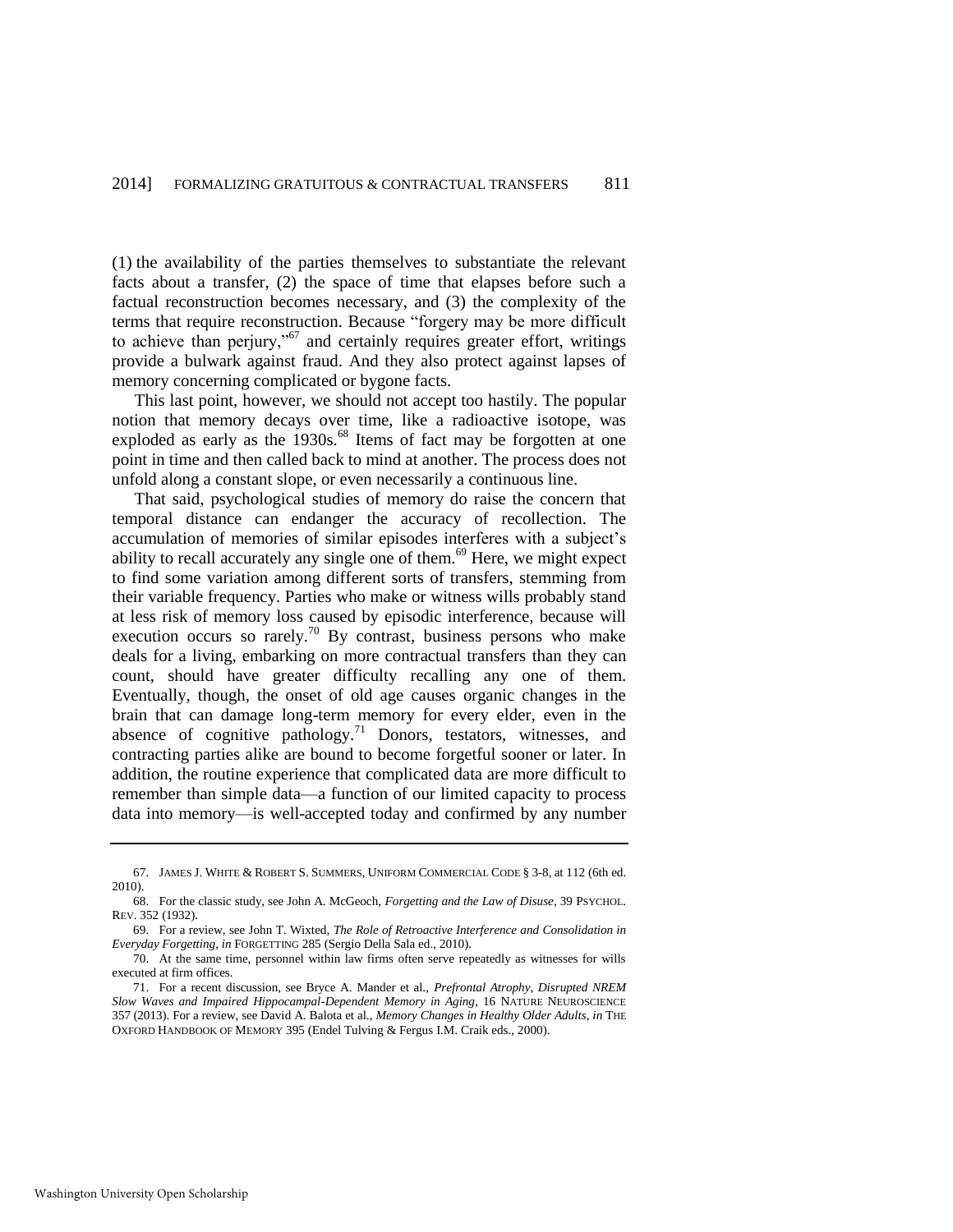of formal studies.<sup>72</sup> Again, this phenomenon relates to every kind of transfer. Finally, and with finality, death erases all trace of a subject's memory.

If we are to pursue a minimalist approach to the formalities of transfer, accepting (to recall Gulliver and Tilson, but *pace* Glover) that they are not ends in themselves, $^{73}$  and recognizing that they contribute to transaction costs, we need to take situational variables into account when we fashion formalizing rules.

#### II. SPOT TRANSFERS

Let us begin with the simplest of all situations: immediate transfers, occurring in the prime of life. Memorialization of a transfer, while always useful, is not vital in this context. Evidentiary confirmation or disconfirmation of a transfer becomes a straightforward process when the transferor and transferee can each testify as to what one did, or did not, communicate to the other, and this information will remain fresh in their minds. If parties' testimony conflicts as to immediate facts, the jury steps in as our lie detector to ferret out fraud. Only if the terms of an immediate transfer are complex, making honest discrepancies of recollection more likely, does memorialization become paramount. The value of standardization likewise rises in direct proportion to complexity. And whereas rituals are not indispensable with respect to spot transfers, given that parties can report whether they intended their words to be legally operative, rituals do serve to signal finality, and thereby to avoid mutual misunderstanding, if no natural or customary rituals already lie at hand.

Under existing doctrine, the formalizing rules applicable to spot transfers have become fragmented, varying by category, and even by subcategory. Although long accepted, the prevailing configuration of these rules merits reexamination.

#### *A. Contracts*

In the transactional realm, spot transfers take the form of short-term contracts. Under the statute of frauds, the applicable formalizing rule for a contract depends upon its subject matter. Short-term contracts for services

<sup>72.</sup> For a classic discussion, see George A. Miller, *The Magical Number Seven, Plus or Minus Two: Some Limits on Our Capacity for Processing Information*, 63 PSYCHOL. REV. 81 (1956). For a modern review, see René Marois & Jason Ivanoff, *Capacity Limits of Information Processing in the Brain*, 9 TRENDS COGNITIVE SCI. 296 (2005).

<sup>73.</sup> *See supra* text accompanying not[e 7.](#page-4-2)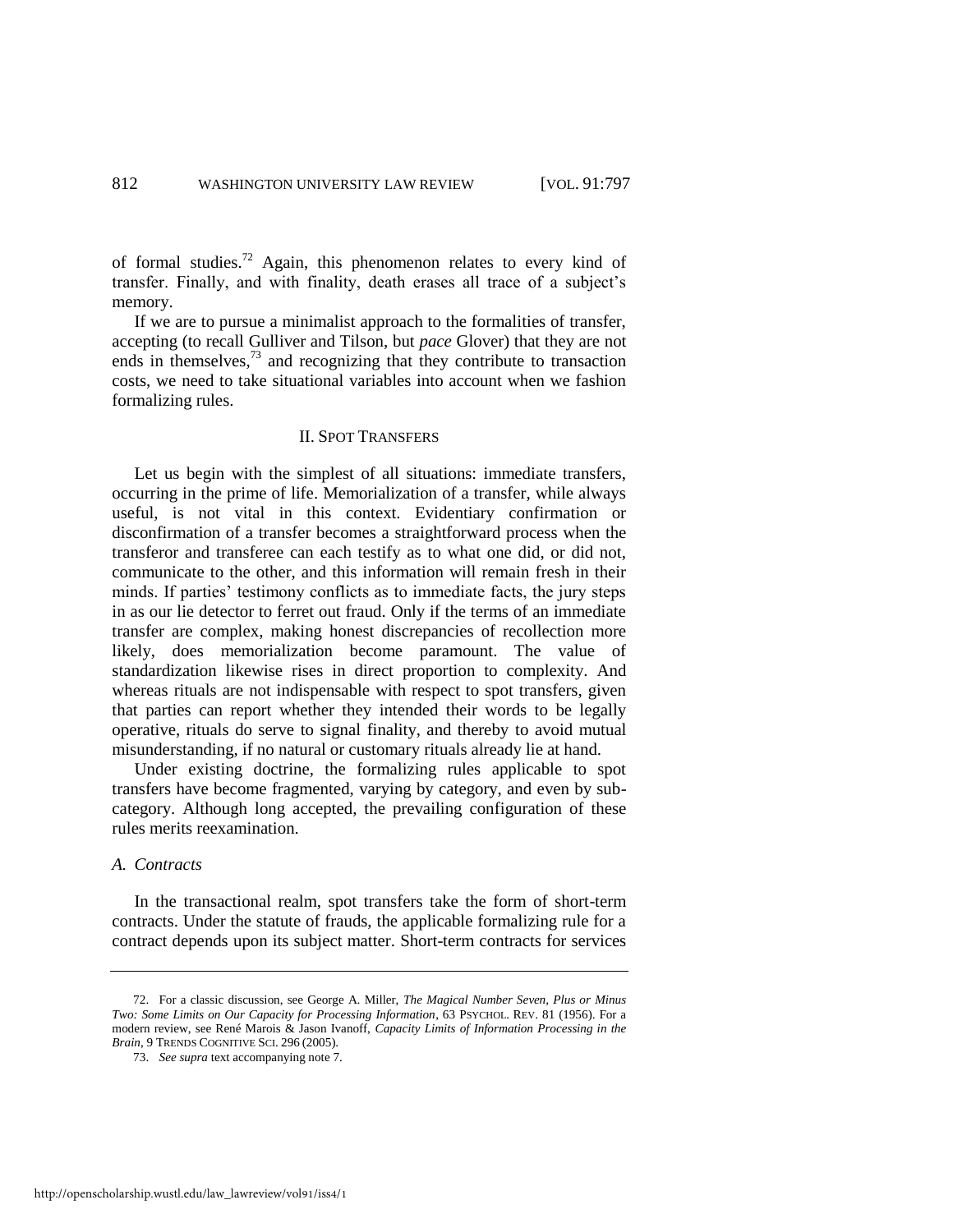<span id="page-17-5"></span><span id="page-17-2"></span><span id="page-17-0"></span>fail to come within the statute, and hence parol agreements for those services are binding; no memorialization or ritual of any sort is required.<sup>74</sup> By comparison, the statute of frauds demands a signed writing for contracts covering real property.<sup>75</sup> Finally, with respect to contracts for the sale of personal property, the statute of frauds further distinguishes goods of small and large value. As codified in the Uniform Commercial Code, contracts for goods worth \$500 or more require a signed writing; contracts for goods worth less than that do not.<sup>76</sup> Originating in England with the enactment of the first statute of frauds in 1677, this tripartite framework prevailed in the United States for most of its history.<sup>77</sup> The U.C.C. adds a further refinement, distinguishing from the sale of goods contracts for intangible securities, which require no writing.<sup>78</sup> On top of these subjectmatter distinctions, several more discrete classes of contract based on the nature of the contractual obligation—specifically, contracts establishing a suretyship and those made in consideration of marriage—require a signed writing, again tracing to the English statute of frauds.<sup>7</sup>

<span id="page-17-4"></span><span id="page-17-3"></span>From a policy perspective, distinctions of formality based on the subject matter of (or the nature of an obligation under) a contract appear arbitrary.<sup>80</sup> Contracts covering real or personal property, tangibles or intangibles, and goods or services, pose identical problems of ritual and evidence.<sup>81</sup> Hence, the formalizing rules that apply to them, whatever they may be, ought to operate symmetrically.

<span id="page-17-1"></span>Turning to the formalities themselves, the virtues of a writing requirement for short-term transactions, even for contracts involving large sums (which represents a subjective standard), seem doubtful. In the commercial arena, the bargaining table lends a kind of natural solemnity to the occasion, lessening the need for an artificial ritual to clarify parties'

<sup>74.</sup> *See* RESTATEMENT (SECOND) OF CONTRACTS § 4 (1981) ("A promise may be stated in words either oral or written, or may be inferred wholly or partly from conduct.").

<sup>75.</sup> *Id*. §§ 110(1)(d), 125.

<sup>76.</sup> U.C.C. § 2-201 (amended 2010).

<sup>77.</sup> For a historical summary, see RESTATEMENT (SECOND) OF CONTRACTS ch. 5, statutory note.

<sup>78.</sup> *See* U.C.C. §§ 2-105(1), 8-113. Contracts for other intangible rights are not covered by the U.C.C., as revised in 2001. *See id.* § 1-206 legislative note.

<sup>79.</sup> RESTATEMENT (SECOND) OF CONTRACTS §§ 110(1)(a)–(c) & cmt. a, 111–12, 124.

<sup>80.</sup> For an early recognition, see Hugh Evander Willis, *The Statute of Frauds—A Legal Anachronism*, 3 IND. L.J. 427, 430–31 (1928).

<sup>81.</sup> Although title to real property is recorded, recordation protects third parties and in most states is unnecessary to complete an agreement between the buyer and seller of real property. 11 THOMPSON ON REAL PROPERTY § 92.04(a) (David A. Thomas ed., 3d ed. 2011) [hereinafter THOMPSON]. For an early criticism of the subject-matter distinctions established by the English statute of frauds as applicable to wills prior to 1837, see BENTHAM, *supra* not[e 66,](#page-14-0) at 533, 543–45.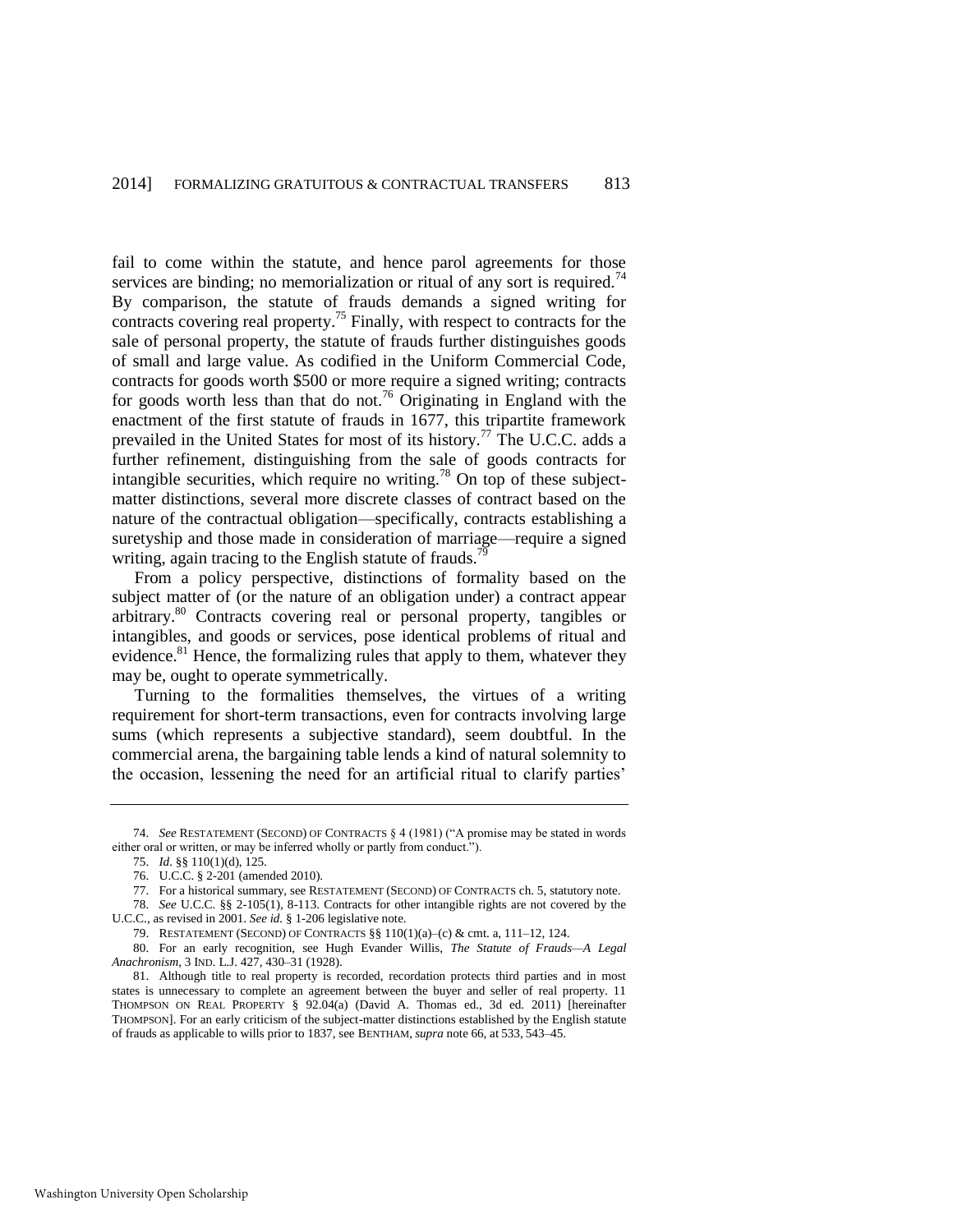<span id="page-18-1"></span><span id="page-18-0"></span>intent to be bound.<sup>82</sup> In any event, those engaged in business, and even lay parties dealing with commercial actors, have evolved customary gestures for signaling agreement, enabling parties unambiguously to cement a deal.<sup>83</sup> As for evidence, the parties themselves can bear witness to their dealings. Memorialization and standardization become important only insofar as the terms of a contract are complex, likewise complicating their reconstruction and interpretation. But the parties to business contracts already know all of that, and lawmakers can count on them to bring in the typists and the lawyers when they serve a purpose. As Posner perceived, $84$ formalization becomes a self-regulated process when sophisticated actors are involved.

<span id="page-18-2"></span>The only other arguable merit of a writing requirement is to diminish the risk of fraudulent evidence.<sup>85</sup> But when parties can defend themselves in court, submitting sworn testimony and threatening cross-examination, and when criminal penalties operate concurrently to deter fraud, we may rate this risk as relatively small. It was not always thus. In the period when the statute of frauds first came into effect, and continuing until the second half of the nineteenth century, rules of evidence barred interested parties from testifying in open court.<sup>86</sup> From an evidentiary perspective, that made spot transactions (as of then) indistinguishable from those (as of now) where parties have *died*, thus again precluding their testimony—which presents a different situational problem, with a greater risk of evidentiary error and fraud, that we shall return to later on. $87$  The demise of the old common law of evidence changed the nature of the problem, but the statute of frauds failed to change along with it.<sup>88</sup>

<sup>82.</sup> For a discussion of the ritual element of dickering, see BROMLEY KNIVETON, THE PSYCHOLOGY OF BARGAINING 47–57 (1989); *see also supra* note[s 63](#page-14-1)[–64 a](#page-14-2)nd accompanying text.

<sup>83.</sup> *See supra* text following not[e 60.](#page-13-0) 

<sup>84.</sup> *See supra* text accompanying not[e 55.](#page-12-0)

<sup>85.</sup> *See supra* text accompanying note[s 56](#page-12-1)[–57.](#page-12-2)

<sup>86.</sup> England was first to abolish this rule in mid-century, and American states followed suit one by one over the next several decades. 1 MCCORMICK ON EVIDENCE § 65, at 313–14 (Kenneth S. Broun ed., 6th ed. 2006) [hereinafter MCCORMICK].

<sup>87.</sup> *See infra* Parts III & IV.

<sup>88.</sup> Or rather, the American statute failed to change. England's Parliament abolished the statute of frauds as it applied to the sale of goods in 1954. The first draft of the revised Article 2 of the U.C.C., circulated in 1990, would have done the same, but the provision was restored within subsequent drafts. As finally proposed in 2003, the revised Article 2 would have retained the statute of frauds for the sale of goods but would have raised the value threshold from \$500 to \$5,000. In any event, the Uniform Law Commission withdrew the revised Article 2 in 2011. U.C.C. § 2-201, 1D U.L.A. 28 (2012) (amendments proposed in 2003); *see* WHITE & SUMMERS, *supra* note [67,](#page-15-0) § 3-1, at 88, § 3-8, at 113.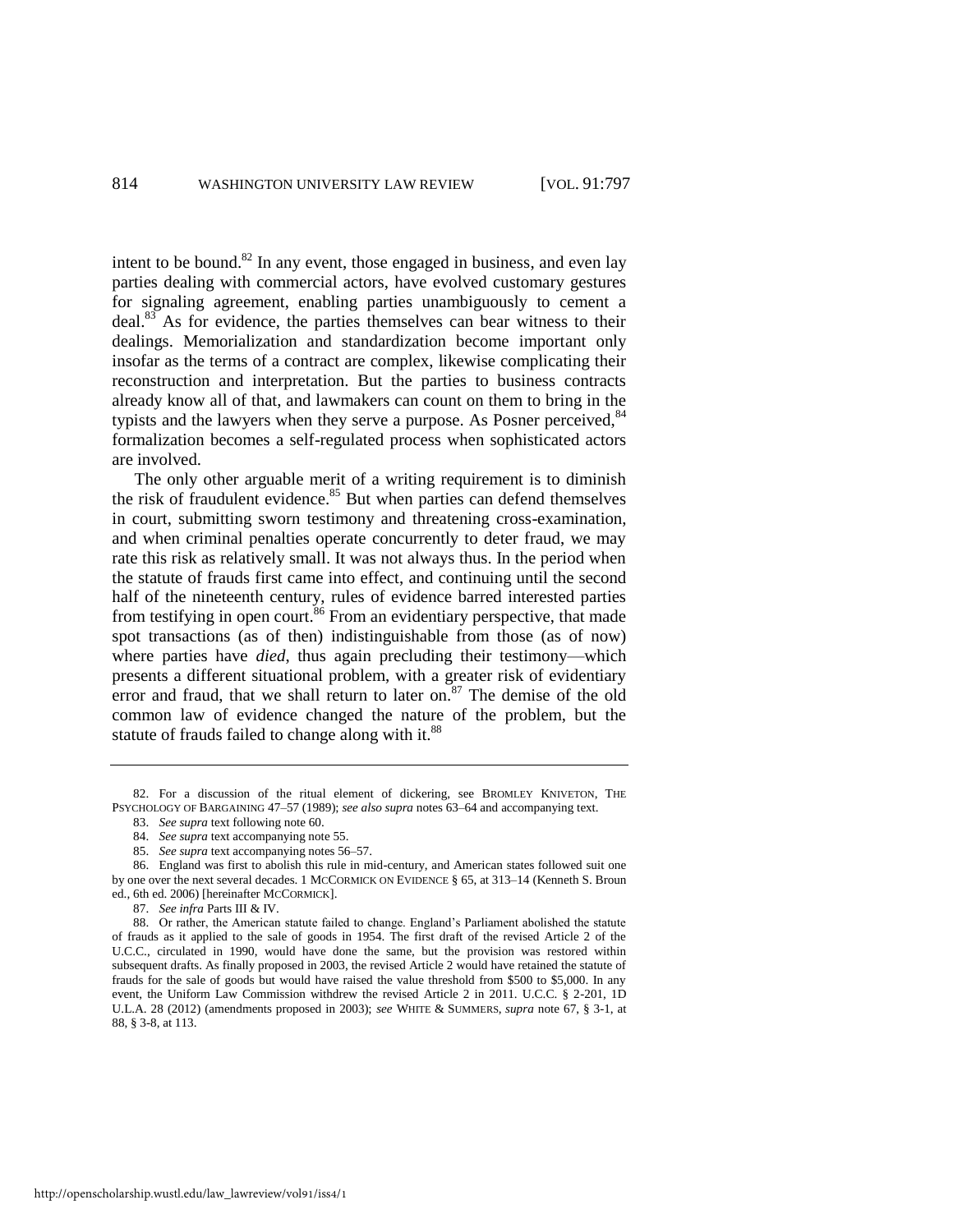In sum, laborious formalities attached to short-term contracts implicate unnecessary costs, hindering and delaying transacting parties who hold time dear. Time is money, and parties themselves can decide whether formalizing a spot transaction is, so to say, time well spent. All else being equal, lawmakers should build this carriage of property for speed.

#### *B. Gifts*

Meanwhile, in the gratuitous realm, spot transfers take the form of inter vivos gifts made by parties who may lack commercial actors' professional sophistication. Again, the formalizing rules for gifts have splintered along lines similar to the ones discovered within the law of contracts. Once more, one finds little evidence that these rules have evolved methodically.

<span id="page-19-1"></span>Under the common law, gifts of all forms of personal property are formalized by delivery and—in contradistinction to contracts—no contemporaneous (or, for that matter, non-contemporaneous) communication is required to render the gift complete, although the transferor must *intend* the transfer to comprise a gift for it to take effect as one.<sup>89</sup> Under the traditional view, delivery must be "manual," a literal movement of the gift corpus into the hands of the donee (or the donee's agent), unless manual delivery is impossible or impractical.<sup>90</sup> In that event, the donor can substitute an alternative form of delivery—either constructive delivery of something (such as a key) that opens up access to the gift, or delivery of a writing describing the gift.<sup>91</sup> The modern view, acknowledged nowadays by many courts, permits these alternative forms of delivery irrespective of the ease of manual delivery.<sup>92</sup>

<span id="page-19-2"></span><span id="page-19-0"></span>At the same time, and for no substantial reason, gratuitous transfers of services are excluded from the law of gifts. $93$  Hence, a donor can only

<sup>89.</sup> *See* RESTATEMENT (THIRD) OF PROP.: WILLS & OTHER DONATIVE TRANSFERS §§ 6.1(a), 6.2 (2003).

<sup>90.</sup> Impossibility or impracticality may stem from the character of the gift corpus (which might be unwieldy or intangible) or because of logistical impediments.

<sup>91.</sup> RESTATEMENT (THIRD) OF PROP.: WILLS & OTHER DONATIVE TRANSFERS § 6.2 & cmts. c, g, & h; RAY ANDREWS BROWN, THE LAW OF PERSONAL PROPERTY §§ 7.5–.6, 7.10 (Walter B. Raushenbush ed., 3d ed. 1975).

<sup>92.</sup> RESTATEMENT (THIRD) OF PROP.: WILLS & OTHER DONATIVE TRANSFERS § 6.2 cmt. c & reporter's note 4; *see, e.g*., Carey v. Jackson, 603 P.2d 868, 869–76 (Wyo. 1979) (giving effect to a gift via delivery of a writing, without manual delivery, even though the gift corpus was easily portable and the donor and donee lived next door to each other). For a discussion of the older cases, noting the deterioration of the limitation, see BROWN, *supra* not[e 91,](#page-19-0) §§ 7.5, at 93–94, 7.6, at 94–96.

<sup>93.</sup> *See* RESTATEMENT (THIRD) OF PROP.: WILLS & OTHER DONATIVE TRANSFERS § 6.1 cmt. a & reporter's note 1 (failing to explain the exclusion); *see also* RICHARD HYLAND, GIFTS: A STUDY IN COMPARATIVE LAW ¶¶ 317, 353 (2009) (explaining the exclusion as stemming from the abstract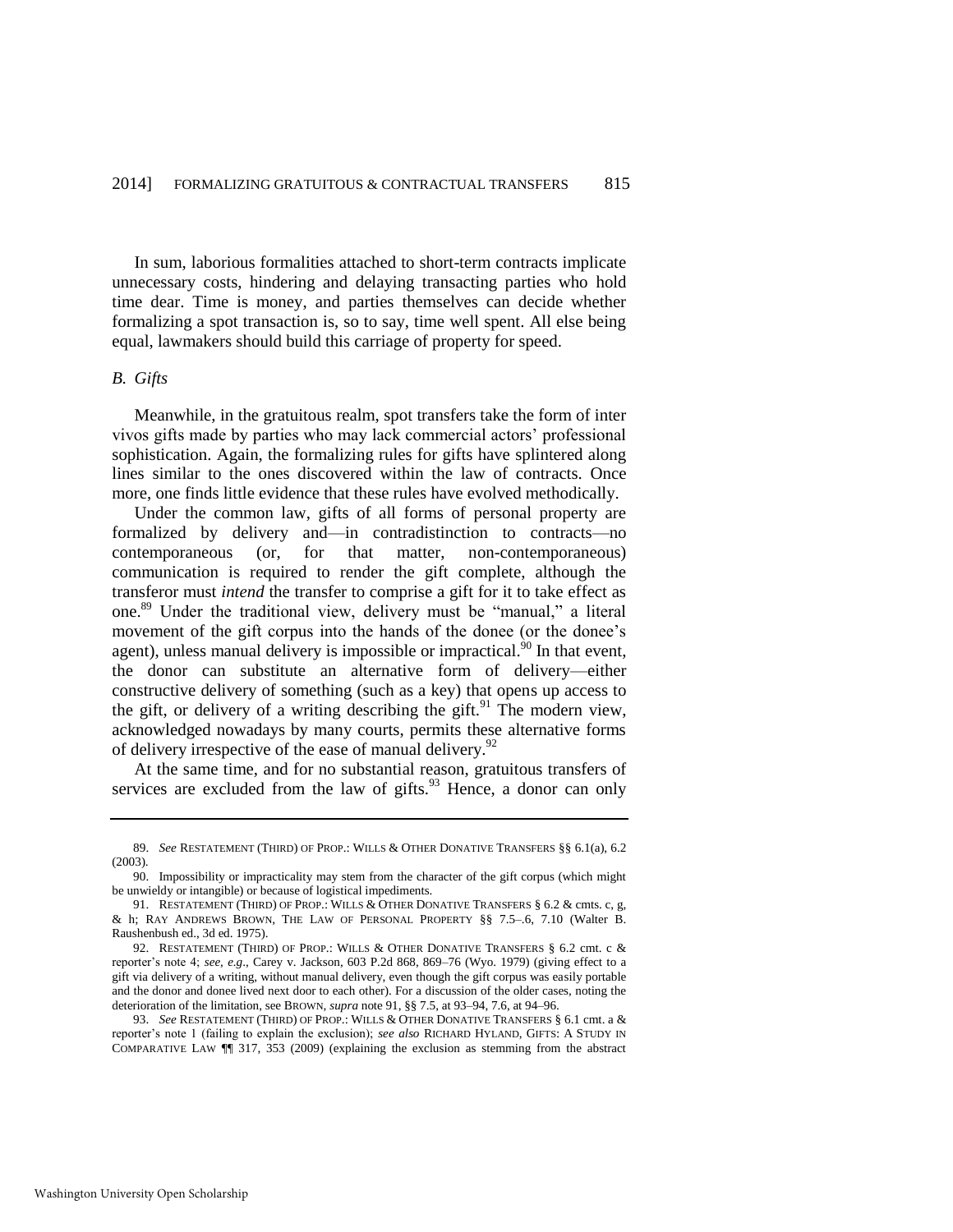<span id="page-20-0"></span>finalize a gratuitous transfer of personal services by performing them, not by formalizing them as gifts. $94$  In at least one respect, the substantive rules of these two subcategories also diverge.<sup>95</sup> But when we turn to gifts of services that a donor undertakes to supply but that a different party will perform, the law of contracts becomes implicated. A donor can formalize such a donative third-party beneficiary contract by mere parol agreement with the service provider, and the donor can simultaneously finalize the gift by disallowing discharge or modification under the terms of the contract.<sup>96</sup>

<span id="page-20-2"></span><span id="page-20-1"></span>Finally, the statute of frauds again distinguishes gifts of real property, which a donor can only effect by preparing a written deed of gift, coupled (at a minimum, depending on the state) with a signature, and "delivery" of the deed.<sup>97</sup> But in the context of gifts of real property, as one commentator observes, delivery becomes a term of art: "the definition . . . , as applied to deeds, is not the same as the 'traditional' concept of delivery. The touchstone for delivery in deed cases is the intent of the grantor  $\dots$ ."<sup>98</sup> Physical transfer of the deed to the donee need not occur, although such a transfer can suffice to manifest intent.<sup>99</sup> Essentially, in the context of real property, lawmakers have traded one formality—the writing

96. RESTATEMENT (SECOND) OF CONTRACTS §§ 304, 311(1) (1981); *see also* 3 E. ALLAN FARNSWORTH, FARNSWORTH ON CONTRACTS § 10.8 (3d ed. 2004); *supra* text accompanying not[e 74.](#page-17-0)

97. RESTATEMENT (THIRD) OF PROP.: WILLS & OTHER DONATIVE TRANSFERS § 6.3 & cmts. b–d & reporter's note 1.

98. 9 THOMPSON, *supra* not[e 81,](#page-17-1) § 83.03(b), at 745 (ch. by Ronald R. Volkmer). By "traditional" the author means to refer to the traditional concept of delivery under civil law which "emphasizes a transfer of possession." *Id.* § 83.03(b) at 744.

99. *See* RESTATEMENT (THIRD) OF PROP.: WILLS & OTHER DONATIVE TRANSFERS § 6.3 & cmt. d & reporter's note 2; 9 THOMPSON, *supra* not[e 81,](#page-17-1) § 83.03(b). Thus, "The term 'delivery' . . . is ill-suited to describe the essence of what is involved . . . ." *Id.* § 83.03(b), at 746; *see also, e.g.*, Howell v. Herald, 197 S.W.3d 505, 509, 511 (Ky. 2006) (giving effect to an executed but undelivered deed of gift).

distinction that "delivery is a requisite of an effective gift . . . [but] is generally not thought to encompass the performance of services") (footnote omitted).

<sup>94.</sup> A gratuitous promise to perform services is of course unenforceable, as it lacks consideration. *See infra* not[e 168 a](#page-35-0)nd accompanying text.

<sup>95.</sup> Whereas the common law makes a rebuttable presumption that services performed between family members are gratuitous, no analogous presumption attaches to transfers of personal property between family members. *Compare, e.g.*, Plowman v. King (*In re* Pauly's Estate), 156 N.W. 355, 356 (Iowa 1916) (making the presumption for services); Andrews v. Div. of Med. Assistance, 861 N.E.2d 483, 486 (Mass. App. Ct. 2007) (same), *with* RESTATEMENT (THIRD) OF PROP.: WILLS & OTHER DONATIVE TRANSFERS § 6.2 cmt. a ("[D]elivery [of personal property] is an ambiguous act," although "the relationship between the owner and deliveree," inter alia, is "relevant" to the inquiry); Sihler v. Sihler, 376 So. 2d 941, 942 (Fla. Dist. Ct. App. 1979) (finding evidence of spouse's intent to make a gift of personal property he had delivered on the basis of evidence other than the parties' relationship). Perhaps the justification lies in the fact that, whereas personal property might be bailed, services can only be provided either gratuitously or for hire.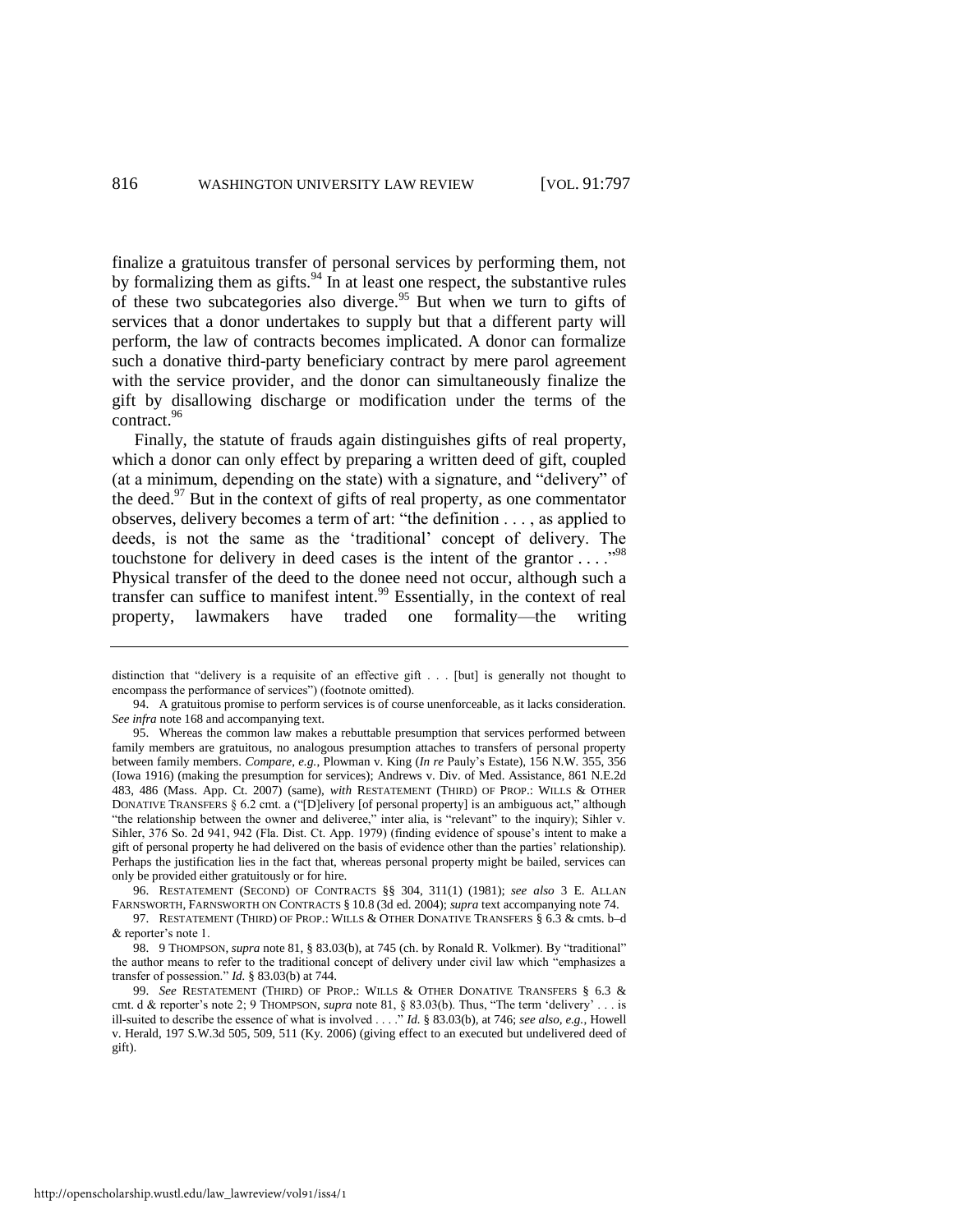<span id="page-21-0"></span>requirement—for another.<sup>100</sup> Yet, no attribute unique to real property justifies its distinction from personal property in this regard.<sup>101</sup>

In fact, no one argues that a gift's subject matter matters as concerns the public policy of formalizing rules. Like the analogous distinctions within the realm of contract law, those discovered within the law of gifts answer no material purpose—although they do serve as a reminder, if one were needed, of the universality of Justice Holmes's legal equation that "a page of history is worth a volume of logic."<sup>102</sup>

Not only are the formalizing rules for gifts internally inconsistent, but in several instances they are also inconsistent with their counterparts within the law of contracts. Whereas contracts for tangible goods may be made by parol agreement below a value threshold, and above that threshold only by a signed writing, gifts of tangible goods are formalized by delivery in all instances.<sup>103</sup> Whereas contracts for intangible securities are effective by parol agreement irrespective of their value, gifts of intangible securities require delivery of either the share certificates themselves or a writing describing the securities.<sup>104</sup> Parties can formalize contracts for services by parol agreement but cannot formalize gifts of personal services at all.<sup>105</sup> And while contracts in consideration of marriage come within the statute of frauds, gifts in anticipation of marriage do not; hence, gifts in anticipation of marriage are formalized no differently from other gifts.<sup>106</sup> The statute of frauds has operated to consolidate only the formalizing rules for contracts and gifts of real property, and for suretyships, which ordinarily operate as enforceable

<sup>100.</sup> Formalities for a deed of gift are traditionally more rigorous than those applicable to writings delivering a gift of personal property. *Cf. infra* note[s 186,](#page-39-0) [188](#page-40-1) and accompanying text.

<sup>101.</sup> *See supra* not[e 81 a](#page-17-1)nd accompanying text.

<sup>102.</sup> N.Y. Trust Co. v. Eisner, 256 U.S. 345, 349 (1921); *see also* RESTATEMENT (THIRD) OF PROP.: WILLS & OTHER DONATIVE TRANSFERS § 6.3 cmt. b (summarizing the historical background of the statute of frauds).

<sup>103.</sup> *See supra* notes [76,](#page-17-2) [89](#page-19-1) and accompanying text. In addition, special formalizing rules may operate by state statute for the contractual sale of registered tangible property, such as automobiles and boats. Cases conflict, however, over whether the same formalizing rules apply to gifts of registered tangibles. RESTATEMENT (THIRD) OF PROP.: WILLS & OTHER DONATIVE TRANSFERS § 6.2 cmt. i & reporter's note 10; HYLAND, *supra* not[e 93,](#page-19-2) ¶ 874.

<sup>104.</sup> *See supra* text accompanying note [78;](#page-17-3) RESTATEMENT (THIRD) OF PROP.: WILLS & OTHER DONATIVE TRANSFERS § 6.2 cmt. h; HYLAND, *supra* not[e 93,](#page-19-2) ¶¶ 914–15, 917.

<sup>105.</sup> *See supra* text accompanying note[s 74,](#page-17-0) [93](#page-19-2)[–94.](#page-20-0)

<sup>106.</sup> *See supra* text accompanying not[e 79.](#page-17-4) Gifts in anticipation of marriage are subject to special rules of construction, but not formalizing rules. See RESTATEMENT (THIRD) OF PROP.: WILLS & OTHER DONATIVE TRANSFERS § 6.2 cmts. l–m.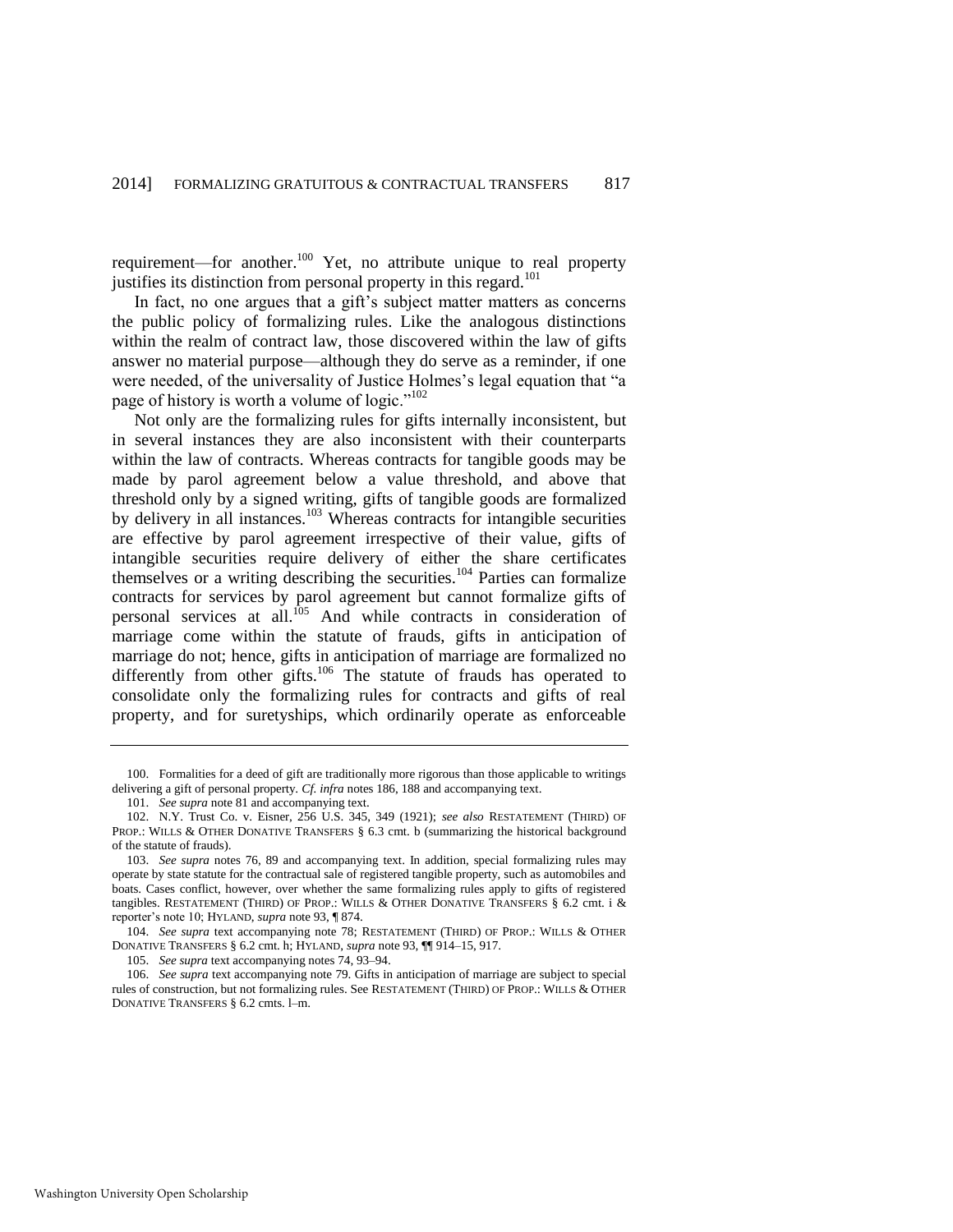contracts, even when they are gratuitous, $107$  all of which require a signed writing.<sup>108</sup>

<span id="page-22-0"></span>Should the formalizing rules for gifts correspond with those applicable to classical contracts? Should a gift, in other words, become enforceable via an objective offer ("I hereby give you my Porsche"<sup>109</sup>) and acceptance ("Thank you!"<sup>110</sup>) by donor and donee? If necessary, parties can testify as to what they said, or failed to say, irrespective of whether the transfer at issue is a gift or a contract. In an early study of gift formalities, predating by a decade and a half the contributions of both Gulliver and Tilson, and Fuller,<sup>111</sup> Professor Philip Mechem defended the delivery requirement for gifts as corresponding with the "ordinary experience and the fundamental habits of the human mind."<sup>112</sup> By virtue of its "normality," delivery clarifies that the donor intended an enforceable gift and avoids misunderstanding by the donee.<sup>113</sup> Put into the theoretical context of Mechem's successors, delivery provides an unambiguous ritual for finalizing gifts.<sup>114</sup> Mechem observed that a delivery requirement also provides evidence helpful in forestalling fraud, "it [being] easier to fabricate a story than to abstract the property."<sup>115</sup> Finally, Mechem anticipated what Fuller went on to call the cautionary function, $116$  insofar as it related to the delivery requirement for gifts, which "forces upon the most thoughtless and hasty at least a moment's acute consideration of the effects of what he is proposing to do." $117$ 

- 116. *See supra* text accompanying note[s 18](#page-6-0)[–19.](#page-6-1)
- 117. Mechem, *supra* not[e 112,](#page-22-0) at 348–49.

<sup>107.</sup> RESTATEMENT (SECOND) OF CONTRACTS §§ 88 & cmts., 112 cmt. a (1981).

<sup>108.</sup> *See supra* text accompanying note[s 75,](#page-17-5) [79,](#page-17-4) [97](#page-20-1)[–100.](#page-21-0)

<sup>109.</sup> Such language of immediate gift is distinct from a promise to make a gift, addressed below in Part III.B.

<sup>110.</sup> Acceptance of a gift is presumed in the absence of affirmative refusal. RESTATEMENT (THIRD) OF PROP.: WILLS & OTHER DONATIVE TRANSFERS § 6.1(2) & cmt. i. Likewise, silence can create a presumption of acceptance of a contract offer under some circumstances. For a discussion, see Michael Ansaldi, *The Do-Nothing Offeree: Some Comparative Reflections*, 1 J. TRANSNAT'L L. & POLICY 43 (1992).

<sup>111.</sup> *See supra* note[s 5](#page-4-0)[–6.](#page-4-1) 

<sup>112.</sup> Philip Mechem, *The Requirement of Delivery in Gifts of Chattels and of Choses in Action Evidenced by Commercial Instruments* (pt. 1), 21 ILL. L. REV. 341, 346 (1926).

<sup>113.</sup> *Id.* at 348 (asserting that delivery clarifies "what [the donor] means, or (which is perhaps even more important) what he is understood to mean"). For judicial recognitions, see*,* for example, *Scherer v. Hyland*, 380 A.2d 698, 700 (N.J. 1977) and *Elmira Coll. v. Fid. Union Trust Co.* (*In re* Dodge), 234 A.2d 65, 78 (N.J. 1967).

<sup>114.</sup> *See supra* text accompanying note[s 10](#page-5-1)[–11.](#page-5-2)

<sup>115.</sup> Mechem, *supra* not[e 112,](#page-22-0) at 349. For a judicial recognition, see *Scherer*, 380 A.2d at 700.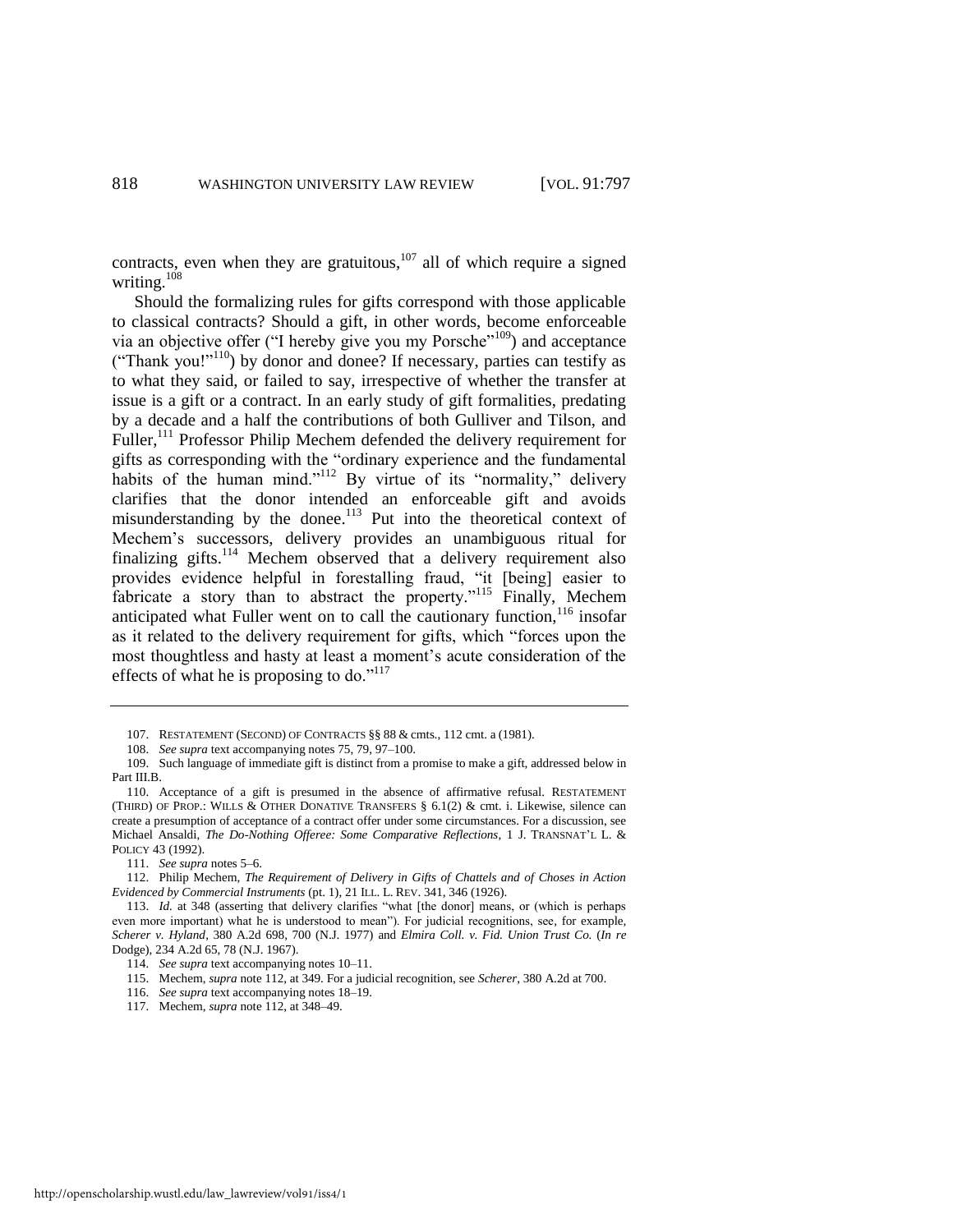<span id="page-23-0"></span>None of these points is overwhelmingly persuasive. Just as negotiations provide natural formality for contractual agreements,<sup>118</sup> the context of gift declarations can also imbue them with ritual significance. When verbalized on traditional gift-giving days—such as birthdays, Valentine's Day, certain religious holidays, and graduation days—gift declarations come with a natural solemnity indicative of finality. Even when made on other occasions, gifts ordinarily are accompanied by some gesture of affection, analogous to the contractual handshake, that, when made along with a declaration of gift, should suffice to distinguish it from a careless remark.<sup>119</sup> Arguably, current law is more callous to the risk of misunderstanding, in that delivery suffices to formalize a gift without any  $accompanying<sub>commutation</sub>.<sup>120</sup> *Lawmakers apparently<sub>consider</sub>*$ delivery itself an adequate form of expression—an action that speaks as loudly as words. Still, one can point to instances where deliverees have allegedly misconstrued deliverors' intent, leading to litigation.<sup>121</sup> Actions may be loud, but they are not always clear. A declaration requirement for gifts would help to clarify intent to make a donative transfer, as opposed to a loan or a bailment. But, of course, neither requirement (even if combined) offers complete immunity from ambiguity.<sup>122</sup>

As far as evidence is concerned, as in connection with contracts, parties' testimony can overcome fraud. If fear of fraud were paramount, then a writing requirement for all gifts, expanding on the statute of frauds, might do more good than a delivery requirement.<sup>123</sup> Nor does a delivery requirement force parties to think twice before making an uncompensated transfer. People can either speak *or act* on impulse, and handing something over takes only a trifle longer than blurting out words. Again, a writing requirement would appear to serve the cautionary function more assuredly.

Under existing doctrine, lawmakers allow donors to formalize gifts by virtue of an objective declaration, without any act of delivery—in other words, in a contract-like manner—under some circumstances. Suppose the

<sup>118.</sup> *See supra* text accompanying not[e 82.](#page-18-0)

<sup>119.</sup> *See supra* text following not[e 60.](#page-13-0) 

<sup>120.</sup> *See supra* text accompanying not[e 89.](#page-19-1)

<sup>121.</sup> *E.g.*, Sihler v. Sihler, 376 So. 2d 941, 941–42 (Fla. Dist. Ct. App. 1979); Cecil v. Smith, 821 S.W.2d 375, 378 (Tex. Ct. App. 1991). *But cf.* Mechem, *supra* note [112,](#page-22-0) at 349 ("If [a party] hands over the property, he has done an act that will settle many doubts, an act perhaps capable of more than one interpretation, yet readily and naturally susceptible of but one.").

<sup>122.</sup> *See* HYLAND, *supra* note [93,](#page-19-2) ¶ 894 (noting litigation generated by ostensible written declarations of gift expressing donative intent ambiguously).

<sup>123.</sup> *See supra* text accompanying not[e 67.](#page-15-0)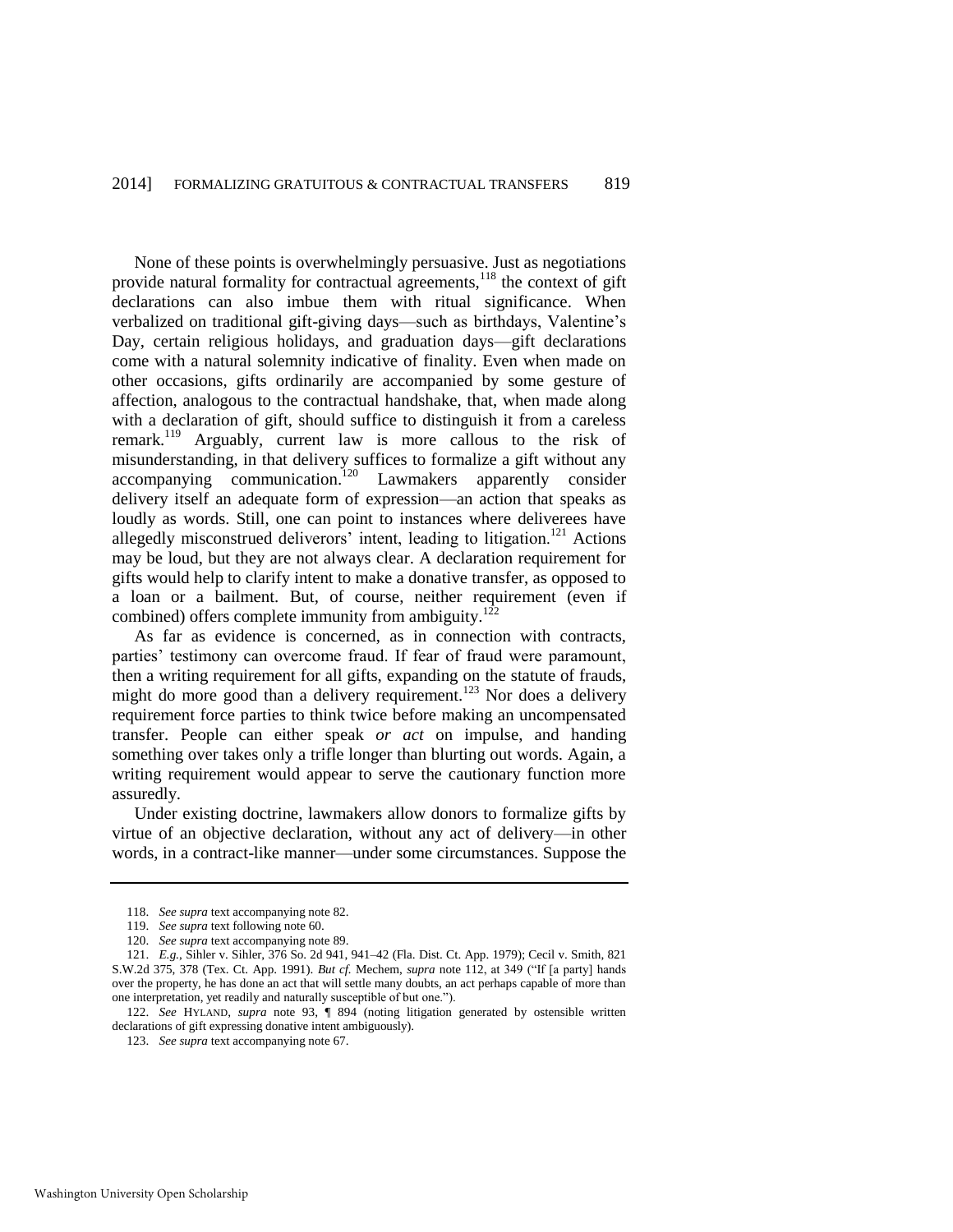corpus of a gift already lies in the donee's possession as a bailment. The donor now wishes to make a gift of that item to the donee. How can the donor accomplish the transfer? Physical delivery of an object to someone who already possesses it is impossible. Under these conditions, we might expect delivery of a writing or manual *re*delivery to serve as the operative formality. The law requires neither: rather, a donor can make the gift by oral declaration to the donee.<sup>124</sup> Mechem defended this exception as corresponding with ordinary social practice and so producing "a minimum of friction [with] the mechanism of ordinary life."<sup>125</sup> Furthermore,

<span id="page-24-1"></span>where the res is already in the hands of the donee, the significance of his . . . words will be emphasized to the donor, and he will be a little less prone to an ill-advised donative expression than in the case where the res is safely in his hands.<sup>126</sup>

As Fuller would have put it, a declaration of gift under these circumstances implicates "natural formality,"<sup>127</sup> although not uniquely so. The fact that lawmakers are prepared to carve out this exception suggests at least the plausibility of its generalization.

At the same time, another existing exception to the delivery requirement appears problematic within its situational context. Whereas the donor (or "settlor") of a gift in trust must ordinarily deliver the trust property to the trustee to complete the gift, such an act becomes meaningless when the settlor *is* the trustee. Here again, lawmakers have waived the delivery requirement without substituting another ritual, allowing the settlor to create an enforceable trust by mere verbal  $\alpha$  declaration—to anybody.<sup>128</sup> In this connection, though, some risk exists that a layperson will fail to appreciate the potential significance of his or her words. Declarations of trust are *not* typically made on gift-giving days and, because they need not be declared to the beneficiary, they might go unaccompanied by any gestures of affection.<sup>129</sup>

<sup>124.</sup> *See* RESTATEMENT (THIRD) OF PROP.: WILLS & OTHER DONATIVE TRANSFERS § 6.2 cmt. d & illus. 3 (2003); BROWN, *supra* not[e 91,](#page-19-0) § 7.8; *cf. infra* not[e 244.](#page-51-0) 

<sup>125.</sup> Mechem, *supra* not[e 112,](#page-22-0) at 365.

<span id="page-24-0"></span><sup>126.</sup> *Id.*

<sup>127.</sup> *See supra* text accompanying not[e 63.](#page-14-1)

<sup>128.</sup> *See* UNIF. TRUST CODE § 401(2) (amended 2010), 7C U.L.A. 478 (2006); RESTATEMENT (THIRD) OF TRUSTS §§ 10(c) & cmt. e, 14 & cmt. c (2003).

<sup>129.</sup> Professor Mechem criticized the anomaly, adding that "were such transactions to become common, difficulties might be felt, and courts and legislatures moved to impose some limitation." Mechem, *supra* note [112,](#page-22-0) at 353. For additional observations, see BROWN, *supra* note [91,](#page-19-0) § 7.21, at 150; HYLAND, *supra* note [93,](#page-19-2) ¶ 961; Gulliver & Tilson, *supra* not[e 5,](#page-4-0) at 16–17; C.B. Labatt, Note, *The Inconsistencies of the Laws of Gifts*, 29 AM. L. REV. 361 (1895). Perhaps in response, courts have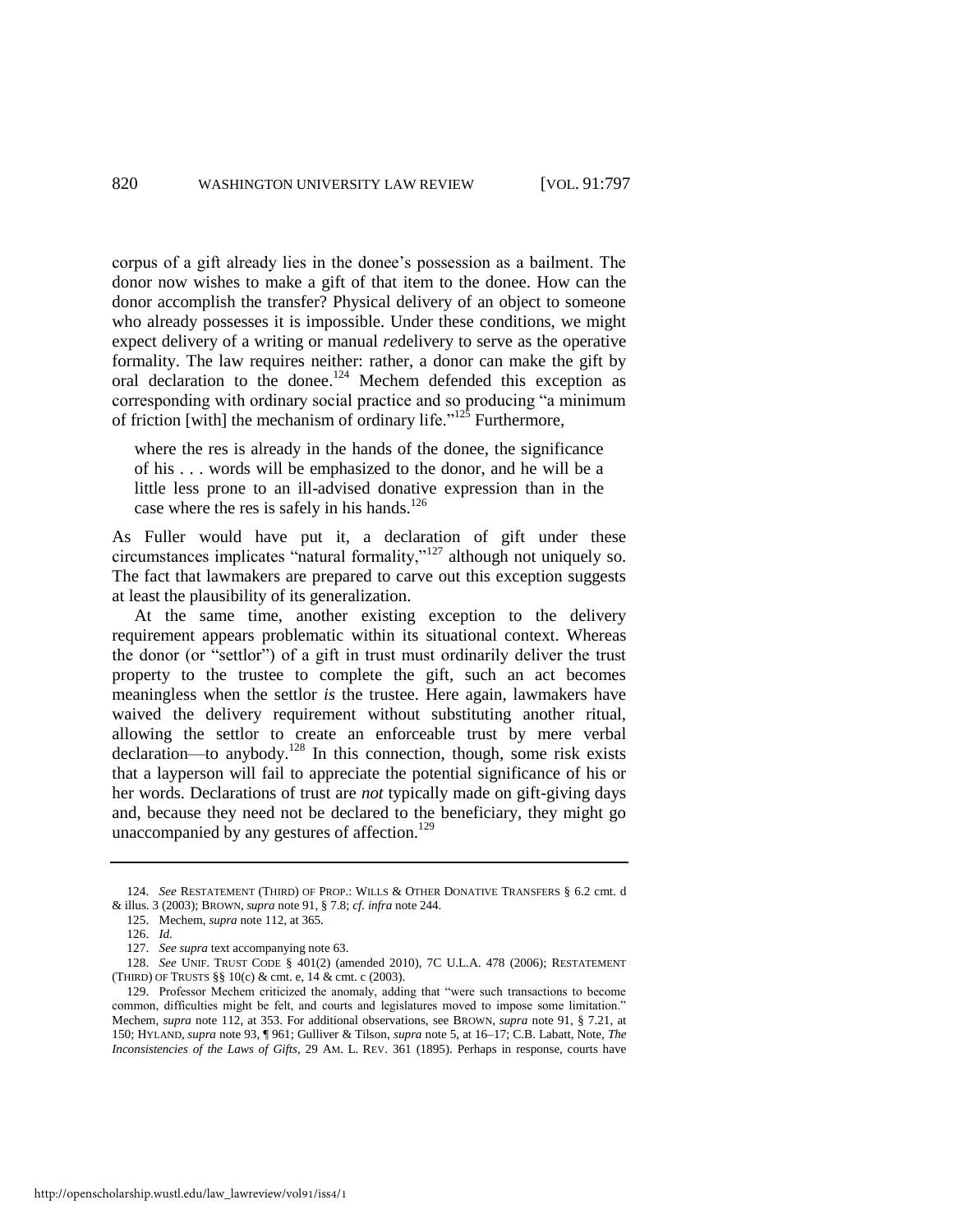But the problem goes deeper than that. By its nature, any inter vivos trust, including one for which a third party serves as trustee, could feature more complex terms than apply to basic gifts. The trustee (and even settlors themselves) might have difficulty recalling the mass of those terms if communicated orally. Complex trusts call for memorialization, as well as standardization. Yet, unlike sophisticated actors, lay settlors might know no better than to do it all themselves. Here, a writing requirement, coupled perhaps with more arcane formalizing rules to encourage professional drafting, hold a certain appeal.

The traditional rule, endorsed both by the Uniform Law Commissioners and the *Restatement*, draws no distinction between the formalization of simple gifts and complex trusts: Whether or not a settlor doubles as trustee, and hence whether or not coupled with delivery, inter vivos trusts are valid even when their terms are communicated orally. Only nine states today subject inter vivos trusts to more exacting formalization requirements.<sup>130</sup> Such requirements, we should note, need not distinguish gifts from inter vivos trusts, if organized situationally. The element that would typically complexify a traditional inter vivos trust is the inclusion of future interests, which carry trusts out of the sphere of

rejected "[c]hance[,] casual or hasty remarks or letters" as declarations of trust. BROWN, *supra* not[e 91,](#page-19-0)  § 7.21, at 147. The fact that a trustee has fiduciary duties to perform once a trust takes effect also helps to clarify the finality of a settlor's intent to create a trust formalized by a declaration. *Compare* Hatch v. Lallo, No. 20642, 2002 WL 462862, at \*\*2–4 (Ohio Ct. App. Mar. 27, 2002) (finding that the settlor's segregation of trust assets following a declaration of a trust under which the settlor served as trustee demonstrated intent to create the trust), *with* Ambrosius v. Ambrosius, 239 F. 473, 475–76 (2d Cir. 1917) (finding no intent to create a trust, despite a declaration of trust, where the settlor failed to account to the beneficiary or to segregate the corpus from his own assets, adding that the court "cannot believe that [the settlor] would have acted with such bad faith if he had supposed himself to be a trustee"), *and* Bank One of Milford v. Bardes, No. CA87-04-008, 1987 WL 32744, at \*1–3 (Ohio Ct. App. Dec. 31, 1987) (also finding no intent to create a trust, despite a declaration of trust, where the settlor continued to act "as if he owned [the trust property] in fee simple"). At the same time, courts sometimes look upon actions by a settlor-*qua*-trustee that are inconsistent with fiduciary duties following a trust declaration as indicative of a breach of trust. *See, e.g*., Knagenhjelm v. R.I. Hosp. Trust Co., 114 A. 5, 7–8 (R.I. 1921).

<sup>130.</sup> UNIF. TRUST CODE § 407 (amended 2010), 7C U.L.A. 489 (2006); RESTATEMENT (THIRD) OF TRUSTS §§ 10(b), 20. State statutes of frauds, however, require a writing to formalize a trust whose corpus includes real property. *Id.* § 22 & cmt. a. The nine exceptional states have adopted statutes to override judicial doctrine. ALASKA STAT. § 09.25.010(9) (2012) (requiring a signed writing); GA. CODE ANN. § 53-12-20(a) (2012) (same); IND. CODE § 30-4-2-1(a) (2010) (same); LA. REV. STAT. ANN. § 9:1752 (2005) (requiring a witnessed writing); MONT. CODE ANN. § 72-38-407 (West Supp. 2013) (requiring a signed writing); N.Y. EST. POWERS & TRUSTS LAW § 7-1.17(a) (McKinney Supp. 2013) (requiring either a witnessed or recorded writing); 20 PA. CONS. STAT. ANN. § 7737 (West Supp. 2013) (requiring a writing); TEX. PROP. CODE ANN. § 112.004 (West Supp. 2013) (requiring a signed writing); W.V. CODE ANN. § 44D-4-407 (West Supp. 2013) (requiring a writing). In two additional states, Delaware and Florida, only revocable inter vivos trusts are subject to special formalizing rules. *See infra* not[e 330 a](#page-66-0)nd accompanying text.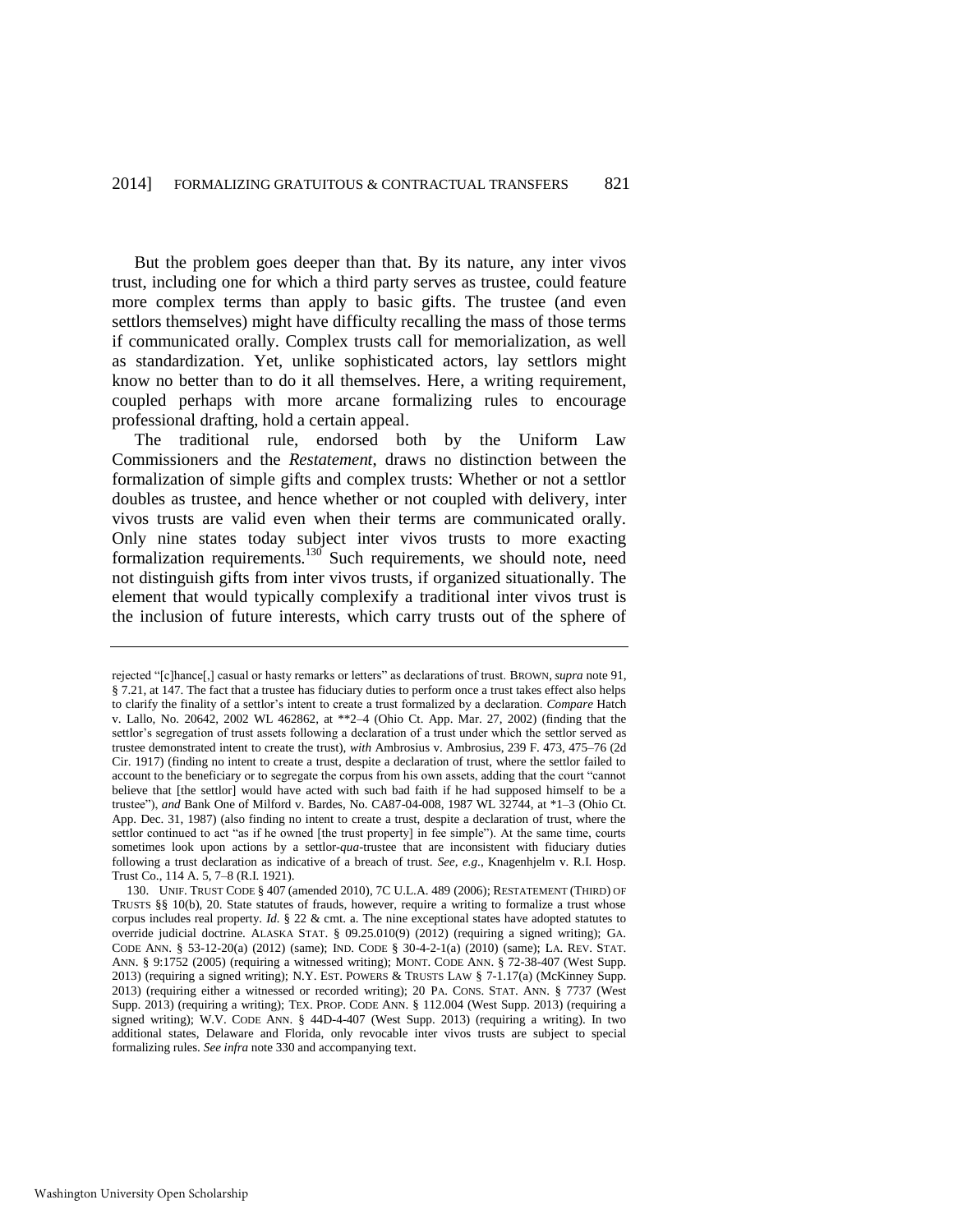spot transfers and into the sphere that we shall call anticipatory transfers an area demanding greater formality for additional reasons, as we shall presently see.<sup>131</sup>

A final trend in the law of gifts of personal property merits noting. Many modern (and even some early) courts have put forward what is best described as a remedial doctrine of gift formality, holding gifts valid where donors have died before they could complete delivery, at least if evidence of donative intent appears unequivocal. Courts have accomplished this outcome by stretching to find an effective delivery where none exists, or (more rarely) by misconstruing the attempted gift as a declaration of trust.<sup>132</sup>

<span id="page-26-0"></span>The public policy of waiving delivery in this context is complicated by another situational variable: The absence of the donor when the issue goes to court. It is this factor that creates pressure for remediation, since the donor has missed the chance to take the necessary steps to effect the gift. But the very same factor also heightens the risk of error and fraud, even when the court is convinced otherwise. $133$  However we ultimately weigh these competing considerations, we ought to resolve the tension consistently. A similar problem arises in connection with gifts of real property where the would-be donor failed during his or her lifetime to observe scrupulously the statute-of-frauds formalities. This issue is not exactly analogous, because the risk of fraud presented by a defective deed could differ from the risk of fraud posed by a defective delivery, a distinction lawmakers need to weigh in the balance.<sup>134</sup> At any rate,

<sup>131.</sup> *See infra* Part III. In addition, revocable inter vivos trusts may be complex because, unlike irrevocable ones, they typically cover the entire estate of the settlor. And these, too, we would situationally classify as anticipatory transfers. *See infra* text accompanying notes 328–29.

<sup>132.</sup> *See, e.g*., Scherer v. Hyland, 380 A.2d 698, 701–02 (N.J. 1977) (misapplying the doctrine of constructive delivery and hinting at the legal fiction). For early cases, *see infra* note [138.](#page-27-0) For trust cases, most of which have eschewed recourse to a fictional declaration of trust, see 1 AUSTIN WAKEMAN SCOTT ET AL., SCOTT AND ASCHER ON TRUSTS § 5.1, at 232–35 & n.17 (5th ed. 2006). For academic observations, noting the doctrinal trend toward watering down the delivery requirement without indicating its confinement to cases where donors have died prior to the litigation, perhaps because that limitation is implicit, see BROWN, *supra* note [91,](#page-19-0) § 7.2, at 79; HYLAND, *supra* not[e 93,](#page-19-2)  ¶¶ 885–87; Chad A. McGowan, *Special Delivery: Does the Postman Have to Ring at All—The Current State of the Delivery Requirement for Valid Gifts*, 31 REAL PROP. PROB. & TR. J. 357 (1996). For a commentary advocating the use of fictional declarations of trust in instances where a would-be donor dies before completing delivery, see Sarajane Love, *Imperfect Gifts as Declarations of Trust: An Unapologetic Anomaly*, 67 KY. L.J. 309 (1978–79).

<sup>133.</sup> I will argue that in those situations where they can anticipate the impossibility or unlikelihood of testimony by the donor of a gift, lawmakers should strengthen rather than weaken formalizing rules. *See infra* Parts III.B & IV.A.

<sup>134.</sup> *Cf*. RESTATEMENT (THIRD) OF PROP.: WILLS & OTHER DONATIVE TRANSFERS § 6.2 cmt. yy (2003) (analogizing a doctrine giving effect to improperly delivered gifts with a harmless error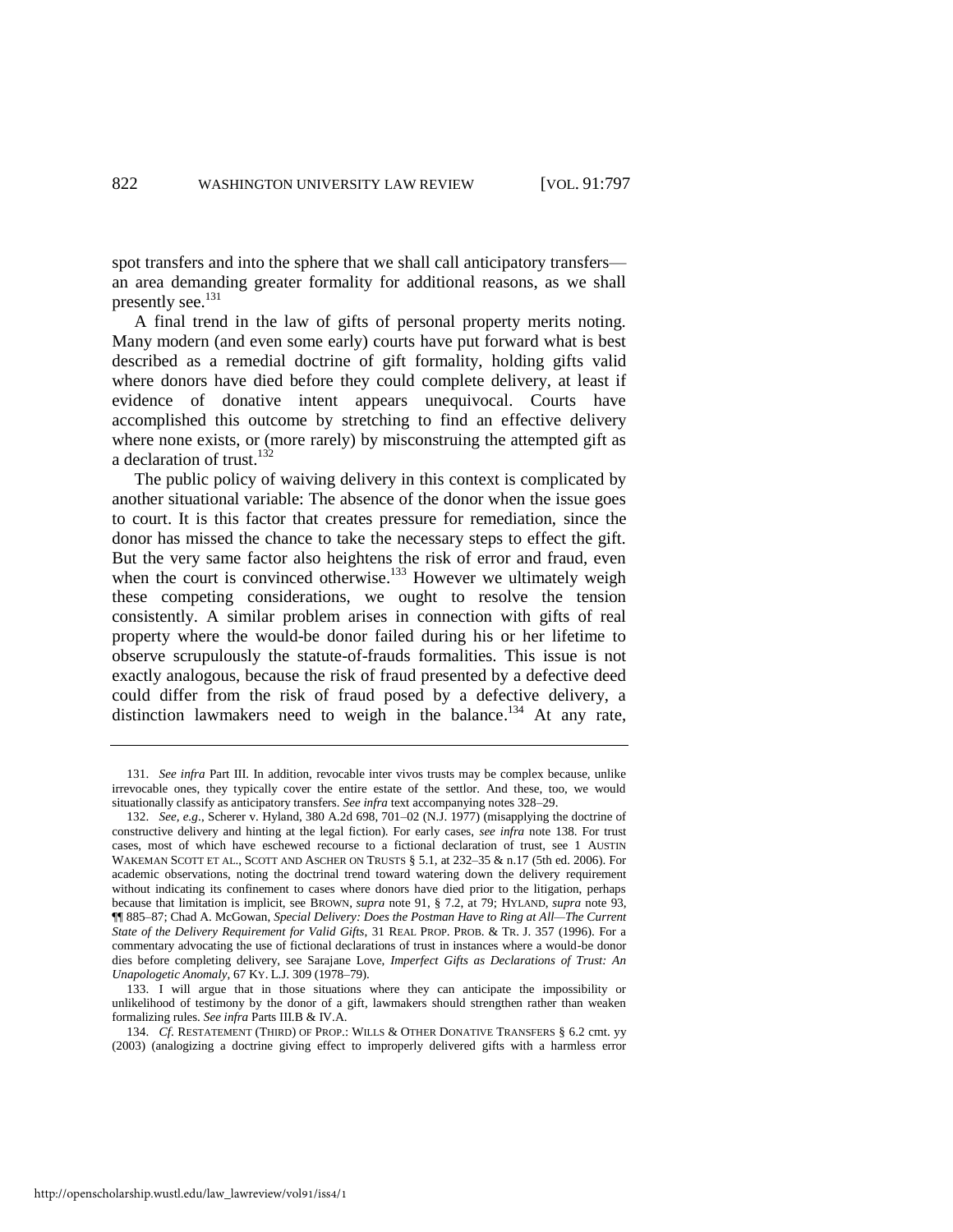curative statutes do exist for certain violations of the statute of frauds applicable to transfers of real property, although they vary in scope from state to state.<sup>135</sup>

<span id="page-27-2"></span>In sum, a case can be made for consolidating the formalizing rules for gifts and contracts, both intra- and inter-categorically. The latest iteration of the *Restatement* proposes judicial steps in both directions. It suggests that written declarations of gift for personal property, like deeds of gift for real property, should require no delivery.<sup>136</sup> And the *Restatement* also suggests that in those cases where evidence of donative intent is clear and convincing, that evidence alone should suffice to give effect to a gift of personal property, despite a lack of delivery, even (apparently) where the donor remains alive and might wish to change his or her mind after expressing a gift, a rule reminiscent of the common law of contracts.<sup>137</sup> Both of these moves merit consideration, but both remain aspirational; neither one "restates" existing law.<sup>138</sup>

<span id="page-27-1"></span><span id="page-27-0"></span>doctrine for improperly formalized wills, discussed *infra* note[s 157–](#page-32-0)58[, 160 a](#page-33-0)nd accompanying text).

<sup>135. 9</sup> THOMPSON, *supra* not[e 81,](#page-17-1) § 82.08(e)(1). *Compare* Grabarz v. Waleski, 499 A.2d 433, 434 (Conn. App. Ct. 1985) (per curiam) (giving effect to a defective deed of gift by virtue of a curative statute), *with* Greenlee v. Mitchell, 607 So. 2d 97, 106 (Miss. 1992) (holding the curative statute inapplicable to the defect that appeared in a deed of gift). *See supra* text accompanying not[e 97.](#page-20-1) 

<sup>136.</sup> *See* RESTATEMENT (THIRD) OF PROP.: WILLS & OTHER DONATIVE TRANSFERS § 6.2 cmts. p & u; *cf. id.* § 6.3 cmt. d.

<sup>137. &</sup>quot;[T]his Restatement adopts the position that a gift of personal property can be perfected on the basis of donative intent alone if the donor's intent to make a gift is established by clear and convincing evidence." *Id.* § 6.2 cmt. yy. The *Restatement* illustrates this rule with a hypothetical in which a donor expresses a gift but delivers neither the gift corpus—a block of lottery tickets—nor a writing to the beneficiary, without limiting the hypothetical to instances in which the donor dies before delivery occurs. *See id.* § 6.2 illus. 25. And the *Restatement* analogizes this rule, inter alia, to the rule allowing settlors who double as trustees to formalize trusts by mere oral declaration. *See id.* § 6.2 cmt. yy. Strictly speaking, though, the *Restatement* rule appears to judge the validity of the gift on the basis of subjective intent rather than an objective (contractual) standard. And, it must be added, the *Restatement* does not expressly authorize suits on gifts declared and then retracted by living donors the distinction between pre- and postmortem litigation goes without mention in the *Restatement*. *See id.*

<sup>138.</sup> On the delivery requirement for writings declaring gifts of personal property, see BROWN, *supra* note [91,](#page-19-0) § 7.10, at 110; HYLAND, *supra* not[e 93,](#page-19-2) ¶ 893. On waiver of the delivery requirement where intent to make a gift is assured, the one case on point cited in the *Restatement* involved a suit on an undelivered gift that followed the death of the donor. RESTATEMENT (THIRD) OF PROP.: WILLS & OTHER DONATIVE TRANSFERS § 6.2 reporter's note 21 (citing Ellis v. Secor, 31 Mich. 185 (1875)). The hypothetical illustrating the *Restatement* rule on waiver of the delivery requirement, *see id.* § 6.2 illus. 25, appears loosely based on another old case, Grangiac v. Arden, 10 Johns. 293, 293–94, 296 (N.Y. Sup. Ct. 1813), although it goes uncited in the *Restatement*. In that case as well, the litigation followed the death of the donor. *Id.*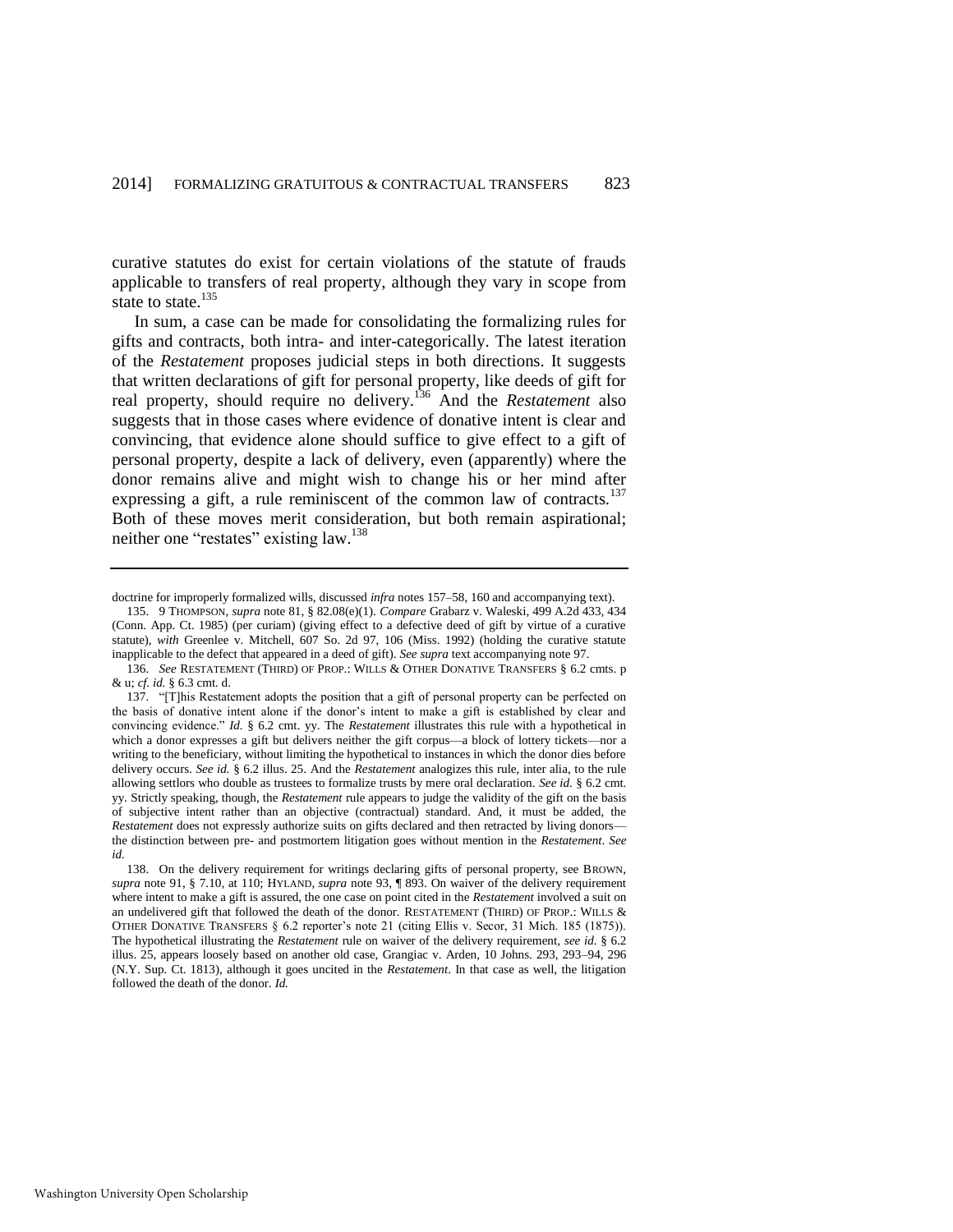#### III. ANTICIPATORY TRANSFERS

The mirror image of a spot transfer is one that parties render legally operative in advance of its maturity. A transferor may preconceive a planned transfer—or an inevitable one—and seek to formalize it long before the transferor intends it to become possessory. Nowadays, of course, that is the standard practice for making a will. The transferor executes the will at an early or middle age, anticipating by years or even decades the time when the transfer eventually, but ineluctably, comes to fruition.

Here, the evidentiary problems so easily dismissed in connection with most spot transfers grow more formidable. An extended period of latency raises the specter that the star witness in any trial over a transfer's authenticity, finality, terms, or construction will prove unavailable to testify. When a transferor schedules a transfer to occur at death, his or her disappearance becomes a condition precedent, and not merely a risk. Under these circumstances, we need some substitute for the transferor's testimony. And note well: this problem crops up *in connection with every conceivable sort of anticipatory transfer*, not just with regard to wills.

#### *A. Wills*

Lawmakers demand greater formalities for a will than apply either to garden-variety gifts or contracts. State statutes of wills require testators to commit their wills to writing.<sup>139</sup> And (with an intriguing exception in some states that we shall address presently<sup>140</sup>), the statutes require testators to execute their wills in front of witnesses.<sup>141</sup>

The writing and witnessing requirements for wills serve as substitutes for the testator's testimony. Witnesses alone could not do the job; if a testator verbally declared his or her will years before it matured, witnesses' recollections in old age of what a testator had (or had not) said might have dimmed, and in any event a will's complexities might tax anyone's memory. At the same time, a writing without witnesses would

<sup>139.</sup> But compare the exceptions addressed below in Part IV.B.

<sup>140.</sup> *See infra* text accompanying note[s 152–](#page-31-0)55.

<sup>141.</sup> RESTATEMENT (THIRD) OF PROP.: WILLS & OTHER DONATIVE TRANSFERS § 3.1 (1998). The practice of witnessing wills originated in the ancient world. *See In re* Zaiac's Will, 295 N.Y.S. 286, 293–94 (Sur. Ct. 1937) (remarking a witnessed will dating to the reign of Amenemhat III in Egypt, c. 2000 B.C.). For a comparative anthology exploring will formalities in other nations, see COMPARATIVE SUCCESSION LAW: VOLUME I: TESTAMENTARY FORMALITIES (Kenneth G.C. Reid et al. eds., 2011).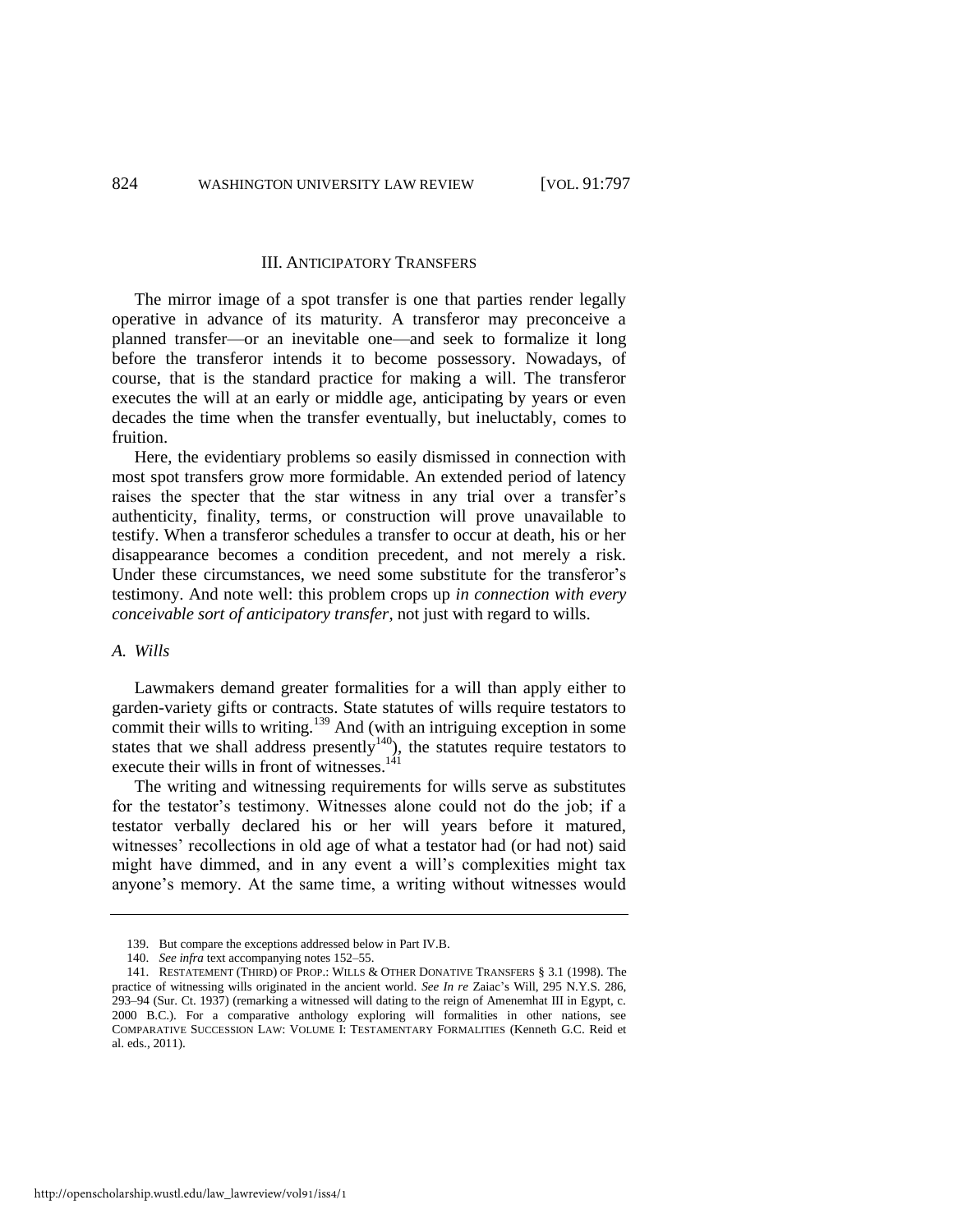suffer from its own deficiencies. The authenticity of the document could be called into question. And, with no ceremony surrounding the document's execution, fact finders could not know for sure whether the testator considered the document as final and legally operative, as opposed to merely a preliminary draft.<sup>142</sup> Like trusts, wills are not traditionally made on holidays—hence, no natural solemnity attaches to the words of wills. $^{143}$ 

<span id="page-29-0"></span>Even so, the statute-of-wills formalities are not fool-proof. Over a protracted space of time, a written will can become lost. By the same token, witnesses may vanish, or they may perish. Historically, lawmakers have not required both, or even either, to survive. If necessary, beneficiaries can prove a lost will with other evidence, and they can also substitute other evidence for unavailable witnesses.<sup>144</sup> Yet, lawmakers could easily enough impose a regime of formalizing rules designed more stringently to protect against the loss of documents and witnesses. Testators could be obliged to file a will with the probate court for safekeeping, for example—now merely an option made available to testators in many states.<sup>145</sup>

<sup>142.</sup> In four jurisdictions, however, probate can occur during the lifetime of the testator. *See*  ALASKA STAT. § 13.12.555 (2012); ARK. CODE ANN. §§ 28-40-202 to -203 (2013); N.D. CENT. CODE ANN. § 30.1-08.1-01 (West 2010); OHIO REV. CODE ANN. §§ 2107.081 to -.084 (West Supp. 2013). In that event, the testator *is* available to testify, and formalities of will execution become unnecessary or, we might say, the probate proceeding itself serves to furnish the ritual, guard the evidence, and protect the testator, which the formalities of will execution out of court otherwise function to do. The statutes permitting antemortem probate do not technically waive any of the formalities of will execution, however.

<sup>143.</sup> *Cf. supra* text accompanying note[s 119,](#page-23-0) [129 a](#page-24-0)nd *infra* text accompanying not[e 285.](#page-57-0)

<sup>144.</sup> *See* RESTATEMENT (THIRD) OF PROP.: WILLS & OTHER DONATIVE TRANSFERS § 4.1 cmt. k; 3 PAGE ON THE LAW OF WILLS §§ 27.2 to -.3, 29.11, 29.156 to -.161 (William J. Bowe & Douglas H. Parker eds., rev. ed. 2005, & Jeffrey A. Schoenblum ed., Supp. 2012) [hereinafter PAGE]; *see also, e.g.*, UNIF. PROBATE CODE §§ 3-402(a), 3-405 (amended 2010), 8 pt. 2 U.L.A. 83, 91 (2013) (allowing probate of lost wills and permitting "other evidence or affidavit" as a substitute for unavailable witnesses). Some states demand a higher standard or special types of proof for lost wills, however. *See, e.g*., FLA. STAT. ANN. § 733.207 (West 2010) (requiring testimony of *disinterested* witnesses). For a recent case holding that a will could be admitted to probate, despite the fact that both witnesses invoked their Fifth Amendment rights against self-incrimination and refused to testify, see *In re* Estate of Buchting, 975 N.Y.S.2d 794, 797 (App. Div. 2013) (observing that "no negative inference may be drawn from such an invocation").

<sup>145.</sup> *E.g.*, UNIF. PROBATE CODE § 2-515 (amended 2010), 8 pt. 1 U.L.A. 234 (2013); TEX. EST. CODE ANN. §§ 252.001 to -.153 (West 2014). The practice has deep roots, although the institution charged with this responsibility has evolved. In ancient Rome, the Vestal Virgins undertook the function of safekeeping wills. MOSES A. DROPSIE, THE ROMAN LAW OF TESTAMENTS, CODICILS, AND GIFTS IN THE EVENT OF DEATH (MORTIS CAUSA DONATIONES) 23 (1892); *see also* MICHAEL GRANT, CLEOPATRA 192–93 (1972) (discussing the will of Mark Antony, which Octavian—the future Augustus Caesar—stole from the Virgins and publicized during Antony's lifetime).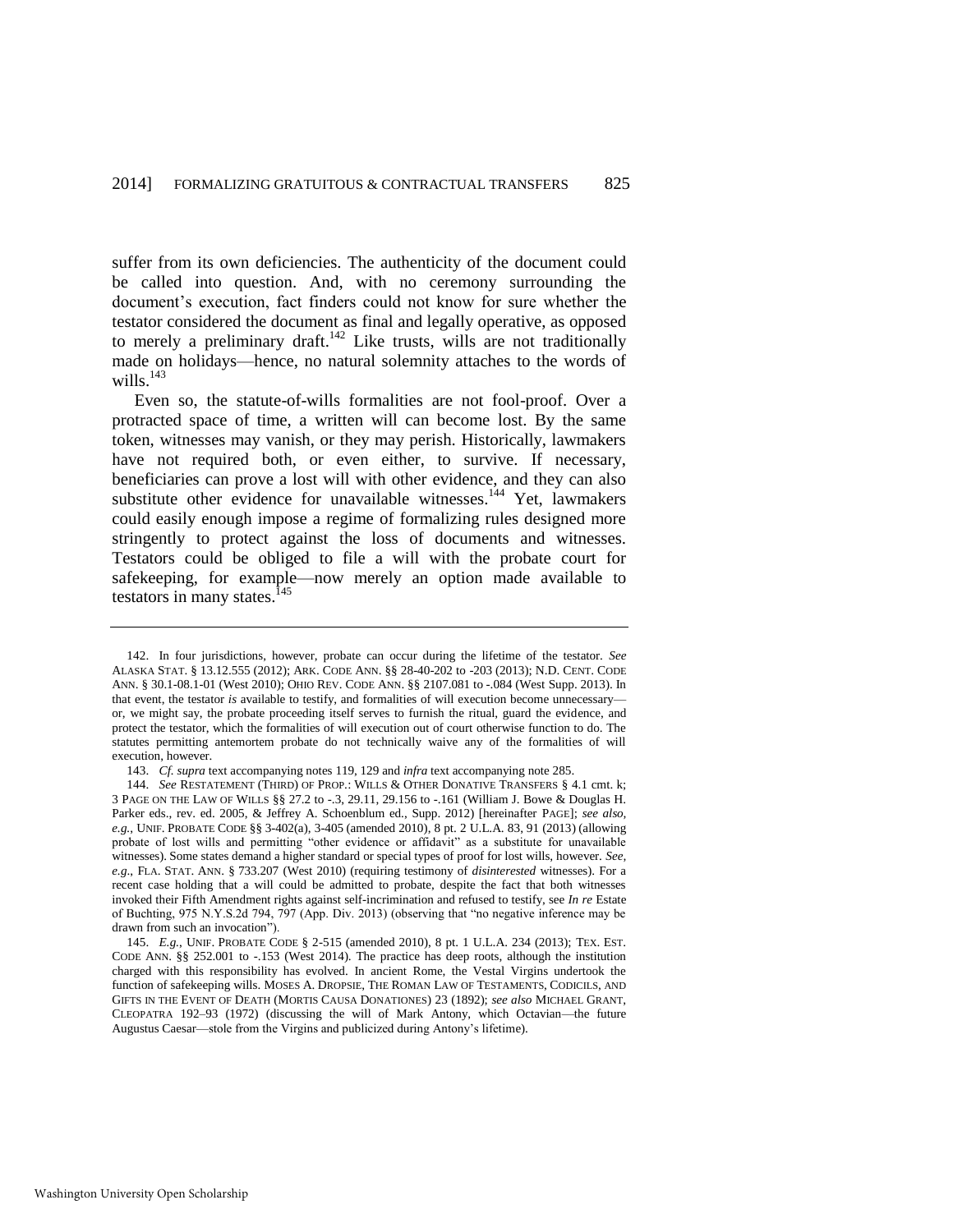Lawmakers could also enact a statute of limitations for the probate of wills, as applies to many other sorts of claims. Statutes of limitations operate to protect against the risks of adjudicative error that arise when parties postpone a cause of action until a time when "evidence has been lost, memories have faded, and witnesses have disappeared," as Justice Jackson once put the matter generally.<sup>146</sup> In fact, many states have adopted such a rule for wills. Under the Uniform Probate Code, beneficiaries can submit a will for probate only within three years of the testator's death; otherwise, they can only petition for intestacy.<sup>147</sup> States that have adopted statutes of limitations for wills have invariably structured them in this way, although the period of time within which probate of a will must occur varies from jurisdiction to jurisdiction—in one state, the deadline is so strict as to require probate within six months of the date of death.<sup>148</sup>

That lawmakers have chosen to start the clock on the date of death is understandable. Statutes of limitations for other causes of action—breach of contract, for instance—begin to run when the claim arises. Modern statutes of limitations for wills conform to this pattern.<sup>149</sup> The difference, though, is that little time typically separates contract formation from breach, making them functionally simultaneous events. Not so in the case of wills; will execution and maturity are, in all probability, distinct events. The quality of the evidence of a will's authenticity hinges on when it was executed, not on when the testator died. Authenticating a half-century old will that parties promptly submit for probate represents a far thornier task than authenticating one executed shortly before death, even if beneficiaries delay probate for a number of years. Under late Roman law, wills became ineffective if they failed to take effect within ten years *of their execution*. <sup>150</sup> Some sort of similar rule, making execution the trigger for a statute of limitations, and hence requiring periodic *re-execution* of wills, would better suit the purpose of ensuring a will's evidentiary integrity, although such an innovation (its radicalness aside<sup>151</sup>) would add to the transaction cost of will making.

<sup>146.</sup> Order of R.R. Telegraphers v. Ry. Express Agency, 321 U.S. 342, 349 (1944).

<sup>147.</sup> UNIF. PROBATE CODE § 3-108(a)(5) (amended 2010), 8 pt. 2 U.L.A. 40 (2013).

<sup>148.</sup> KAN. STAT. ANN. §§ 59-617, 59-619 (2005).

<sup>149.</sup> *But cf. infra* note[s 266,](#page-54-0) [273,](#page-55-0) [287 a](#page-58-0)nd accompanying text.

<sup>150.</sup> THE THEODOSIAN CODE § 4.4.6, at 84 (Clyde Pharr trans., 1952) (418 A.D.). This limit disappeared under Justinian's Code of 529 A.D. THE INSTITUTES OF JUSTINIAN 206 (Thomas Collett Sandars ed. & trans., 7th ed., photo. reprint 1970) (1922) [hereinafter INSTITUTES].

<sup>151.</sup> The costs of effecting the legal transition would greatly diminish the practicality of this sort of statute of limitations. *See supra* not[e 30.](#page-8-1)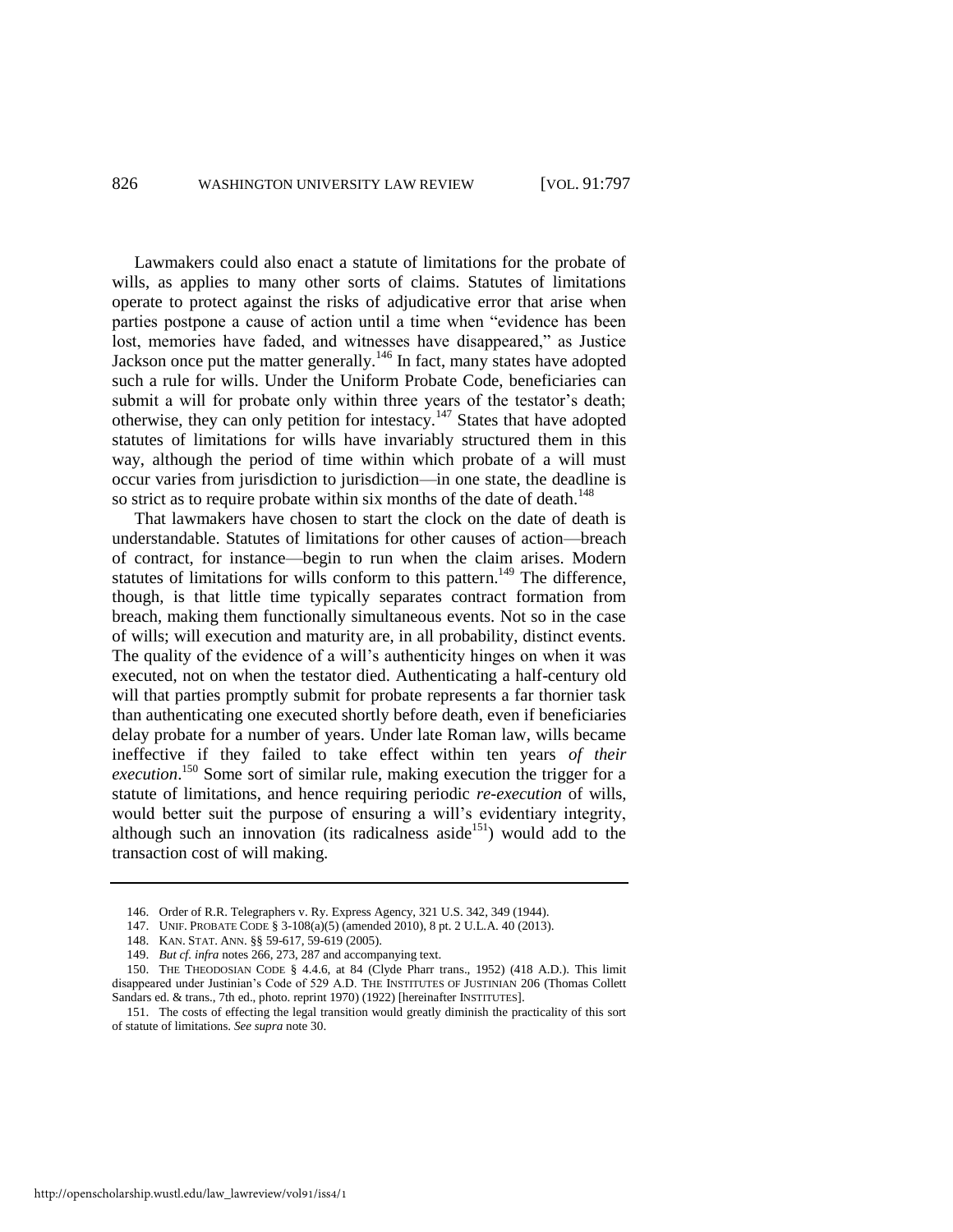<span id="page-31-0"></span>An exception to the witnessing requirement appears in the twentyseven states that allow holographic wills in lieu of executed ones.<sup>152</sup> In these states, if a testator writes out the substantive provisions of a will in longhand and signs the document, it can be probated even without witnesses. In concept, holographic wills function to simplify, and to cheapen, the process of will execution without sacrificing evidentiary integrity. Here, witnesses become unnecessary as a means of authentication "by virtue of the recognized difficulty of forging an entire handwritten instrument,"<sup>153</sup> as opposed to a mere signature. At the same time, holographic wills can present courts with other evidentiary challenges. In the absence of professional drafting and standardization, these lay documents often require construction proceedings to clarify their meaning. And in the absence of a ritual will execution ceremony, much litigation has also revolved around whether an alleged holographic will was intended to be a final, legally operative document.<sup>154</sup>

Yet, in the twenty-first century, all of this may be about to change. Once upon a time, people corresponded by posted letter, often written out longhand. Expert witnesses could compare the handwriting found in a holographic will with other documents shown to have been penned in the testator's hand. In an age of e-mail and telephonic texting, however, the handwriting that appears in a holograph could lose its probative value the testator might leave behind few other samples of his or her handwriting with which the holograph can be compared. Meanwhile, ironically, the very emergence of this problem could ease the second evidentiary task of establishing the finality of a holograph. When handwritten documents turn into anachronisms, they could take on a ritual value that they lacked heretofore. A will laboriously drawn out in longhand could then become as exceptional as an executed will. In short, technological and social change could well stand the evidentiary attributes of holographic wills on their head.

At any rate, holographic wills are probably doomed to extinction in this century for another reason: most Americans will lose the ability to handwrite documents altogether. In the wake of modern information

<sup>152.</sup> *E.g.*, UNIF. PROBATE CODE § 2-502(b) (amended 2010), 8 pt. 1 U.L.A. 209 (2013). The statutes are tabulated in RESTATEMENT (THIRD) OF PROP.: WILLS & OTHER DONATIVE TRANSFERS § 3.2 statutory note (1998); *see also* MASS. GEN. LAWS ANN. ch. 190B, § 2-502(b) (West 2012) (enacted after the *Restatement* was published). On the history of holographic will statutes, see Hirsch, *supra* not[e 42,](#page-10-0) at 1071–73.

<sup>153.</sup> Bouch v. Rombotis (*In re* Estate of Black), 641 P.2d 754, 756 (Cal. 1982).

<sup>154.</sup> For a discussion and further references, see Hirsch, *supra* note [42,](#page-10-0) at 1073–78. For more recent scholarly treatments and assessments pro and con, see *supra* not[e 26.](#page-7-2)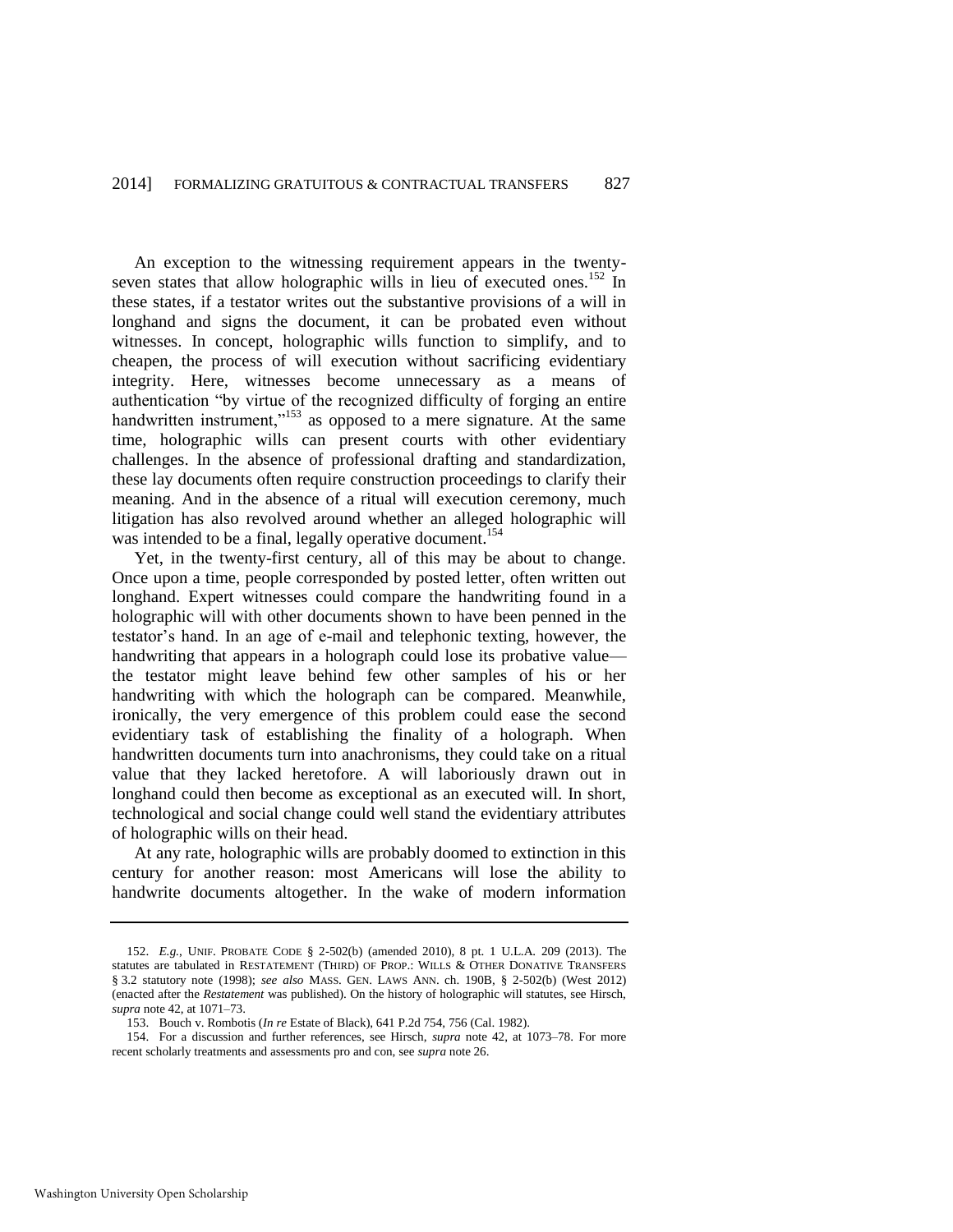technology, schools in the United States no longer make more than a token effort to teach cursive handwriting, and it is fast becoming a lost art.<sup>155</sup> Today's rising generation is destined to regard holographic wills as a historical curiosity.

<span id="page-32-2"></span>When testators fail to formalize their wills properly, a court may still have power to give effect to them in many states today under either of two remedial doctrines. In some jurisdictions, the judicially-developed substantial compliance doctrine allows courts to waive minor, technical failures to comply with the statute of wills.<sup>156</sup> In several other jurisdictions, a statutory harmless error power grants courts leave to waive failures of formality altogether, where parties can produce clear and convincing evidence of donative intent.<sup>157</sup> (The *Restatement* endorses the harmless error power but, in a bizarre oversight, fails to identify it as an exclusively statutory doctrine.<sup>158</sup>) Nevertheless, a fair number of states continue to

<span id="page-32-1"></span><span id="page-32-0"></span><sup>155.</sup> For a discussion of the declining use, and reduced teaching, of cursive handwriting, noting the heightened risk of forgery that has resulted, see Katie Zezima, *Can You Read This? It's Cursive*, N.Y. TIMES, Apr. 28, 2011, at A15.

<sup>156.</sup> For a recent example, see *In re* Succession of Arceneaux, No. 2012 CA 1624, 2013 WL 2393093, at \*\*2–5 (La. Ct. App. May 31, 2013). For earlier case law, see 2 PAGE, *supra* note [144,](#page-29-0)  § 19.4, at 14–15.

<sup>157.</sup> *See* UNIF. PROBATE CODE § 2-503 (amended 2010), 8 pt. 1 U.L.A. 215 (2013). This statutory power is broader than the judicial substantial compliance doctrine. *See, e.g.*, Kirkeby v. Covenant House (*In re* Estate of Kirkeby), 970 P.2d 241, 247 (Or. Ct. App. 1998) (observing that "'substantial compliance' does not mean noncompliance"); Draper v. Pauley, 480 S.E.2d 495, 496 (Va. 1997) (requiring "rigid" conformity with the substantial compliance standard) (quoting Robinson v. Ward, 387 S.E.2d 735, 738 (Va. 1990) (internal quotation marks omitted); Brown v. Fluharty, 748 S.E.2d 809, 813 (W. Va. 2013) ("This Court cannot find substantial compliance . . . where there was no compliance whatsoever.") (citation omitted). Still, the harmless error power does not allow courts to give effect to a will that a testator neglected to put in writing (*viz*., oral or "nuncupative" wills), discussed below in Part IV.B. *See* UNIF. PROBATE CODE § 2-503 (amended 2010), 8 pt. 1 U.L.A. 215 (2013) ("Although a *document* . . . was not executed in compliance with [the statute of wills]. . . .") (emphasis added). Query whether this restriction is appropriate for a harmless error doctrine, given that courts have authority to probate lost wills. *See supra* not[e 144](#page-29-0) and accompanying text. Thus far, only six states have enacted the harmless error doctrine as set out in the Uniform Probate Code. HAW. REV. STAT. ANN. § 560:2-503 (Lexis Nexis 2010); MICH. COMP. LAWS ANN. § 700.2503 (West 2000); MONT. CODE ANN. § 72-2-523 (2013); N.J. STAT. ANN. § 3B:3-3 (West 2007); S.D. CODIFIED LAWS § 29A-2-503 (2004); UTAH CODE ANN. § 75-2-503 (West 1993). Four additional states have enacted more limited versions of the harmless error doctrine that differ only marginally from a codified substantial compliance doctrine. *See* CAL. PROB. CODE § 6110(c)(2) (West 2009); COLO. REV. STAT. ANN. § 15-11-503 (West 2011); OHIO REV. CODE ANN. § 2107.24 (West 2008); VA. CODE § 64.2-404 (2004). When Massachusetts adopted the Uniform Probate Code in 2012, the state pointedly omitted the harmless error doctrine from its omnibus enactment. *See* MASS. GEN. LAWS ANN. ch. 190B, § 2- 503 (West 2012).

<sup>158.</sup> *See* RESTATEMENT (THIRD) OF PROP.: WILLS & OTHER DONATIVE TRANSFERS § 3.3 & cmt. b (1998); *but cf. id.* § 3.3 reporter's note 2 (quoting, and asserting that the *Restatement (Third)* "carries forward the position taken in" RESTATEMENT (SECOND) OF PROP.: DONATIVE TRANSFERS § 33.1 cmt. g (1992), which had noted the distinction between a judicial substantial compliance doctrine and a statutory harmless error doctrine). *Restatements* ordinarily promulgate model judicial rules; on those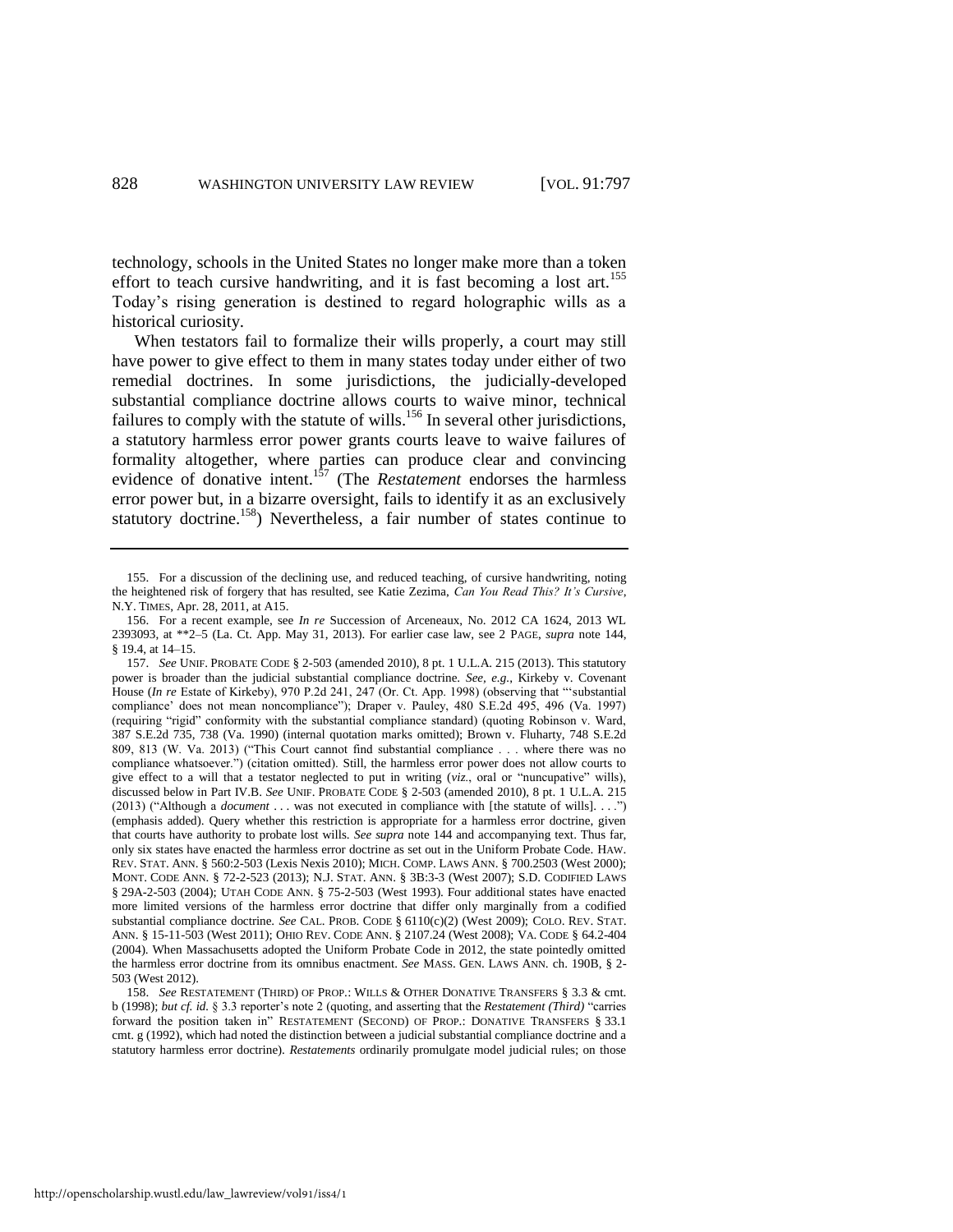<span id="page-33-0"></span>acknowledge neither power,<sup>159</sup> and the virtues of introducing one remain controversial. The harmless error power might tend to encourage carelessness and breed litigation, or open up avenues for fraud.<sup>160</sup> At any

159. *See, e.g.*, *In re* Estate of Henneghan, 45 A.3d 684, 686–87 (D.C. 2012); *In re* Estate of Chastain, 401 S.W.3d 612, 619–20 (Tenn. 2012); *see also In re* Estate of Holmes, 101 So. 3d 1150, 1152–54 (Miss. 2012) (invalidating a will as improperly formalized over a dissent, without stating whether the court required strict or substantial compliance with the statutory formalities). For earlier case law, see 2 PAGE, *supra* not[e 144,](#page-29-0) § 19.4, at 15–16.

160. For an early warning of the risks of "tolerating departures from strict statutory requirements" for wills, see *In re* Jacoby's Estate, 42 A. 1026, 1035–36 (Pa. 1899). In the leading case endorsing substantial compliance, the court anxiously added an apostrophe to attorneys: "A careful practitioner will still observe the formalities surrounding the execution of wills. . . . Our adoption of the doctrine of substantial compliance should not be construed as an invitation either to carelessness or chicanery." *In re* Will of Ranney, 589 A.2d 1339, 1345 (N.J. 1991). For a defense of the harmless error doctrine by its foremost advocate, see Langbein, *supra* note [158,](#page-32-1) at 3–7, 37–41, 51–54. For other discussions and criticisms, see Mark Glover, Decoupling the Law of Will-Execution, 88 ST. JOHN'S L. REV. (forthcoming 2014), *available at* http://ssrn.com/abstract=2341748; Adam J. Hirsch & Gregory Mitchell, *Law and Proximity*, 2008 ILL. L. REV. 557, 589-94; Hirsch, *supra* note [42,](#page-10-0) at 1067 n.33; Daniel B. Kelly, *Toward Economic Analysis of the Uniform Probate Code*, 45 U. MICH. J.L. REFORM 855, 877–82 (2012); Leslie, *supra* note [33,](#page-8-2) at 279–90; Stephanie Lester, *Admitting Defective Wills to Probate, Twenty Years Later: New Evidence for the Adoption of the Harmless Error Rule*, 42 REAL PROP. PROB. & TR. J. 577 (2007); C. Douglas Miller, *Will Formality, Judicial Formalism, and Legislative Reform: An Examination of the New Uniform Probate Code "Harmless Error" Rule and the Movement Toward Amorphism* (pt. 2), 43 FLA. L. REV. 599, 704–12 (1991); John V. Orth, *Wills Act Formalities: How Much Compliance Is Enough?*, 43 REAL PROP. TR. & EST. L.J. 73 (2008); Emily

occasions when *Restatements* speak to statutory rules, they expressly recognize them as such. *See, e.g.*, RESTATEMENT (THIRD) OF PROP.: WILLS & OTHER DONATIVE TRANSFERS ch. 2 introductory note, §§ 2.2, 3.1 & cmt. f; *see also* Lawrence W. Waggoner, *Why I Do Law Reform*, 45 U. MICH. J.L. REFORM 727, 733–34 (2012) (observing that "[i]n some cases, when the UPC adopted specific rules whose implementation seemed beyond the power of the courts and achievable only by statute, I did not think that the Restatement could follow suit, even though I favored the UPC position on the merits," speaking in his capacity as Reporter for the *Restatement (Third)*). The *Restatement (Third)* analogizes a harmless error doctrine for wills to a similar doctrine in the law of gifts. *See* RESTATEMENT (THIRD) OF PROP.: WILLS & OTHER DONATIVE TRANSFERS  $\S$  6.2 cmt. yy ("By analogy to those authorities . . . ."); *see also supra* note[s 132,](#page-26-0) [137 a](#page-27-1)nd accompanying text. Yet, as a matter of legal process, there is a world of difference between a judicial doctrine creating a right to waive formal requirements *established by the common law* under the law of gifts, and one creating a right to waive formal requirements *established by a statute* under the law of wills. If the *Restatement (Third)* actually intends to advocate a *judicial* harmless error doctrine for wills, going beyond the substantial compliance doctrine, then the *Restatement (Third)* is jurisprudentially unsound. *See* Litevich v. Probate Court, No. NNHCV126031579S, 2013 WL 2945055, at \*20–22 (Conn. Super. Ct. May, 17, 2013) (rejecting a party's request that the court establish the harmless error doctrine as a "judicial gloss" on the statute of wills, observing that "[i]t is not for this court to decide to adopt a substantial abrogation of an unambiguous statute"); *Brown*, 748 S.E.2d at 813 (finding invalid a will that did not comply substantially with the statute of wills, on the ground that "[t]o hold otherwise would require us not to construe the statute but to disregard it"); *see also* John H. Langbein, *Excusing Harmless Errors in the Execution of Wills: A Report on Australia's Tranquil Revolution in Probate Law*, 87 COLUM. L. REV. 1, 6 (1987) ("The substantial compliance doctrine is the only avenue open to the courts without legislative intervention."); *cf.* Waggoner, *supra*, at 735 n.38 (misdescribing a Canadian case, Sisson v. Park St. Baptist Church, 24 E.T.R.2d 18, 18–22 (Ont. Gen. Div. 1998), as having "adopt[ed] the harmless error rule judicially," when in fact the court in *Sisson* adopted the substantial compliance doctrine judicially).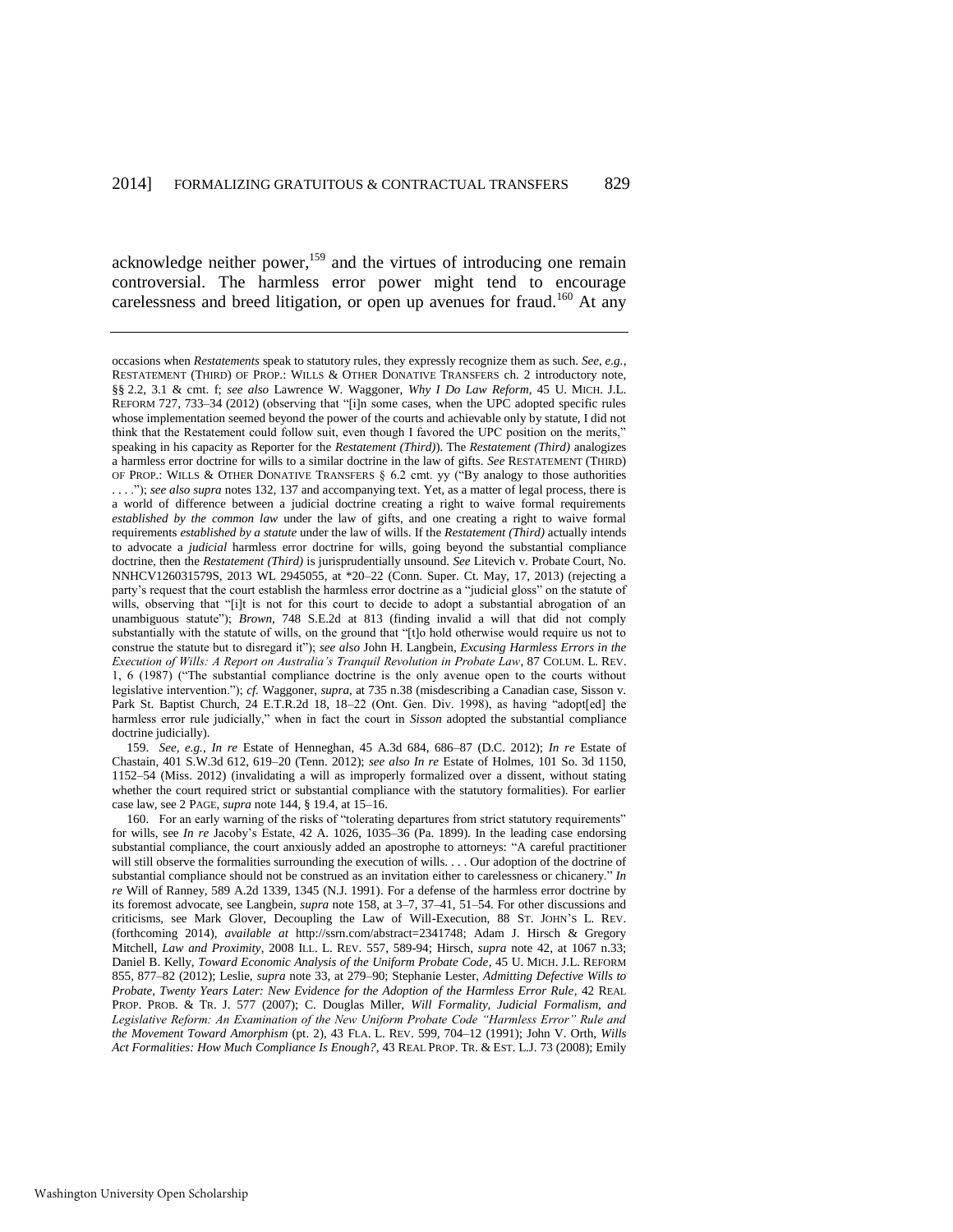rate, if lawmakers create such a power, it should with equal logic apply to other sorts of transfers,<sup>161</sup> as Jeremy Bentham once proposed in a critique of English formalizing rules overlooked by modern scholars.<sup>162</sup>

In sum, the formalizing rules for wills respond, at least in a rough-andready way, to the situational challenges posed.<sup>163</sup> Whether they respond optimally is difficult to judge, for we must weigh the benefits of formalities against the costs they impose on testators. Viewed broadly, writing and witnessing appear logical requirements when a transfer becomes anticipatory. The fact that lawmakers require neither to comprise an element of proof for a will if it happens to become lost, or if witnesses disappear, or (in some jurisdictions) if a testator bungled the will execution process, hardly justifies scrapping the formal requirements *a priori*. 164

Sherwin, *Clear and Convincing Evidence of Testamentary Intent: The Search for a Compromise Between Formality and Adjudicative Justice*, 34 CONN. L. REV. 453, 458–76 (2002).

<sup>161.</sup> Although courts often strain to avoid strict enforcement of the statute of frauds, *see* 2 FARNSWORTH, *supra* note [96,](#page-20-2) § 6.1, at 107, few acknowledge a substantial compliance doctrine for the statute, and no state has enacted a harmless error doctrine generally applicable to the statute. *See* Real Flo Props. v. Kelly, No. L-99-1099, 1999 WL 1203751, at \*3 (Ohio Ct. App. Dec. 17, 1999) (following a substantial compliance standard for real estate contracts); Shimko v. Marks, 632 N.E.2d 990, 992 (Ohio Ct. App. 1993) (same); *see also supra* note [135](#page-27-2) and accompanying text (noting curative statutes for certain violations of the statute of frauds as applicable to transfers of real estate); *cf.* Smith v. Smith, 466 So. 2d 922, 924 (Ala. 1985) ("The prescriptions of the statute of frauds . . . are not to be denied or evaded.") (quoting Smith v. E. Ala. Nat'l Bank, 128 So. 600, 601 (Ala. 1930)); Mut. Dev. Corp. v. Ward Fisher & Co., 47 A.3d 319, 324 (R.I. 2012) (similar statement). In advocating a substantial compliance doctrine for wills, Professor Langbein asserts that courts already apply, with respect to the statute of frauds, a "purposive approach to formal defects . . . . when the purposes of the formal requirements are proved to have been served," by virtue of the part performance and main purpose rules. Langbein, *supra* not[e 22,](#page-7-0) at 498–99. Yet, both of those doctrines comprise limited exceptions—neither operates across the board. For discussions of the two doctrines, see 2 FARNSWORTH, *supra* note [96,](#page-20-2) §§ 6.3., at 123–28, 6.9. The U.C.C. simultaneously prunes back the part performance doctrine and adds another confined, purposive exception to the formal requirements. *See* U.C.C. § 2-201(2), (3)(c) (amended 2010).

<sup>162.</sup> *See* BENTHAM, *supra* not[e 66,](#page-14-0) at 512–51. Bentham urged that violations of formalizing rules for contracts and wills alike should trigger "suspicion" of the transfer, rather than nullify the transfer. *Id.* at 517–21, 523–25, 532–35, 541.

<sup>163.</sup> One widely ignored situational variable, however, is the testator's physical or educational ability to *read* his or her will. Only one state today establishes special rules for formalizing the will of a blind or illiterate testator, in order to forestall fraud. *See* LA. CIV. CODE ANN. art. 1579 (1997). This doctrinal exception has ancient roots. *See* INSTITUTES, *supra* note 150, at 180 (setting distinct formalizing rules for the wills of blind testators under the Code of Justinian). The Uniform Probate Code ignores this variable. *See* UNIF. PROBATE CODE § 2-502 (amended 2010), 8 pt. 1 U.L.A. 209 (2013). State statutes of frauds applicable to gifts and contracts likewise disregard this variable, although in connection with spot transfers—in contradistinction to wills—the blind or illiterate transferor is able to testify as to what he or she intended a document to provide.

<sup>164.</sup> *See supra* text accompanying note[s 144,](#page-29-0) [156–](#page-32-2)57. For a recent case rejecting a constitutional challenge to existing will formalities as a violation of the Equal Protection Clause, see Livetich v. Probate Court, No. NNHCV126031579S, 2013 WL 2945055, at \*11–20 (Conn. Super. Ct. May 17, 2013). For another recent case upholding the constitutionality of a state statute barring holographic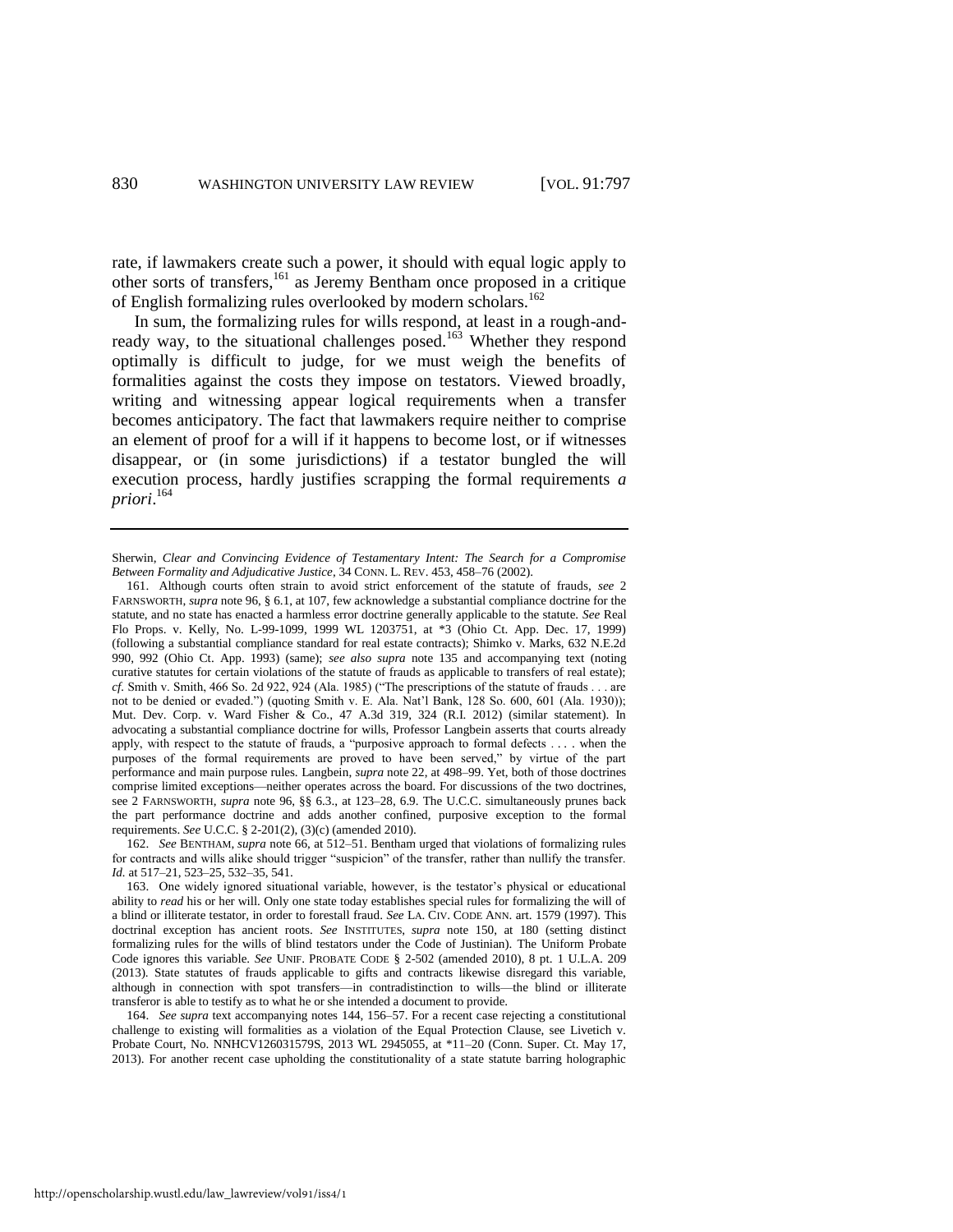#### *B. Gifts*

A donor might also frame an anticipatory transfer as a gift, that is, a gift scheduled to come into the donee's possession *in futuro*. Wherein lies the difference? Wills take effect only at *death*, not at other predetermined times, and wills are also *ambulatory*—they remain revocable by the testator, whereas gifts once made become final. The donor cannot rescind a gift.<sup>165</sup>

<span id="page-35-1"></span>We may note, preliminarily, that not all anticipatory gifts are allowed as a matter of substantive law. What is worse, the characteristics distinguishing valid gifts from invalid ones are subtle, not to say confused. On the one hand, a gift of a specific, existing tangible or intangible asset with delivery delayed until some future time (*viz*., a future interest) is permissible and enforceable if, and only if, the donor intends to convey a present and irrevocable right to future enjoyment.<sup>166</sup> Likewise, a donor can give away ex ante property that he or she does not yet possess, but which the donor is due to receive by virtue of a vested or contingent future interest created by a third party.<sup>167</sup>

<span id="page-35-0"></span>On the other hand, a pledge to make a gift of a specified asset, or of a general sum, at a future time fails as a (mere) donative promise, ordinarily unenforceable at common law.<sup>168</sup> For the same reason, the present "gift" of

wills but certifying the question to the state supreme court, see Lee v. Estate of Paine, No. 2D12-4411, 2013 WL 5225200, at \*\*4–5 (Fla. Dist. Ct. Sep. 18, 2013). For a recent proposal to offer an alternative means of formalizing wills, see Reid K. Weisbord, *Wills for Everyone: Helping Individuals Opt Out of Intestacy*, 53 B.C. L. REV. 877 (2012) (proposing to attach optional statutory will forms to state income tax returns). For a criticism of another novel means of formalizing wills, so far valid in only one state, see Scott S. Boddery, *Electronic Wills: Drawing a Line in the Sand Against Their Validity*, 47 REAL PROP. TR. & EST. L.J. 197 (2012). For earlier discussions and proposals, see Baron, *supra*  note [31,](#page-8-0) at 198–99 (suggesting the relaxation of formalizing rules applicable to wills as well as gifts); Hirsch, *supra* not[e 42,](#page-10-0) at 1069 n.38 (citing to other analyses).

<sup>165.</sup> BROWN, *supra* note [91,](#page-19-0) § 7.13, at 119; *see, e.g.*, *In re* Estate of Monks, 655 N.Y.S.2d 296, 298–99 (Sur. Ct. 1997). Under early Anglo-Saxon law, gifts delayed until death (which Professor Maitland designated "post obit gifts") often took the place of wills, which lacked full effectiveness prior to the ninth century. 2 FREDERICK POLLOCK & FREDERIC WILLIAM MAITLAND, THE HISTORY OF ENGLISH LAW: BEFORE THE TIME OF EDWARD I 316–17 (2d ed. 1899); Harold D. Hazeltine, *General Preface to* ANGLO-SAXON WILLS, at vii-ix (Dorothy Whitelock ed. & trans., 1930). In feudal times, English law did an about-face: wills became effective and delayed gifts became ineffective. 2 POLLOCK & MAITLAND, *supra*, at 318–36.

<sup>166.</sup> *See* RESTATEMENT (THIRD) OF PROP.: WILLS & OTHER DONATIVE TRANSFERS §§ 6.1 cmt. f (2003); BROWN, *supra* not[e 91,](#page-19-0) § 7.12; *see also, e.g.*, Puetz v. First Nat'l Bank of Skokie (*In re* Estate of Puetz), 521 N.E.2d 1277, 1280 (Ill. App. Ct. 1988); Gruen v. Gruen, 496 N.E.2d 869, 872–74 (N.Y. 1986); Neuschafer v. McHale, 709 P.2d 734, 739 (Or. Ct. App. 1985).

<sup>167.</sup> *E.g.*, Speelman v. Pascal, 178 N.E.2d 723, 725–26 (N.Y. 1961).

<sup>168.</sup> RESTATEMENT (THIRD) OF PROP.: WILLS & OTHER DONATIVE TRANSFERS § 6.1 cmt. p; *see, e.g.*, Hocks v. Jeremiah, 759 P.2d 312, 315 (Or. Ct. App. 1988). For exceptions that may apply under state law, see RESTATEMENT (SECOND) OF CONTRACTS § 90 (1981).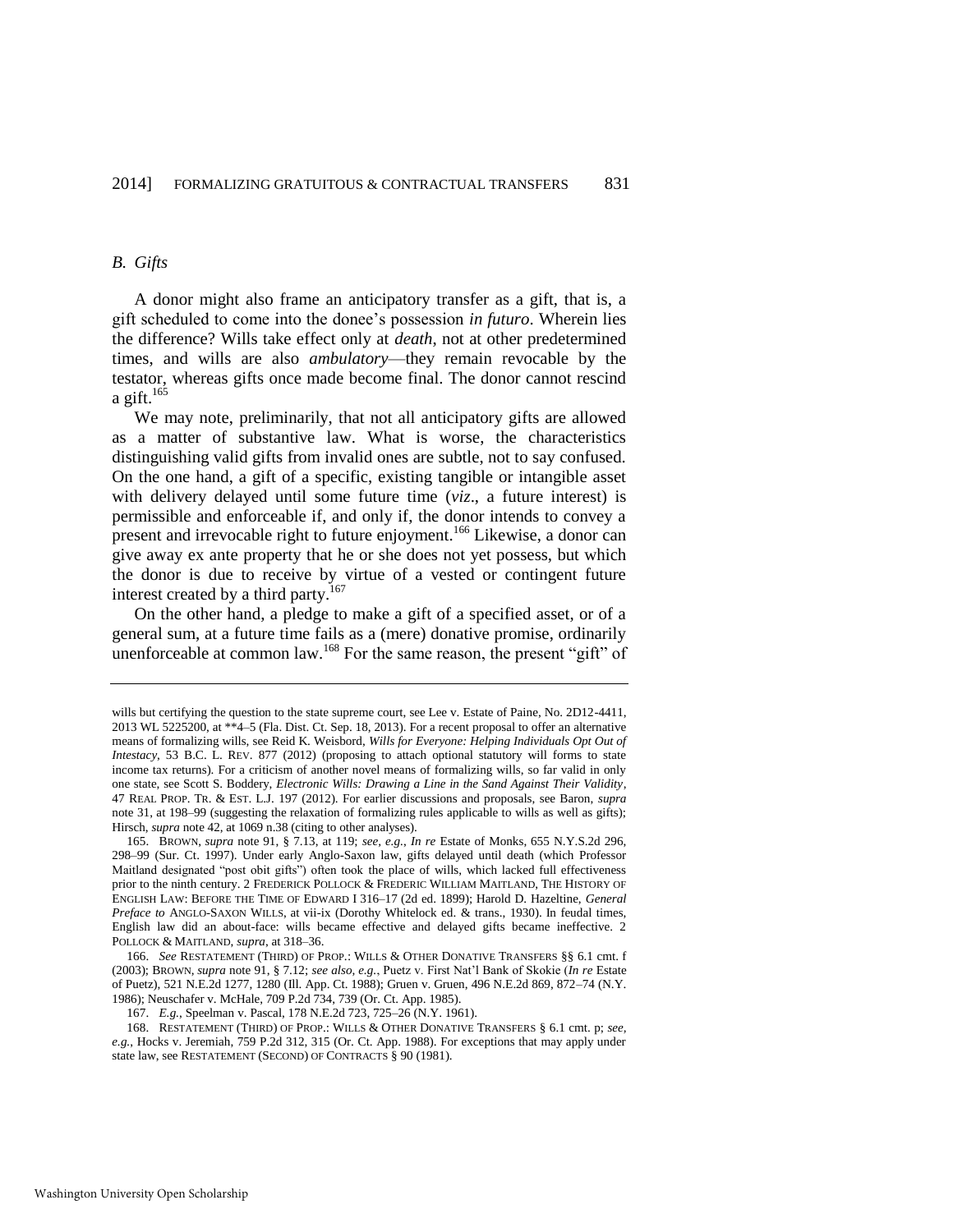<span id="page-36-0"></span>forgiveness of a debt owed in the future, known technically as a release, also fails at common law.<sup>169</sup> Likewise, an anticipatory gift of an expectancy―that is, of property in which the testator owns no existing future interest, but which he or she might acquire later from some identified source—is ineffective, even if the donor wishes to convey irrevocably his or her rights that may later materialize.<sup>170</sup> Hence, for example, the present gift of any bequest the donor might receive under a living person's will is invalid.<sup>171</sup> But at the same time, and with no apparent appreciation of the inconsistency, the common law (overruled by statutory law in some states) gives effect to anticipatory disclaimers of an inheritance from a living person's will.<sup>172</sup> In such a case, the disclaimant does not choose the alternative taker of the expectancy, as a donor would, but the disclaimant nonetheless, by consulting the will, can determine who the alternative taker would be.<sup>173</sup> Hence, a disclaimer represents a form of gratuitous transfer, here treated differently as a matter of substantive law.

Meanwhile, contract law draws none of the nice distinctions that have evolved within the law of gratuitous transfers. Contracts for the sale of future interests, for the release of debts, for the transfer of expectancies, and for the execution of anticipatory disclaimers are all either effective at common law or (alternatively) enforceable in equity, sometimes with an added stipulation that they are valid if made for a fair consideration.<sup>174</sup>

172. *See, e.g.*, *In re* Estate of Heffner, 503 N.Y.S.2d 669, 670 (Sur. Ct. 1986) (holding an anticipatory disclaimer valid at common law); *In re* Estate of Boren, 268 S.W.3d 841, 848–51 (Tex. Ct. App. 2008) (observing in dicta that an anticipatory disclaimer would have been effective had it been properly filed). *But cf. In re* Estate of Baird, 933 P.2d 1031, 1033–35 (Wash. 1997) (en banc) (holding an anticipatory disclaimer invalid under the text of the state's disclaimer statute). The Uniform Disclaimer of Property Interests Act (incorporated into the Uniform Probate Code) is ambiguous on this point. It allows a beneficiary to disclaim "any interest in or power over property." UNIF. PROBATE CODE § 2-1105(a) (amended 2010), 8 pt. 1 U.L.A. 390 (2013). This definition appears to exclude an expectancy: "By all traditional and current concepts of property, expectancies are not property interests." RESTATEMENT (THIRD) OF TRUSTS § 41 cmt. a (2003). Nevertheless, the Uniform Disclaimer of Property Interests Act creates a filing procedure for anticipatory disclaimers. UNIF. PROBATE CODE § 2-1112 (e)(3), (f) (amended 2010), 8 pt. 1 U.L.A. 404 (2013).

<sup>169.</sup> *See* RESTATEMENT (SECOND) OF CONTRACTS §§ 273, 284 (noting the effectiveness of releases under some circumstances, and under some state statutes); 13 CORBIN ON CONTRACTS § 67.10 (Sarah H. Jenkins ed., rev. ed. 2003) [hereinafter CORBIN]. At the same time, debts can be released under wills. 6 PAGE, *supra* not[e 144,](#page-29-0) § 57.1.

<sup>170.</sup> *See* RESTATEMENT (THIRD) OF PROP.: WILLS & OTHER DONATIVE TRANSFERS § 6.1 cmt. f.

<sup>171.</sup> *E.g.*, Mastin v. Marlow, 65 N.C. 695, 703 (1871).

<sup>173.</sup> On this feature of disclaimers, see Adam J. Hirsch, *The Problem of the Insolvent Heir*, 74 CORNELL L. REV. 587, 608 (1989).

<sup>174.</sup> *See, e.g.*, Greene v. Rosin (*In re* Rosin), 248 B.R. 625, 633–34 (Bankr. M.D. Fla. 1998) (giving effect to the assignment of an heir's expectancy "provided the assignment was fairly obtained and based on sufficient consideration"); Rector v. Tatham, 196 P.3d 364, 367–69 (Kan. 2008) (same); Johnson *ex rel.* Lackey v. Schick, 882 P.2d 1059, 1060–62 (Okla. 1994) (same); Scott v. First Nat'l Bank of Baltimore, 168 A.2d 349, 351 (Md. 1961) (same); Badouh v. Hale, 22 S.W.3d 392, 396 (Tex.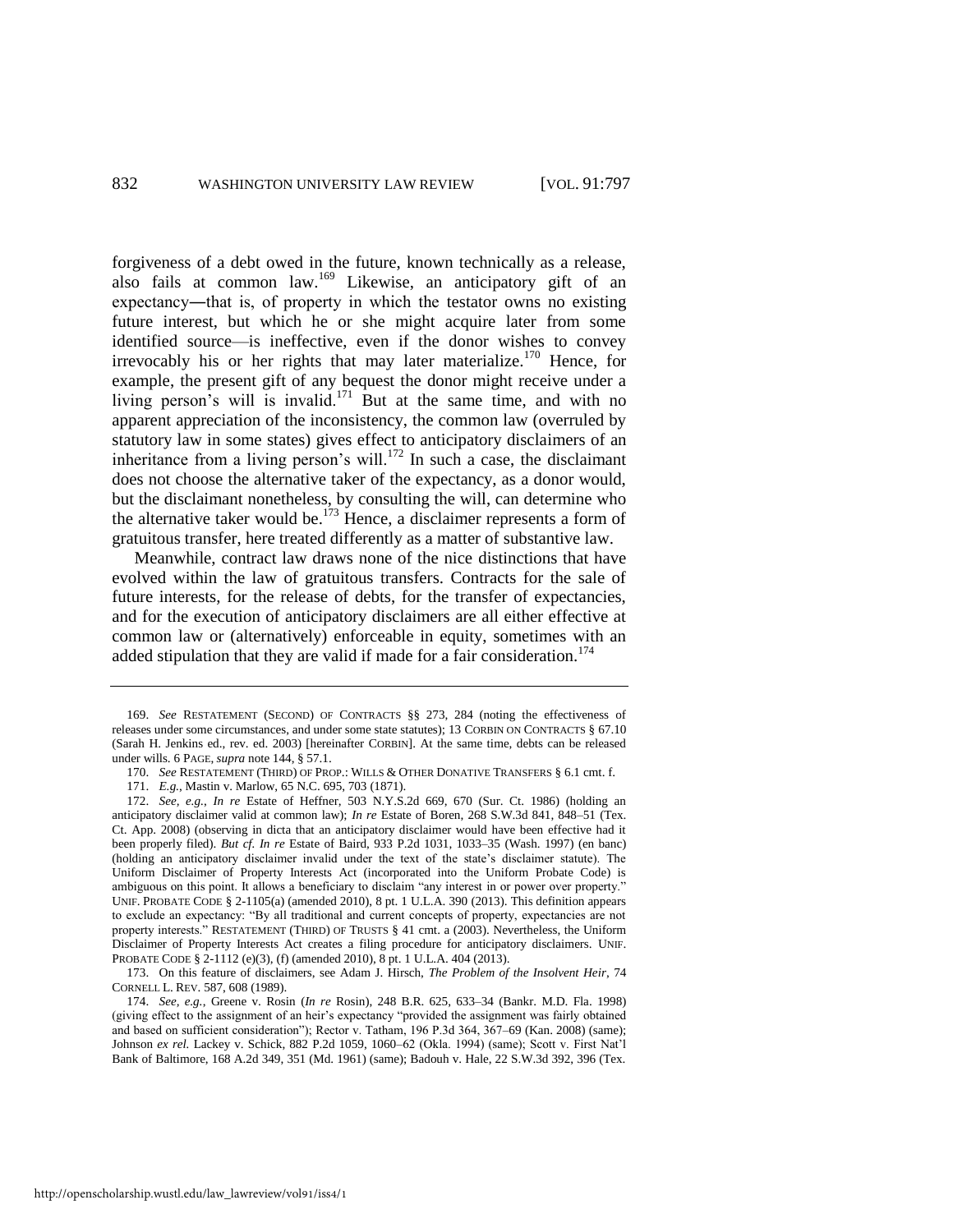No announced policy explains these distinctions. Volumes of the *Restatement* set out the rules but fail to articulate a rationale for any of them.<sup>175</sup> Professor Allan Farnsworth suggests that the doctrines derive, implicitly and unsystematically, from lawmakers' paternalistic instincts: "It is an appealing notion that we are more competent in ordering our present actions than our future ones," Farnsworth posits; "[i]f . . . we are less able to protect ourselves against the possibility of 'second thoughts' in cases of promises to make gifts than in cases of present gifts, paternalism may seem more justifiable in cases of promises."<sup>176</sup>

<span id="page-37-1"></span><span id="page-37-0"></span>Of course, the problem of paternalism in law—here, hard paternalism, not merely the soft variety reflected in Fuller's cautionary function of formalities $177$ —and the extent to which civil government can legitimately protect persons from their own misjudgments is a large subject.<sup>178</sup> What makes Farnsworth's analysis noteworthy is his projection of the problem from the transactional realm into the world of gratuity—from buyer's remorse to *donor's* remorse. It is a natural extension. Either variant of regret can stem from the tendency of persons to trade present for future utility, a phenomenon which the psychologists call myopia, and the economists (who sometimes venture the same ideas but speak a different language) usually style as hyperbolic discounting. We often indulge our present selves by overspending or overborrowing for current consumption. By the same token, when we care about others and have interdependent utilities with them (translating once more into the economists' obscure

<sup>2000) (</sup>enforcing the assignment by preventing the assignor from executing a disclaimer). For a case enforcing a contractual pooling of expectancies, see Ferguson v. Carnes, 38 FLA. L. WEEKLY D741, 2013 WL 1316345 (Fla. Dist. Ct. App. 2013). For cases giving effect to contractual, anticipatory disclaimers, see for example *McCarthy v. McCarthy*, 133 N.E.2d 763, 767–68 (Ill. App. Ct. 1956) and *Stewart v. McDade*, 124 S.E.2d 822, 825–27 (N.C. 1962). For contractual releases, for which there appear few if any cases on point, see RESTATEMENT (SECOND) OF CONTRACTS § 273(a); 13 CORBIN, *supra* not[e 169,](#page-36-0) § 67.10, at 100–01.

<sup>175.</sup> *See* RESTATEMENT (THIRD) OF PROP.: WILLS & OTHER DONATIVE TRANSFERS §§ 2.6 cmt. j, 6.1 cmts. f & p, 6.2 cmt. w; RESTATEMENT (THIRD) OF TRUSTS § 41 & cmts. a–d. The *Restatement (Third) of Trusts* offers one truism that hardly passes for a policy: "By all traditional and current concepts of property, expectancies are not property interests." RESTATEMENT (THIRD) OF TRUSTS § 41 cmt. a. For an early discussion of the distinction between a promise to make a future gift and a gift of a future interest, see THOMAS HOBBES, LEVIATHAN 194 (C.B. Macpherson ed., 1982) (1651).

<sup>176.</sup> E. Allan Farnsworth, *Promises and Paternalism*, 41 WM. & MARY L. REV. 385, 398 (2000).

<sup>177.</sup> *See supra* text accompanying note[s 18](#page-6-0)[–20.](#page-6-3)

<sup>178.</sup> For recent, scattered contributions to the debate, see PATERNALISM: THEORY AND PRACTICE (Christian Coons & Michael Weber eds., 2013); Jeremy A. Blumenthal, *Expert Paternalism*, 64 FLA. L. REV. 721 (2012); Tom Ginsburg et al., *Libertarian Paternalism, Path Dependence, and Temporary Law*, 81 U. CHI. L. REV. 291 (2014); Jayson L. Lusk et al., *The Paternalist Meets His Match*, 36 APPLIED ECON. PERSP. & POL'Y 61 (2013); Cass R. Sunstein, *The Storrs Lectures: Behavioral Economics and Paternalism*, 122 YALE L.J. 1826 (2013).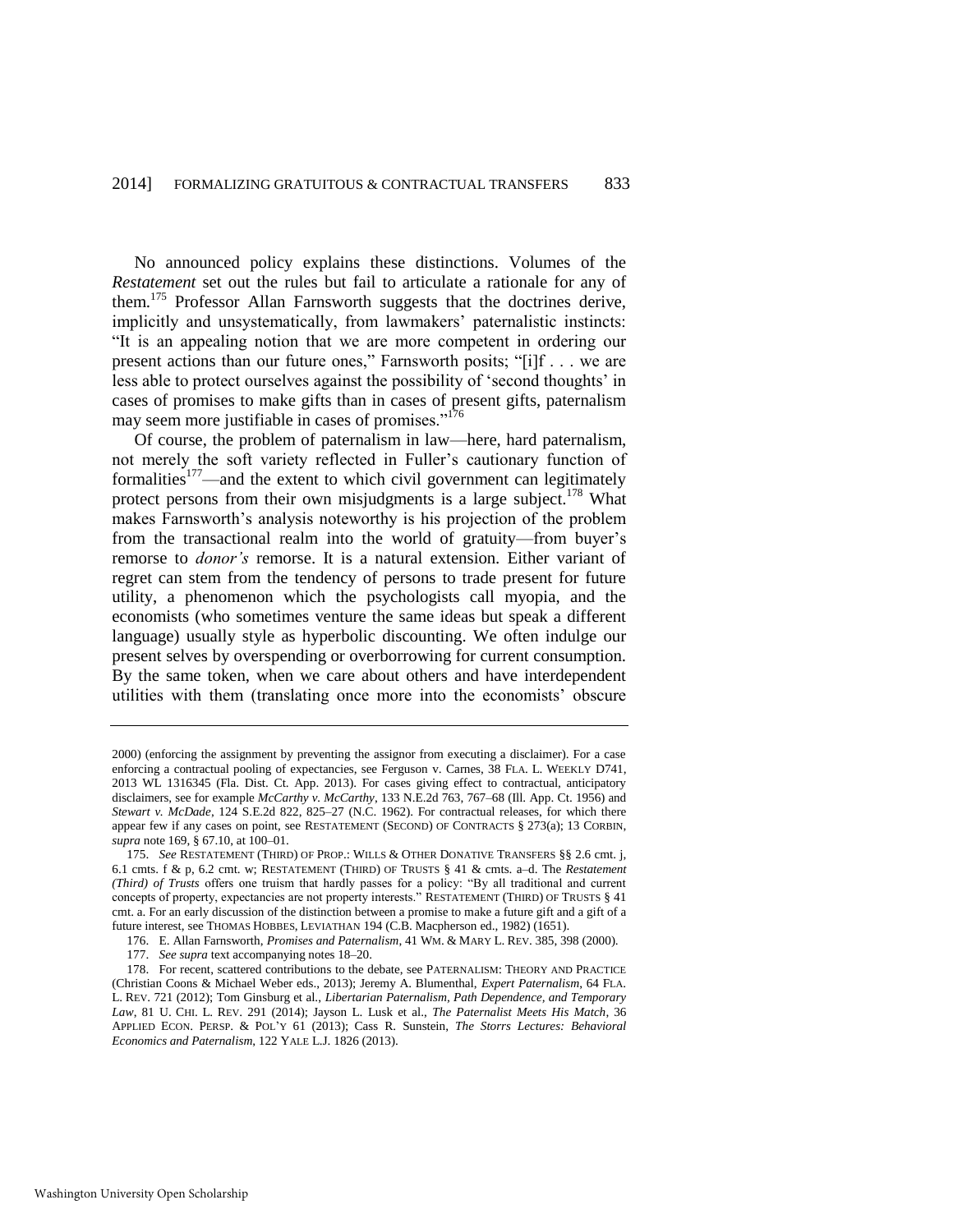dialect), we might similarly incline toward *overgenerosity*, either with what we have now or will (or might) acquire later on, again at the cost of our own future welfare.<sup>179</sup>

If that were their focus of concern, though, lawmakers have at their disposal a less invasive solution to the problem. Lawmakers could accommodate the remorseful donor by rendering anticipatory gifts voidable until they become possessory, rather than wholly void. By making anticipatory gifts (be they future interests, expectancies, or promises) mandatorily revocable, lawmakers could avoid regret and also give effect to gifts of future assets by those who never experience regret, but who die before the assets change hands.<sup>180</sup> Lawmakers have employed similar expedients within the other primary categories of transfer. In the realm of contracts, mandatory cooling-off periods sometimes operate to protect parties from failures of judgment.<sup>181</sup> By even closer analogy, wills making future transfers also function in this way. Bequests under wills are revocable *and cannot be made irrevocable*, which is why the cautionary function of formality applies just indirectly to wills.<sup>182</sup> Only if they are not revoked during the testator's lifetime do wills become effective. Anticipatory gifts could be treated in like manner. Oddly, though, under

180. For a proposal to make gift promises effective so long as they are not repudiated, see Mary Louise Fellows, *Donative Promises Redux*, *in* PROPERTY LAW AND LEGAL EDUCATION 27, 33–37 (Peter Hay & Michael H. Hoeflich eds., 1988). For a proposal to offer all donors of inter vivos gifts (not confined to anticipatory ones) the option of making their gifts revocable, see John L. Garvey, *Revocable Gifts of Personal Property: A Possible Will Substitute*, 16 CATH. U. L. REV. 119 (1966).

<sup>179.</sup> Farnsworth's intuition that it is easier (or too easy) to give away future, as opposed to present, assets, *see supra* text accompanying note [176,](#page-37-1) might also implicate another psychological phenomenon known as the endowment effect: Some evidence suggests that persons tend subjectively to value property that they own above its objective worth. But preliminary evidence also suggests that the endowment effect does not come into play until property becomes possessory:

The impression gained from informal pilot experiments is that the act of giving the participant physical possession of the good results in a more consistent endowment effect. Assigning subjects a chance to receive a good, or a property right to a good to be received at a later time, seemed to produce weaker effects.

Daniel Kahneman et al., *Experimental Tests of the Endowment Effect and the Coase Theorem*, 98 J. POL. ECON. 1325, 1342 n.7 (1990). If that is true, then donors' rights to future interests and expectancies may hold less subjective value, making them readier objects of donors' generosity, or overgenerosity. At the same time, recent experimental studies have called into question the endowment effect. For a review, see Gregory Klass & Kathryn Zeiler, *Against Endowment Theory: Experimental Economics and Legal Scholarship*, 61 UCLA L. REV. 2, 30–53 (2013).

<sup>181.</sup> *See* Anthony T. Kronman, *Paternalism and the Law of Contracts*, 92 YALE L.J. 763, 786–97 (1983).

<sup>182.</sup> *See* Hoffman v. Krueger (*In re* Salzwedel's Estate), 177 N.W. 586, 587–88 (Wis. 1920) (holding ineffective as "purely testamentary" an attempted inter vivos transfer of a future interest in "all our personal property which we may possess at our death"). If the cautionary function applies to wills, it does so only because procrastination and transaction costs impede their amendment. *Cf. supra* text accompanying note[s 18](#page-6-0)[–20.](#page-6-3)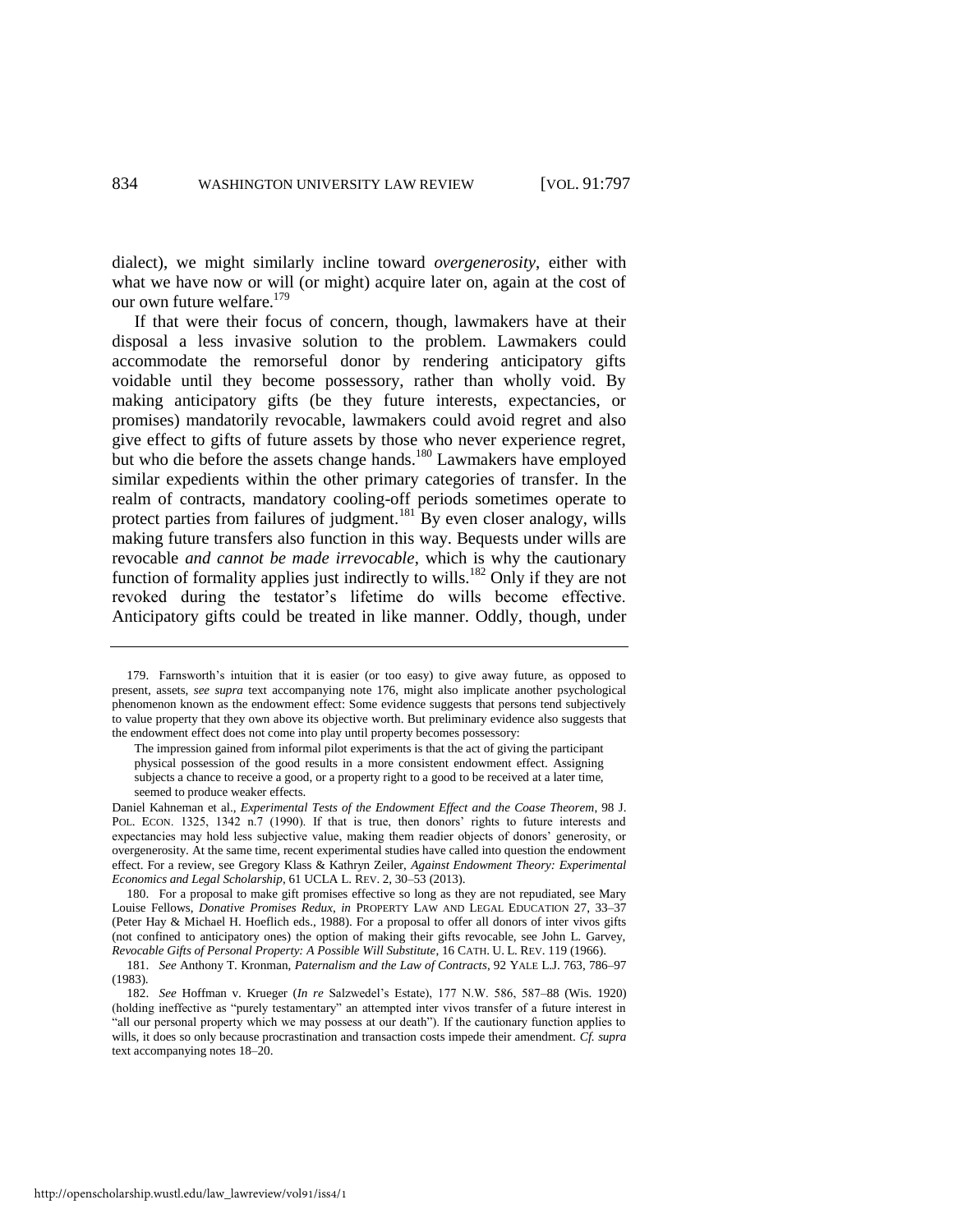current law the opposite is true: all valid anticipatory gifts are irrevocable *and cannot be made revocable*. 183

In point of fact, litigation over anticipatory gifts has arisen almost invariably in instances where death arrives before possession, and where there is no evidence that the donors ever wished to retract their gifts.<sup>184</sup> Paternalistic considerations fail to figure into such cases.

But there remains another element to consider here. If a hiatus separates the time when a gift is created and the time when it becomes possessory, then the risk arises that the donor will not live long enough to substantiate his or her intent to make a gift at all. The longer the delay, the greater the risk; and if a gift is timed to take effect only upon the donor's death, then the risk grows to a certainty. Here, witnesses (to ensure authenticity) and a writing (to protect against lapses of memory) would both serve evidentiary needs presented by the circumstances. Notice in this regard that if lawmakers were to change the law of gifts to make anticipatory gifts revocable, then an anticipatory gift programmed to take effect upon the donor's death would become indistinguishable from a will, which of course requires full execution under the statute of wills.<sup>185</sup> Yet, the feature of revocability—or irrevocability—has no impact whatsoever upon a fact finder's ability to recover evidence of a given gratuitous transfer.

<span id="page-39-0"></span>Under current law, anticipatory gifts are formalized like any other gift: all they require is delivery. Because manual delivery of an abstract future right is impossible, a donor must instead deliver a written description of the gift to the donee.<sup>186</sup> Given the donor's possible (or certain) unavailability to testify, a writing provides a fact finder with valuable evidence—it is better than nothing.<sup>187</sup> Nonetheless, the writing in question

<sup>183.</sup> *See supra* note [165](#page-35-1) and accompanying text. That is not true of trusts, however, which a settlor can make revocable. *See infra* Part V.

<sup>184.</sup> *See, e.g.*, Unthank v. Rippstein, 386 S.W.2d 134, 134–35 (Tex. 1964) (concerning an ostensible, anticipatory gift of a five-year income stream made three days before the donor's death).

<sup>185.</sup> *See supra* Part III.A.

<sup>186.</sup> *See* RESTATEMENT (THIRD) OF PROP.: WILLS & OTHER DONATIVE TRANSFERS §§ 6.2 cmts. g, h, t & w (2003); *see also*, *e.g.*, Gruen v. Gruen, 496 N.E.2d 869, 874 (N.Y. 1986); *In re* Estate of Monks, 655 N.Y.S.2d 296, 299–300 (Sur. Ct. 1997).

<sup>187.</sup> *See Gruen*, 496 N.E.2d at 874 (observing that, in the absence of witnesses, a written instrument provides better evidence of an anticipatory gift than a ritual of manual delivery of the gift corpus to the donee followed by its immediate return to the donor would provide); *see also* Rogers v. Rogers, 319 A.2d 119, 121 (Md. 1974) (recognizing the risk of fraud where an alleged donee claimed to have made a bailment of the gift corpus back to an alleged donor and then sued for the return of the corpus after the donor's death).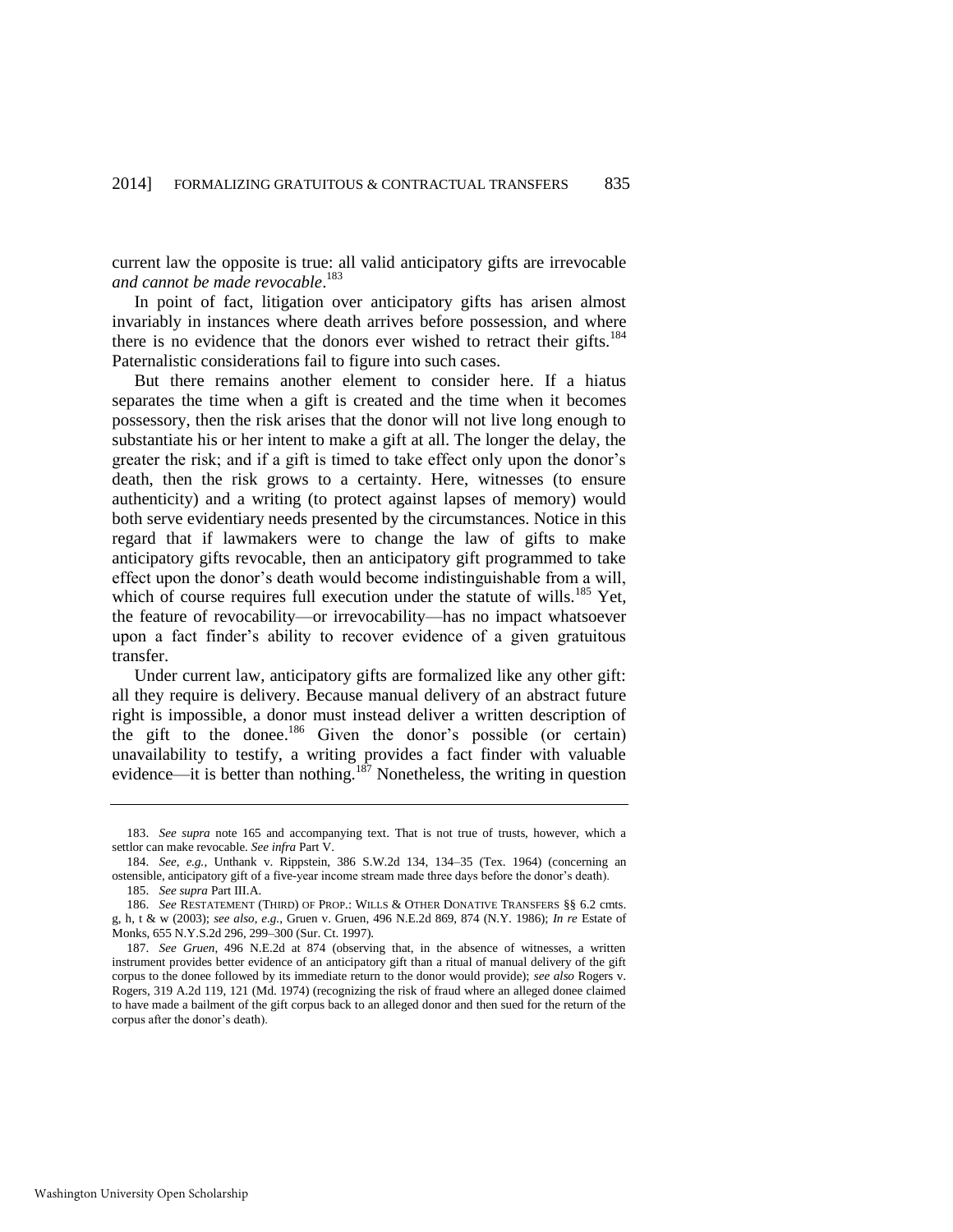<span id="page-40-1"></span>need not be witnessed, nor even signed by the donor.<sup>188</sup> We cannot dismiss the danger of fraud in such cases.

In short, evidentiary concerns bulk as large if not larger than paternalistic ones in connection with anticipatory gifts. But, once again, we can answer those concerns with small difficulty. Lawmakers could validate anticipatory gifts of all sorts (including ones now held ineffective) *but require donors to formalize them exactly like wills*.

Such an approach would hardly appear revolutionary. We need not dip too far back into the past to encounter historical precedents. At least one early court ruled that a charitable subscription—a form of gift promise that is enforceable in some states<sup>189</sup>—if postponed until death must be executed in conformity with the statute of wills, because "the gift . . . is testamentary in its character."<sup>190</sup> In former times, a donor could make other gift promises, or a gift of an expectancy—transfers that today are ineffective—valid and enforceable by recourse to the seal. A promise under seal involved a writing, delivery, and in lieu of witnesses a waxen image of the donor's signet ring, which was difficult to counterfeit.<sup>191</sup> These formalities bore some resemblance to those demanded by the statute of wills. By the dawn of the twentieth century, though, the seal had deteriorated into a standard wafer or form, more susceptible to fraud, and it was applied pro forma by parties, losing its ritual significance.<sup>192</sup>

<span id="page-40-0"></span><sup>188.</sup> *See* RESTATEMENT (SECOND) OF PROP.: DONATIVE TRANSFERS § 32.1 (1992) (requiring that the document, if unsigned, merely be "identified in some way as coming from the donor"); BROWN, *supra* not[e 91,](#page-19-0) § 7.10, at 109–110. The third *Restatement* adds a signature requirement. RESTATEMENT (THIRD) OF PROP.: WILLS & OTHER DONATIVE TRANSFERS § 6.2 cmt. s. Nevertheless, as the reporter concedes, there are contrary precedents. *Id.* § 6.2 reporter's note 18.

<sup>189.</sup> The *Restatement* endorses the doctrine. *See* RESTATEMENT (SECOND) OF CONTRACTS § 90(2) (1981).

<sup>190.</sup> Am. Univ. v. Conover, 180 A. 830, 832 (N.J. 1935). The charitable subscription at issue had been "duly signed and witnessed," but apparently not in compliance with the statute of wills. *Id.* at 831. The court acknowledged that its ruling conflicted with prior decisions from other jurisdictions. *Id.*

<sup>191.</sup> Under the French Civil Code, a gift promise must be notarized, and hence in effect witnessed, to become enforceable, although in practice today parties often circumvent this requirement. *See* JOHN P. DAWSON, GIFTS AND PROMISES: CONTINENTAL AND AMERICAN LAW COMPARED 68–69, 82 (1980).

<sup>192.</sup> Professor Williston made the point in defense of the Uniform Written Obligations Act of 1925, for which he had served as Reporter: "[W]hen a man has signed a document, a gratuitous promise, and given it to another, it is pretty easy for that other to lick a wafer and put it after the signature. That's a fraud that might be difficult to prove." Uniform Written Obligations Act, Proceedings of the Committee of the Whole, *reprinted in* HANDBOOK OF THE NATIONAL CONFERENCE OF COMMISSIONERS ON UNIFORM STATE LAWS AND PROCEEDINGS OF THE THIRTY-FIFTH ANNUAL MEETING 193, 197 (1925); *see also* UNIF. WRITTEN OBLIGATIONS ACT cmt., *reprinted in id.* at 584, 585. This Act required donors to certify a gift promise by including an express statement that they intended to be legally bound to carry out the promise. The only formal requirements specified in the Act were a writing and a signature by the donor. *Id.* § 1. The sufficiency of this procedure is open to doubt. *See supra* text accompanying notes [59](#page-13-1)[–60.](#page-13-0)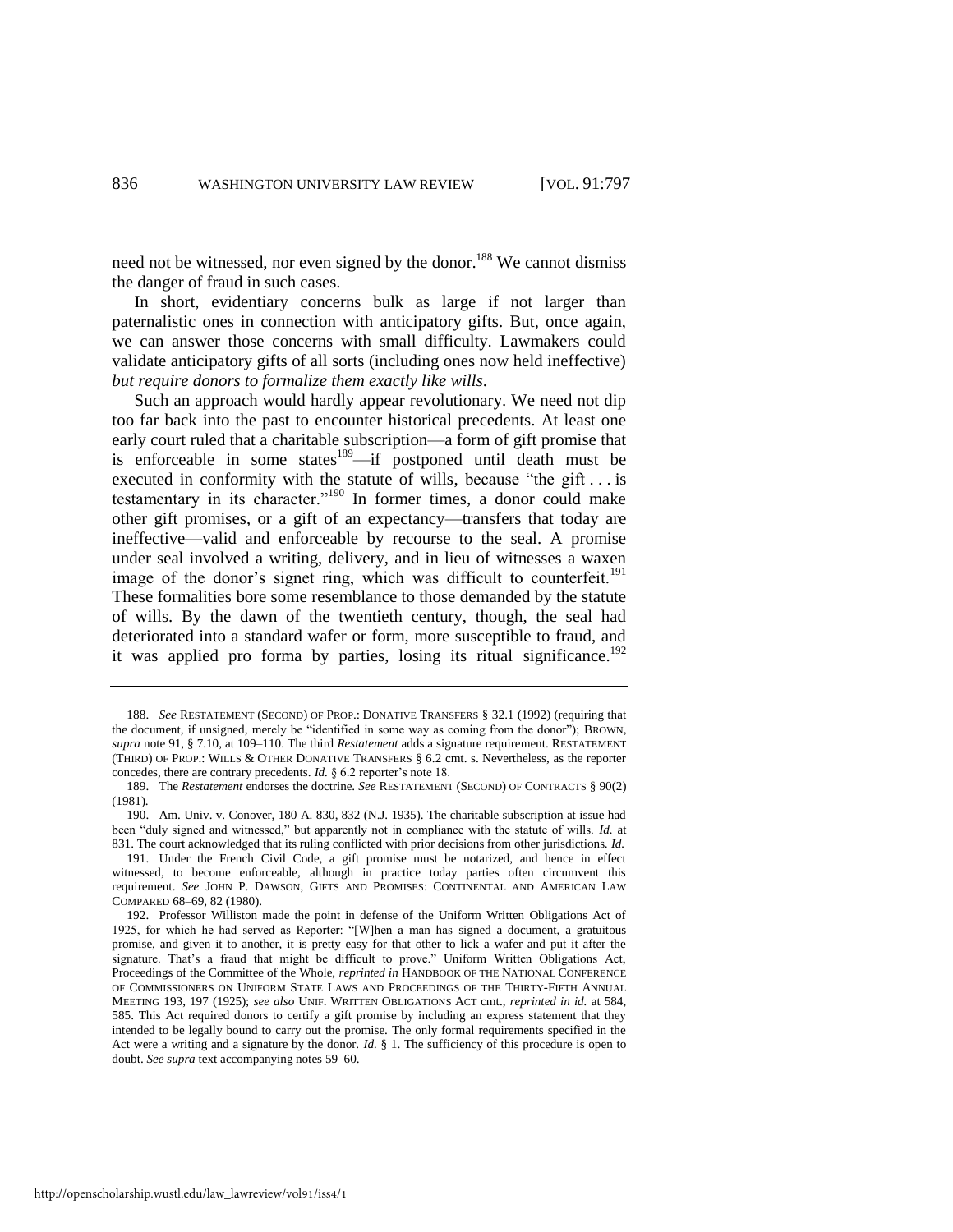Legislation abolishing the seal soon spread among the states to the point where the seal today has virtually disappeared as a legal formality.<sup>193</sup> With its demise has gone the opportunity to make anticipatory gifts that are more rigorously formalized than ordinary gifts. Hence, in structural terms, the demise of the seal also sealed the end of a situational exception from the formalizing rules for gifts in favor of categorical homogeneity.

#### *C. Contracts*

Although most contracts have short life spans, that is not invariably true. Some "relational" contracts continue to bind parties over longer terms. Others call for delayed performance, or performance at death often taking the form of "contracts to make wills." These may require payment under the will for some service performed inter vivos, or they may comprise agreements not to revoke reciprocal wills under which the parties provide either for each other, or for the same third-party beneficiaries, or both.

At several levels, though, the notion of a contract to make a will appears misguided, at least as currently conceived and applied. Considered in the abstract, the very idea of a will contract—a *bound gratuity*—appears oxymoronic. Suppose, by analogy, a party were to agree to perform some service in contractual exchange for a *gift* of a sum certain. Any court would view this nuance as a solecism: in truth, the contract would exchange a service for the *transfer* of a sum certain. Courts ought likewise to view contracts to make wills as agreements to make a transfer *at the indeterminate moment of a party's death*. Some contracts do take that form expressly, although they turn up less frequently in the law reports.<sup>194</sup> By conceiving of will contracts as agreements performed literally by acts of testation, courts have sometimes gone astray, penalizing parties for breaches that are in truth illusory (or, even within the traditional framework of contract law, not material).<sup>195</sup>

<sup>193.</sup> For a thorough discussion of promises under seal and a proposal for their revival in a new, fraud-resistant form, see Eric Mills Holmes, *Stature and Status of a Promise Under Seal as a Legal Formality*, 29 WILLAMETTE L. REV. 617 (1993).

<span id="page-41-0"></span><sup>194.</sup> *See infra* not[e 225 a](#page-47-0)nd accompanying text.

<sup>195.</sup> *See, e.g.*, *In re* Estate of Cohen, 629 N.E.2d 1356, 1357–60 (N.Y. 1994) (finding that where two spouses entered into a contract not to revoke their wills bequeathing to each other for life, with a remainder to members of each of their families, and where the husband (who died first) revoked his will by implication of its disappearance, in violation of the contract, the wife was thereby freed to bequeath to whomever she liked, despite the fact that she still inherited her husband's estate *by intestacy*, instead of by the contractual will).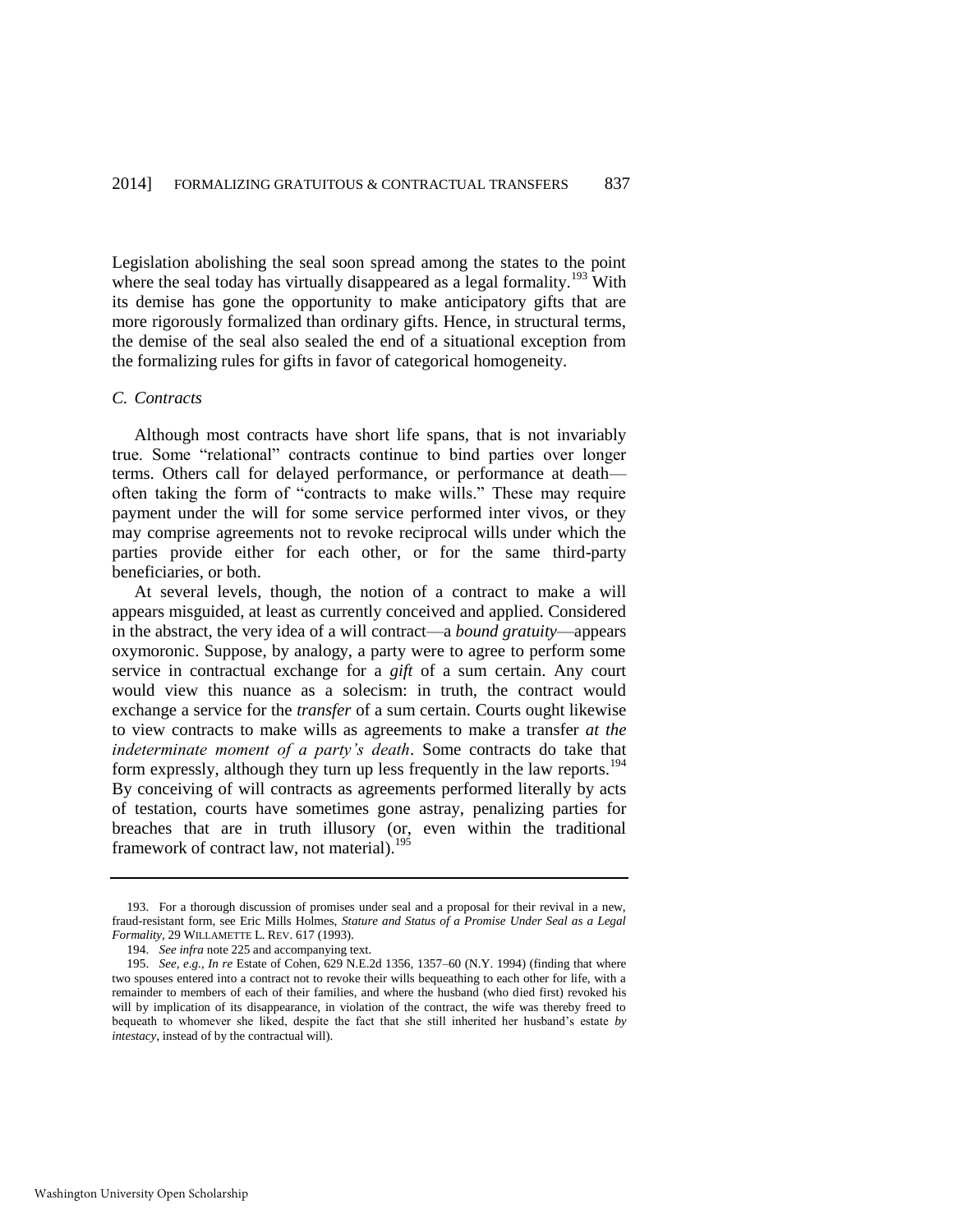At the same time, for reasons that for too long have gone unexplained, most courts hold that a will contract remains unenforceable until one side has performed. If one party repudiates the contract, the other party cannot sue for the benefit of the bargain. Rather, the other party mitigates by not performing in turn, and mitigation is conclusively presumed to be complete. $^{196}$ 

<span id="page-42-0"></span>In other words, on reflection, a so-called contract to make a will fails to function as a true contract at all. Rather than create an executory contract, the parties' agreement gives rise to a compound of two unilateral contract offers. Only after one side accepts by performing, thereby producing an executed contract, does the other side become bound.<sup>197</sup>

<span id="page-42-1"></span>Despite this distinction of substantive doctrine, the formalizing rules for contracts to make wills coincided historically with those that applied to other contracts. Hence, parties could create a contract to make a will by mere parol agreement, unless the subject matter of the contract brought it within the statute of frauds.<sup>198</sup> Yet, notice the special circumstances that prevail here: The parties to the contract typically will be laypersons, not business persons. The contract is not formed in a typical business environment, and the parties may have a poorer understanding of what their declarations connote to one another. Here, a legal ritual indicating finality holds greater value than it would for professional contractors.<sup>199</sup> Such a contract may also take effect long after the parties strike their bargain. What is more, no cause of action on the contract typically arises until after one party to the contract has died; only then does a will that might breach the contract become operative.<sup>200</sup> Indeed, if the contract takes the common form of mutual promises not to revoke a will, and one

<sup>196.</sup> *See* WILLIAM M. MCGOVERN ET AL., WILLS, TRUSTS AND ESTATES: INCLUDING TAXATION AND FUTURE INTERESTS § 4.9, at 247–48 (4th ed. 2010); 1 PAGE, *supra* note [144,](#page-29-0) § 10.2; *cf.* BERTEL M. SPARKS, CONTRACTS TO MAKE WILLS: LEGAL RELATIONS ARISING OUT OF CONTRACTS TO DEVISE OR BEQUEATH 110–23 (1956) (asserting that most statements of this rule comprise dicta). Professor McGovern and his collaborators speculate: "[B]ecause contracts to make wills are usually between family members, courts may feel that the parties did not intend them to be enforceable to the same extent as a commercial contract." MCGOVERN ET AL., *supra*, § 4.9, at 248.

<sup>197.</sup> In this respect, contracts to make wills operate today in most states in the same way that ordinary business contracts did prior to the seventeenth century, when only executed contracts were enforceable. For a discussion of the history, see 1 FARNSWORTH, *supra* not[e 96,](#page-20-2) § 1.6.

<sup>198.</sup> *See, e.g.*, Dean v. Morris, 756 S.E.2d 430, 432–33 (Va. 2014). For discussions of the case law applying the statute of frauds to will contracts, see THOMAS E. ATKINSON, HANDBOOK OF THE LAW OF WILLS § 48, at 213–15 (2d ed. 1953); MCGOVERN ET AL., *supra* not[e 196,](#page-42-0) § 4.9, at 245–47; 1 PAGE, *supra* note [144,](#page-29-0) § 10.11; SPARKS, *supra* note [196,](#page-42-0) at 39–49; Merrill I. Schnebly, *Contracts to Make Testamentary Dispositions as Affected by the Statute of Frauds*, 24 MICH. L. REV. 749 (1926).

<sup>199.</sup> *See supra* text accompanying note[s 82](#page-18-0)[–83.](#page-18-1)

<sup>200. 1</sup> PAGE, *supra* not[e 144,](#page-29-0) § 10.38, at 554–55.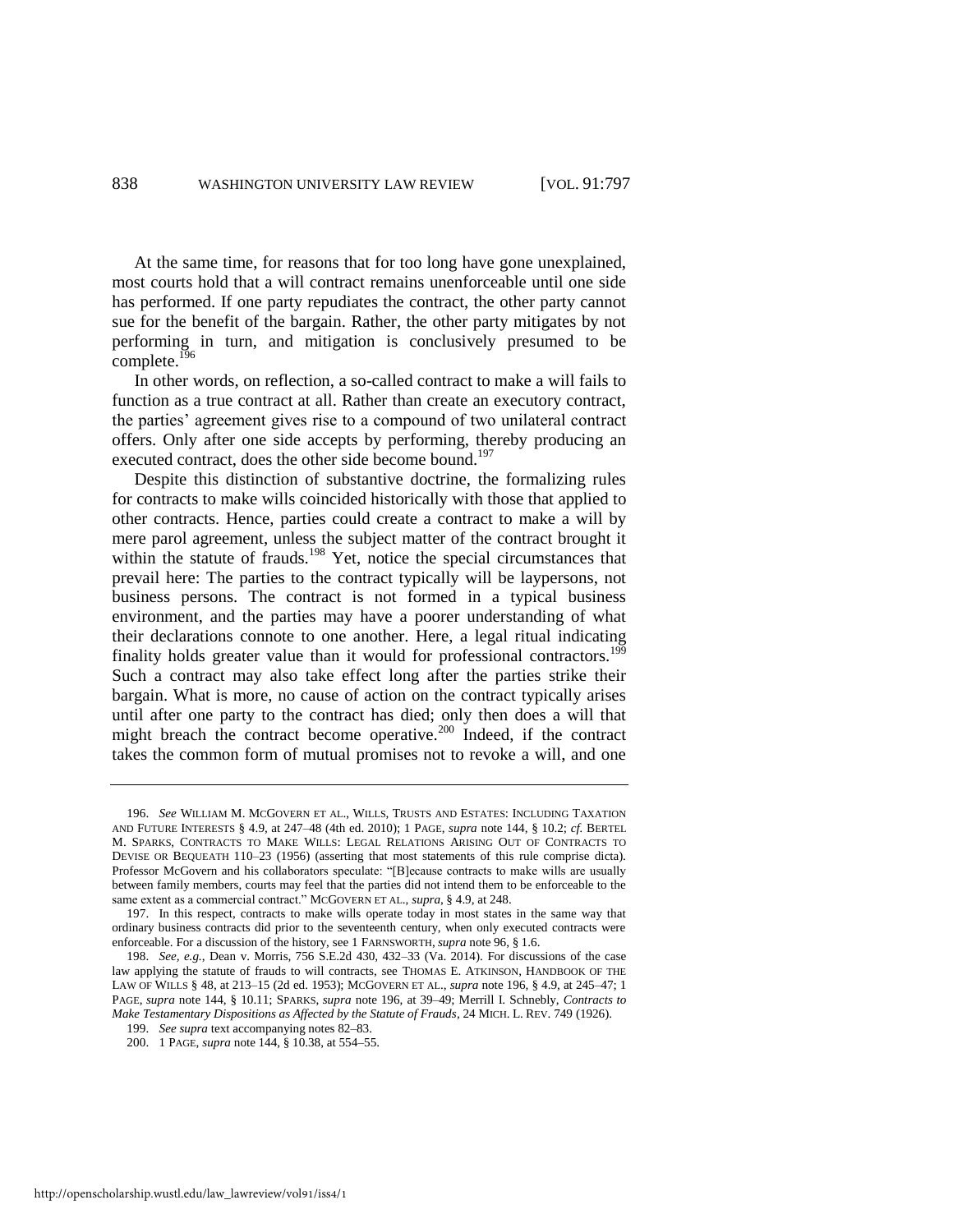party dies in compliance with the promise, no suit will become possible until *both* parties have died; only at the death of the second party might a breach occur allowing third-party beneficiaries to sue on the contract. Once again, the value of a writing, and of witnesses to verify its authenticity, stands out in this context. $201$ 

Of course, the general idea that prolonged or delayed agreements require extraordinary evidence already informs contract law. The statute of frauds includes a provision premised on this notion, however poorly the provision achieves its end. $^{202}$  Famously, the statute of frauds requires parties to commit to writing any contract that cannot be performed within one year.<sup>203</sup> Because the moment when a living party will die is indeterminate, and could be immediate, contracts to make wills fail to come within the statute's purview.<sup>204</sup> In twenty-three states today, parties can continue to formalize a will contract with nothing more than an exchange of oral declarations, offering and accepting the terms of the agreement.<sup>205</sup>

Contracts affecting succession are rarely desirable as estate planning devices and they are likely to cause much suffering if entered into without competent advice as to their effects. Consequently, it seems desirable to impose [formal] requirements upon the making of such contracts that are so difficult that they cannot be met without the advice of counsel.

William F. Fratcher, *Toward Uniform Succession Legislation*, 41 N.Y.U. L. REV. 1037, 1081 (1966) (footnotes omitted). Offering still another perspective, Professor Sparks perceived a tension between the situational argument that "every kind of transaction which is intended to affect the distribution of a decedent's property at death should be evidenced by a writing" and the particular circumstance that "contracts to make wills are likely to involve family matters not often reduced to writing and . . . if enforcement is denied great inequity will result." SPARKS, *supra* not[e 196,](#page-42-0) at 48.

202. "The design was said to be not to trust to the memory of witnesses for a longer time than one year, but the statutory language was not appropriate to carry out that purpose." RESTATEMENT (SECOND) OF CONTRACTS § 130 cmt. a (1981); *see also id.* ch. 5 statutory note. Commentators have agreed with that assessment. *See, e.g.*, 2 FARNSWORTH, *supra* not[e 96,](#page-20-2) § 6.4.

203. RESTATEMENT (SECOND) OF CONTRACTS § 130(1).

204. 1 PAGE, *supra* note [144,](#page-29-0) § 10.11, at 482–83; SPARKS, *supra* note [196,](#page-42-0) at 40; *see, e.g.*, Appleby v. Noble, 124 A. 717, 718 (Conn. 1924); *see also* RESTATEMENT (SECOND) OF CONTRACTS § 130 cmt. a ("Contracts of uncertain duration are simply excluded; the [statute of frauds] covers only those contracts whose performance cannot possibly be completed within a year.").

205. *See supra* not[e 198](#page-42-1) and accompanying text. In California, this rule is codified. CAL. PROB. CODE § 21700(a)(4) (West 2011). In Iowa, only some will contracts can be created by oral declaration.

<sup>201.</sup> The problem has aroused surprisingly little discussion by commentators. For a brief early appraisal, criticizing the enforcement of oral contracts to make wills as failing to appreciate "the sound policy" of the Statute of Frauds and the Statute of Wills, see Roscoe Pound, *The Progress of the Law, 1918–1919: Equity* (pt. 3), 33 HARV. L. REV. 929, 933–34 (1920). For an incisive judicial analysis drawing the same conclusion, and analogizing will contracts to wills, see Rubin v. Irving Trust Co*.*, 113 N.E.2d 424, 427–28 (N.Y. 1953). *See also* Orlando v. Prewett, 705 P.2d 593, 598 (Mont. 1985) (expressing suspicion of oral contracts to make wills, and citing prior opinions in accord); Fahringer v. Estate of Strine, 216 A.2d 82, 85 (Pa. 1966) (same); 1 PAGE, *supra* note [144,](#page-29-0) § 10.10, at 481–82 (advocating legislation to invalidate oral contracts to make wills). By comparison, Professor Fratcher emphasized the importance of the cautionary function in connection with will contracts: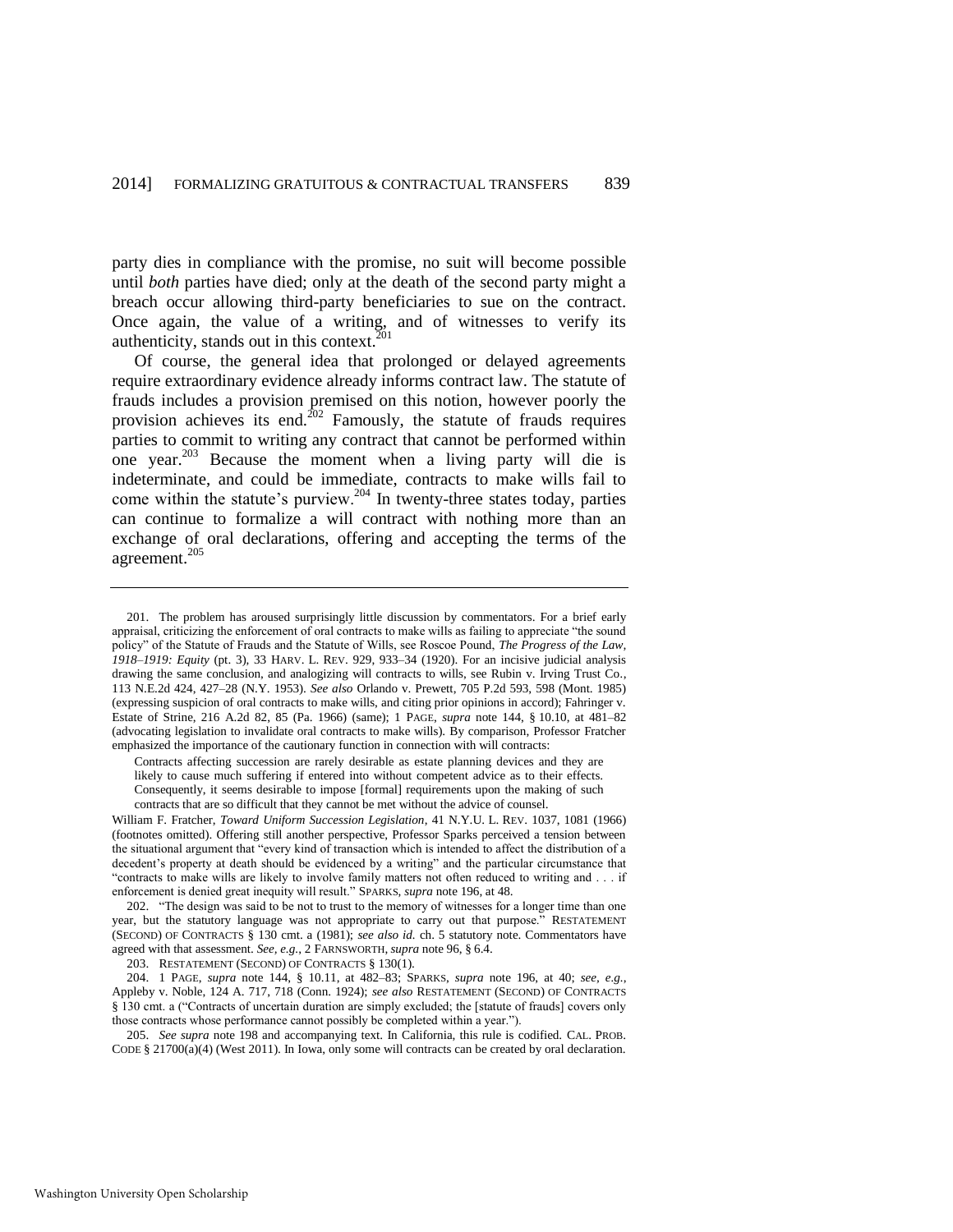<span id="page-44-0"></span>The remaining twenty-seven states have enacted formalizing rules for contracts to make wills, either grafted into the statute of frauds or set out in a freestanding statute.<sup>206</sup> But only one state today takes cognizance of the situational similarity to testation by requiring parties to execute will contracts in the same manner as wills.<sup>207</sup> Three other states require either a signed writing or a mere writing, without the need for witnesses.<sup>208</sup> In two states, contradictory statutes have left the formalizing rules for will contracts ambiguous.<sup>209</sup> Finally, under the Uniform Probate Code's provision, codified in twenty-one states, parties who wish to formalize a will contract have several options: (1) the testator can recite the contract within the terms of his or her will, (2) the parties can formalize the contract in a writing signed by the decedent, or (3) the testator can *refer* within the four walls of his or her will to a parol agreement (or to an unsigned writing).<sup>210</sup>

<span id="page-44-1"></span>The Uniform Law Commissioners aver that "[t]he purpose of this section is to tighten the methods by which contracts concerning succession may be proved."<sup>211</sup> Yet, the options presented here add up to a curious hodgepodge. If the contract is embedded in an executed will, then we have a ceremony demonstrating finality, durable evidence of content, and protection against fraud. If the contract appears in a signed writing that remains unwitnessed, we continue to have durable evidence of content, but our assurance of finality and authenticity becomes shakier, given either or both parties' unavailability to corroborate the agreement. And if a will

209. *See infra* notes [227–](#page-47-1)28.

210. UNIF. PROBATE CODE § 2-514 (amended 2010), 8 pt. 1 U.L.A. 233 (2013). This provision is reproduced in Ala., Ark., Colo., Idaho, Ky., Me., Mass., Mich., Minn., Mo., Mont., Neb., N.M., N.D., Or., Pa., S.C., S.D., Tenn., Utah, and Wis. *See also infra* note[s 227–](#page-47-1)28 (indicating that Alaska & Ariz. may also fall into this category).

211. *Id.* § 2-514 cmt.

*See* IOWA CODE ANN. § 633.270 (West 1992). No statute on point appears in Conn., Del., Haw., Ill., Ind., Kan., La., Md., Miss., Nev., N.H., N.J., N.Y., N.C., Okla., R.I., Vt., Va., Wash., W. Va., or Wyo. In seven of these states, however, dead man's statutes may apply to will contracts: Ind., Md., N.Y., N.C., Vt., Wash., and W. Va. *See infra* note[s 296–](#page-60-0)300 and accompanying text.

<sup>206.</sup> These states are Alaska, Ala., Ariz., Ark., Colo., Fla., Ga., Idaho, Ky., Me., Mass., Mich., Minn., Mo., Neb., N.M., N.D., Ohio, Or., Pa., S.C., S.D., Tenn., Tex., Utah, Va., and Wis. In addition, one discrete type of will contract requires formalization in Iowa. *See infra* note 207.

<sup>207.</sup> That state is Florida. FLA. STAT. ANN. § 732.701 (West 2010); *cf.* IOWA CODE ANN. § 633.270 (requiring contracts not to revoke reciprocal wills to be expressly stated within those wills, a formalizing rule that does not apply to other will contracts); Zajec v. Beaver (*In re* Estate of Beaver), 206 N.W.2d 692, 698–99 (Iowa 1973) (giving effect to a will contract formalized by parol agreement). Until 2003, Texas validated only those will contracts set out within the four walls of a will. TEX. PROB. CODE § 59A (amended 2003).

<sup>208.</sup> *See* GA. CODE ANN. § 53-4-30 (2012) (requiring a signature); OHIO REV. CODE ANN. § 2107.04 (West Supp. 2012) (same); TEX. EST. CODE ANN. § 254.004(a) (West 2014) (superseding the Tex. Prob. Code in 2014) (lacking a signature requirement).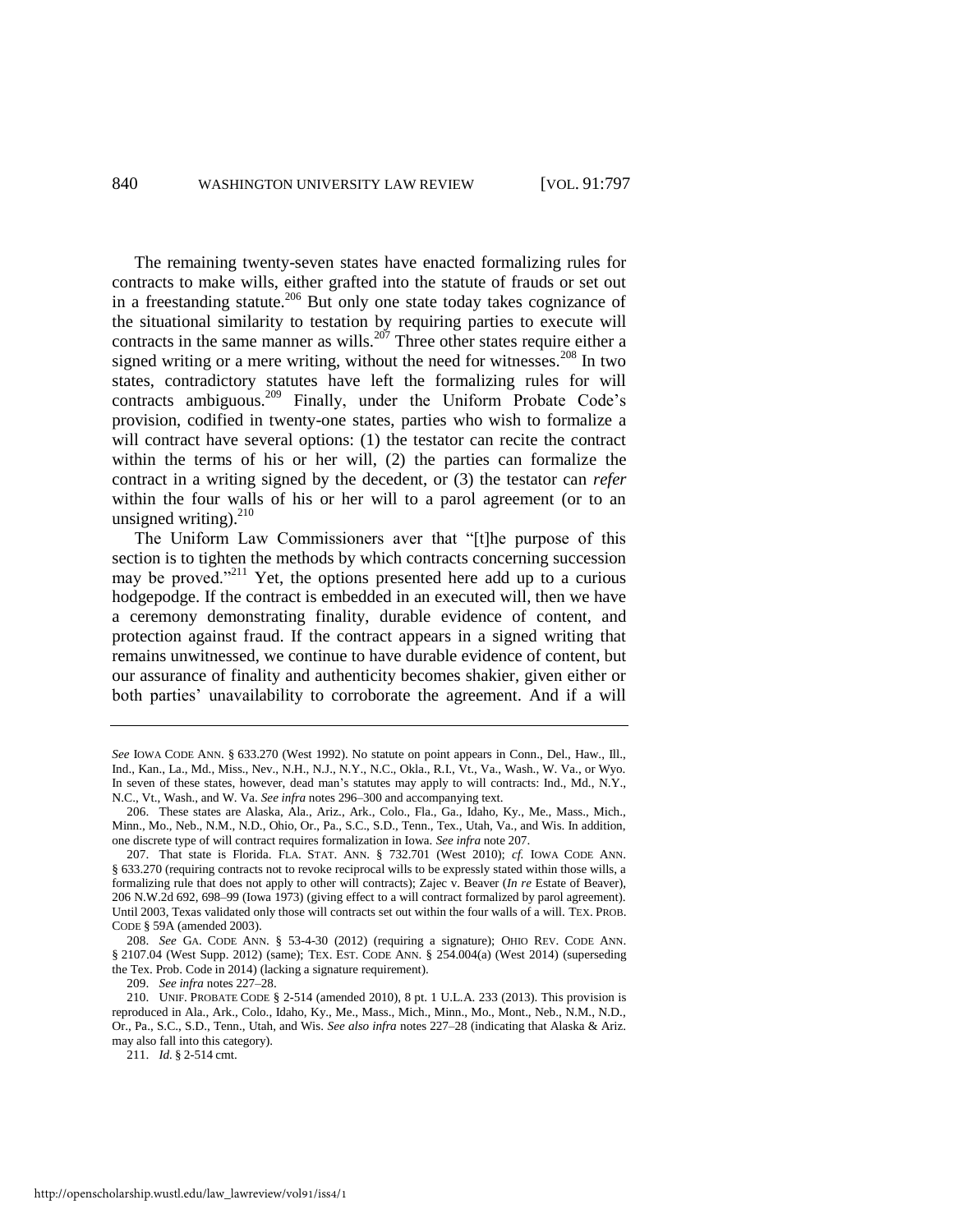makes reference to a parol agreement, we forfeit even our confidence that the substance of what was said can be reconstructed accurately.

<span id="page-45-0"></span>If some principle guided this (seemingly) desultory gathering of alternative formalizing rules, the Commissioners fail to disclose its contours.<sup>212</sup> The last option resembles the doctrine of incorporation by reference, whereby a will can validly refer (and thereby give effect) to extrinsic material—except that the material a testator can incorporate by reference is confined traditionally to *writings*. <sup>213</sup> "The possibility of fraud or error would be too strong" if the doctrine covered oral declarations, Judge Cardozo opined, $2^{14}$  adding that "[e]ven in courts where incorporation is permitted more liberally than it is with us [in New York], the reference must be to a document or something equivalent thereto."<sup>215</sup> By nevertheless permitting parties to incorporate by reference a parol agreement to make a will, the Commissioners again raise the specter of "fraud or error"<sup>216</sup> when the terms of the contract are established post mortem, possibly from memory.

Even if fact finders could accurately reconstruct an agreement, the parties' intent to make it legally operative might remain uncertain in connection with this formalizing option. Under the doctrine of incorporation by reference, codified elsewhere in the Uniform Probate Code, an extrinsic writing referred to in a will takes effect only if the writing *predates* the will.<sup>217</sup> This requirement ensures the finality of the document to which the will refers. By comparison, the Uniform Probate Code's provision for formalizing will contracts fails to include this caveat. On a textualist reading, the provision allows a testator to anticipate and validate a contract to make a will that he or she might agree to subsequently.<sup>218</sup> Given that possibility, fact finders could not even rest assured that the testator intended a subsequent conversation that he or she

<sup>212.</sup> *See id.*

<sup>213.</sup> *See id.* § 2-510 & cmt. (codifying a simplified version of the common-law doctrine); RESTATEMENT (THIRD) OF PROP.: WILLS & OTHER DONATIVE TRANSFERS § 3.6 cmt. a (1998).

<sup>214.</sup> *In re* Rausch's Will, 179 N.E. 755, 756 (N.Y. 1932).

<sup>215.</sup> *Id.*

<sup>216.</sup> *Id. See supra* text accompanying not[e 214.](#page-45-0) 

<sup>217.</sup> *See* UNIF. PROBATE CODE § 2-510 (amended 2010), 8 pt. 1 U.L.A. 228 (2013) (allowing a will to incorporate by reference "[a] writing in existence when a will is executed"); *cf. id.* § 2-513 , 8 pt.1 U.L.A. 231 (2013) (allowing a will to incorporate by reference a subsequent writing, but only for the purpose of disposing of tangible personal property, apparently on the assumption that it is typically of small value); Hirsch, *supra* note [42,](#page-10-0) at 1106 n.142 (discussing the legislative history of this provision); CAL. PROB. CODE § 6132(g) (West 2009) (adding an express value limitation to this provision).

<sup>218.</sup> *See* UNIF. PROBATE CODE § 2-514, 8 pt. 1 U.L.A. 233 (2013) (allowing a will to make "an express reference . . . to a contract," without qualification).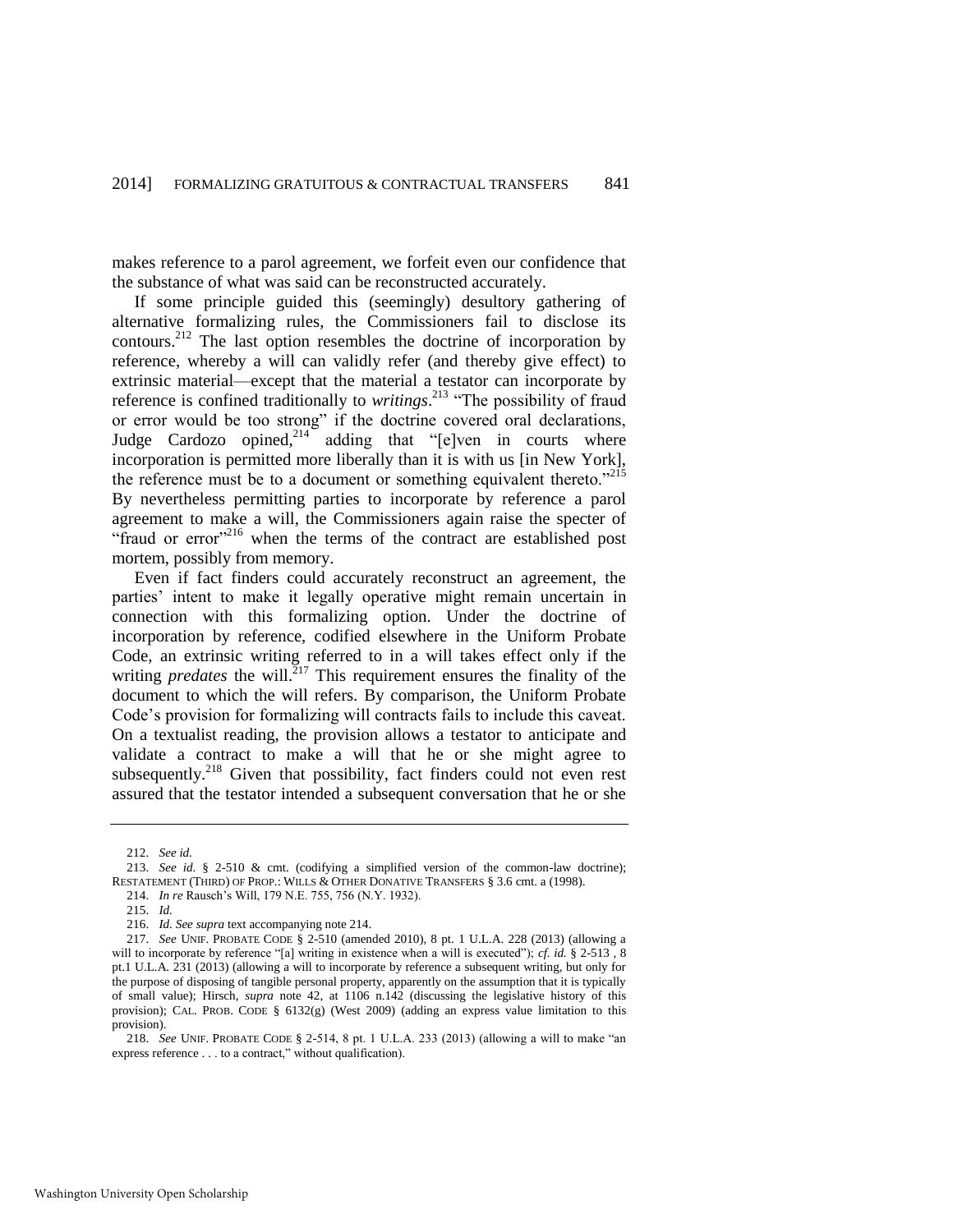had about a will contract to bind him or her—and, unlike the usual stateof-affairs for contracts, the testator is unavailable to testify as to whether he or she possessed such an intent.

An early draft of the Uniform Probate Code had included a provision requiring parties to formalize all will contracts "in the manner hereinafter prescribed for the execution of attested written wills."<sup>219</sup> This language  $\frac{1}{2}$  disappeared from subsequent drafts.<sup>220</sup> None of the contemporary drafting commentary explains why the provision was dropped.

In other respects, the final language of the Uniform Probate Code's provision covering will contracts is found wanting. This freestanding provision creates ambiguities by failing to explicate its relationship to the separate statute of frauds in effect within a state.<sup>221</sup> Whether circumstances excusing a failure to meet the formal requirements of the statute of frauds apply by analogy to the Code's provision on will contracts remains unclear and has generated conflicting opinions.<sup>222</sup> Whether the Code's provision supplements or supersedes the requirements of the statute of frauds as it might limit by subject matter the formalizing options for a will contract is likewise left up in the air; this issue has yet to arise in a published case.<sup>223</sup>

<sup>219.</sup> Unif. Probate Code, pt. 2, § 234 (Reporter's Draft No. 1, August, 1966). This draft provision corresponds with the rule currently found in Florida. *See supra* not[e 207](#page-44-0) and accompanying text.

<sup>220.</sup> *See* Unif. Probate Code, § 2-701 (Summer 1967 Draft, July 14, 1967).

<sup>221.</sup> *See* UNIF. PROBATE CODE § 2-514 & cmt. (amended 2010), 8 pt. 1 U.L.A. 233 (2013) (making no reference to the statute of frauds).

<sup>222.</sup> For example, in some situations part performance can render an oral contract—including an oral will contract—enforceable where the statute of frauds would otherwise invalidate the agreement. *See* RESTATEMENT (SECOND) OF CONTRACTS § 129 & illus. 10 (1981). For a judicial recognition of the doctrinal conflict over whether this and other excusatory doctrines extend to the Code's provision, see *Brody v. Bock*, 897 P.2d 769, 774 (Colo. 1995) (en banc) (citing to prior case law). For a discussion of the case law, see MCGOVERN ET AL., *supra* note [196,](#page-42-0) § 4.9, at 246; *see also* Erwin v. Wanda E. Wise Revocable Trust, No. 12CA3501, 2013 WL 1091229, at \*3–5 (Ohio Ct. App. Mar. 4, 2013) (construing as not subject to the part performance doctrine or other excusatory doctrines a state statute setting formalizing rules for will contracts analogous to, but different from, the Code's provision).

<sup>223.</sup> Thus, for example, if a will contract implicates a bequest of real property, could the contract be formalized by a reference in the will to a parol agreement, as allowed by the Code's provision, *see supra* text accompanying note [210,](#page-44-1) despite the general requirement that all contracts for real property must be placed in writing, *see supra* text accompanying note [75,](#page-17-5) as established by the statute of frauds? *See* RESTATEMENT (SECOND) OF CONTRACTS § 110 cmt. b ("[O]ne contract may be within more than one clause of the statute [of frauds], and facts which except it from one class may not except it from another."); Moore v. Schwartz (*In re* Estate of Moore), 669 P.2d 609, 612 (Ariz. Ct. App. 1983) (characterizing Arizona's enactment of the Code's provision as "a 'mini-statute of frauds'"). *But cf.* Radzanower v. Touche Ross & Co., 426 U.S. 148, 153 (1976) (asserting generally that "[w]here there is no clear intention otherwise, a specific statute will not be controlled or nullified by a general one, regardless of the priority of enactment") (quoting Morton v. Mancari, 417 U.S. 535, 550–51 (1974)).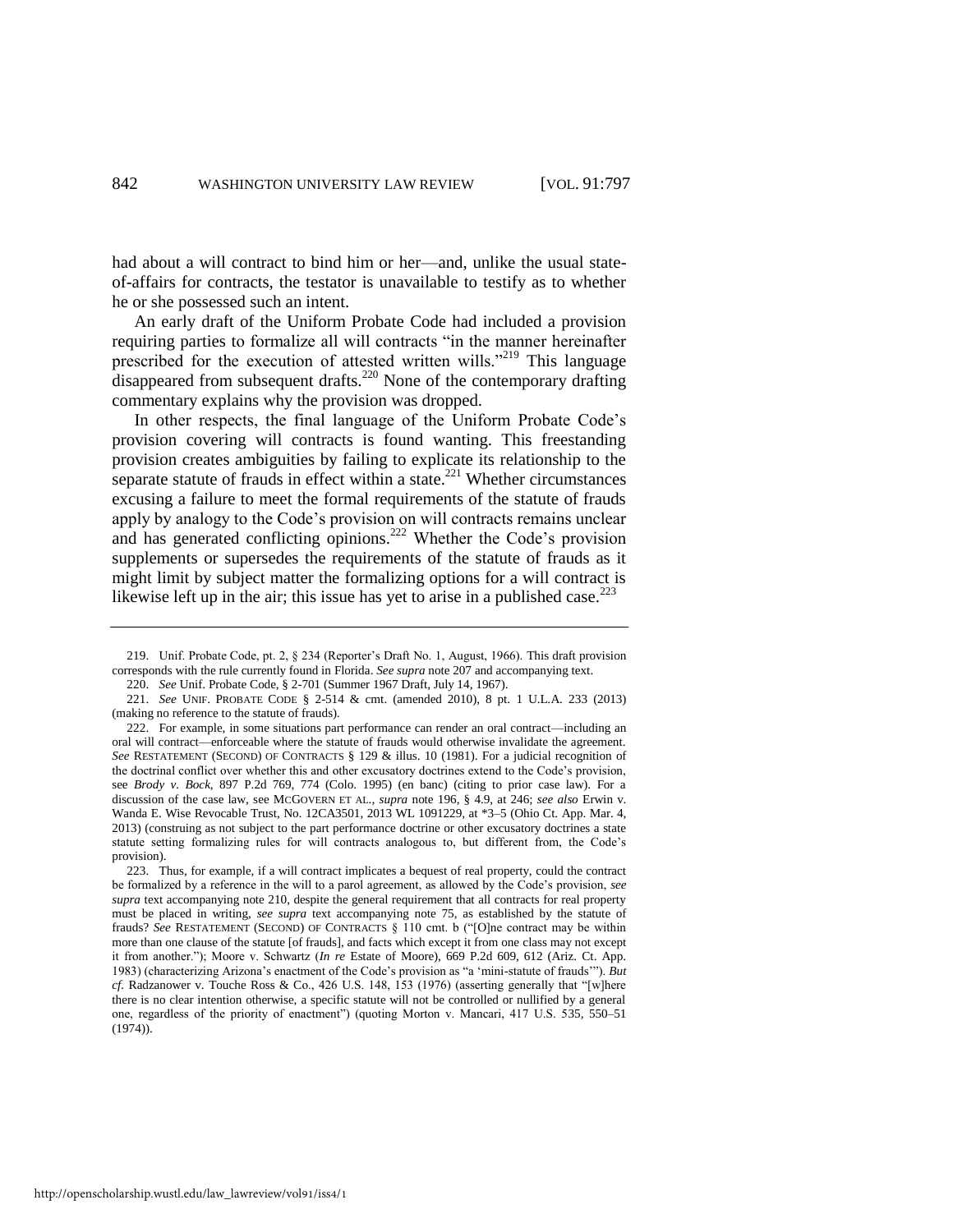<span id="page-47-2"></span><span id="page-47-0"></span>What is more, the Uniform Probate Code's provision is framed too narrowly. It covers only a "[a]contract to make a will or devise," $^{224}$  not a contract to make a posthumous transfer generally. A contractual obligation to make a payment upon death per se, rather than by will, does *not* fall under the Code's formalization requirements, by its plain language. Hence, for example, a contract to provide a party with a home for the rest of his life in exchange for the sum of \$7,000 upon completion of the contract, as found in one case, $225$  need not be formalized under the Code's provision for will contracts, at least on a textualist reading of the provision.<sup>226</sup> At the same time (and reinforcing this point of construction), some states have crafted statutory language that is more broadly applicable to the situation at hand. Under Arizona's statute of frauds, "an agreement which by its terms is not to be performed during the lifetime of the promisor, *or* an agreement to devise or bequeath any property, or to make provision for any person by will," must be committed to writing and signed by the charged party.<sup>227</sup> This language covers the field of anticipatory contracts in a way that the Uniform Probate Code does not. Among the fifty states, only Alaska has a similarly inclusive statute of frauds,<sup>228</sup> whereas Pennsylvania achieves the same result by expanding the scope of its statute covering will contracts—based on the Uniform Probate

<span id="page-47-1"></span><sup>224.</sup> UNIF. PROBATE CODE § 2-514 (amended 2010), 8 pt. 1 U.L.A. 233 (2013).

<sup>225.</sup> Hagan v. McNary, 148 P. 937, 937 (Cal. 1915). *See also, e.g.*, Gold v. Killeen, 33 P.2d 595, 595–96, 598 (Ariz. 1934) (concerning a contract for services with payment due "at the time of . . . death"); Dailey v. Adams, 319 S.W.2d 34, 36 (Ark. 1959) (amended decision) (concerning a contract for post mortem care of pet animal, with compensation "paid out of my estate"); Roy v. Salisbury, 130 P.2d 706, 707–10 (Cal. 1942) (similar contract); Patterson v. Chapman, 176 P. 37, 37–38 (Cal. 1918) (en banc) (per curiam) (concerning a contract with payment due post mortem from assets "which I may own at the time of my death").

<sup>226.</sup> *But see* Scottrade, Inc. v. Davenport, 873 F. Supp. 2d 1306, 1320 (D. Mont. 2012) (construing the Code's provision purposively to cover contracts to give property at death by means other than a will, because "the public policy behind the statute is to discourage false post-mortem claims based upon oral promises. . . . If the distinction proposed . . . were applicable, the statute [as enacted in Montana] could be easily evaded by unscrupulous claimants . . . .") (citation omitted).

<sup>227.</sup> ARIZ. REV. STAT. ANN. § 44-101(8) (2003) (emphasis added). Arizona's formalizing rule for will contracts (but not for other obligations payable at death) remains ambiguous, because Arizona has also adopted a second, contradictory statute confined to will contracts, based on the Uniform Probate Code. *Cf. id.* § 14-2514 (2005). Case law in Arizona assumes that the Code's provision applies to will contracts, but without identifying and addressing the statutory conflict. *See* Lockett v. Lockett (*In re* Estate of Lockett), No. 1CA–CV 10–0812, 2012 WL 1468602, at \*3–4 (Ariz. Ct. App. Apr. 26, 2012); Gonzalez v. Satrustegui, 870 P.2d 1188, 1195 (Ariz. Ct. App. 1993); *Moore*, 669 P.2d at 611–12 (Ariz. Ct. App. 1983) (observing only that "the wording of" Arizona's statute based on the Code is "similar to Arizona's general contract statute of frauds").

<sup>228.</sup> ALASKA STAT. § 09.25.010(a)(2) (2012). Like Arizona, Alaska has adopted a second, contradictory statute based on the Uniform Probate Code. *Cf. id.* § 13.12.514. As in Arizona, case law assumes that this second statute governs will contracts without noticing or addressing the conflict. *See* Cragle v. Gray, 206 P.3d 446, 451 (Alaska 2009).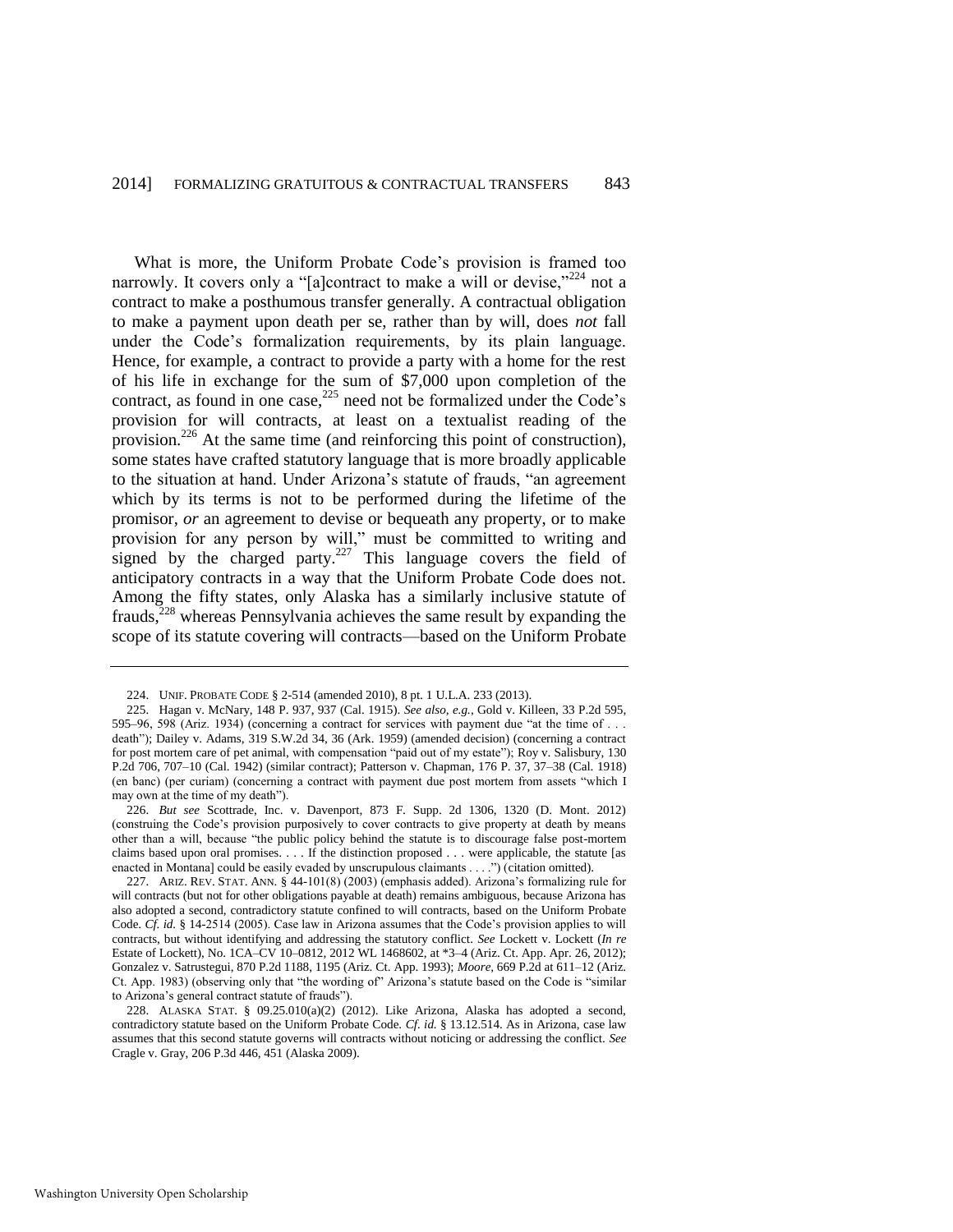Code, and imposing the same amalgam of formalizing rules found there to cover also "an obligation dischargeable only at or after death."<sup>229</sup> Three other states (California, Hawaii, and New York) which require a signed writing for any contract not to be performed during the promisor's lifetime have each *repealed* provisions that had extended this requirement to contracts to make wills.<sup>230</sup> In these states, the text of the applicable formalizing rule is precisely opposed to the one established under the Uniform Probate Code, which applies to contractual wills but *not* to other contracts that operate post mortem.<sup>231</sup>

The textual history of these statutes suggests that lawmakers conceive of contractual wills and contracts for posthumous transfers as raising two distinct problems. From a situational perspective, though, the problems are indistinguishable—and even as a matter of substance, the distinction between them appears theoretically suspect, as earlier explained.<sup>232</sup> For the Uniform Law Commissioners, in turn, to limit their special formalizing rule to will contracts is to perpetuate this pointless and artificial distinction. Why they have chosen to do so is impossible to say. Perhaps the Commissioners assumed that their remit within the Uniform Probate Code begins and ends with wills. If that is so, then we must conclude that the Code's dimensions are arbitrarily defined, leading in this instance to a jagged formalizing rule. But, in fact, no reference to, or discussion of, the problem appears at all within the Code or its commentary, suggesting another possibility—that the Commissioners failed even to appreciate that a contractual transfer at death might occur outside of a will, and that, as a consequence, the formalizing rule they crafted was underinclusive.<sup>233</sup>

#### IV. ELEVENTH-HOUR TRANSFERS

Still another set of background conditions for transfers changes the equation once again. A transferor may find cause to make a transfer by

<sup>229. 20</sup> PA. CONS. STAT. ANN. § 2701(a) (West 2005).

<sup>230.</sup> *Compare* CAL. CIV. CODE § 1624(a)(5) (West 2011), *with* CAL. CIV. CODE § 1624(6) (repealed 1983). By the amendment of 1983, the two clauses seen in the Arizona statute, *see supra* text accompanying note 227, were severed, and a separate section devoted exclusively to will contracts was added; that section has subsequently been repealed, *see* CAL. PROB. CODE § 150 (repealed 2000); *id.* § 21700 (West 2011). Similar severances occurred in New York, *compare* N.Y. GEN. OBLIG. LAW § 5- 701(a)(1) (McKinney 2002), *with* N.Y. PERS. PROP. § 31(7) (repealed 1964), and in Hawaii, *see* HAW. REV. STAT. ANN. § 656-1(7) (LexisNexis 2012) (abolishing the special formalizing rule for contracts to make wills created after July 1, 1977, but not for other post mortem contracts).

<sup>231.</sup> *See supra* not[e 224 a](#page-47-2)nd accompanying text.

<sup>232.</sup> *See supra* text accompanying note[s 194–](#page-41-0)95.

<sup>233.</sup> *See* UNIF. PROBATE CODE § 2-514 & cmt. (amended 2010), 8 pt. 1 U.L.A. 233 (2013).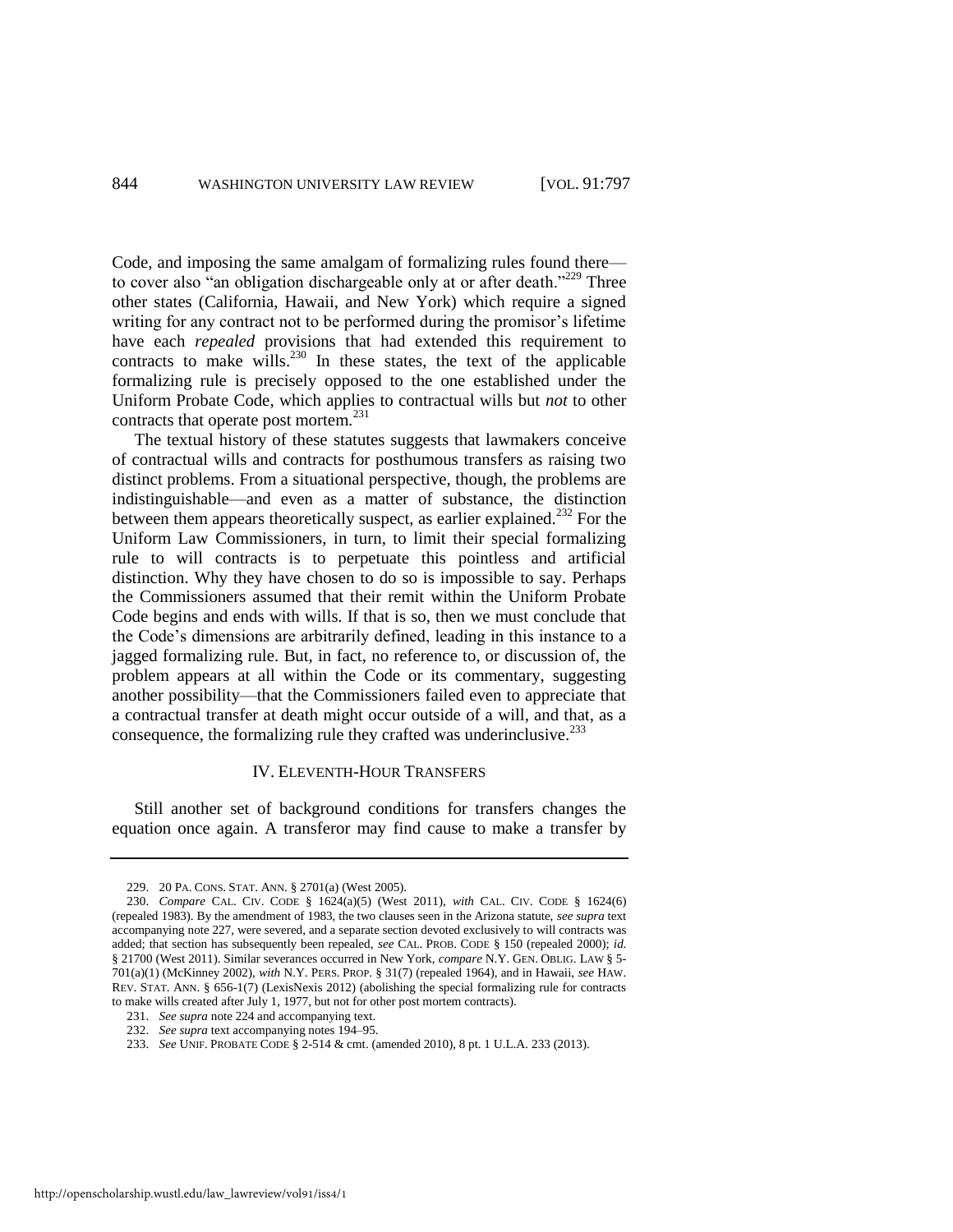virtue of his or her impending death. Such an eleventh-hour transfer (as we might call it) mixes and matches situational elements we have already encountered. Like an anticipatory transfer, an eleventh-hour transfer occurs under conditions of transferor *absence*, should litigation ensue. But this characteristic combines with *promptness*, like a spot transfer, in that an eleventh-hour transfer is destined to come to fruition in short order, even though it entails obligations or a change of possession scheduled to take place only upon the transferor's demise.

What formalities become expedient when we are presented with this blend of circumstances? For one thing, we have less need for a ritual to clarify finality under these conditions. The shadow of death, creating the urgency to get one's affairs in order, lends natural solemnity to a transfer. And evidence of even a parol declaration will be fresh in mind, creating less need for durable evidence. At the same time, the transferor's absence from any ensuing suit over a transfer makes the presence of third parties all the more important. And witnesses could also play a useful protective role in these circumstances, insulating a transferor rendered more vulnerable by terminal illness to undue influence or duress.

Accordingly, we may hazard that a *witnessed declaration* should suffice to formalize transfers under these conditions. By dispensing with other formalities, we give transferors a greater opportunity to effectuate intent as they near the end of their rope. How, though, are transfers close unto death handled currently under the law?

#### *A. Gifts*

One variety of near-death transfer is the deathbed gift. Aware that they have no time left to enjoy their property, donors may give some or all of it away. Donors can thereby make last-minute amendments to their estate plans. And even if the recipients are the same ones who would receive property by intestacy, or under a will, deathbed gifts might give donors the satisfaction of being thanked in person. Or perhaps some donors in extremis seek belatedly to avoid probate. This motive appears to have moved at least one dying donor when she authorized a friend to withdraw all the money from her savings accounts "so that the lawyers would not get hold of it."234

<sup>234.</sup> Gilman v. McArdle, 2 N.E. 464, 464 (N.Y. 1885). Avoiding probate has more recently become a widespread aspiration but is ordinarily achieved in other ways. *See infra* text accompanying notes 313–15.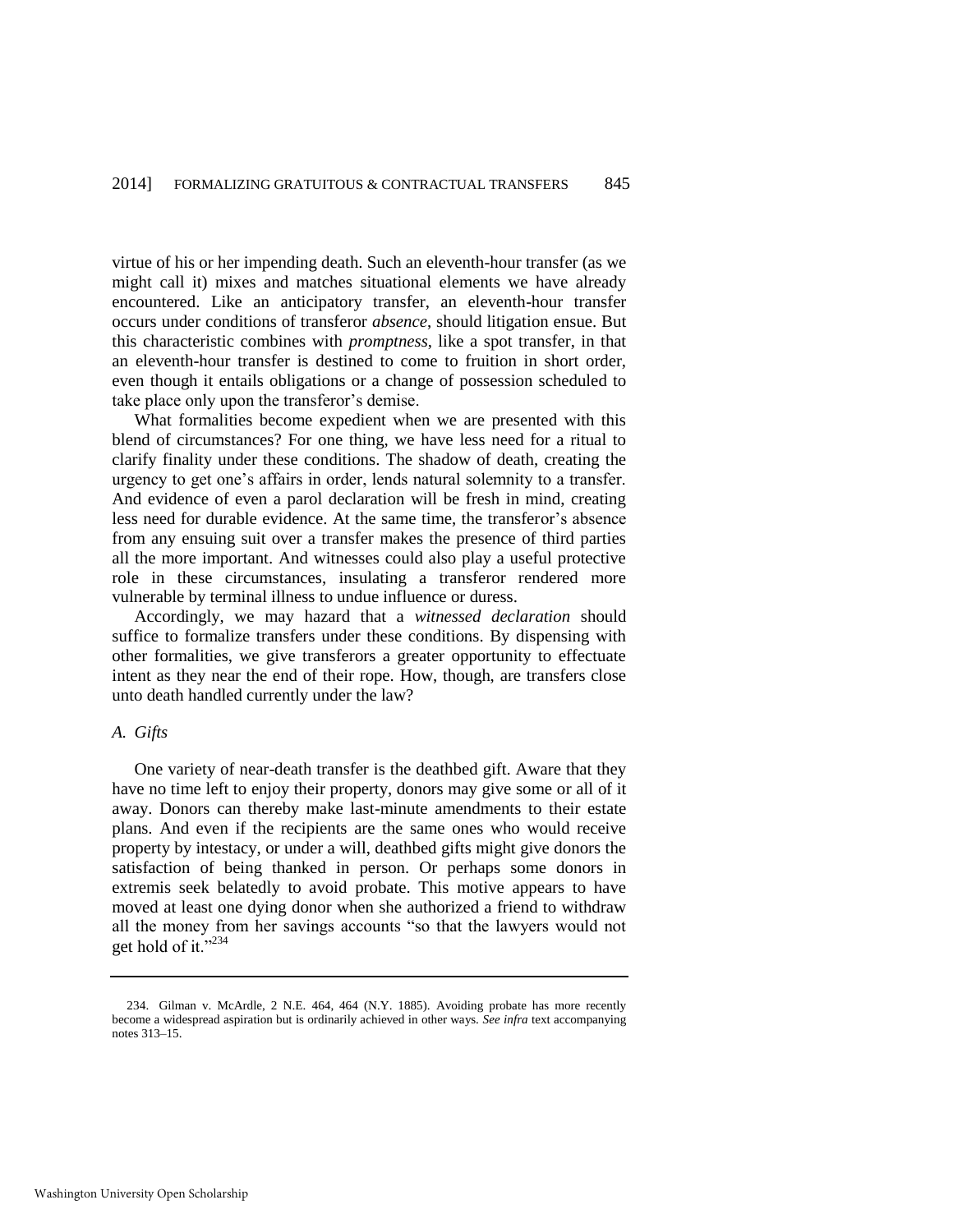Deathbed gifts can take either of two forms: an ordinary gift, or a gift causa mortis (which donors are rebuttably presumed to prefer). $^{235}$  Gifts causa mortis differ substantively from an ordinary gift, in that they comprise the one type of gift that is revocable.<sup>236</sup> Given this substantive difference, much of the litigation over gifts causa mortis revolves around the nature or extent of the hazard required to trigger the categorical exception—for example, whether a donor can make a revocable gift in anticipation of a self-created peril ( $viz$ . a planned suicide),<sup>237</sup> and whether the peril has to exist objectively, as opposed to one blown out of proportion by the donor's fears or phobias.<sup>2</sup>

<span id="page-50-0"></span>Because they are revocable and take effect on the brink of death, gifts causa mortis are frequently compared to wills.<sup>239</sup> The resemblance has moved courts to import other substantive rules of testation into the law of gifts causa mortis.<sup>240</sup> Nevertheless, as a matter of *formality*, courts draw no distinction between an ordinary gift, an ordinary gift on the deathbed, and a gift causa mortis. All three merely require delivery; no third party need witness delivery.<sup>241</sup> At the eleventh hour, though, the risk of fraud rises by an order of magnitude; given the owner's infirmity, the ostensible donee might take possession of the property without permission, and the owner

<sup>235.</sup> RESTATEMENT (THIRD) OF PROP.: WILLS & OTHER DONATIVE TRANSFERS § 6.2 cmt. zz (2003); BROWN, *supra* note 91, § 7.15, at 131.

<sup>236.</sup> Cases diverge over whether gifts causa mortis are automatically revoked if the donor survives the life-threatening hazard, or whether they remain revocable within a reasonable time thereafter. According to one commentator, the first view "represents the weight of authority." BROWN, *supra* note 91, § 7.19, at 141; *cf*. RESTATEMENT (THIRD) OF PROP.: WILLS & OTHER DONATIVE TRANSFERS § 6.2 cmt. zz (taking the second view).

<sup>237.</sup> *See* ANDREW BORKOWSKI, DEATHBED GIFTS: THE LAW OF DONATIO MORTIS CAUSA 50–51 (1999); BROWN, *supra* note [91,](#page-19-0) § 7.18, at 139 n.12; *see also, e.g.*, Smith v. Sandt (*In re* Estate of Smith), 694 A.2d 1099, 1102 (Pa. Super. Ct. 1997); *id.* at 1103–06 (Cirillo, J., concurring and dissenting) (debating the issue). For a further discussion, see Adam J. MacLeod, *A Gift Worth Dying for?: Debating the Volitional Nature of Suicide in the Law of Personal Property*, 45 IDAHO L. REV. 93 (2008).

<sup>238.</sup> *See* BORKOWSKI, *supra* note [237,](#page-50-0) at 47–48; BROWN, *supra* not[e 91,](#page-19-0) § 7.18, at 138; *see also, e.g.*, Welton v. Gallagher, 630 P.2d 1077, 1083 (Haw. Ct. App. 1981); Gonzales v. Zerda, 802 S.W.2d 794, 795–96 (Tex. Ct. App. 1990).

<sup>239.</sup> *See, e.g.*, RESTATEMENT (THIRD) OF PROP.: WILLS & OTHER DONATIVE TRANSFERS § 6.2 cmt. zz ("The gift causa mortis resembles a testamentary disposition. . . . "). *See also* BORKOWSKI, *supra* note 237, at 25–26 (citing to discussions of the resemblance in British case law); *infra* notes 246, 257.

<sup>240.</sup> By analogy to a will beneficiary, the donee of a gift causa mortis must survive the donor in order to keep the gift. *See* BORKOWSKI, *supra* note 237, at 31, 60; BROWN, *supra* note 91, § 7.19, at 143. Case law conflicts on whether an express provision in a will can override a gift causa mortis, as a codicil could override a will. *See* BORKOWSKI, *supra* note 237, at 60–61; BROWN, *supra* note 91, § 7.19, at 143.

<sup>241.</sup> *E.g.*, Ostheimer v. McNutt (*In re* Collinson's Estate), 93 N.E.2d 207, 209 (Ind. App. Ct. 1950) (en banc). *See also* BORKOWSKI, *supra* note 237, at 39–43.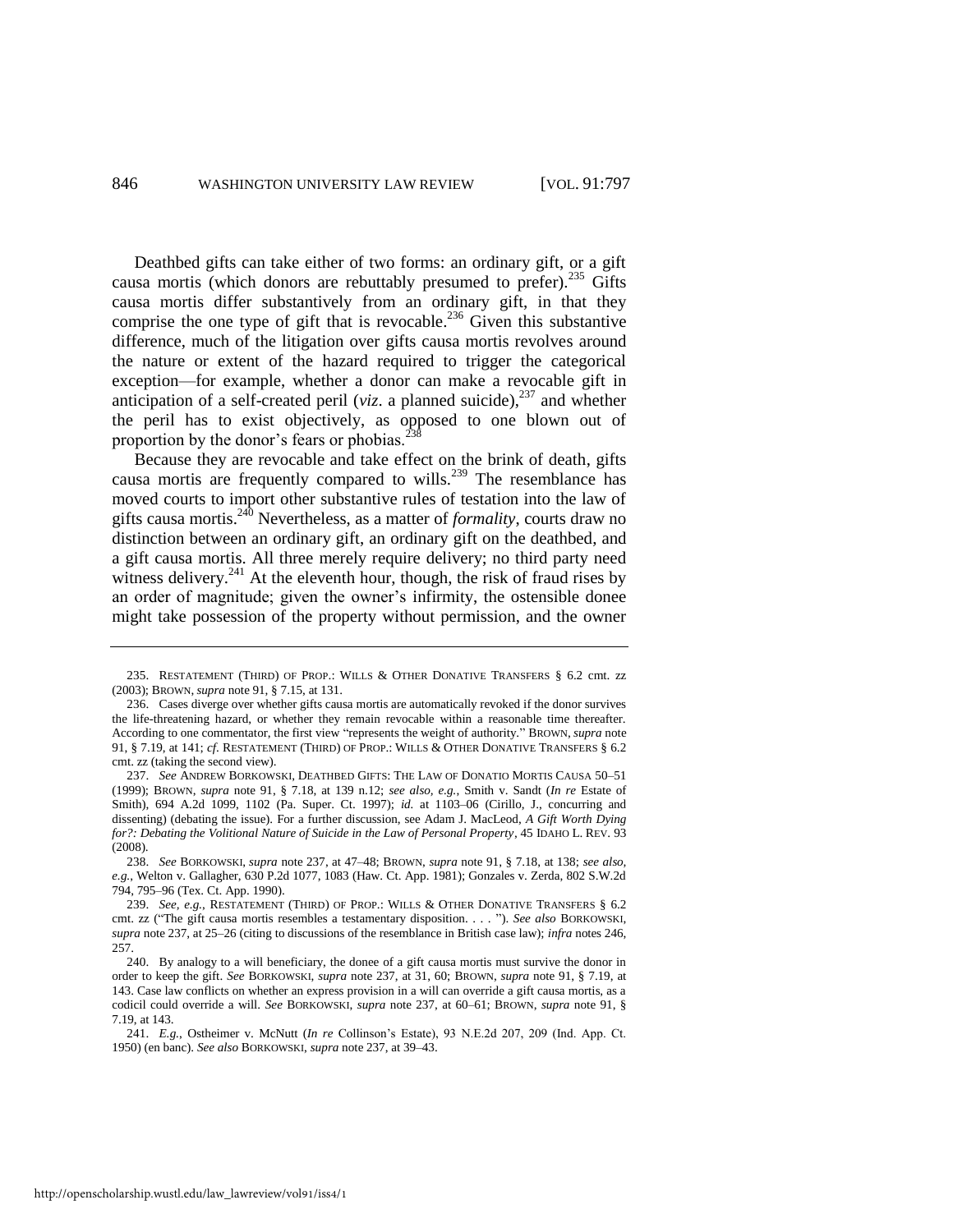may have no opportunity to report the theft before being overtaken by death.<sup>242</sup> By the same token, when meeting with a dying owner in private, an ostensible donee can exercise undue influence or duress without restraint. Courts appreciate the dangers, and have voiced their unease for well over a century,  $^{243}$  but the rule stands unchanged.

<span id="page-51-0"></span>Possibly with these risks in mind, courts have limited the effectiveness of gifts causa mortis by subject matter and by type of delivery. Gifts causa mortis in land are traditionally deemed invalid, and some courts also hold that gifts causa mortis cannot be effected by delivery of a writing—thus hindering transfers of personal property not immediately available for manual delivery by the donor.<sup>244</sup> Such limitations hardly serve even to narrow the problem, for a donor in extremis remains free to make ordinary, irrevocable gifts of land or of other property via delivery of an unwitnessed writing. $245$  From a situational perspective, however, irrevocable gifts on the deathbed and gifts causa mortis raise identical concerns.

Long ago apprehending the situational ambiguity of gifts causa mortis, the Roman jurists guided their formalization more adroitly: Under the Code of Justinian, gifts causa mortis required multiple witnesses.<sup>246</sup>

<sup>242.</sup> For an allegation that baseball legend Joe DiMaggio was victimized in this way by his longtime attorney, who was observed wearing DiMaggio's world series ring at his funeral, see RICHARD BEN CRAMER, JOE DIMAGGIO: THE HERO'S LIFE 508–11 (2000). The attorney, however, is reported to have claimed that the ring was either a deathbed gift or a bailment that he later returned to DiMaggio's estate. *Id.* at 511; MORRIS ENGELBERG & MARV SCHNEIDER, DIMAGGIO: SETTING THE RECORD STRAIGHT 383–84 (2003); Bill Egbert, *DiMaggio Lawyer Swings Back*, N.Y. DAILY NEWS, Oct. 16, 2000, at 5, *available at* 2000 WLNR 9573737.

<sup>243.</sup> *See, e.g.*, Hatch v. Atkinson, 56 Me. 324, 326–27 (1868); Smith v. Commerce Trust Co. (*In re* Estate of Simms), 423 S.W.2d 758, 763 (Mo. 1968); Parker v. Copland, 64 A. 129, 131 (N.J. 1906); Devlin v. Greenwich Sav. Bank, 26 N.E. 744, 744 (N.Y. 1891); Walsh v. Sexton, 55 Barb. 251, 256 (N.Y. Gen. Term 1869); Renee v. Sanders, 131 N.E.2d 846, 855–56 (Ohio Ct. App. 1956); Fouts v. Nance, 155 P. 610, 612–13 (Okla. 1916) (quoting Keepers v. Fid. Title & Deposit Co., 28 A. 585, 587 (N.J. 1894)); Bessett v. Huson (*In re* Estate of Bessett), 39 P.3d 220, 222 (Or. Ct. App. 2002); *Smith*, 694 A.2d at 1105 (Cirillo, J., concurring and dissenting).

<sup>244.</sup> RESTATEMENT (THIRD) OF PROP.: WILLS & OTHER DONATIVE TRANSFERS § 6.2 cmt. zz (noting the traditional restrictions but allowing gifts causa mortis of personal property delivered by a writing); ATKINSON, *supra* note [198,](#page-42-1) § 45, at 201–04; BROWN, *supra* not[e 91,](#page-19-0) § 7.16. *But see* Sen v. Headley, [1991] Ch. 425 (C.A.) (holding valid a gift causa mortis in land). In some jurisdictions, if the subject matter of a gift is already in the hands of a bailee, an effective gift causa mortis to the bailee still requires manual redelivery, unlike an ordinary gift. BROWN, *supra* note 91, § 7.8, at 102, *cf. supra* note [124 a](#page-24-1)nd accompanying text.

<sup>245.</sup> *See* RESTATEMENT (THIRD) OF PROP.: WILLS & OTHER DONATIVE TRANSFERS § 6.2 cmt. zz (rebuttably presuming that a gift of personal property delivered by a writing while the donor is in extremis is intended to be irrevocable, contrary to the usual presumption for deathbed gifts; *see supra* note 235 and accompanying text).

<sup>246.</sup> INSTITUTES, *supra* note 150, at 148. Whereas a gift causa mortis required five witnesses, a will (written or unwritten) required seven. *Id.*, at 148, 167, 172. "It was much doubted by the jurists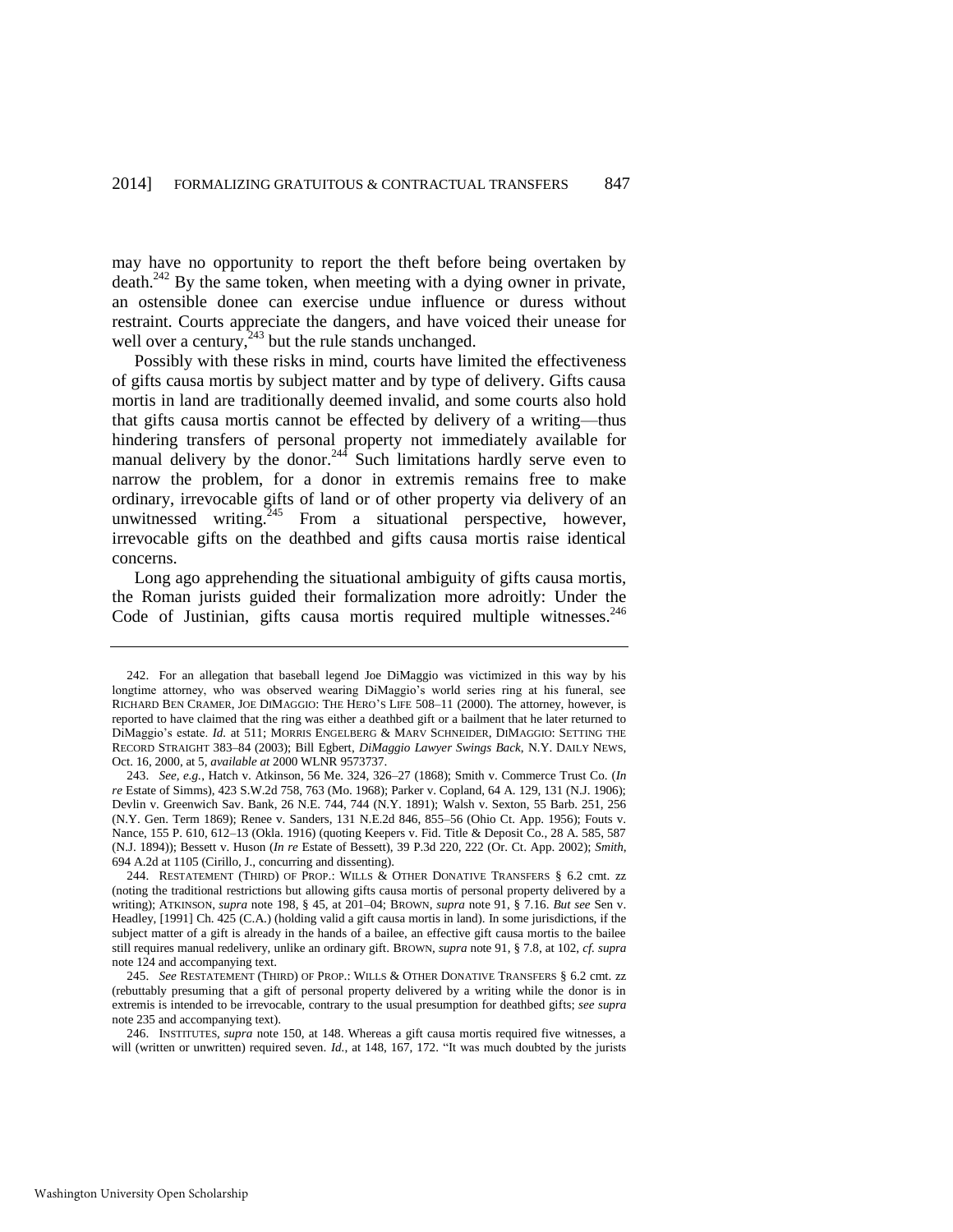Today, only six American jurisdictions treat gifts causa mortis by statute, and three of them establish no statutory formalizing rule,<sup>247</sup> while a fourth expressly codifies the common law.<sup>248</sup> But in two other states, lawmakers have pointed the way toward reform in this area of the law. Under a statute in Georgia, a gift causa mortis requires delivery in the presence of at least one witness.<sup>249</sup> Gifts causa mortis are confined in Georgia to personal property, but the donor can deliver them "symbolic[ally]," making alternatives to manual delivery possible.<sup>250</sup> At the same time, the statute explicitly covers only revocable gifts, not ones intended to be irrevocable,<sup>251</sup> even though they share the same situational characteristics. By contrast, the statute in New Hampshire applies to a "gift [made] in expectation of death, often called *donatio causa mortis*," without expressly confining the act's reach to revocable gifts.<sup>252</sup> Under this statute, the donor must manually deliver the gift in the presence of at least two disinterested witnesses, and the donee must prove the gift upon a petition filed within sixty days of the donor's death—presumably to ensure that the witnesses testify while their memories are fresh.<sup>253</sup> This provision (along with Georgia's) deserves a hearing in other states.

#### *B. Wills*

Wills, too, may be executed near death. In the Middle Ages, testators typically made their wills as part of the last confession.<sup>254</sup> Today, testators rarely wait until the eleventh hour to execute their wills, although some

whether [gifts causa mortis] ought to be considered as a gift or as a legacy. . . . We have decided . . . that they shall be in almost every respect reckoned amongst legacies, and shall be made in accordance with the forms our constitution provides." *Id.* at 147–48.

<sup>247.</sup> *See* MONT. CODE ANN. §§ 70-3-201 to -205 (2013); N.D. CENT. CODE ANN §§ 47-11-09 to -13 (West 1999); S.D. CODIFIED LAWS §§ 43-36-4 to -8 (2004).

<sup>248.</sup> *See* CAL. PROB. CODE § 5701 (West 2009) (applying to the subject "the general law relating to gifts of personal property"); *see also id.* §§ 5702–5705.

<sup>249.</sup> GA. CODE ANN. §§ 44-5-100 (a)(4) & (a)(5) (2012).

<sup>250.</sup> *Id.* §§ 44-5-100 (a)(1) & (a)(4). The statute fails to define "symbolic delivery," but it could include delivery of a written description of the gift. *See* RESTATEMENT (THIRD) OF PROP.: WILLS & OTHER DONATIVE TRANSFERS §§ 6.2 cmts. g–h (2003); BROWN, *supra* not[e 91,](#page-19-0) § 7.5, at 92.

<sup>251.</sup> GA. CODE ANN.  $\S$  44-5-100 (a)(3) (2012) (limiting the statute to "gift[s] intended to be absolute only in the event of death").

<sup>252.</sup> N.H. REV. STAT. ANN. § 551:17 (2007).

<sup>253.</sup> *Id.*

<sup>254. 2</sup> POLLOCK & MAITLAND, *supra* note [165,](#page-35-1) at 318–20, 340. For American colonial practice, see George L. Haskins, *The Beginnings of Partible Inheritance in the American Colonies*, 51 YALE L.J. 1280, 1289 (1942).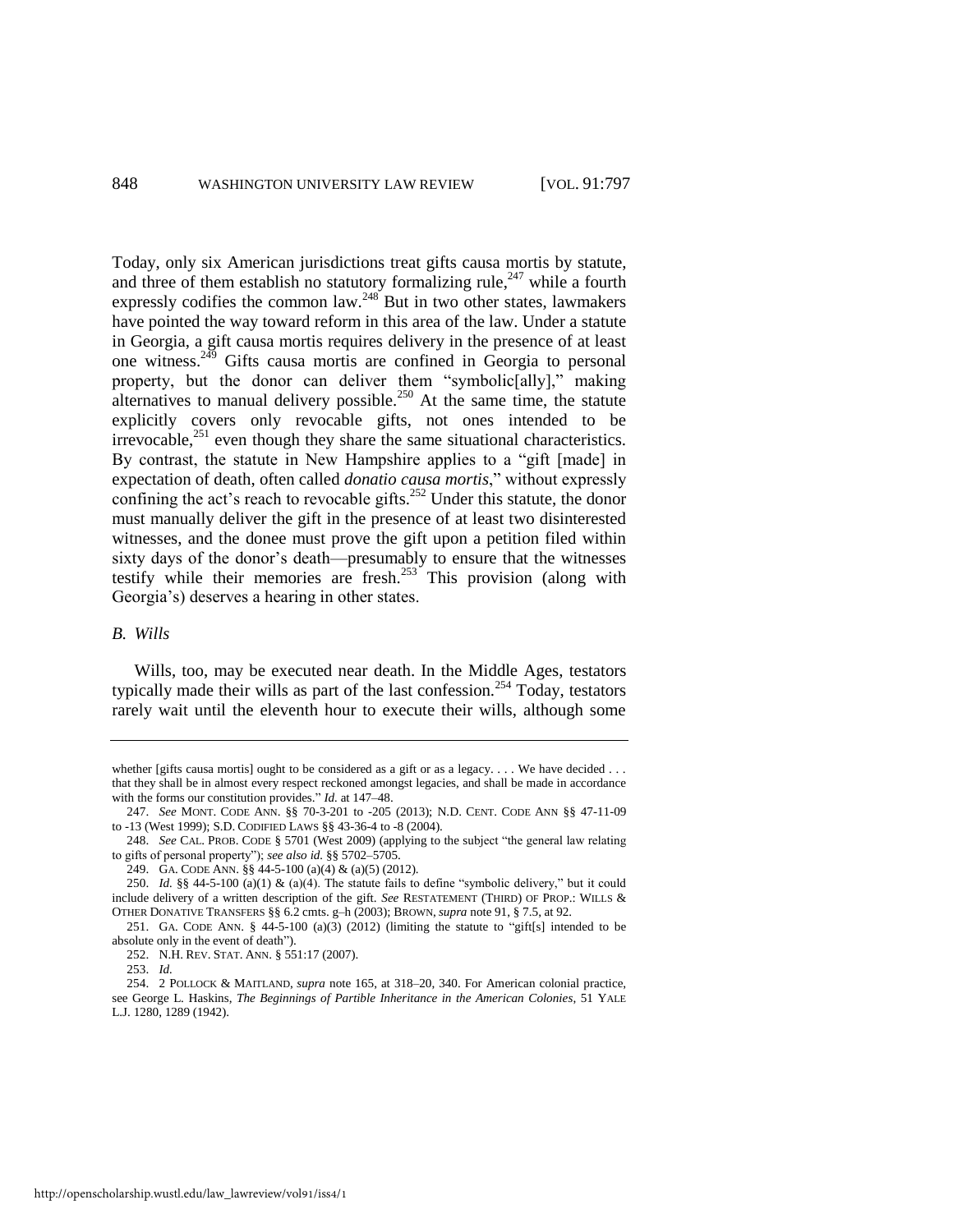procrastinators rush to do so only after they fall seriously ill.<sup>255</sup> A trickle of such cases continues to appear in the law reports.<sup>256</sup>

As already noted, wills functionally resemble gifts causa mortis, and that is especially true of deathbed wills.<sup>257</sup> Both occur under the same conditions and, within a situational theory of formalizing rules, both raise the same concerns. Again, the importance of witnesses looms, given the inability of decedent testators to take the witness stand themselves. At the same time, the need for written evidence diminishes, given the brevity of the interlude between the time when the will is executed and the time when it matures.

Nevertheless, few jurisdictions today subdivide the formal requirements for wills on this basis. Just as they have amalgamated the formalizing rules for gifts causa mortis with ordinary gifts, so have lawmakers in most states consolidated wills causa mortis (so to speak) with ordinary wills. This consolidation cuts two ways. On the one hand, lawmakers fail to relax the writing requirement for wills made in extremis, even though preservation of their terms becomes less crucial in these circumstances. And on the other hand, lawmakers fail to stiffen the formal requirements for a holographic will made in extremis, in jurisdictions that permit them, despite the greater need for someone to witness the making of the will, in order to protect testators rendered vulnerable to external pressures in these circumstances.

Historically, the first special provisions for wills made in extremis trace to the English statute of frauds, enacted in 1677. Prior to that date, testators could make wills confined to personal property by oral declaration (known as "nuncupative" wills), whereas wills devising real property had to be written.<sup>258</sup> The English statute of frauds continued the subject-matter division but added formalities to each category: for the first time, wills disposing of personal property now also required a writing,

<sup>255.</sup> For empirical evidence of the decline of deathbed will execution, a trend that appears to have played out over an extended period of time, see Adam J. Hirsch, *Text and Time: A Theory of Testamentary Obsolescence*, 86 WASH. U. L. REV. 609, 611 n.3 (2009).

<sup>256.</sup> *See, e.g.*, Estate of Becker v. Callahan, 96 P.3d 623, 625–26 (Idaho 2004) (concerning a will executed two days before the testator died); Estate of Dellinger v. 1st Source Bank, 793 N.E.2d 1041, 1042 (Ind. 2003) (concerning a will executed one day before the testator died); *In re* Estate of Robinson, 477 N.Y.S.2d 877, 878 (App. Div. 1984) (concerning a will executed thirty-two minutes before the testator died, subsequently challenged for lack of testamentary capacity).

<sup>257.</sup> For judicial recognitions, see for example, *Prince v. Hazleton*, 20 Johns. 502, 513–14 (N.Y. Sup. Ct. 1822) (Chancellor Kent) and *Lewis v. Aylott*, 45 Tex. 190, 199 (1876). *See also* James Schouler, *Oral Wills and Death-bed Gifts*, 2 L.Q. REV. 444 (1886); *supra* note 239.

<sup>258.</sup> Statute of Wills, 1540, 32 Hen. 8, c. 1, § 1 (Eng.); *see also* HENRY SWINBURNE, A BRIEFE TREATISE OF TESTATMENTS AND LAST WILLES pt. 1, §§ 12, 14, pt. 4, § 26 (photo. reprint 1978) (1590).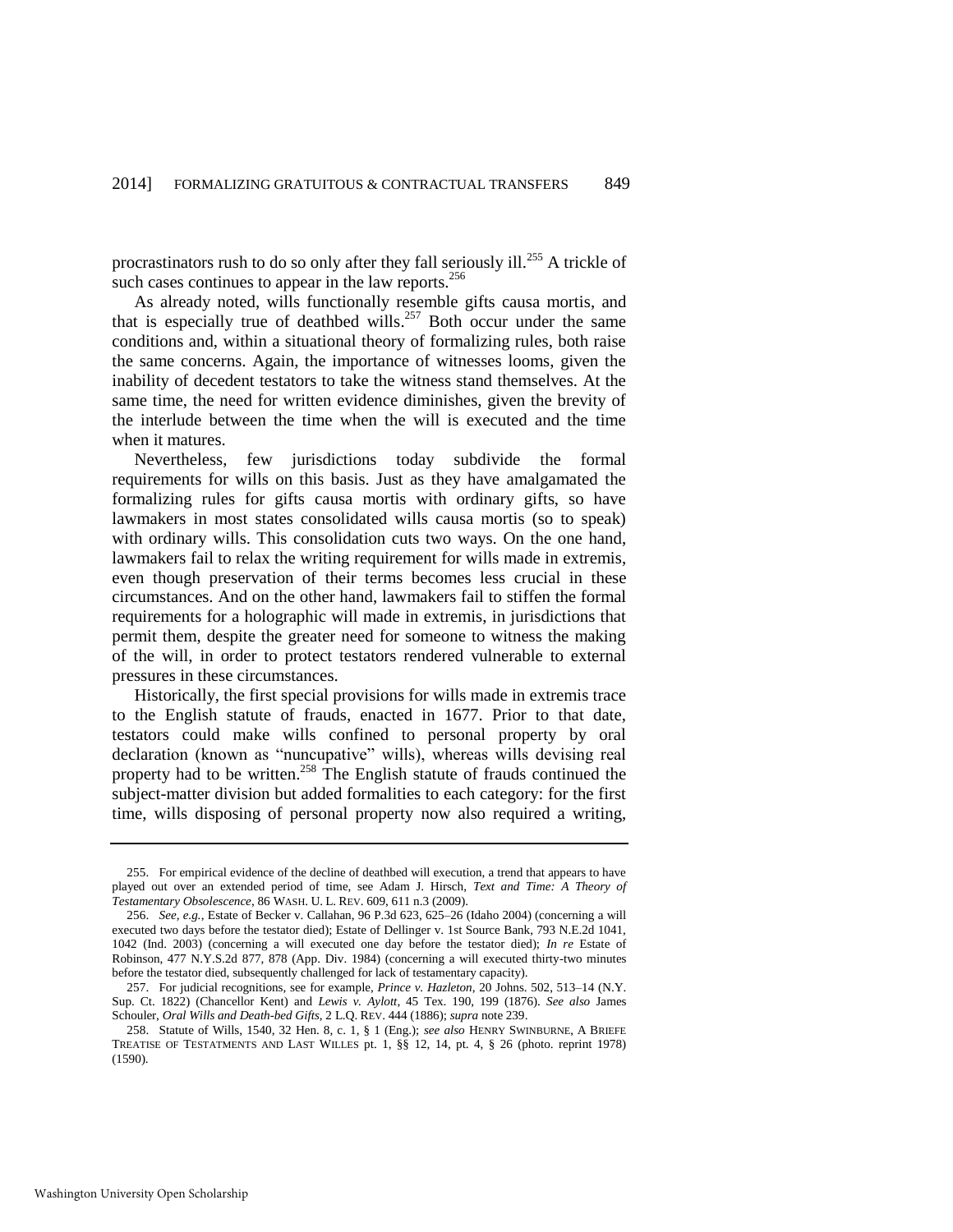whereas those devising real property had to be signed by the testator and attested in the presence of three witnesses.<sup>259</sup> But, in addition, the statute carved out a third category, covering wills "made in the time of the last sicknesse of the deceased."<sup>260</sup> A testator could continue to make a nuncupative will under these conditions, but only if he or she met a host of other requirements: (1) the property disposed of under the will could not include realty,  $^{261}$  (2) the testator had to "bid the persons present or some of them beare wittnesse that such was his Will, $^{262}$  known technically as the *rogatio testium*, similar to the requirement found in some states that a testator "publish" a written will by declaring to witnesses the nature of the document,<sup>263</sup> (3) three witnesses had to be present at the making of the will (the "nuncupation"), $^{264}$  (4) the nuncupation had to occur in the testator's dwelling or place of residence for the previous ten days, unless the testator was "surprised or taken sick being [away] from his owne home and dyed before [returning there],<sup>2265</sup> (5) probate had to follow within six months of the nuncupation, unless the witnesses committed the substance of the will to writing within six days,  $266$  and (6) no nuncupative will could supersede a preexisting written will.<sup>267</sup> Still another provision permitted any "[s]oldier being in actuall Military Service, or any Marriner or Seaman being at Sea" to dispose of personal property "as he . . . [might] have done before the making of this Act"—language effectively allowing servicemen to make nuncupative wills without any of these limitations, albeit under conditions of continual risk to their lives.<sup>268</sup>

http://openscholarship.wustl.edu/law\_lawreview/vol91/iss4/1

<span id="page-54-0"></span><sup>259.</sup> Statute of Frauds, 1677, 29 Car. 2, c. 3, §§ 5, 18 (Eng.).

<sup>260.</sup> *Id.* § 18.

<sup>261.</sup> *Id.* § 5.

<sup>262.</sup> *Id.* § 18.

<sup>263.</sup> For a recent discussion of the formality of publication, see *Brown v. Traylor*, 210 S.W.3d 648, 663–66 (Tex. Ct. App. 2006). Once a common requirement, *see* ATKINSON, *supra* not[e 198,](#page-42-1) § 68, the formality of publication has disappeared from most state statutes of wills. RESTATEMENT (THIRD) OF PROP.: WILLS & OTHER DONATIVE TRANSFERS § 3.1 cmt. h (1998).

<sup>264.</sup> Statute of Frauds § 18.

<sup>265.</sup> *Id.*

<sup>266.</sup> *Id.* § 19. But neither could probate proceed within the first fourteen days after the testator's death, nor without notice to the surviving spouse and "kindred to the deceased, to the end they may contest the [nuncupative will] if they please." *Id.* § 20.

<sup>267.</sup> *Id.* § 21. For an early criticism of the requirements for nuncupative wills set out in the English statute of frauds, see BENTHAM, *supra* not[e 66,](#page-14-0) at 545–47.

<sup>268.</sup> Statute of Frauds § 22. The exception has ancient origins. *See* INSTITUTES, *supra* note 150, at 173-77. *See also* Thomas E. Atkinson, *Soldiers' and Sailors' Wills*, 28 A.B.A. J. 753 (1942). For judicial discussions, see *In re Knight's Estate*, 93 A.2d 359, 362 (N.J. 1952) (linking the exception to "the stress and danger of [the soldier's] situation, which may well subordinate the ordinary legal requirements") and *In re Zaiac's Will*, 295 N.Y.S. 286, 301 (Sur. Ct. 1937) (citing similar statements in the case law).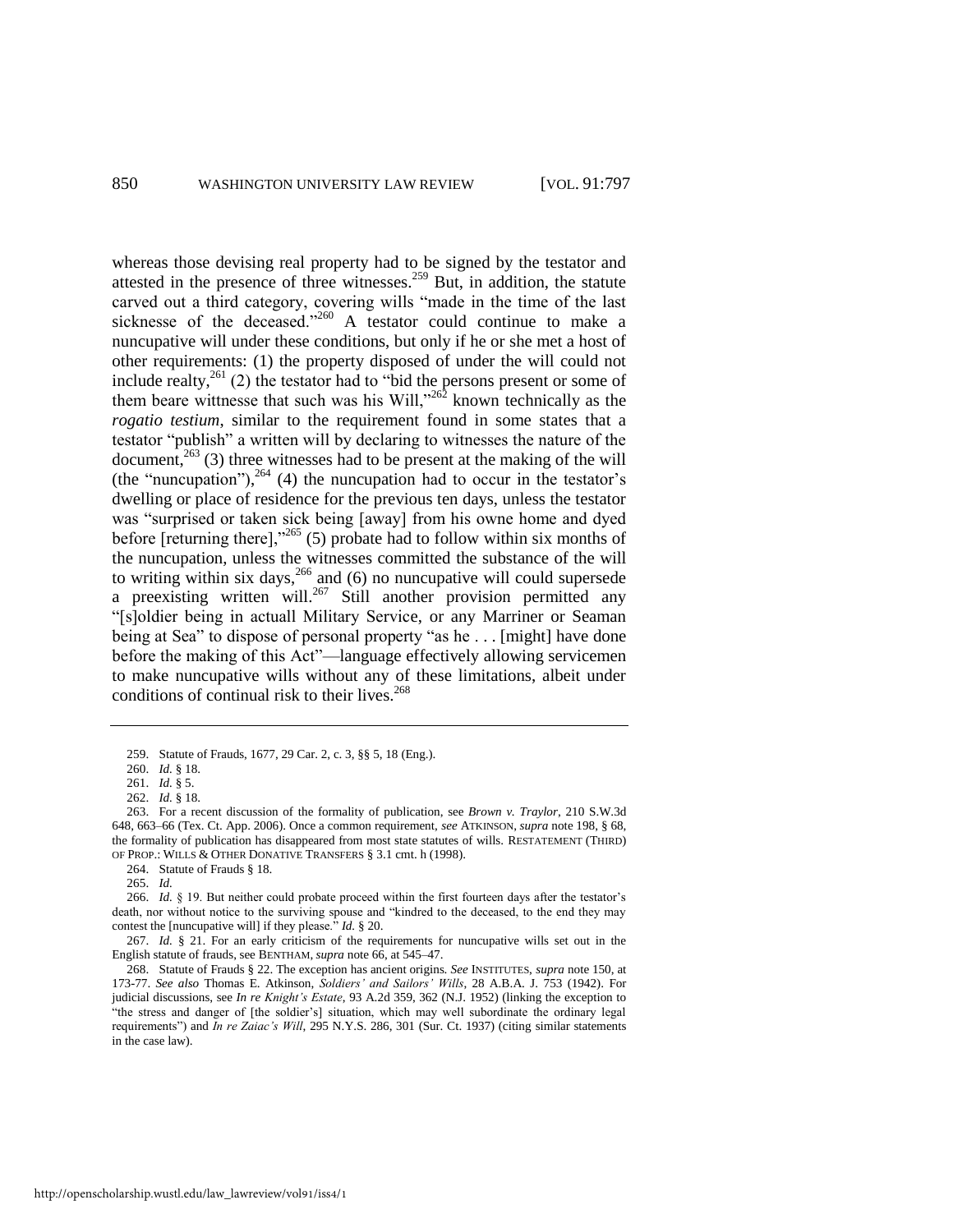A century and a half later, the statutory provision for nuncupative wills disappeared in England. Under the English wills act of 1837, only the exception for soldiers and sailors survived.<sup>269</sup> But that space of time proved sufficient for the doctrine to take hold in America, still a mosaic of colonies in 1677, when the English statute of frauds was adopted. Many colonies based their own statutes of wills on this blueprint and carried them forward under the reception statutes that followed independence. By the time England abandoned the model, American states no longer looked to Parliament for statutory guidance, and nuncupative wills continued under American statutes still grounded on former English law.<sup>270</sup>

<span id="page-55-1"></span>As of 1960, forty-two American states warranted nuncupative wills.<sup>271</sup> Since then, however, the number has dwindled steadily. As of 2014, nine states permit testators to make nuncupative wills while in extremis, still cabined by limitations and requirements dating back to  $1677.^{272}$  An additional six states authorize nuncupative wills for active military personnel only.<sup>273</sup> The model acts have paralleled this trend: whereas the

<span id="page-55-0"></span><sup>269.</sup> *See* An Act for the Amendment of the Laws with Respect to Wills, 1837, 1 Vict., c. 26, § 11 (Eng.).

<sup>270.</sup> For a further discussion of the history, see Adam J. Hirsch, *Inheritance: United States Law*, *in* 3 OXFORD INTERNATIONAL ENCYCLOPEDIA OF LEGAL HISTORY 325, 325–26 (Stanley N. Katz ed., 2009).

<sup>271.</sup> John B. Rees, Jr., *American Wills Statutes:* I, 46 VA. L. REV. 613, 637–38 (1960).

<sup>272.</sup> *See* IND. CODE ANN. § 29-1-5-4 (West 2010) (limiting the total value of bequests to \$1,000, or \$10,000 for military personnel, and no realty); KAN. STAT. ANN. § 59-608 (2012) (not limiting value but barring realty); MISS. CODE ANN. §§ 91-5-15, 91-5-17 (2013) (neither limiting value nor barring realty and also allowing unwitnessed nuncupative wills if the total value of bequests is no greater than \$100); MO. REV. ANN. STAT. § 474.340 (2012) (limiting the total value of bequests to \$500 and no realty); N.H. REV. STAT. ANN. § 551:16 (2007) (neither limiting value nor barring realty and also allowing unwitnessed nuncupative wills, whether or not made in the last illness, if the total value of bequests is no greater than \$100 of personal property); N.C. GEN. STAT. ANN. § 31-3.5 (West 2013) (neither limiting value nor barring realty); OHIO REV. CODE ANN. § 2107.60 (West Supp. 2013) (not limiting value but barring realty); TENN. CODE ANN. § 32-1-106 (2013) (limiting the total value of bequests to \$1,000, or \$10,000 for military personnel, and no realty); VT. STAT. ANN. tit. 14, § 6 (2010) (not confining nuncupative wills to the last illness, but limiting the total value of bequests to \$200, and no realty, as construed in *In re* Estate of Cote, 848 A.2d 264, 266–68 (Vt. 2004)). *See also infra* notes 284, 286–87 and accompanying text. Texas was the most recent state to abolish nuncupative wills, as of September 1, 2007. *See* TEX. PROB. CODE ANN. § 65 (repealed 2007).

<sup>273.</sup> *See* N.Y. EST. POWERS & TRUSTS LAW § 3-2.2 (McKinney 2012) (neither limiting value nor barring realty but validating a nuncupative will only if made by military personnel during wartime, and invalidating the will three years after a mariner makes it, or one year after a member of the armed forces leaves the service); OKLA. STAT. ANN. tit. 84, §§ 46, 51 (West 2013) (limiting the total value of bequests to \$1,000, and not barring realty, but validating a nuncupative will only if made by military personnel in immediate peril of death); R.I. GEN. LAWS § 33-5-6 (2011) (not limiting value but barring realty); VA. CODE § 64.2-408 (B) (2004) (not limiting value but barring realty); WASH. REV. CODE ANN. § 11.12.025 (West 2012) (limiting the total value of bequests to \$1,000, and barring realty, but validating a nuncupative will only if made by military personnel in the last illness, submitted for probate no more than six months after making the will); W. VA. CODE ANN. § 41-1-5 (West 2010) (not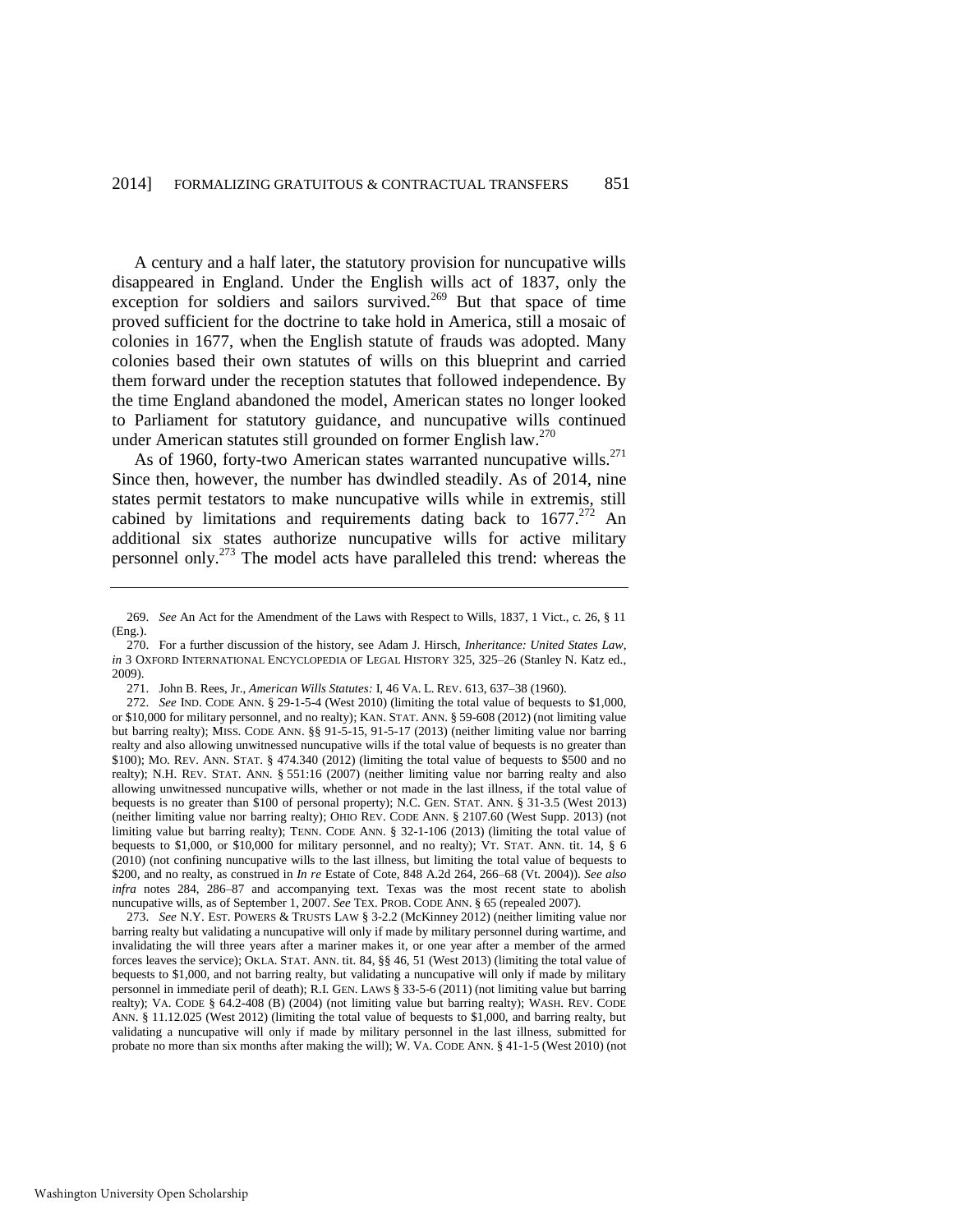<span id="page-56-0"></span>Model Probate Code of 1946 provided for nuncupative wills, $274$  the Uniform Probate Code of 1969 fails to allow them under any circumstances.<sup>275</sup> Even the Code's harmless error power, authorizing a court to validate a will that fails to meet one or more of the formal requirements if evidence of testamentary intent and content are clearly and convincingly proved, does *not* apply to the writing requirement, which the testator must meet in all cases.  $27\overline{6}$ 

Legislative hostility to nuncupative wills has stemmed both from sweeping trends and salient episodes. In the Middle Ages, when literacy rates remained low, a requirement that wills take written form would have restricted their number. By the late seventeenth century, however, illiteracy had become rarer in England, making the memorialization of wills a simpler task to accomplish.<sup>277</sup> In addition, a celebrated case of a fraudulent nuncupative will came down in England in 1676, shortly before Parliament enacted the statute of frauds, underscoring to legislators the

limiting value but barring realty). Two of the nine nuncupative will jurisdictions, *see supra* note 272, also make special provision for the wills of military personnel. N.H. REV. STAT. ANN. § 551:15 (West 2013) (not limiting value but barring realty); VT. STAT. ANN. tit. 14, § 7 (West 2013) (not limiting value but barring realty).

<sup>274.</sup> LEWIS M. SIMES & PAUL E. BASYE, PROBLEMS IN PROBATE LAW: INCLUDING A MODEL PROBATE CODE § 49 (1946).

<sup>275.</sup> UNIF. PROBATE CODE § 2-502 (amended 2010), 8 pt. 1 U.L.A. 209 (2013). A proposed provision for nuncupative wills appeared in an early draft of the Uniform Probate Code, *see* Unif. Probate Code, art. \_\_ [no number], Execution of Wills, § 6 (First Tentative Draft, Aug. 2–7, 1965), but the provision was omitted from subsequent drafts without explanation. *See* Unif. Probate Code, pt. 2, § 2-237, 2-237A (Reporters' Draft No. 1, Aug., 1966). A commentary by the Reporter for the original version of the Uniform Probate Code suggested that he accepted contemporary criticism of oral wills, remarked *infra* text accompanying notes 280–82. *See* Richard V. Wellman & James W. Gordon, *Uniformity in State Inheritance Laws: How UPC Article II Has Fared in Nine Enactments*, 1976 BYU L. REV. 357, 381 (also suggesting that "the simplicity of UPC formalities involved in the execution of a will, including [a] section . . . which permits holographic wills, militate against a provision permitting oral wills").

<sup>276.</sup> *See supra* note [157.](#page-32-0) In a few early instances, oral instructions for the preparation of improperly formalized written wills were given effect as nuncupative wills, *see* Offutt v. Offutt, 42 Ky. (3 B. Mon.) 162, 162–63 (1842); Phœbe v. Boggess, 42 Va. (1 Gratt.) 129, 130, 142 (1844); Mason v. Dunman, 15 Va. (1 Munf.) 456, 456–57, 459–60 (1810), a forgotten antecedent of the harmless error doctrine for eleventh-hour wills. Even though the doctrine relied on a legal fiction, it appears a reasonable extension of the harmless error doctrine, given the special evidentiary circumstances. Nevertheless, other early courts rejected this practice. *See* Dockum v. Robinson, 26 N.H. (6 Fost.) 372, 385–89 (1853); *In re* Male's Will, 24 A. 370, 376–77 (N.J. Prerog. Ct. 1892); Porter's Appeal, 10 Pa. 254, 258–59 (1849); Miller v. Ford, 1 Tenn. App. 618, 625–26 (1925); Brown v. State, 151 P. 81, 81, 83 (Wash. 1915).

<sup>277. 2</sup> WILLIAM BLACKSTONE, COMMENTARIES \*500. For a judicial recognition, see *Irwin v. Rogers*, 157 P. 690, 691 (Wash. 1916) ("With the growth of learning and progress of letters, the necessity for nuncupative wills ceased to exist.").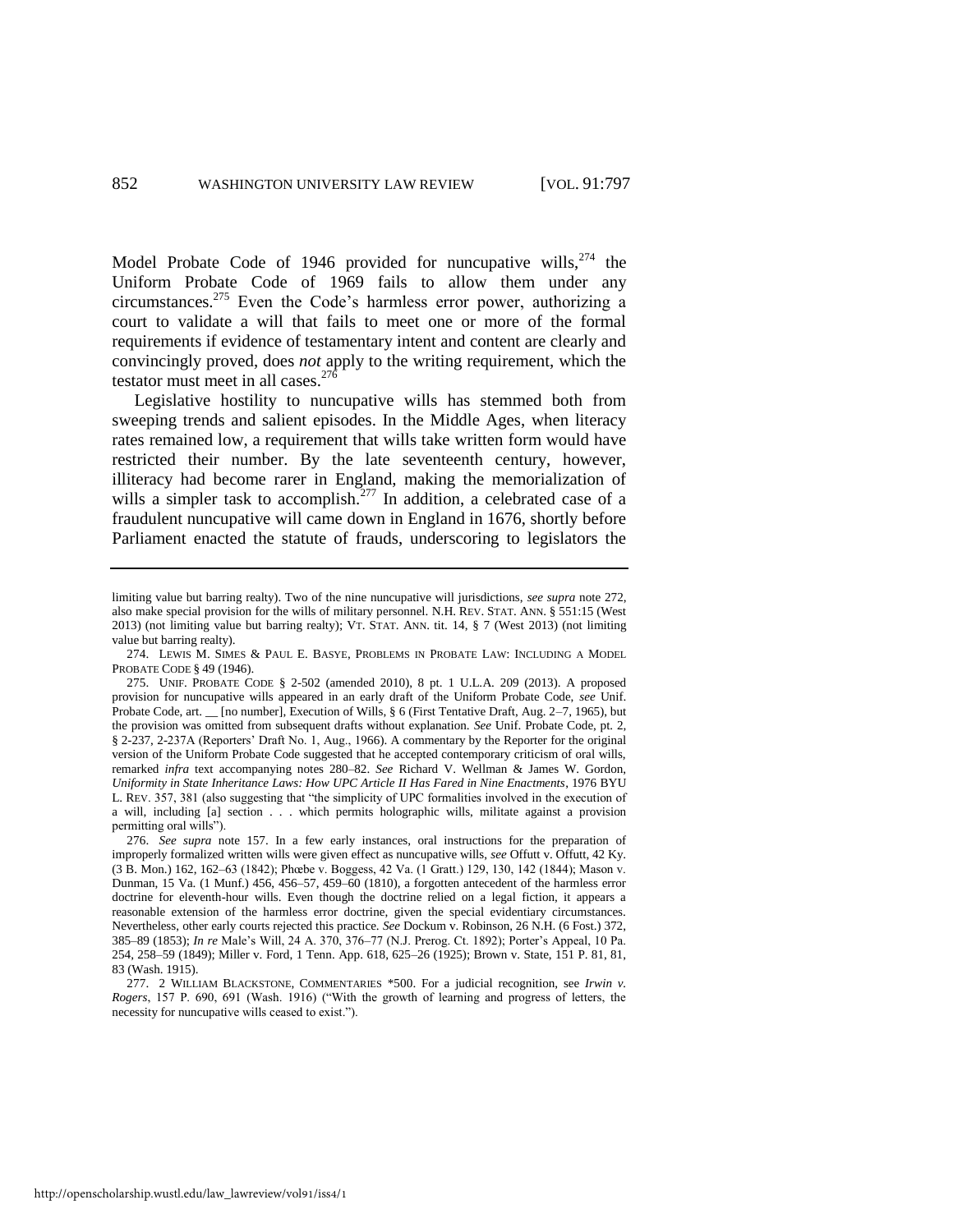evidentiary hazards that attended these wills.<sup>278</sup> An oblique reference to the case appears in the statute itself. $279$ 

<span id="page-57-2"></span><span id="page-57-1"></span>Those few modern commentators who have paused to reflect on nuncupative wills have opposed giving effect to them, irrespective of the circumstances. Oral wills "are subject to the frailties of oral proof"<sup>280</sup> and hence are "not worth the risk they present of fraud and perjury."<sup>281</sup> Their "complete abolition would save disappointment and litigation."<sup> $282$ </sup> Yet they do fill a niche—permitting testators to make abbreviated wills in case of debilitating emergency<sup>283</sup>—and, what is more, the requirements that apply to nuncupative wills suit the narrow field to which these wills are confined, in those jurisdictions that continue to allow them. The *rogatio testium* helps to clarify the testator's intent to make a finalized will,<sup>284</sup> even as the emergency itself brings natural solemnity to the proceedings for those with one foot in the grave must appreciate the gravity of the situation.<sup>285</sup> The requirement that the testator make a nuncupative will in a

<span id="page-57-0"></span><sup>278.</sup> Cole v. Mordaunt (unreported, 1676) (described and discussed in Mathews v. Warner, 31 Eng. Rep. 96, 100 (Ch. 1798)). "This is said to be the principal case, which gave rise to the statute of Frauds." *Mathews*, 31 Eng. Rep. at 100 n.2.

<sup>279. &</sup>quot;Nuncupative Wills[,] which have beene the occasion of much Perjury . . . ." Statute of Frauds, 1677, 29 Car. 2, c. 3, § 18 (Eng.).

<sup>280.</sup> ATKINSON, *supra* note [198,](#page-42-1) § 76, at 367; *see also* Thomas E. Atkinson, *The Law of Succession*, 1948 ANN. SURV. AM. L. 749, 759–60.

<sup>281.</sup> Verner F. Chaffin, *Execution, Revocation, and Revalidation of Wills: A Critique of Existing Statutory Formalities*, 11 GA. L. REV. 297, 329–30 (1977).

<sup>282.</sup> Max Rheinstein, *The Model Probate Code: A Critique*, 48 COLUM. L. REV. 534, 550 (1948); *see also* Langbein, *supra* note [158,](#page-32-1) at 22, 52 (averring that nuncupative wills should be ineligible to take effect under a harmless error doctrine because "[f]ailure to give permanence to the terms of your will is not harmless"); *cf. supra* not[e 157.](#page-32-0) 

<sup>283.</sup> Cases concerning nuncupative wills continue to appear on occasion, suggesting their continued use in jurisdictions that permit them. *See, e.g*., *In re* Will of Krantz, 520 S.E.2d 96, 97–99 (N.C. Ct. App. 1999); *In re* Estate of Alexander, 250 S.W.3d 461, 462–67 (Tex. Ct. App. 2008); *In re* Estate of Cote, 848 A.2d 264, 266–68 (Vt. 2004). Blackstone defended nuncupative wills "in the only instance where favour ought to be shewn to [them], when the testator is surprized by sudden and violent sickness." 2 BLACKSTONE, COMMENTARIES \*501. A nuncupative will represents a "special indulgence, as a last resort . . . which has no foundation but necessity." Martin v. Rutt (*In re* Rutt's Estate), 50 A. 171, 171 (Pa. 1901) (quoting the opinion below); *see also, e.g.*, Prince v. Hazleton, 20 Johns. 502, 515 (N.Y. Sup. Ct. 1822). Jeremy Bentham argued that the predicate for a nuncupative will needed refining: "There may be sickness . . . and yet no necessity . . . [and t]here may be necessity without sickness." BENTHAM, *supra* note [66,](#page-14-0) at 545.

<sup>284. &</sup>quot;[T]he rogatio testium, is doubtless to distinguish between a valid nuncupation and a casual conversation by one in his illness as to his wishes on the subject of his property . . . ." Gwin v. Wright, 27 Tenn. (8 Hum.) 639, 646 (1848) (quoting Baker v. Dodson, 23 Tenn. (4 Hum.) 342 (1843)). For similar observations, see, for example, *Woods v Ridley*, 27 Miss. 119, 146 (1854) and *Dawson's Appeal*, 23 Wis. 69, 88–89 (1868). Among the nine, nuncupative will jurisdictions, *see supra* not[e 272,](#page-55-1)  this requirement persists in six: Kan., Miss., N.H., N.C., Ohio, and Tenn.

<sup>285.</sup> This same natural solemnity, in a different context, appears to underlie the traditional rule crediting dying declarations, "for then the solemnity of the occasion is a good security for his speaking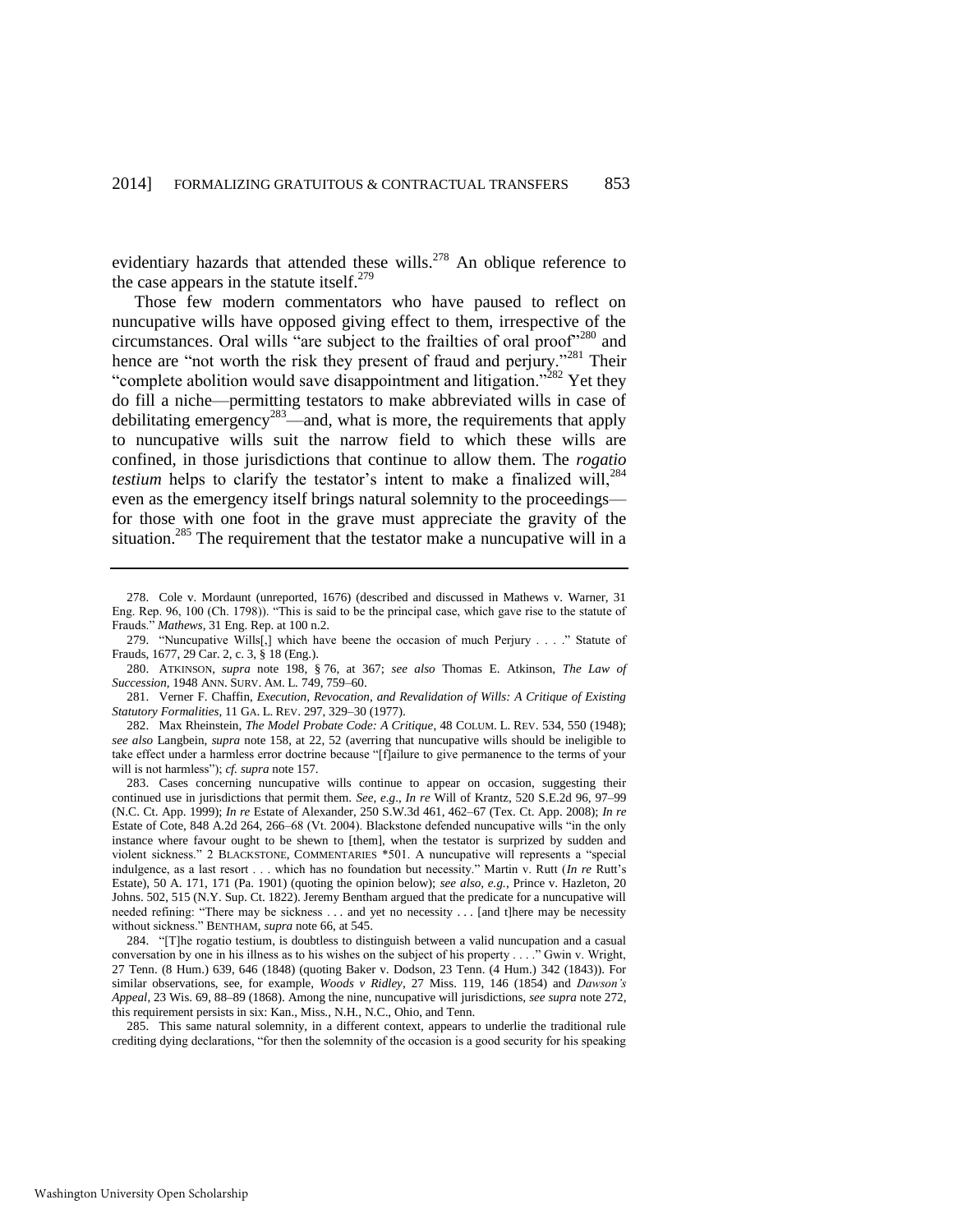secure location helps to protect him or her, in the one circumstance where the testator benefits from protection.<sup>286</sup> And the requirement that witnesses either rapidly commit to writing the testator's words or soon recount those words in open court—a traditional requirement still found in most of the jurisdictions that permit nuncupative wills—helps to ensure that the absence of a writing won't compromise the court's ability to reconstruct the substance of the estate plan.<sup>287</sup>

<span id="page-58-0"></span>To be sure, written evidence remains more reliable than memory. And the reliability of even short-term memory diminishes in proportion to the length of a will. Yet, the setting in which nuncupative wills are made itself offers some assurance of simplicity. Those who seek to verbalize their testamentary preferences on the cusp of death are more or less compelled to streamline.<sup>288</sup> Although one can find among the nuncupative will cases instances in which the memories of auditors conflicted, those conflicts have been minor.<sup>289</sup> In this connection, we might suggest, the *rogatio testium* serves another purpose—namely, to encourage the witnesses to pay attention.<sup>290</sup> As everyday experience and experimental evidence demonstrate, we remember things more accurately when we make an

288. Professor Friedman expects holographic wills to share the same natural simplicity: "It is far too much trouble to write a long legal document in longhand." Friedman, *supra* not[e 22,](#page-7-0) at 354.

290. *See* Andrews v. Andrews, 48 Miss. 220, 226 (1873) ("[T]he testator must also use some words indicating his desire or wish that those present . . . should bear witness that such was his will. But here . . . [t]here is nothing to show that he ever expected or wished that any one present remember what he had said, or should ever repeat those declarations . . . ."). *See also In re* Jacoby's Estate, 42 A. 1026, 1036 (Pa. 1899) (observing generally the danger of inattentive witnesses to nuncupative wills).

the truth, as much so as if he were under . . . oath." State v. Moody, 3 N.C. (2 Hayw.) 31, 31 (1798) (per curiam).

<sup>286. 2</sup> BLACKSTONE, COMMENTARIES \*501. *See, e.g.*, Miller v. Ford, 1 Tenn. App. 618, 624–25 (1925) (discussing the policy); Nowlin's Adm'r v. Scott, 51 Va. (10 Gratt.) 64, 65–66 (1853) (same). Among the nine nuncupative will jurisdictions, *see supra* note [272,](#page-55-1) this requirement persists in two: Miss. and N.H.

<sup>287. 2</sup> BLACKSTONE, COMMENTARIES \*501. *See, e.g.*, Welling v. Owings, 9 Gill 467, 470 (Md. 1851) (observing that the rule requiring witnesses to memorialize the terms of the will while they remain "fresh in their recollection" protects against "the imperfection and frailty of human memory"); *In re* Haygood's Will, 8 S.E. 222, 223–24 (N.C. 1888) (similar observation). Among the nine nuncupative will jurisdictions, *see supra* not[e 272,](#page-55-1) this requirement persists in seven: Ind., Kan., Mo., N.H., Ohio, Tenn., and Vt.

<sup>289.</sup> *See, e.g.*, Owen's Appeal *In re* Pritchard's Will, 37 Wis. 68, 71–72 (1875). *See also In re* Will of Yarnall, 4 Rawle 46, 61, 66 (Pa. 1833) (alleging a disagreement over what the witnesses heard, not elaborated by the court); *cf. Miller*, 1 Tenn. App. at 626 (reporting a minor inconsistency in the testimony of witnesses as to what a testator had stated regarding his desire to make a will, but then adding: "It is remarkable that upon this essential question the three witnesses should give three different version of what was said, and illustrates clearly the danger of depending upon the memory of witnesses to establish an instrument that may so greatly influence the rights . . . of . . . absent parties.").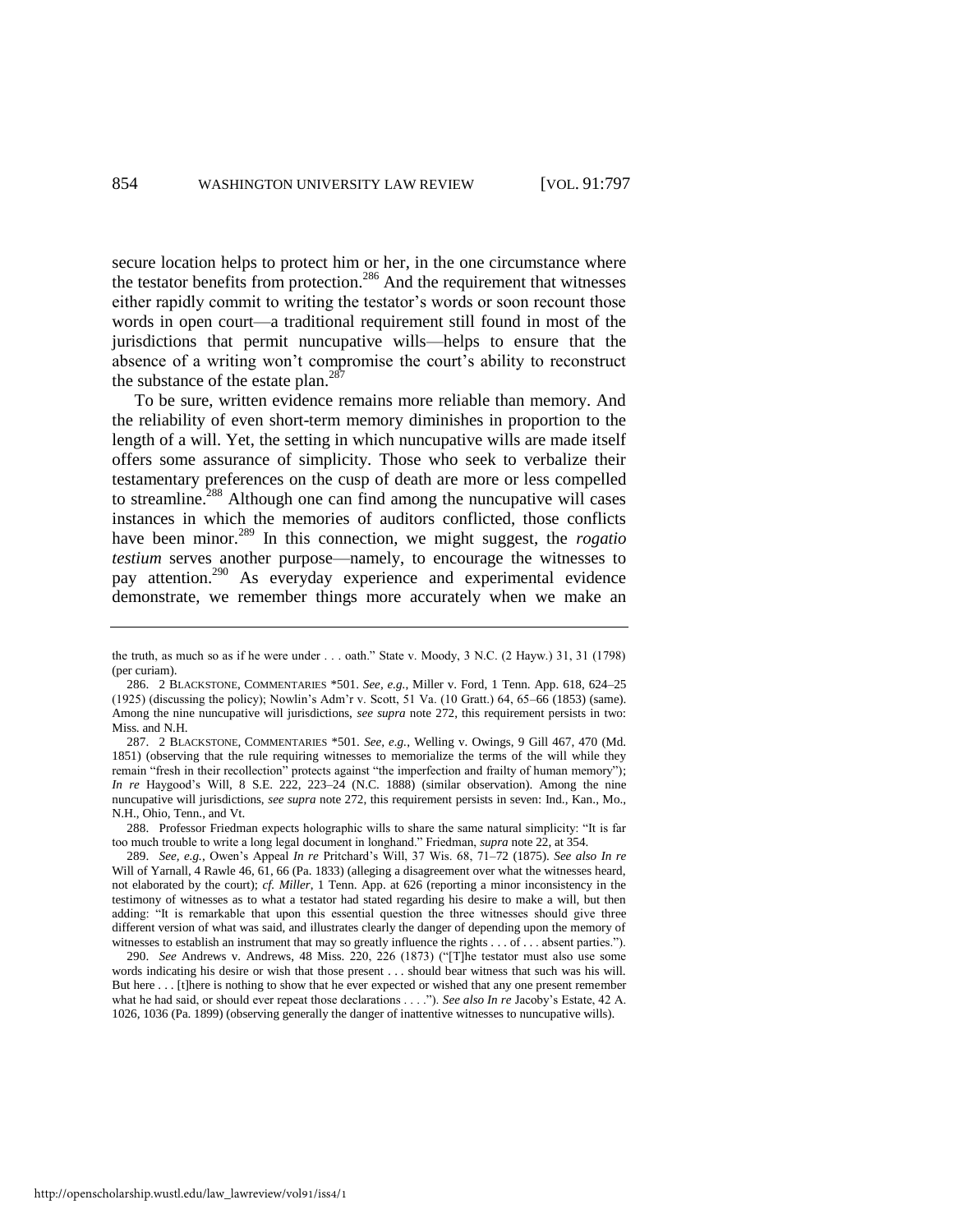effort to do so than when we do not.<sup>291</sup> Evolving technology has further eased the corroboration of nuncupative wills. When ubiquitous "smartphones" permit witnesses to video-record a testator's declaration at the drop of a hat, the likelihood that a court will even need to rely on memory for evidence of the substance of an unwritten estate plan diminishes.<sup>292</sup> All in all, courts should have small difficulty reconstructing nuncupative wills nowadays.

#### *C. Contracts*

Finally, a party may also find cause to make a contract in anticipation of imminent death. Although the close of one's earthly affairs might seem an awkward moment to bind oneself to fresh knots of agreement, death itself can present parties with a need for new services. Some parties enter into contracts for their own burial, or for the care of their gravesites, preferring not to leave the choice of those arrangements to survivors.<sup>293</sup> Other parties are concerned to ensure that responsibilities they have shouldered during life will continue to be discharged following their deaths. Contracts for the post mortem care of pet animals, for example, are not uncommon, and—like gratuitous transfers—might be left to the last minute. Under the terms of such a contract, payment might come due prior to, at, or after death.<sup>294</sup>

As a general proposition, contracts causa mortis (again speaking by taxonomic analogy) are treated no differently from other contracts, despite the special evidentiary problems that they present, unless they take the form of contracts to make wills.<sup>295</sup> Nevertheless, historically, a rule of

<sup>291.</sup> For a recent study confirming the connection between attention and memory, see Betsy Sparrow et al., *Google Effects on Memory: Cognitive Consequences of Having Information at Our Fingertips*, 333 SCI. 776, 776–77 (2011). For earlier ones, see for example Larry L. Jacoby et al., *Separating Conscious and Unconscious Influences of Memory: Measuring Recollection*, 122 J. EXPERIMENTAL PSYCHOL.: GEN. 139 (1993) and Alan J. Parkin et al., *On the Differential Nature of Implicit and Explicit Memory*, 18 MEMORY & COGNITION 507 (1990).

<sup>292.</sup> *Cf.* Ellen-Marie Elliot, *Court Grants iPhone Will*, COURIER MAIL (Austl.), Nov. 8, 2013, at 13, *available at* 2013 WLNR 27993854 (reporting a decision by the Supreme Court of Brisbane, Australia, giving effect to a will typed into an iPhone, just prior to the testator's suicide, despite the will's failure to comply with the formal requirements of the statute of wills).

<sup>293.</sup> *See* Ronald C. Link & Kimberly A. Licata, *Perpetuities Reform in North Carolina: The Uniform Statutory Rule Against Perpetuities, Nondonative Transfers, and Honorary Trusts*, 74 N.C. L. REV. 1783, 1837 (1996).

<sup>294.</sup> *See* Frances H. Foster, *Should Pets Inherit?*, 63 FLA. L. REV. 801, 831 (2011).

<sup>295.</sup> Parties occasionally enter into contracts to make wills on the deathbed. *E.g.*, Seaver v. Ransom, 168 N.Y.S. 454, 455–57 (App. Div. 1917). Contracts to make wills, as well as contracts payable at death, are subject to special formalizing rules in some states. *See supra* text accompanying notes 206–10, 227–31.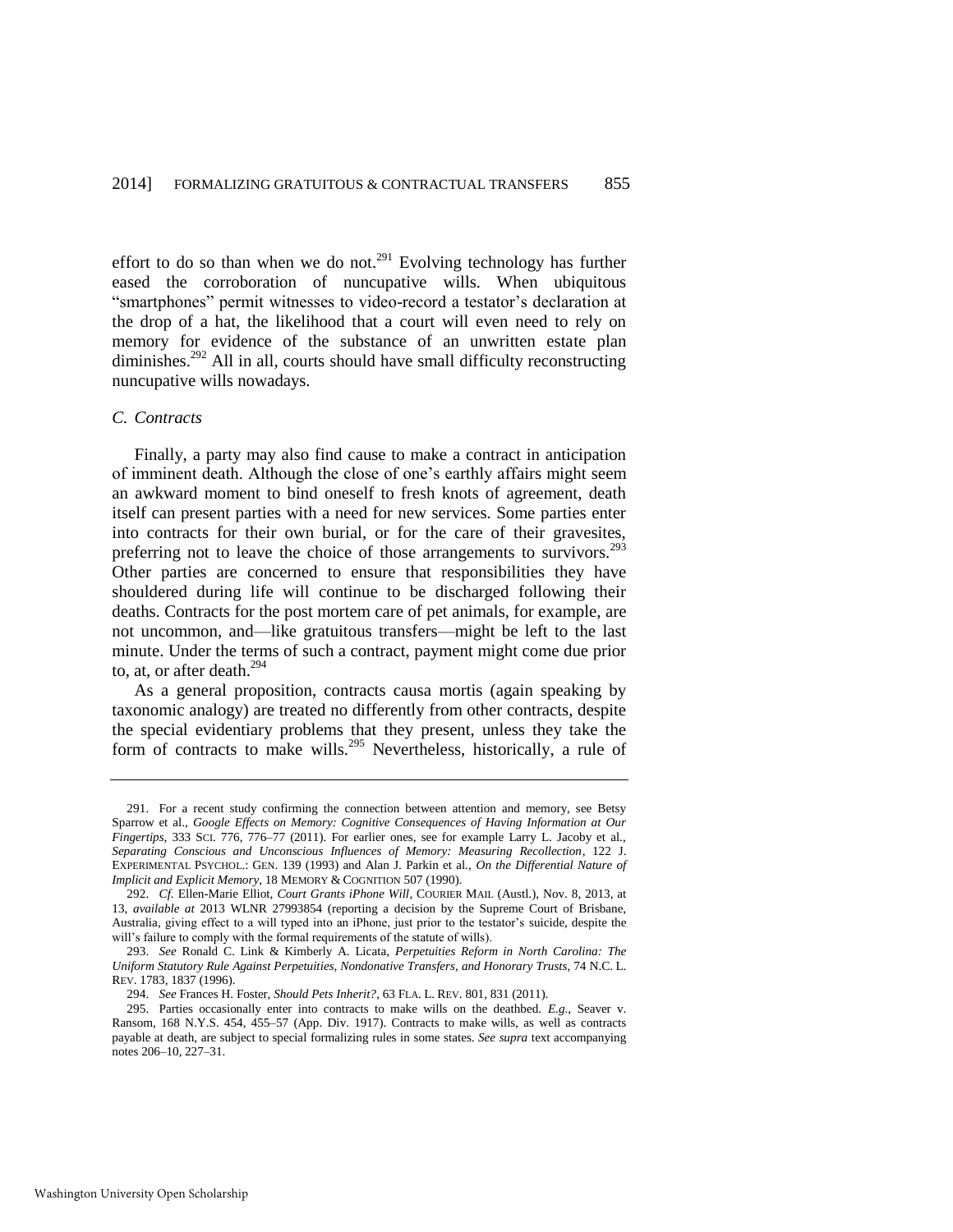evidence has compelled parties to eleventh-hour contracts to formalize them with more than just a verbal agreement. Under so-called dead man's statutes, a surviving party who contracted with a deceased party was barred from testifying in an action brought against the deceased party's estate.<sup>296</sup> In practice, then, an executory contract for post mortem services became enforceable only if it had either been committed to writing or witnessed by a disinterested party.

<span id="page-60-0"></span>These statutes were premised on the hazards of fraudulent evidence. In a much-cited opinion, a judge in West Virginia defended the statutes as serving

to prevent an undue advantage on the part of the living over the dead, who cannot . . . give his version of the affair, or expose . . . falsehoods of such survivor. . . . Any other view of the subject . . . would make [the estates of the dead] an easy prey for the dishonest and unscrupulous  $\ldots$ <sup>297</sup>

This argument mimics the indictment leveled against nuncupative wills.<sup>298</sup> Yet, it is a striking fact that the trend lines of the two doctrines have progressed in opposite directions. At one time, the two doctrines were effectively symmetrical. Witnessed oral wills made in the eleventh hour were widely valid as an exception to the usual writing requirement, whereas oral contracts made in the eleventh hour also widely required witnesses, an exception to the usual rule that contracts needed none. But over the past half century, the doctrines have diverged. Statutes validating nuncupative wills have waned relentlessly, making testamentary transfers near death *more* difficult to formalize. Simultaneously, restrictive dead man's statutes have also waned, making near-death contracts *less* difficult to prove.

Today, only nine states allow witnessed nuncupative wills for any testator near death, typically with a variety of other restrictions, $299$  whereas thirty-two states now allow a surviving party to prove even an *un*witnessed contract formed near death, and without *any* additional safeguards.<sup>300</sup> No

298. *See supra* note[s 280–](#page-57-1)82 and accompanying text.

<sup>296.</sup> For a modern discussion, see Ed Wallis, *An Outdated Form of Evidentiary Law: A Survey of Dead Man's Statutes and a Proposal for Change*, 53 CLEV. ST. L. REV. 75 (2005–06).

<sup>297.</sup> Owens v. Owens's Adm'r, 14 W. Va. 88, 95 (1878) (Haymond, J.). The passage is quoted without citation in MODEL CODE OF EVID. R. 101 cmt. b (1942).

<sup>299.</sup> *See supra* note[s 272,](#page-55-1) 284, 286–87 and accompanying text.

<sup>300.</sup> The latest survey of these statutes appears in Wallis, *supra* note [296,](#page-60-0) at 82–100. *See also* RESTATEMENT (THIRD) OF PROP.: WILLS & OTHER DONATIVE TRANSFERS § 10.2 reporter's note 7 (2003).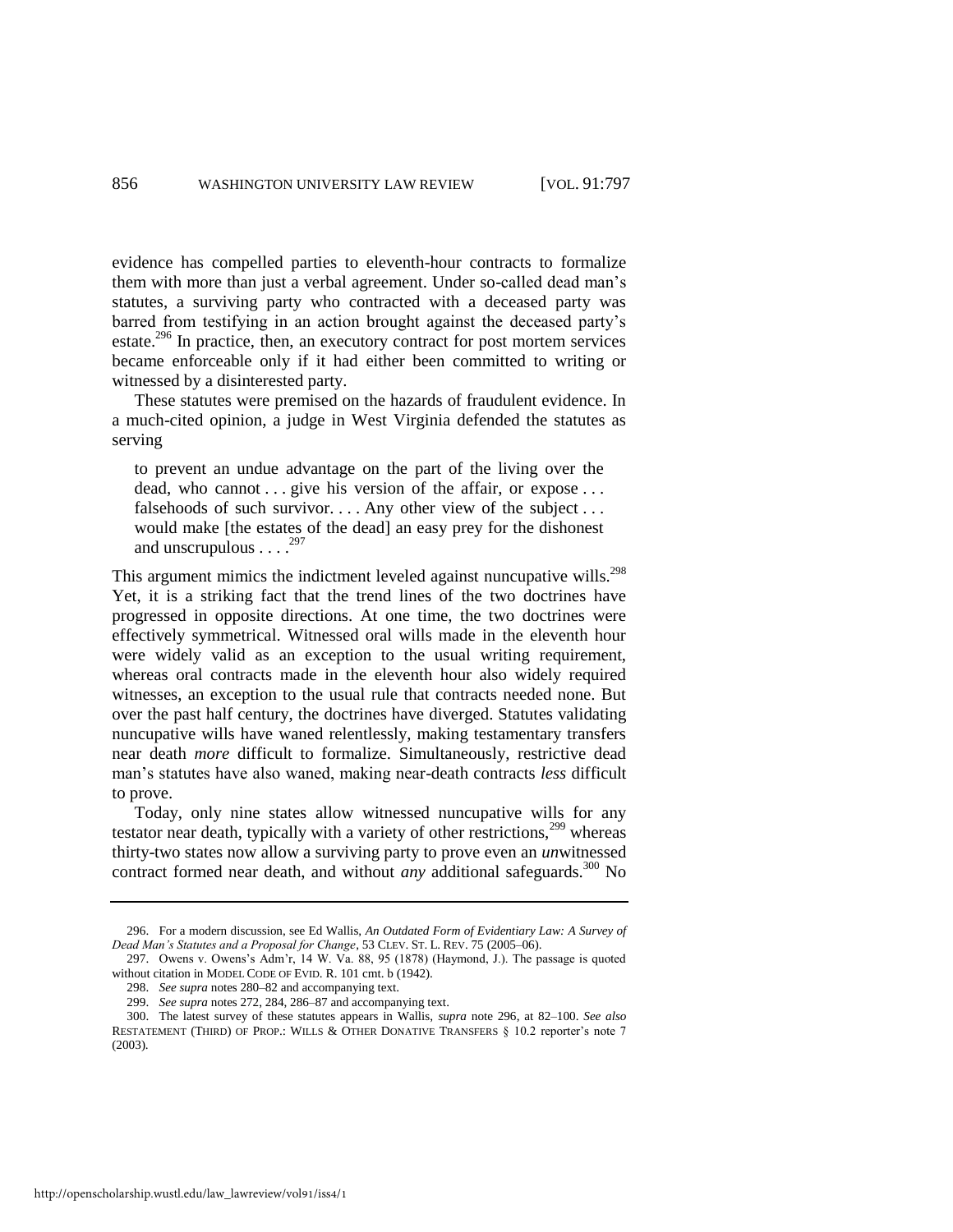clear pattern connects the doctrines within individual states. Of the nine remaining jurisdictions with relaxed rules for nuncupative wills, four continue to restrict evidence of a contract via some form of dead man's statute.<sup>301</sup> Among the thirty-two states that have repealed the dead man's statute, only five allow nuncupative wills. $302<sup>2</sup>$  The Uniform Law Commissioners, in separate products, endorse the contradictory doctrines: the Uniform Probate Code forbids nuncupative wills,<sup>303</sup> even as the Uniform Rules of Evidence abolish the dead man's statute.<sup>304</sup>

The same dissonance is reflected in modern commentary on the two respective doctrines. Earlier, we noted academic criticism of nuncupative wills as inviting "fraud and perjury."<sup>305</sup> With equal vehemence, evidence scholars have condemned the dead man's statute, making arguments on the contracts side that seem directly responsive to criticism on the inheritance side:

The survivor's temptation to fabricate a claim . . . is evident enough—so obvious indeed that any jury should realize that his story must be evaluated cautiously. In case of fraud, a searching cross-examination will often reveal discrepancies in the 'tangled web' of deception. In any event, the survivor's disqualification is more likely to disadvantage the honest than the dishonest survivor $^{306}$ 

And so, witnessing requirements seen as insufficient on one side of the categorical divide are perceived as excessive on the other. Inheritance scholars have deplored nuncupative wills as "obsolescent and outmoded"<sup>307</sup> at the same time as evidence scholars have condemned the dead man's statute as a "relic."<sup>308</sup> Because the alternative forms of transfer are categorically distinct, the contradiction has gone largely unnoticed.<sup>309</sup> Lawmakers are often farseeing, but they have poor peripheral vision.

<sup>301.</sup> These are: Ind., N.C., Tenn., and Vt.

<sup>302.</sup> These are: Kan., Miss., Mo., N.H., and Ohio.

<sup>303.</sup> *See supra* note[s 275–](#page-56-0)76 and accompanying text.

<sup>304.</sup> UNIF. RULES OF EVID. ACT R. 601 (1999), 13A U.L.A. 103 (2004).

<sup>305.</sup> *See supra* note[s 280–](#page-57-1)82 and accompanying text.

<sup>306. 1</sup> MCCORMICK, *supra* note [86,](#page-18-2) § 65, at 316; *see also, e.g.*, 2 JOHN HENRY WIGMORE, EVIDENCE IN TRIALS AT COMMON LAW § 578, at 821 (James H. Chadbourn ed., rev. ed. 1979) (offering a similar observation, and relating criticism of the dead man's statute to criticism of the general bar on interested testimony, which was overturned in the nineteenth century).

<sup>307.</sup> Chaffin, *supra* not[e 281,](#page-57-2) at 329–30 (also labeling nuncupative wills "primitive").

<sup>308.</sup> Charles T. McCormick, *Tomorrow's Law of Evidence*, 24 A.B.A. J. 507, 511 (1938); *see also, e.g.*, Hew v. Aruda, 462 P.2d 476, 479 (Haw. 1969) (characterizing dead man's statutes as "archaic").

<sup>309.</sup> *But cf.* Langbein, *supra* note [22,](#page-7-0) at 501–02 (observing the condemnation of dead man's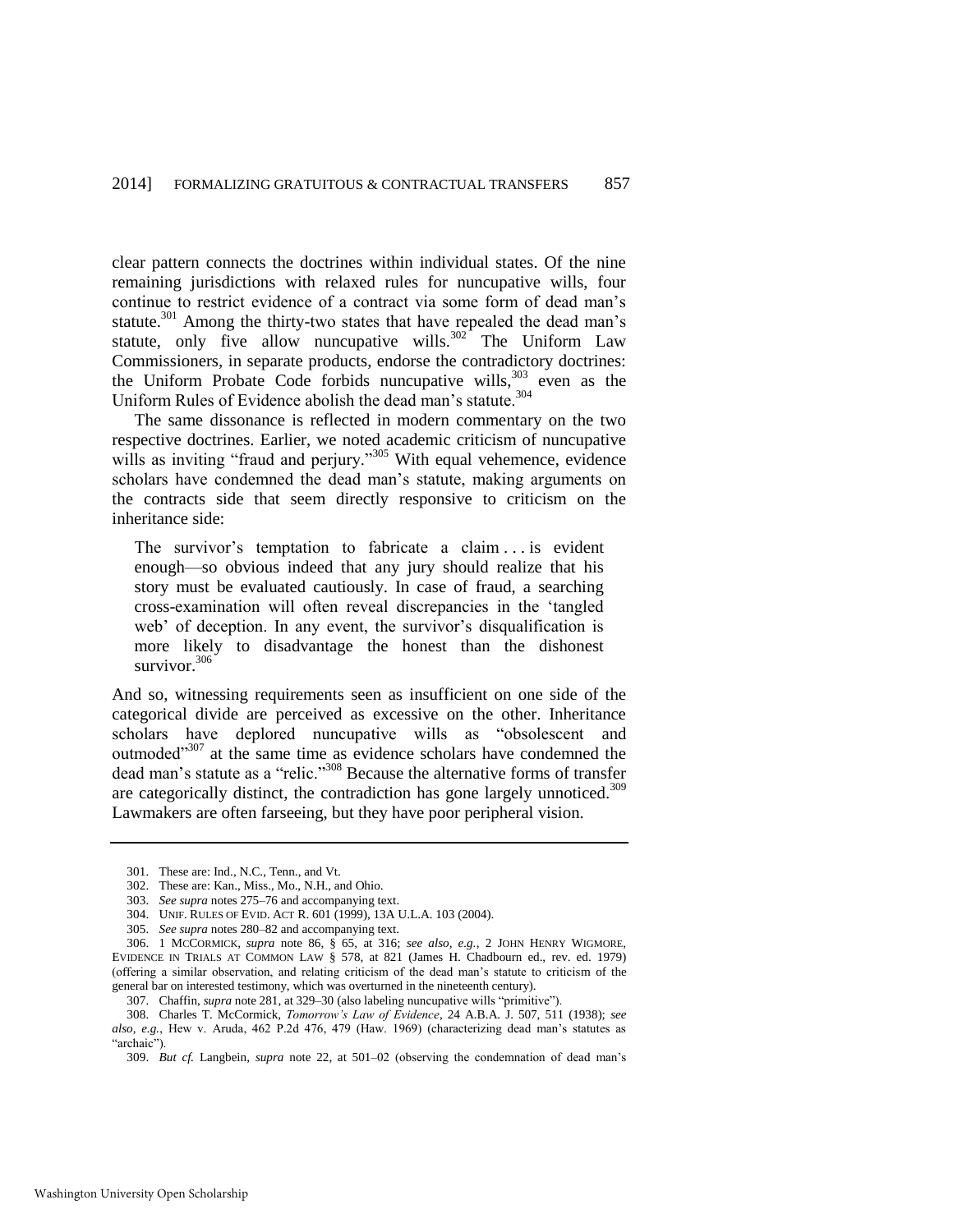At another level, though, the doctrinal trends considered here *are* symmetrical. Both have tended in the direction of abolishing exceptions to ordinary will formalities on the one hand, and to contract formalities on the other. In former times, lawmakers operating within both fields discerned that near-death transfers presented a special evidentiary problem, meriting a special rule of formalization and proof. Today, for the most part, lawmakers in both fields (as well as in the field of gifts) disregard the problem's particularity.

#### V. CATEGORICAL FICTIONS

The infelicities of formality addressed thus far arise in atypical cases. Only occasionally do transfers stray beyond the situational sphere for which their formalizing rules were tailored. There exists, however, another class of transfers where infelicities of formality crop up *systematically*. These are transfers whose substantive characteristics qualify them for one category, but which courts nonetheless insist on assigning to a different category.

This insistence has flowed from hydraulic pressure, welling from below, to accomplish legal outcomes that parties could not achieve otherwise, and that a court could not make available to them otherwise. Consider a historical example: the doctrine of nominal consideration. Parties who wish to create an enforceable gift promise run headlong into the rule that a promise becomes binding only when supported by consideration—a rule of common law, to be sure, but one so hallowed by precedent that no court could overrule it. In response, some parties have sought to finesse the rule by disguising their gift promises as contractual bargains, made in exchange for a peppercorn. For a time, courts played along, presumably because they recognized the legitimacy of the aspiration, and perhaps also because they saw no harm in doing so. Fuller defended the doctrine of nominal consideration on the ground that "the desiderata underlying the use of formalities are here satisfied by the fact that the parties have taken the trouble to cast their transaction in the form of an exchange."<sup>310</sup> In other words, the exchange of the peppercorn for the promise represented an alternative kind of symbolic act, which Fuller compared to a seal,<sup>311</sup> indicating the finality of the gift promise. Modern courts have turned their backs on the doctrine of nominal consideration,

<span id="page-62-0"></span>statutes as a justification for a substantial compliance doctrine for will formalities).

<sup>310.</sup> Fuller, *supra* not[e 6,](#page-4-1) at 820.

<sup>311.</sup> *Id.*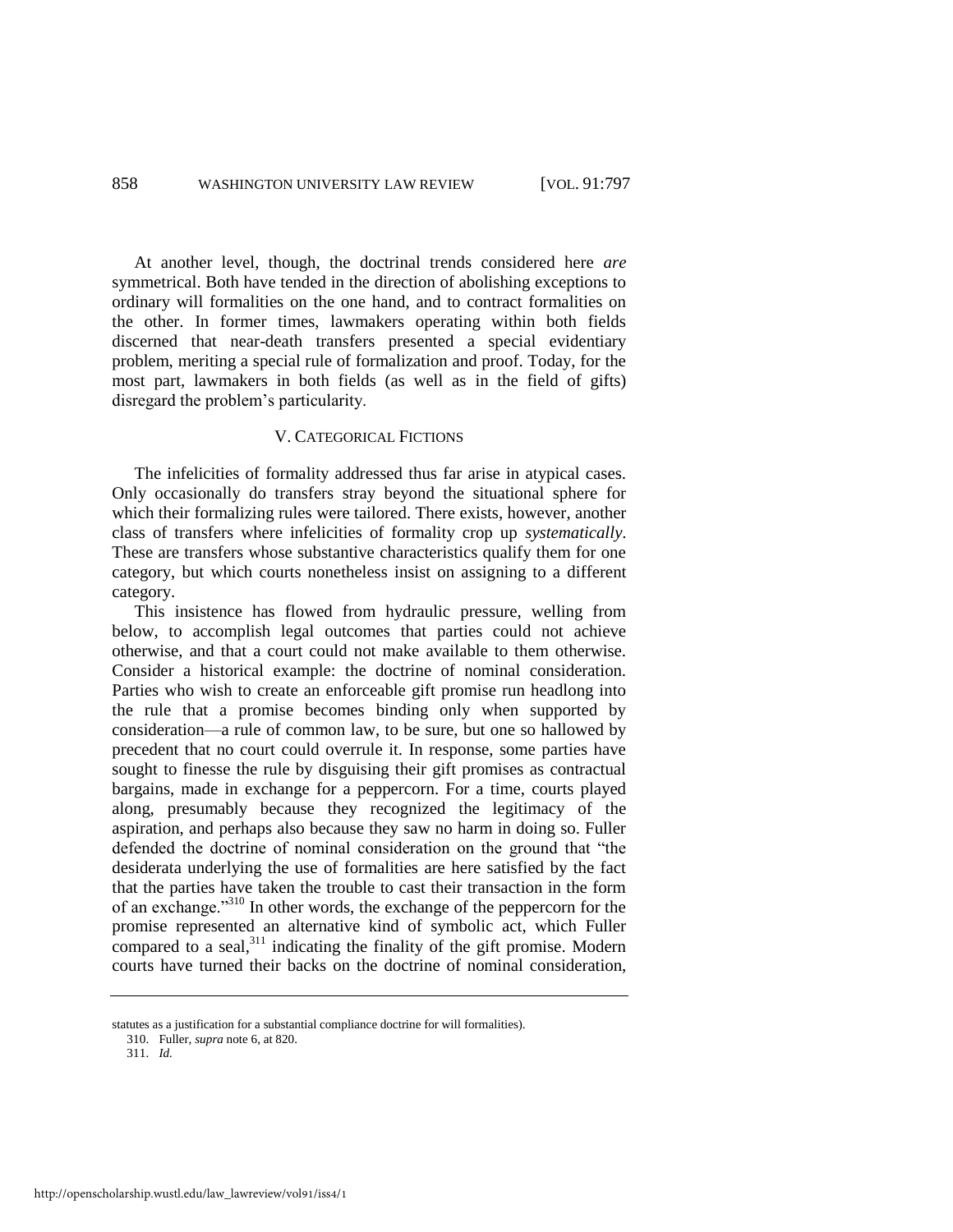despite its arguable serviceability.<sup>312</sup> But other disguised forms of transfer persist and have even flourished in our era.

These newer, fictional transfers emerged out of the modern enthusiasm to avoid probate. Provoked by popular accounts of the delays and abuses of the probate system, which governs all testamentary transfers by virtue of statutory law, testators have sought to reclassify their bequests as inter vivos gifts, thereby circumventing the jurisdiction of the probate court.<sup>313</sup> Once again, courts have cooperated in this game of make-believe. Revocable inter vivos trusts (commonly known as "living trusts"), life insurance policies with revocable beneficiary designations, bank accounts with revocable pay-on-death designations, and now many other similar devices, take effect today as present transfers, even though in functional terms they remain simulacrums of bequests under wills.<sup>314</sup> Modern jargon acknowledges the fiction: These devices have become known collectively as "will substitutes,"<sup>315</sup> serving in that capacity—as everyone knows—but without the need for a probate proceeding.

Because will substitutes take the guise of inter vivos transfers, they not only avoid probate—as a side-effect, they also escape the reach of the formalizing rules applicable to wills. In most jurisdictions today, settlors who name themselves as trustees of their own living trusts can create them by mere oral declaration, no differently from irrevocable trusts that actually do begin to operate *in præsenti*. <sup>316</sup> The Uniform Law Commissioners defend their failure to modify the formalizing rules applicable to will substitutes:

 [T]he benign experience with such familiar will substitutes as the revocable inter vivos trust, the multiple-party bank account, and United States government bonds payable on death to named

<sup>312.</sup> For a discussion of the doctrine and its fall, see 1 FARNSWORTH, *supra* not[e 96,](#page-20-2) § 2.11.

<sup>313.</sup> For a further discussion of the doctrinal evolution of this fiction, see Adam J. Hirsch, *Inheritance Law, Legal Contraptions, and the Problem of Doctrinal Change*, 79 OR. L. REV. 527, 542–46, 567–68, 570–71 (2000).

<sup>314.</sup> Earlier courts often insisted on a showing that the transferor had given up some present right, no matter how insignificant, so as to distinguish a revocable transfer (if only slightly) from a bequest of property that the transferor continued to own outright, *see, e.g*., Farkas v. Williams, 125 N.E.2d 600, 603 (Ill. 1955), an exercise which Gulliver and Tilson compared to a "shell game." Gulliver & Tilson, *supra* note [5,](#page-4-0) at 37. Modern courts have abandoned this pretense. *See* RESTATEMENT (THIRD) OF TRUSTS § 25 cmt. b (2003); *see also, e.g.*, Welch v. Crow, 206 P.3d 599, 604–06 (Okla. 2009).

<sup>315.</sup> *E.g.*, MCGOVERN ET AL., *supra* not[e 196,](#page-42-0) § 6.3, at 299.

<sup>316.</sup> *See* RESTATEMENT (THIRD) OF TRUSTS § 10 & cmt. c & illus. 3, § 25; UNIF. TRUST CODE § 401 & cmt. (amended 2010), 7C U.L.A. 478 (2006). The Uniform Probate Code creates a safe harbor for living trusts committed to writing, while leaving the validity of those created by oral declaration to judicial doctrine. *See* UNIF. PROBATE CODE § 6-101 & cmt. (amended 2010), 8 pt. 3 U.L.A. 354 (2013).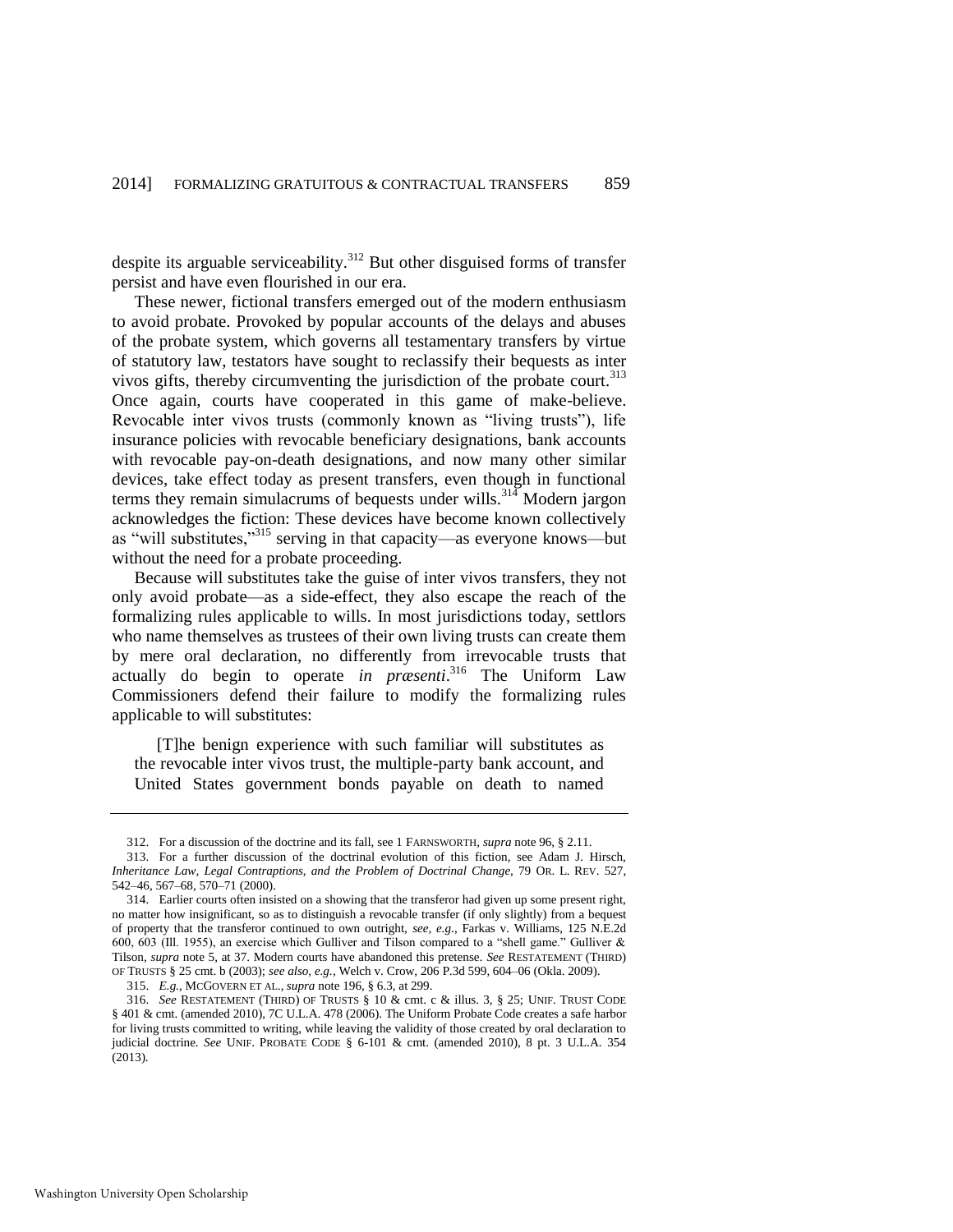beneficiaries all demonstrated the evils envisioned if the statute of wills were not rigidly enforced simply do not materialize.... [B]ecause these provisions often are part of a business transaction and are evidenced by a writing, the danger of fraud is largely eliminated.<sup>317</sup>

<span id="page-64-0"></span>This observation, in fact, echoes an earlier assessment by Gulliver and Tilson<sup>318</sup> and likewise corresponds with Fuller's appraisal of nominal consideration.<sup>319</sup> By hypothesis, the creation of a will substitute involves protocols different from, but sufficient to take the place of, those demanded by the statute of wills. Because many will substitutes come into being as a result of a "business transaction"<sup>320</sup> with an insurance company or a bank, for example, the semi-formal act that establishes the relationship to the business entity indicates finality; meanwhile, the entity in question will undertake to preserve evidence of the transaction.

The point is arguable, at least in connection with will substitutes created through financial intermediaries.<sup>321</sup> But the observation ultimately begs the question. Will substitutes, we are told, "*often* are part of a business transaction and are evidenced by a writing." $322$  But what if they are not?

That is the problem raised by the popular living trust, if and when one is homemade by a settlor who serves as his or her own trustee. If created by oral declaration, such a living trust becomes the functional equivalent of a nuncupative will—but without requiring multiple witnesses and without confining the declaration to the vicinity of death.<sup>323</sup> At least in connection with other trusts where the settlor acts as trustee, he or she has immediate fiduciary duties to perform. Their performance indicates that the settlor considered the declaration as legally operative.<sup>324</sup> That is not true of living trusts, however. In recognition of the fictional nature of these

<sup>317.</sup> UNIF. PROBATE CODE § 6-101 cmt. (amended 2010), 8 pt. 3 U.L.A. 354 (2013). For an elaboration by the co-Reporter for this article of the Code, see John H. Langbein, *The Nonprobate Revolution and the Future of the Law of Succession*, 97 HARV. L. REV. 1108, 1130–34 (1984).

<sup>318.</sup> *See* Gulliver & Tilson, *supra* not[e 5,](#page-4-0) at 23–26, 38–39.

<sup>319.</sup> *See supra* text accompanying note[s 310–](#page-62-0)11.

<sup>320.</sup> *See supra* text accompanying not[e 317.](#page-64-0)

<sup>321.</sup> For criticisms, see N. William Hines, *Personal Property Joint Tenancies: More Law, Fact and Fancy*, 54 MINN. L. REV. 509, 557–58 (1970); William M. McGovern, Jr., *The Payable on Death Account and Other Will Substitutes*, 67 NW. U. L. REV. 7, 12 (1972).

<sup>322.</sup> *See supra* text accompanying not[e 317](#page-64-0) (emphasis added).

<sup>323.</sup> For a recent example of an informal amendment to a living trust, albeit an amendment made in writing, see Rouner v. Wise, No. WD 75305, 2013 WL 3880150, at \*1–3 (Mo. Ct. App. July 30, 2013).

<sup>324.</sup> *See supra* not[e 129.](#page-24-0)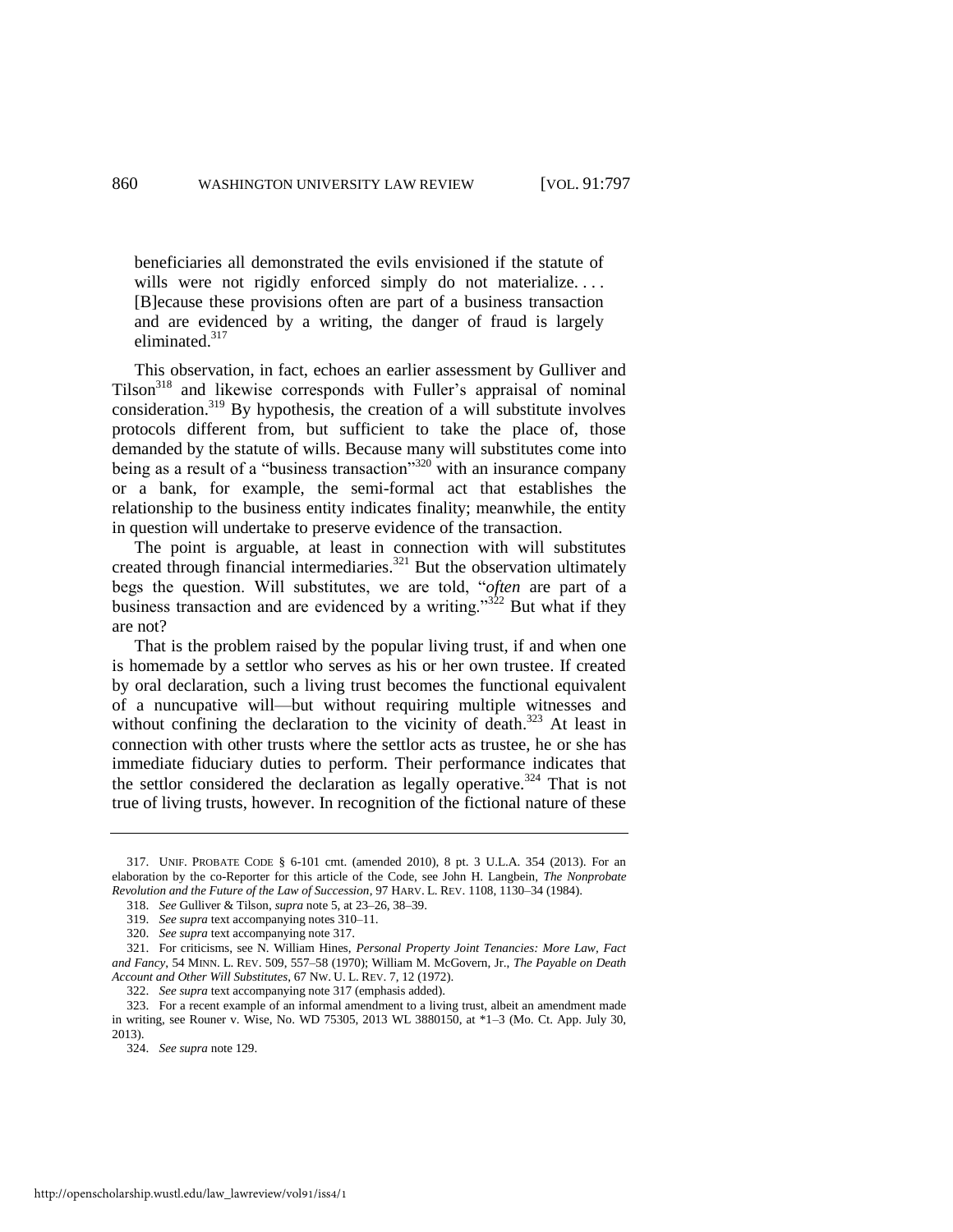transfers, the settlor-*qua*-trustee of a living trust has no enforceable duties to perform,<sup>325</sup> making the finality of any declaration, or even of an unwitnessed writing, that purports to create such a trust all the more uncertain.<sup>326</sup>

In other respects, relaxing the formalizing rules applicable to will substitutes carries special risks in connection with living trusts. Revocable pay-on-death designations are confined to particular items of property, naming the ultimate taker (or takers) of those items. These designations correspond functionally with what the law classifies as "specific" bequests.<sup>327</sup> As such, pay-on-death designations are naturally simple and hence should be relatively easy to remember (so long as they are not subdivided among too many beneficiaries). Also because they are simple, pay-on-death designations are naturally standardized.

By contrast, living trusts can encompass any sum of property up to the whole of a transferor's estate; they function to replace wills, not individual bequests. As such, living trusts may feature complex terms, including a limitless number of bequests, structured and organized according to the whims of the settlor. As with other complex transfers, living trusts cry out for memorialization, to preserve evidence of their provisions, as well as for professional drafting, to render those provisions readily intelligible.<sup>328</sup>

A situational approach to living trusts would treat them as just another variety of anticipatory transfer. Accordingly, along with anticipatory gifts and contracts, living trusts would have to comply with the formalizing rules that apply to wills.<sup>329</sup> Despite this change, lawmakers could continue to maintain the temporal fiction that living trusts comprise inter vivos transfers and hence avoid probate. Situational formalizing rules can operate independently of the substantive rules that regulate individual categories of transfer. Two states have already moved in this direction by

<sup>325.</sup> *See* RESTATEMENT (THIRD) OF TRUSTS § 74 & cmt. a(1) (2007); UNIF. TRUST CODE § 603(a) & cmt. (amended 2010), 7C U.L.A. 553 (2006); *see also*, *e.g.*, Fulp v. Gilliland, 998 N.E.2d 204, 207– 10 (Ind. 2013); *In re* Trust # T-1 of Trimble, 826 N.W.2d 474, 482–90 (Iowa 2013); Ladd v. Ladd, 323 S.W.3d 772, 778–79 (Ky. Ct. App. 2010); Gunther v. Gunther (*In re* Stephen M. Gunther Revocable Living Trust), 350 S.W.3d 44, 46 (Mo. Ct. App. 2011).

<sup>326.</sup> For an early recognition of the problem, see *Aronian v. Asadoorian*, 52 N.E.2d 397, 398 (Mass. 1943).

<sup>327.</sup> On the classification of bequests, see MCGOVERN ET AL., *supra* not[e 196,](#page-42-0) § 8.1 at 340.

<sup>328.</sup> In this regard, given that some states have statutory will forms, *see supra* note [28](#page-8-3) and accompanying text, shouldn't these be accompanied by statutory trust forms? For an academic proposal, see Gerry W. Beyer, *Simplification of Inter Vivos Trust Instruments—From Incorporation by Reference to the Uniform Custodial Trust Act and Beyond*, 32 S. TEX. L. REV. 203, 238–53 (1991).

<sup>329.</sup> The same principle could also apply to other will substitutes, in which case the financial intermediaries that market these transfers would doubtless undertake to meet the applicable formalization requirements.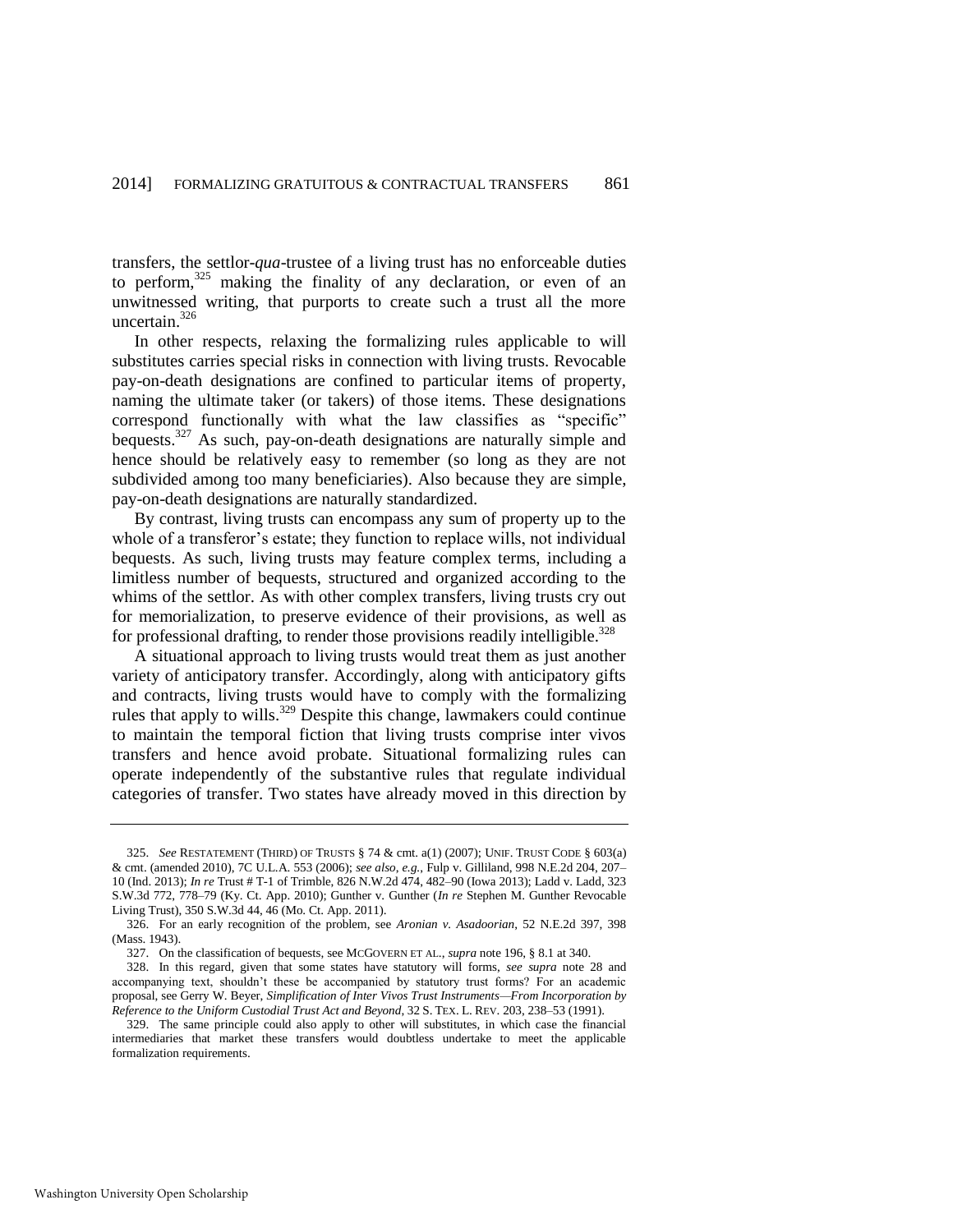making living trusts subject to formalizing rules similar or identical to those that govern wills.<sup>330</sup> These stabs at reform have yet to attract the attention of commentators.

#### <span id="page-66-0"></span>**CONCLUSION**

From the beginning, lawmakers have broken down the rules of property transfers into discrete categories. Formalizing rules are framed individually, and operate exclusively, within the respective provinces of gifts, wills, and contracts. The same is true, of course, of substantive rules. In adhering to this configuration, formalizing rules are only running well—true to form.

Alternative organizational structures are nonetheless possible and plausible. Some other sorts of non-substantive rules—rules of procedure, rules of construction, rules of equity—have risen to transcend categorical barriers or have even become separate, superimposed categories themselves. Lawmakers could distinguish formalizing rules in the same way. The traditional ones took shape to deal with, and are adequately adapted for, their archetypal circumstances. When we vary those circumstances, shifting gifts, let us say, forward to the moment of death, or delaying their maturity, formalizing rules can become maladaptive. And that is true across the board for transfers lawmakers relegate to inappropriate categories as a matter of legal fiction, in order to accomplish other objectives.

The problem has not entirely escaped lawmakers: Historically, as we have seen, formalizing rules in some places and times have included exceptions for atypical situations. Unusually, though, formalizing rules have drifted in the direction of *fewer* exceptions and hence toward greater intra-categorical homogeneity, in defiance of the ordinary pattern whereby rules accumulate exceptions over time.<sup>331</sup> At least in connection with formalization, the traditional dividing lines appear to have become, if anything, increasingly conspicuous and definitive. There exist today more situational exceptions from the substantive rules of the several types of transfers than from the formalizing rules of those same transfers. Why that

<sup>330.</sup> *See* DEL. CODE ANN. tit. 12, § 3545(a) (2007); FLA. STAT. ANN. § 736.0403(2)(b) (West 2010). In nine additional states, all inter vivos trusts are subject to heightened formalization requirements. *See supra* note 130. Estate planners who professionally draft living trusts often prefer to execute them in the presence of witnesses, even where none are legally required. *See* DOUG H. MOY, LIVING TRUSTS 53 (3d ed. 2003) (recommending the practice).

<sup>331.</sup> For discussions, see BENJAMIN N. CARDOZO, THE NATURE OF THE JUDICIAL PROCESS 98– 100 (1921); Frederick Schauer, *Exceptions*, 58 U. CHI. L. REV. 871 (1991).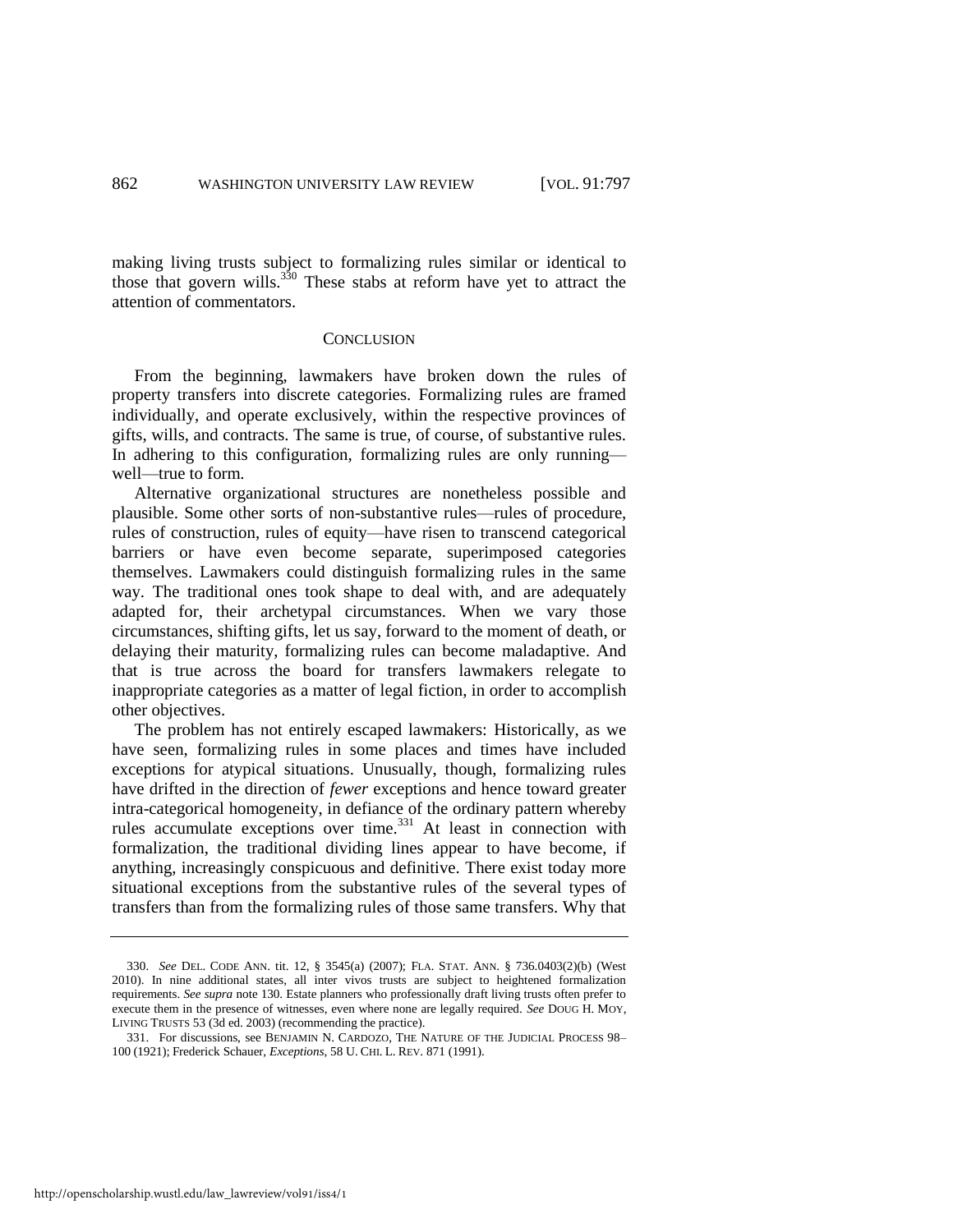is true, and why formalizing rules have continued to consolidate within their respective categories, represents a jurisprudential mystery that we must leave for another day.

This Article proposes a new framework for formalizing rules, founded not on the category of transfer but rather on the setting within which the transfer takes place. Transfers that a party carries out on the spot, or delays with a long fuse, or makes on death's door, call for different formalizing rules, irrespective of the substantive category into which the transfers fall. If lawmakers reframed formalizing rules to vary by situation, rather than by category, they would have no need to carve out any exceptions at all. Transferors would then formalize all manner of transfers with similar situational characteristics in the *same* manner. Meanwhile, hoary *faux*distinctions between formalizing rules hinging on the subject matter of a property transfer would finally pass from the scene. And with the new lines in place, subsidiary aspects of formalizing rules, including perhaps a *rogatio testium* requirement for witnesses,<sup>332</sup> could all begin to operate meta-categorically.

There remain some arguable drawbacks to this approach, however. For one, it fails to "canalize" transfers, in Fuller's terminology,<sup>333</sup> by keying each discrete formalizing rule to a particular kind of transfer. If, for instance, lawmakers required transferors to formalize wills, living trusts, and gifts that become possessory at death in exactly the same way, then courts might have a harder time distinguishing which one a transferor intended to implement as a matter of substance—and, of course, the substantive attributes of each differ. But precisely because of those differences, the words setting out the terms of a transfer should help to clarify which kind a transferor had in mind.<sup>334</sup> At the same time, the current distinctions between formalizing rules fail to clarify intent with assurance, since transferors sometimes over-formalize their transfers. It is not unusual for settlors to formalize living trusts like wills, for example.<sup>335</sup> At the end of the day, this consideration appears secondary, at best.

Another concern is that situational distinctions are less clear-cut than categorical ones, creating uncertainty for transferors ex ante and possibly

<sup>332.</sup> *See supra* text accompanying notes 262–63, 284, 290–91 (discussing the virtues of this formality, currently confined within the realm of deathbed transfers to nuncupative wills).

<sup>333.</sup> *See supra* text accompanying not[e 11.](#page-5-2)

<sup>334.</sup> *See In re* Catanio, 703 A.2d 988, 992–93 (N.J. Super. Ct. App. Div. 1997) (holding a document labelled a trust to comprise instead a codicil, because the document "by its own terms provides that it will become effective upon the settlor's death," while also noting that the document had been executed in compliance with the statute of wills).

<sup>335.</sup> *See supra* note 330.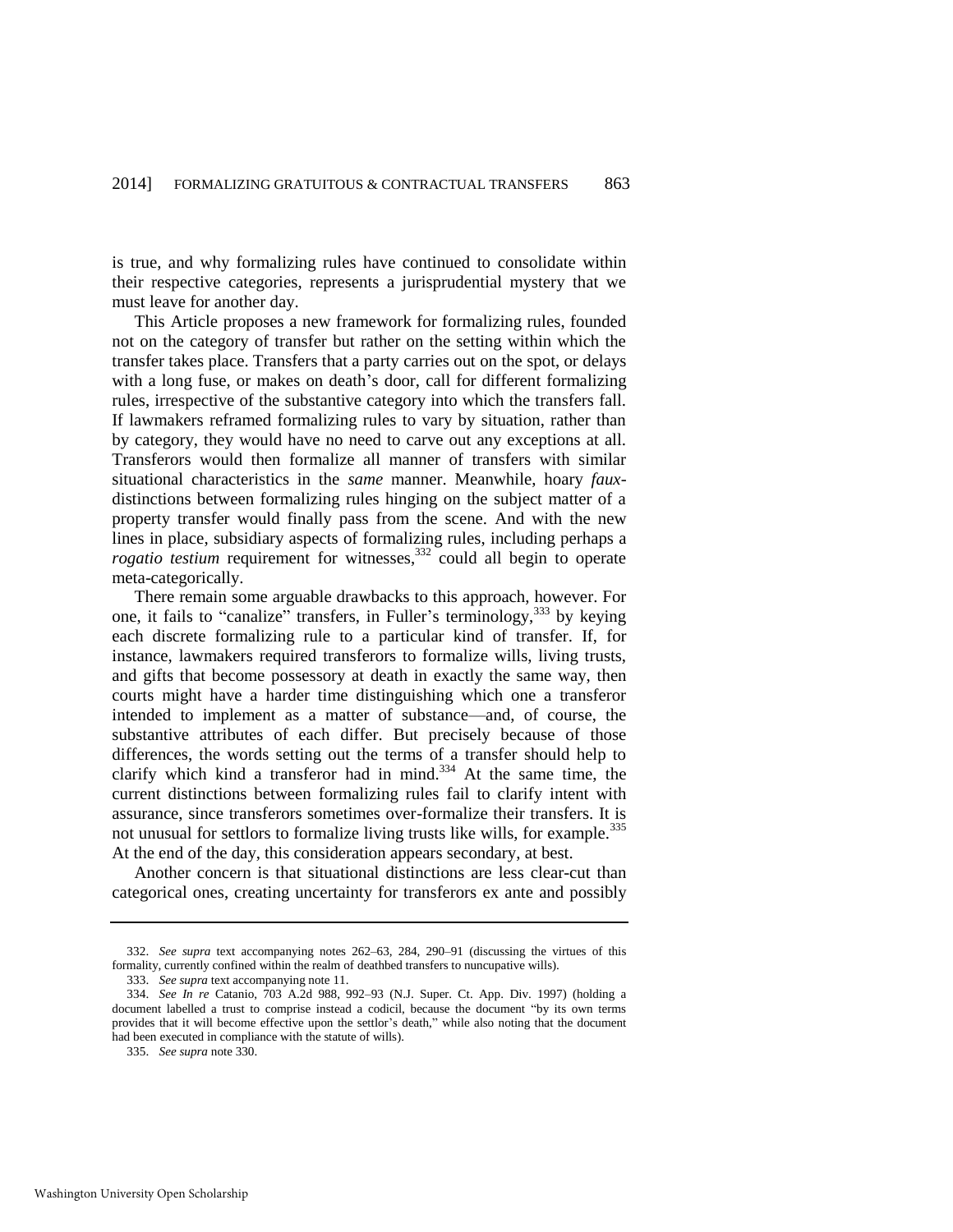prompting litigation ex post.<sup>336</sup> Whereas transfers postponed "until death" have characteristics that are sharply defined, transfers occurring "near death" occupy a fuzzier range, rendering less clear which formalizing rule applies.<sup>337</sup> But the cost of using situational criteria here is again likely to be slight. Courts have already amassed a substantial body of case law to elaborate the meaning of nearness to death in the context of gifts causa mortis,<sup>338</sup> mitigating if not foreclosing uncertainty, which lawmakers could incorporate by reference into any broader application of this variable. And transferors can assure themselves that their transfers are valid in close cases by (again) over-formalizing them, assuming they have the time and opportunity to do so.

If lawmakers nonetheless deem a reorganization of formalizing rules too radical to contemplate, they could in the alternative retain the current categories while carving out symmetrical situational exceptions from each of them. The difference is largely cosmetic—but not entirely so. Without reconfiguring the categories, each one would remain technically isolated, so that rulings on, say, the meaning of a "near death" transfer within the law of gifts causa mortis would fail to pertain to nuncupative wills.<sup>339</sup> In order fully to glean the benefits of situational consolidation, lawmakers would have to incorporate a unified situational definition into each category and state that rulings within one category become precedents applicable to all—a situational framework in all but name.

The larger point merits restating. The substantive rules of transfers are category-specific because those transfers serve different functions.<sup>340</sup> Formalizing rules, in turn, are less closely connected to functional differences between transfers. Time does its work, parol evidence carries

http://openscholarship.wustl.edu/law\_lawreview/vol91/iss4/1

<sup>336.</sup> Clarity of rules—even at the cost of fairness—is generally considered a virtue within the law of transfers of all sorts. *See* Hirsch, *Default Rules*, *supra* note 4, at 1065–66.

<sup>337.</sup> One way to ameliorate this problem would be to define nearness to death in distinct units of time. One of the substantive rules in the Uniform Probate Code is structured in this way. *See* UNIF. PROBATE CODE §§ 2-205(3) (amended 2010), 8 pt. 1 U.L.A. 158 (2013). Although that would clarify matters from the standpoint of courts, assaying a transfer after the fact, a transferor aiming to validate a transfer before the fact would still face uncertainty about when death might ensue and hence about which formalizing rule was operative.

<sup>338.</sup> *See* BORKOWSKI, *supra* not[e 237,](#page-50-0) at 45–53; BROWN, *supra* not[e 91,](#page-19-0) § 7.18.

<sup>339.</sup> Historically, those meaning have remaining distinct, and courts have judged the extent of infirmity required for gifts causa mortis and for nuncupative wills according to separate standards. *See* Irish v. Nutting, 47 Barb. 370, 387 (N.Y. Gen. Term 1867) ("[I]n order to constitute a good *donatio mortis causa*, it was not necessary that the donor should be in such extremity as is required to give effect to a nuncupative will.").

<sup>340.</sup> Even this point may be something of an overstatement. I have argued elsewhere that, as concerns substantive doctrine, the different varieties of transfer raise kindred problems that at a minimum call for comparative analysis and, at least in some respects, justify doctrinal consolidation. *See* Hirsch, *Freedom*, *supra* note 4.